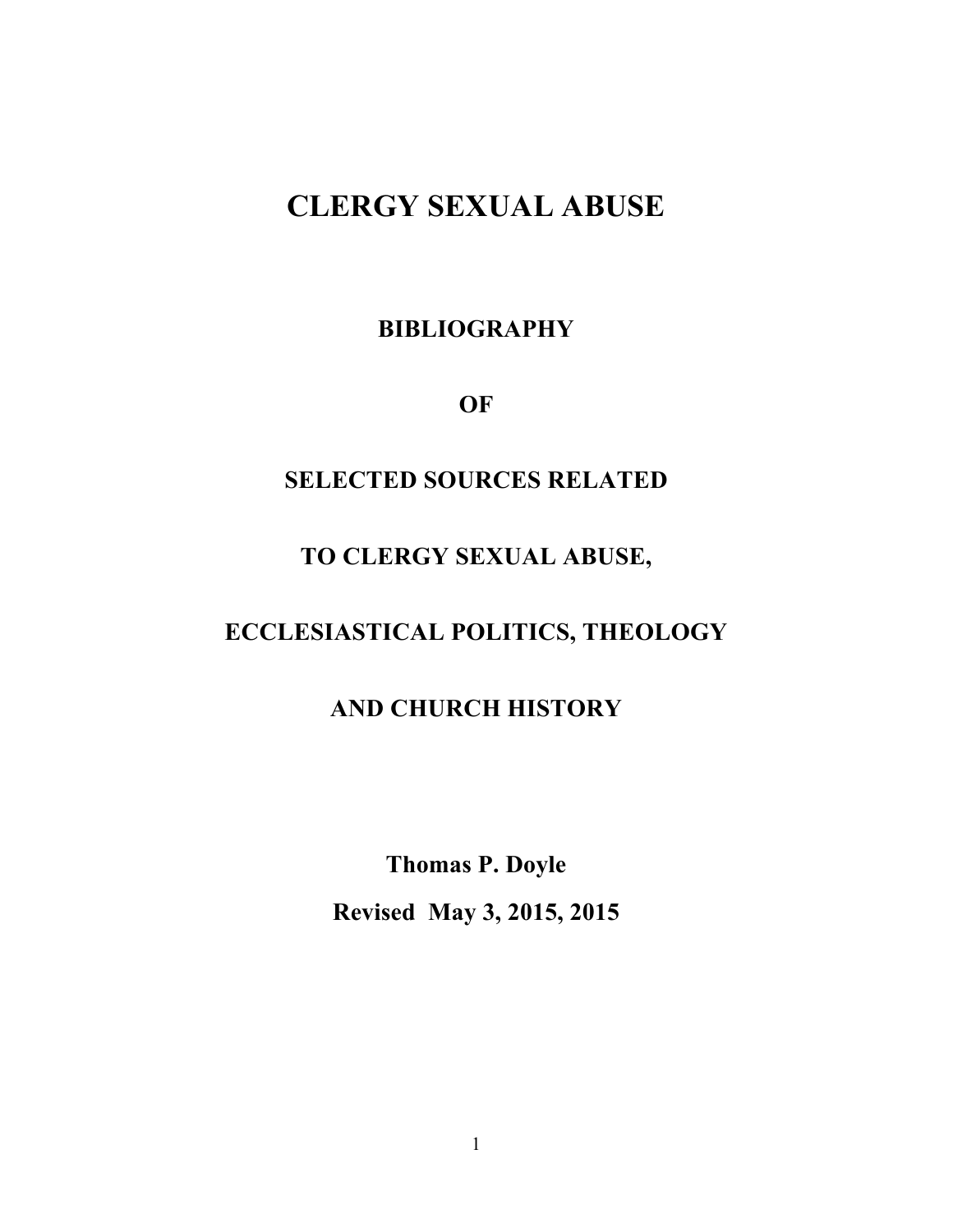## **CONTENTS**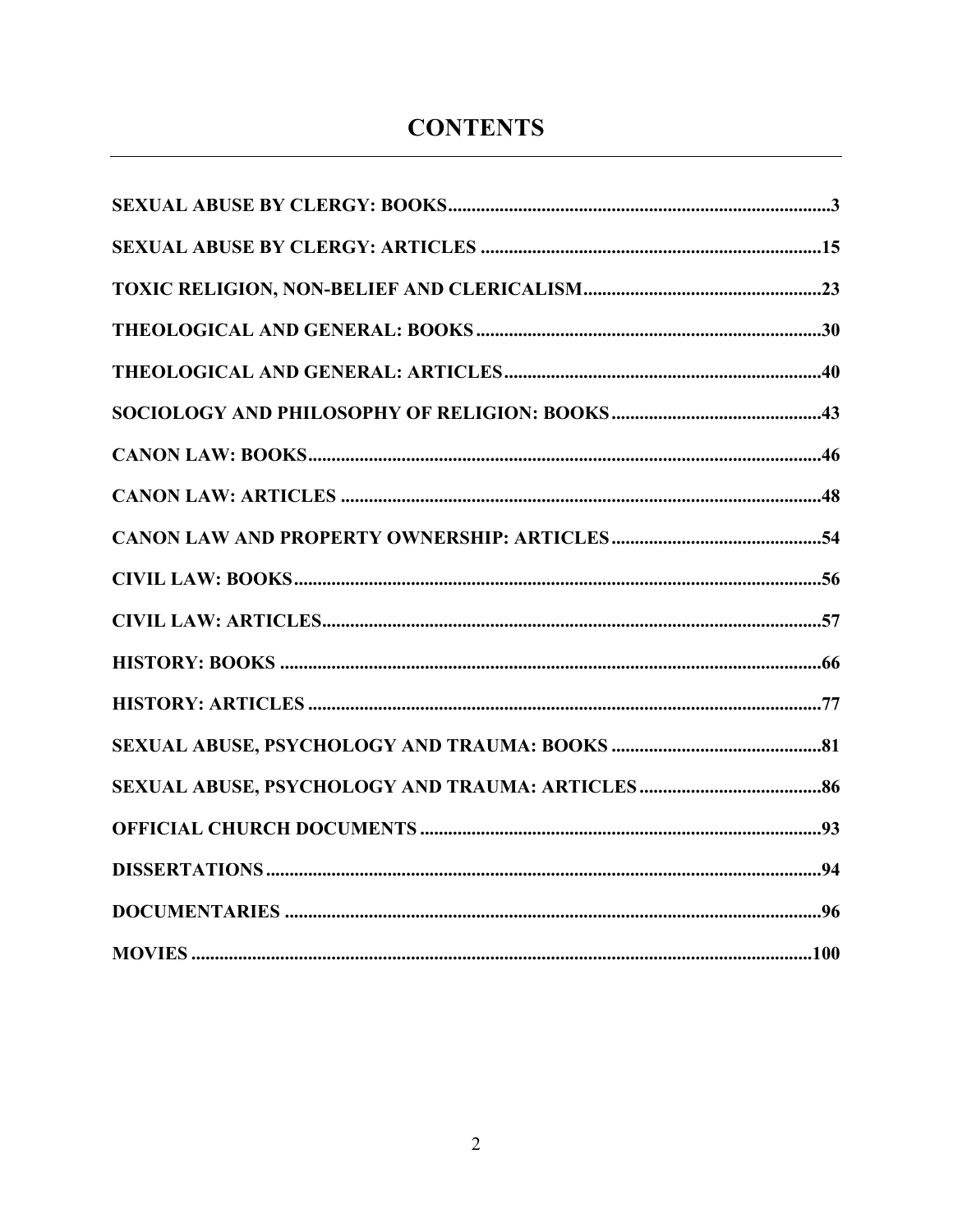- Abbate, Carmelo. GOLGOTA: VIAGGIO SEGRETO TRA CHIESA E PEDOFILIA. Milano. Edizione Piemme. 2012.
- Abbate, Carmelo. SEX AND THE VATICAN: VIAGGIO SEGRETO NEL REGNO DEI CASTI. Rome. Piemme. 2011.c
- Alexander, Gregory. THE HOLY MARK. Mill City Press. 2014.
- Bascio, Patrick. PEDOPHILIA: CANCER WITHIN. Boston. Brandon Books. 2010.
- Bailey, Charles L. IN THE SHADOW OF THE CROSS. New York. Universe. 2006.
- Baker, Robert. CHILD SEXUAL ABUSE AND FALSE MEMORY SYNDROME. Amherst, NY. Prometheus Books. 1998.
- Bausch, William. BREAKING TRUST. A PRIEST LOOKS AT THE SCANDAL OF SEXUAL ABUSE. Mystick CT. Twenty Third Publications. 2002.
- Bell, Roy and Grenz, Stanley. BETRAYAL OF TRUST: SEXUAL MISCONDUCT IN THE PASTORATE. Downers Grove, IL. Intervarsity Press. 1995.
- Benyei, Candace Reed. UNDERSTANDING CLERGY MISCONDUCT IN RELIGIOUS SYSTEMS: SCAPEGOATING, FAMILY SECRETS, AND THE ABUSE OF POWER. New York. Haworth Pastoral Press. 1998.
- Berry, Jason. LEAD US NOT INTO TEMPTATION. New York. Doubleday, 1992.
- Berry, Jason and Renner, Gerald. VOWS OF SILENCE. New York. Free Press. 2004.
- Bianchi, Eugene. THE CHILDREN'S CRUSADE. Thiensville, WI. Caritas Communications. 2008.
- Bond, Patricia, with Linkemer, Bobbi. IMBALANCE OF POWER: EXPLOITATION OF WOMEN BY CATHOLIC PRIESTS. Linkup Publishing. 2013.
- Boston Globe. Investigative Staff. BETRAYAL: THE CRISIS IN THE CATHOLIC CHURCH. Boston, New York, London. Little Brown and Company. 2002.
- Boyne, John. A HISTORY OF LONELINESS. New York. Farrar, Strauss, Giroux. 2015.
- Bramhan, Daphne. THE SECRET LIVES OF SAINTS: CHILD BRIDES AND LOST BOYS IN CANADA'S POYGAMOUS MORMON SECT. Canada. Random House. 2008.

Breslin, Jimmy. THE CHURCH THAT FORGOT CHRIST. New York. The Free Press. 2004.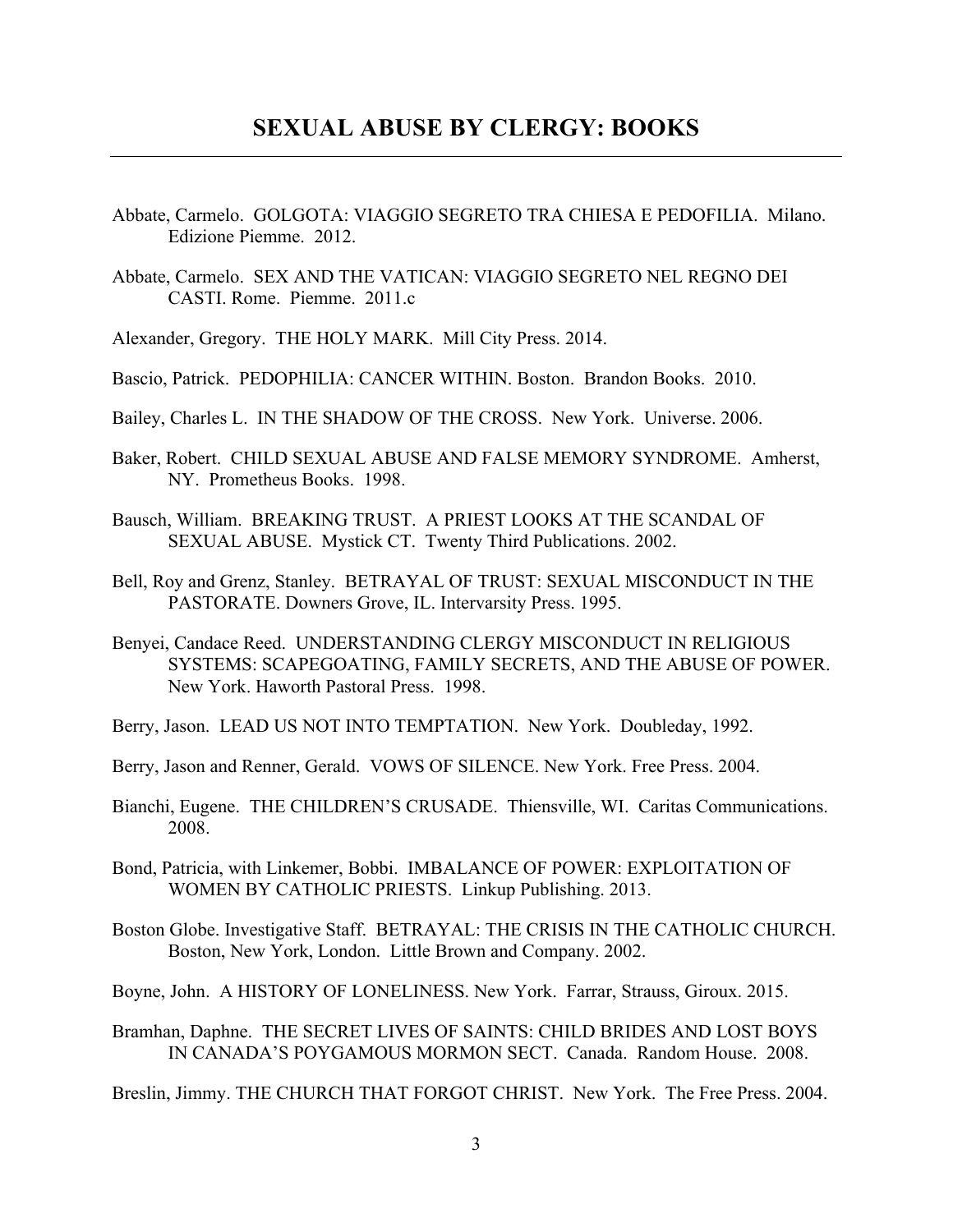- Brown, Christa. THIS LITTLE LIGHT: BEYOND A BAPTIST PREACHER, PREDATOR AND HIS GANG. Cedarburg WI. Foremost Press. 2009.
- Brown, Joanne Carlson and Bohn, Carole. CHRISTIANITY, PATRIARCHY AND ABUSE. Pilgrim Press.1989.
- Burkett, Elinor and Bruni, Frank. A GOSPEL OF SHAME. New York. Viking Press, 1994.
- Cafardi, Nicholas. BEFORE DALLAS: THE U.S. BISHOPS' RESPONSE TO THE SEXUAL ABUSE OF CHILDREN. New Jersey. Paulist Press. 2008.
- Capps, Donald. THE CHILD'S SONG: THE RELIGIOUS ABUSE OF CHILDREN. Westminster. John Knox. 1995.
- Casteix, Joelle. THE COMPASSIONATE RESPONSE. Create Space Independent Publishing Platform. 2015.
- Chinnici, Joseph P. WHEN WORLDS COLLIDE: THE CATHOLIC CHURCH, SEXUAL ABUSE AND THE CHALLENGES OF LEADERSHIP. New York. Orbis Books. 2010.
- Chirban, John T. Ed. CLERGY SEXUAL MISCONDUCT: ORTHODOX CHRISTIAN PERSPECTIVES. Brookline MA. Hellenic College Press. 1994.
- Coldrey, Barry. RELIGIOUS LIFE WITHOUT INTEGRITY. Melbourne. Tamanarak Press, 2000.
- Coldrey, Barry. THE SCHEME: THE CHRISTIAN BROTHERS AND CHILDCARE IN WESTERN AUSTRALIA. Melbourne. Argyle-Pacific. 1994.
- Coldrey, Barry. A CHRISTIAN APOCALYPSE: THE SEXUAL ABUSE CRISIS IN THE CATHOLIC CHURCH, 1984-2004. Melbourne, Australia. Tamanarak Press, 2004.
- Conway, Eamonn, Duffy, Eugene, Shields, Attracta. THE CHURCH AND CHILD SEXUAL ABUSE: TOWARDS A PASTORAL RESPONSE. Dublin. The Columba Press. 1999.
- Cornwell, John. SEMINARY BOY. New York. Doubleday. 2006.
- Cozzens, Donald. THE CHANGING FACE OF THE PRIESTHOOD. Collegeville. Liturgical Press, 2000.
- Cozzens, Donald. SACRED SILENCE: DENIAL AND CRISIS IN THE CHURCH. Collegeville MN. Liturgical Press. 2002.
- Cozzens, Donald. FAITH THAT DARES TO SPEAK. Collegeville. Liturgical Press. 2004.
- Crewdson, John. BY SILENCE BETRAYED: SEXUAL ABUSE OF CHILDREN IN AMERICA. Boston. Little, Brown and Company. 1988.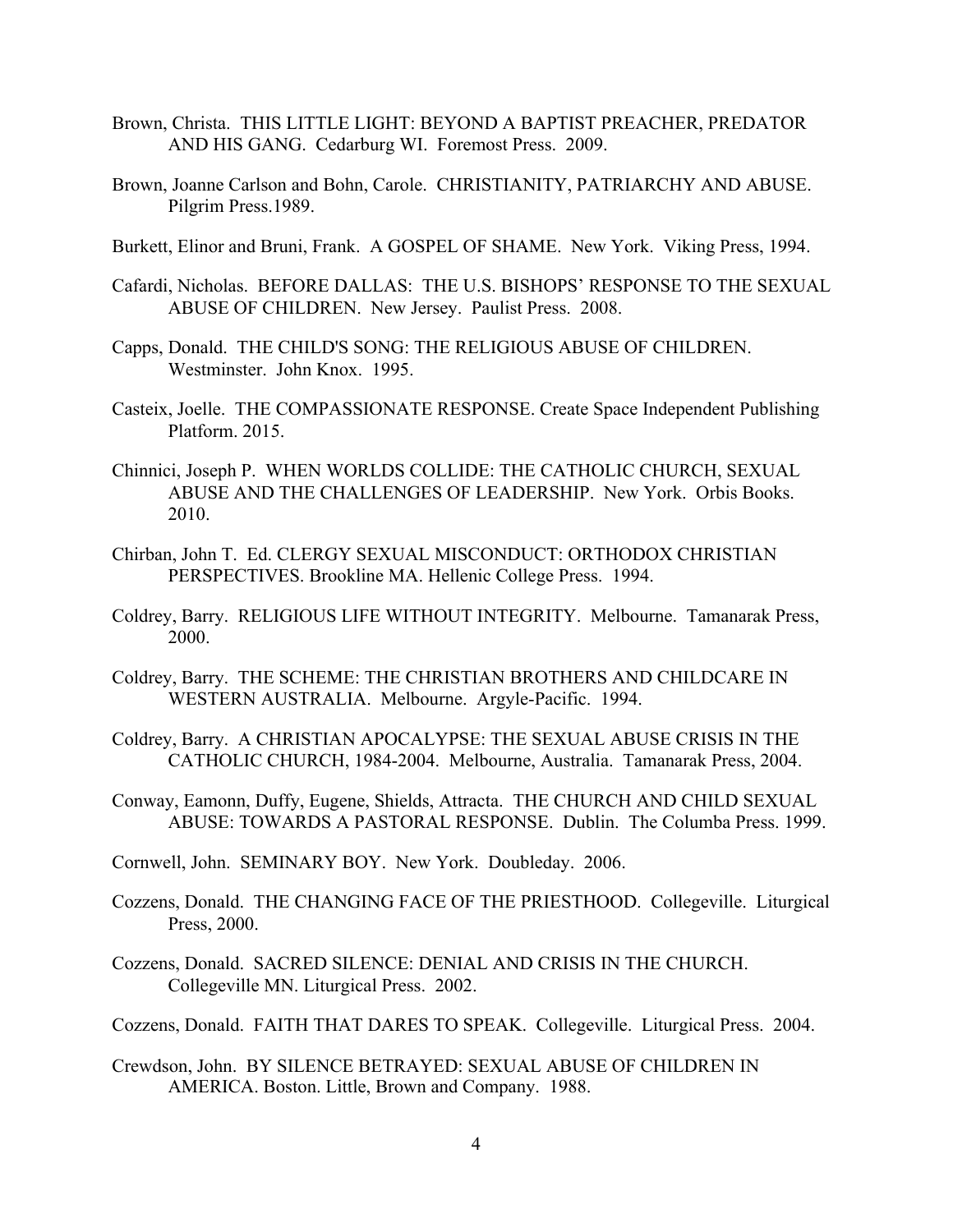Cronin, Tom. AND I THOUGHT I COULD FLY. Leicester, U.K. Troubador. 2010.

Davis, Lisa. THE SINS OF BROTHER CURTIS. A STORY OF BETRAYAL, CONVICTION AND THE MORMON CHURCH. New York. Scribner. 2011.

Davis, Joseph. ACCOUNTS OF INNOCENCE. Chicago. University of Chicago Press. 2005.

- Boisvert, D. and Gross, R. Editors. GAY CATHOLIC PRIESTS AND CLERICAL SEXUAL MISCONDUCT: BREAKING THE SILENCE. New York. Harrington Park. 2005.
- Deville, Rik. L'OEUVRE, UNE SECTE CATHOLIQUE. Bruxelles. Editions Golias. 1996.
- Deville, Rik. LA DERNIERE DICTATUR. Bruxelles. Editions Code. 1993.
- Deville, Rik. LA MALADIE CATHOLIQUE. Bruxelles. Editions Golias. 1996.
- D'Antonio, Michael. MORTAL SINS: SEX, CRIME AND THE ERA OF CATHOLIC SCANDAL. New York. St. Martin's Press. 2013.
- Dohmen, Joep. VROME ZONDAARS: MISBRUIK IN DE ROOMS-KATHOLIEKE KERK. Belgium. NRC Boeken. 2010.
- Dokecki, Paul. THE CLERGY SEXUAL ABUSE CRISIS: REFORM AND RENEWAL IN THE CATHOLIC COMMUNITY. Washington DC. Georgetown University Press. 2004.
- Doyle, Paddy. THE GOD SQUAD. Berkshire, G.B. Corgi Press. 1988.
- Egan, Kevin. REMAINING A CATHOLIC AFTER THE MURPHY REPORT. Columba Press. 2012.
- Emerton, Michael and Emerton, Patrick. LIKE 17:2: A MEMOIR OF ABUSE, RECOVERY AND TRIUMPH. Portsmouth NH. Stone Cellar Publishing. 2012.
- Erlandson, Gregory and Bunson, Matthew. POPE BENEDICT XVI AND THE SEXUAL ABUSE CRISIS. Huntington, IN. Our Sunday Visitor Press. 2010.
- Eslava, Galan Juan. EL SEXO DE NUESTROS PADRES. Barcelona. Planeta. 1993.
- Estrada, Hank. UNHOLY COMMUNION. New Mexico. New Rabbit Press. 2011.
- Fairbanks, Catherine Britton. HIDING BEHIND THE COLLAR. Frederick MD. Publish America. 2002.
- Feierman, Jay, MD. PEDOPHILIA: BIOSOCIAL DIMENSIONS. New York. Springer-Verlag. 1990.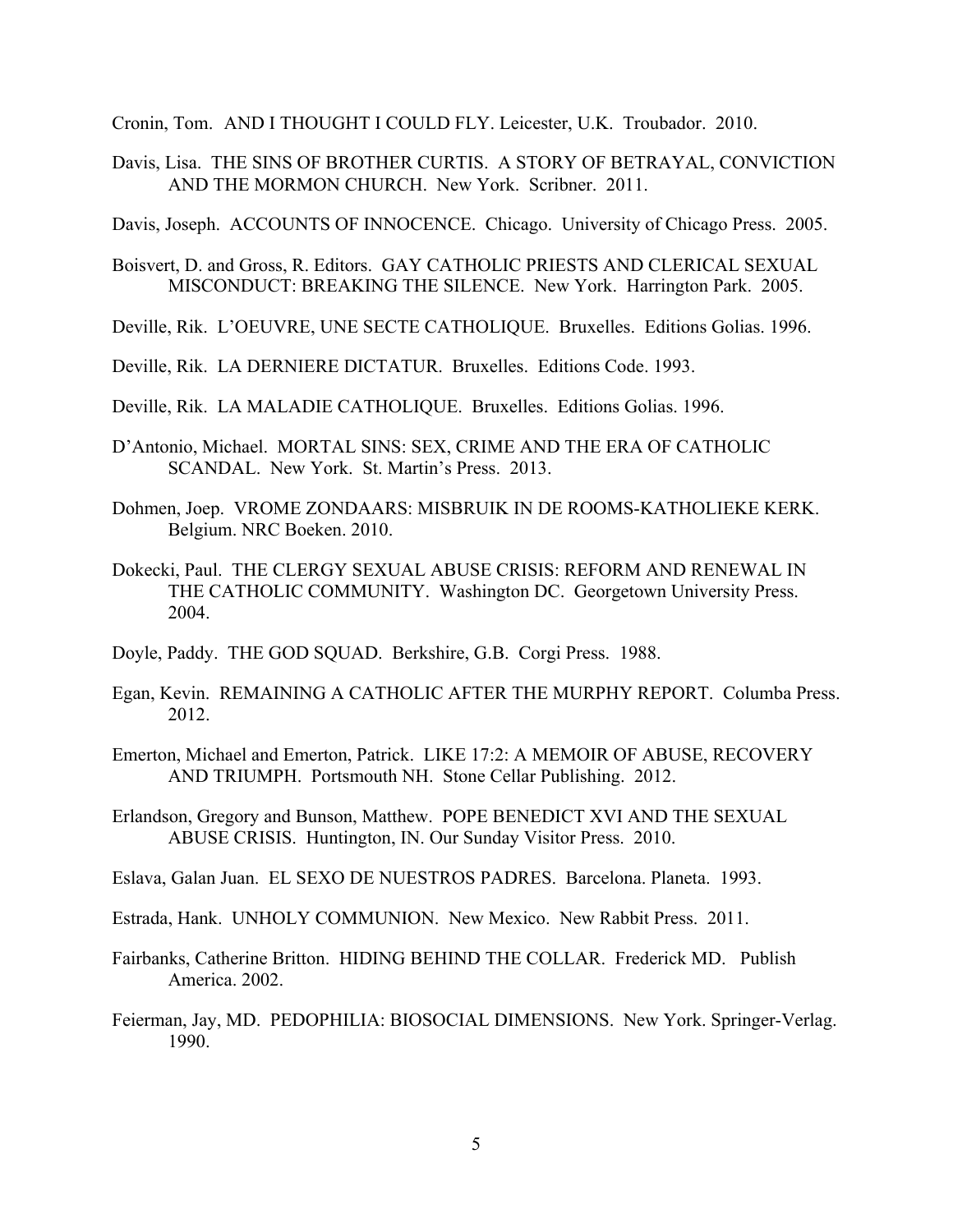- Feierman, Jay, Editor. THE BIOLOGY OF RELIGIOUS BEHAVIOR: THE EVOLUTIONARY ORIGINS OF FAITH AND RELIGION. Santa Barbara, CA. Praeger. 2009.
- Ferro, Jeffrey. SEXUAL MISCONDUCT AND THE CLERGY. New York. Facts on File, Inc. 2005.
- Fleming, Patrick, Lauber-Fleming, Sue, Matousek, Mark. BROKEN TRUST: STORIES OF HOPE AND HEALING FROM CLERICAL ABUSERS AND SURVIVORS. Crossroad Press. 2007
- Flynn, Kathryn. SEXUAL ABUSE OF WOMEN BY MEMBERS OF THE CLERGY. McFarland and Company. 2003.
- Flynn, Eileen. CATHOLICS AT A CROSSROADS: COVERUP, CRISIS AND CURE. New York. Paraview Press. 2003.
- Formicola, Jo Renee. CLERICAL SEXUAL ABUSE: HOW THE CRISIS CHANGED U.S. CATHOLIC CHURCH-STATE RELATIONS. New York. Pakgrave MacMillan. 2015.

Fortune, Marie. IS NOTHING SACRED? San Francisco. Harper. 1989.

- Fortune, Marie M. & Longwood, W. Merle. Editors. SEXUAL ABUSE IN THE CATHOLIC CHURCH: TRUSTING THE CLERGY. Binghamton, NY: The Haworth Pastoral Press, 2003.
- Fortune, Marie and Poling, James. SEXUAL ABUSE BY CLERGY: A CRISIS FOR THE CHURCH. Eugene OR. Wipf & Stock. 2004.
- Flannery, Tom, Editor. RESPONDING TO THE RYAN REPORT. Dublin. The Columba Press. 2009.
- Foster, Chrissie. HELL ON THE WAY TO HEAVEN. Sydney. Bantam. 2010.
- France, David. OUR FATHERS. New York. Broadway Books. 2004.
- Frawley, Mary Gail and Messler, Jody. TREATING THE ADULT SURVIVOR OF CHILDHOOD SEXUAL ABUSE. New York. Basic Books. 1994.
- Frawley O'Dea, Mary Gail and Goldner, Virginia. Editors. STUDIES IN GENDER AND SEXUALITY. Special Issue: THE SEXUAL ABUSE CRISIS IN THE CATHOLIC CHURCH. Volume 5, Numbers 1 and 2. 2004. Hillsdale, NJ. The Analytic Press. 2004.
- Frawley-O'Dea, Mary Gail. PERVERSION OF POWER: SEXUAL ABUSE IN THE CATHOLIC CHURCH. Vanderbilt University Press, 2007.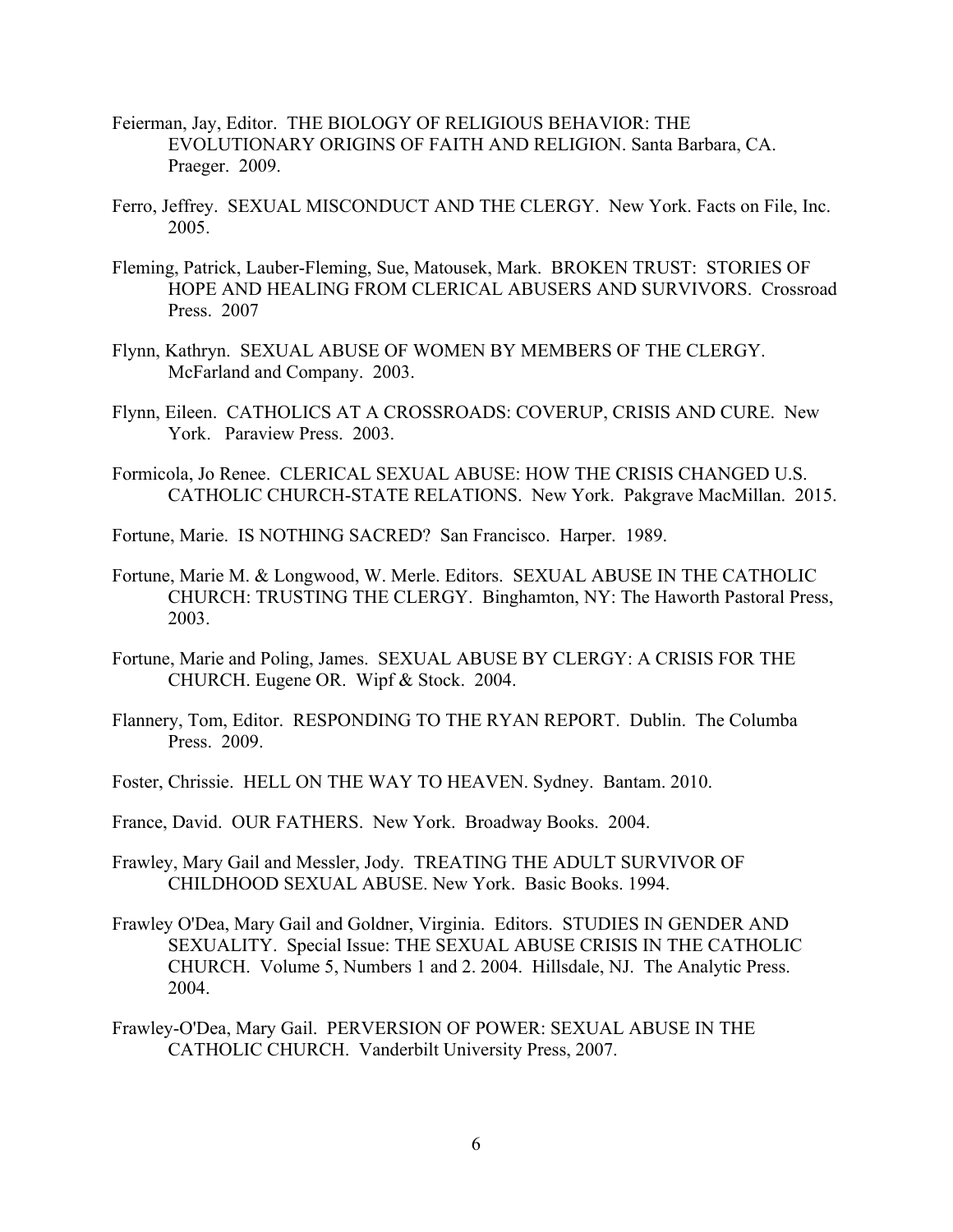- Freiberger, James. CLERGY PEDOPHILES: A STUDY OF SEXUALLY ABUSIVE CLERGY AND THEIR VICTIMS. Bloomington, In. Authorhouse. 2010.
- Friberg, Nils and Laaser, Mark. BEFORE THE FALL. PREVENTING PASTORAL SEXUAL ABUSE. Collegeville MN. The Liturgical Press. 1998.
- Gardner, Richard. SEX ABUSE HYSTERIA. Creative Therapeutics, 155 County Rd., Cresskill NJ.
- Geary, Brendan and Greer, Joanne. Editors. THE DARK NIGHT OF THE CATHOLIC CHURCH. Great Britain. Kevin Mayhew. 2011.
- Geraci, Joseph. Editor. DARES TO SPEAK: HISTORICAL AND CONTEMPORARY PERSPECTIVES ON BOY-LOVE. London. Gay Men's Press. 1997.
- Gerdes, Louise, editor. CHILD SEXUAL ABUSE IN THE CATHOLIC CHURCH. Greenhaven Press, 2003.
- Gilbert, Jim. BREACH OF FAITH, BREACH OF TRUST. Bloomington IN. iUniverse. 2009.
- Gonsiorek, John. BREACH OF TRUST. Thousand Oaks, CA. Sage Publications. 1995
- Gonsiorek, John. MALE SEXUAL ABUSE. Thousand Oaks CA. Sage Publications, 1990.
- Goode, Helen, McGee, Hannah, O'Boyle, Ciaran. TIME TO LISTEN: CONFRONTING CHILD SEXUAL ABUSE BY CATHOLIC CLERGY IN IRELAND. Dublin. The Liffey Press. 2003.
- Grace, Sonja. GARLANDS FROM ASHES: HEALING FROM CLERGY ABUSE. Wanganui, Australia. Garlands. 1999.
- Groeschel, Benedict. FROM SCANDAL TO HOPE. Huntington IN. Our Sunday Visitor Press. 2002.
- Haggett, Louise. THE BINGO REPORT: MANDATORY CELIBACY AND CLERGY SEXUAL ABUSE. Freeport Maine. Center for the Study of Religious Issues. 2005.
- Hanson, R.K., Pfafflin, F., Lutz, M. Editors. SEXUAL ABUSE IN THE Catholic CHURCH: SCIENTIFIC AND LEGAL PERSPECTIVES. Vatican City. Libreria Editrice Vaticana. 2003.
- Harris, M. UNHOLY ORDER: TRAGEDY AT MOUNT CASHEL. Ontario. Viking Press. 1990.
- Hastings, Anne Sterling. FROM GENERATION TO GENERATION: UNDERSTANDING SEXUAL ATTRACTION TO CHILDREN. Gretna LA. Wellness Institute. 2000.
- Heggen, Carolyn. SEXUAL ABUSE IN CHRISTIAN HOMES AND CHURCHES. Eugene, Oregon. Wipf and Stock. 1993.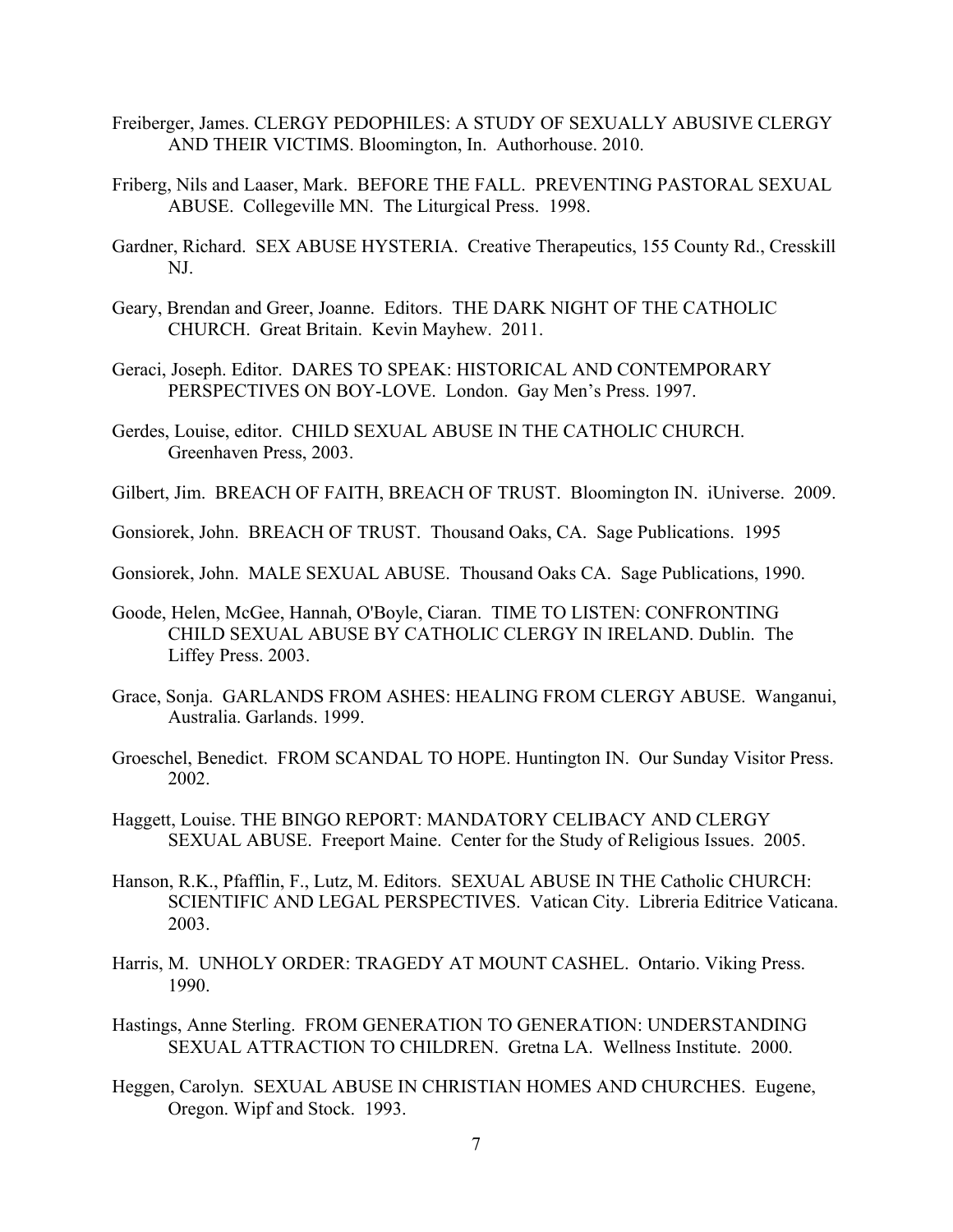Henton, Darcy and McCann, David. BOYS DON'T CRY. Toronto. Stewart. 1995.

- Hidalgo, Myra. SEXUAL ABUSE AND THE CULTURE OF CATHOLICISM: HOW PRIESTS AND NUNS BECOME PERPETRATORS. New York. Haworth Press. 2007.
- Hill, Ashley. HABITS OF SIN. XLibris. 1995.
- Holohan, Carole, Editor. IN PLAIN SIGHT: RESPONDING TO THE FERNS, RYAN, MURPHY AND CLOYNE REPORTS. Dublin. Amnesty International Ireland. 2011.
- Hopkins, Nancy and Laaser, Mark. RESTORING THE SOUL OF A CHURCH. Collegeville MN. The Liturgical Press. 1995.
- Hopkins, Nancy Myer. Editor. CLERGY SEXUAL MISCONDUCT: A SYSTEMS PERSPECTIVE. SPECIAL PAPERS AND RESEARCH REPORTS SERIES. No. OD99. Bethesda, MD: The Alban Institute, Inc. 1993.
- Horst, Elisabeth. RECOVERING THE LOST SELF: SHAME HEALING FOR VICTIMS OF CLERGY SEXUAL ABUSE. Collegeville MN. The Liturgical Press, 1998.
- Horst, Elizabeth. QUESTIONS AND ANSWERS ABOUT CLERGY SEXUAL MISCONDUCT. Collegeville, MN. Liturgical Press. 2000.
- Horton, Anne and Williamson, Judith. ABUSE AND RELIGION: WHEN PRAYING ISN'T ENOUGH. New York. Lexington. 1988.
- Hunter, Mic. HONOR BETRAYED: SEXUAL ABUSE IN AMERICA'S MILITARY. Fort Lee NJ. Barricade Books. 2007.
- Isely, Paul. IN THEIR OWN VOICES. A QUALITATIVE STUDY OF MEN SEXUALLY ABUSED AS CHILDREN BY CATHOLIC CLERGY.
- Jenkins, Philip. PEDOPHILES AND PRIESTS. New York. Oxford University Press. 1996.
- Jenkins, Philip. MORAL PANIC: CHANGING CONCEPTS OF THE CHILD MOLESTER IN MODERN AMERICA. New Haven. Yale University Press, 1998.
- John Jay College of Criminal Justice. THE NATURE AND SCOPE OF THE PROBLEM OF SEXUAL ABUSE OF MINORS BY PRIESTS AND DEACONS. Washington, D.C. USCCB. 2004.
- Johnson, David and VanVonderen, Jeff. THE SUBTLE POWER OF SPIRITUAL ABUSE. Minneapolis. Bethany Press. 1991.

Johnson, Mary. AN UNQUENCHABLE THIRST. New York. Spiegel and Grau. 2011

Kaiser, Robert Blair. CLERICAL ERROR. New York. Continuum. 2002.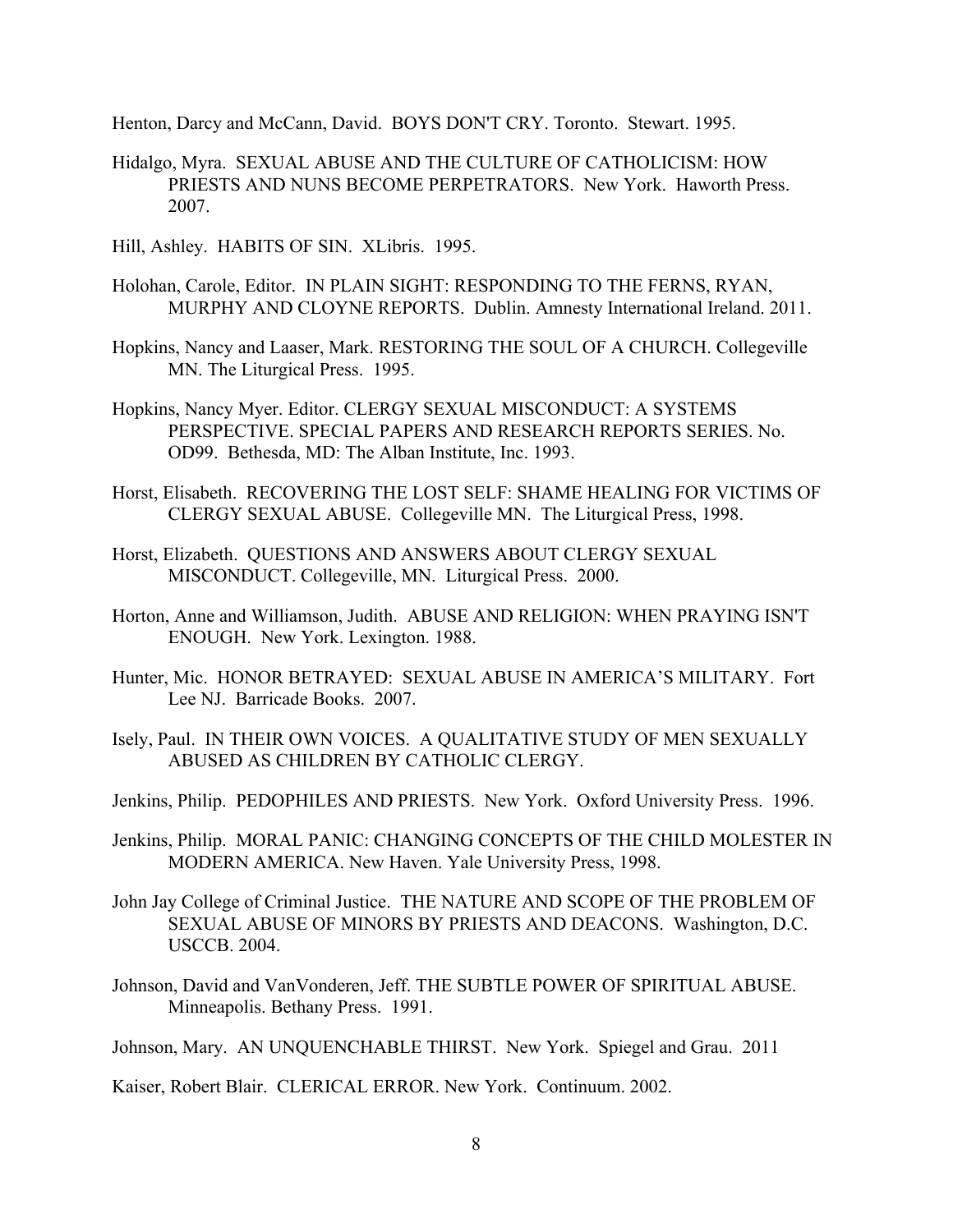- Kempe, Ruth. THE COMMON SECRET: SEXUAL ABUSE OF CHILDREN AND ADOLESCENTS. New York. W.H. Freeman. 1984.
- Keenan, Marie. CHILD SEXUAL ABUSE AND THE CATHOLIC CHURCH: GENDER, POWER AND ORGANIZATIONAL STRUCTURE. New York. Oxford University Press. 2011.
- Kenny, Nuala. HEALING THE CHURCH. Ottawa. Novalis. 2012.
- Kitzinger, Jenny. FRAMING ABUSE: MEDIA INFLUENCE AND PUBLIC UNDERSTANDING OF SEXUAL VIOLENCE AGAINST CHILDREN. London. Pluto. 2004.
- Kivi, Lea Karen. ABUSE IN THE CHURCH: HEALING THE BODY OF CHRIST. WORKBOOK FOR SURVIVORS, SUPPORTERS AND CHURCH LEADERS. Toronto. Xulon Press. 2014.
- Knockwood, Isabelle. OUT OF THE DEPTHS: THE EXPERIENCES OF THE MI'KMAW CHILDREN AT THE INDIAN RESIDENTIAL SCHOOL AT SHUBENACADIE, NOVA SCOTIA. Lockport, NS. Ropeway Publishing. 2005.
- Krall, R.E. (2012, Vol. One). THE ELEPHANTS IN GOD'S LIVING ROOM: CLERGY SEXUAL ABUSE AND CLERICALISM; THEORETICAL ISSUES*.* Retrieve from http://ruthkrall.com/downloadable-books/elephants-in-gods-living-room-volume-one/
- Krall, R. E. (2013, Vol. Three). THE ELEPHANTS IN GOD'S LIVING ROOM: THE MENNONITE CHURCH AND JOHN HOWARD YODER; COLLECTED ESSAYS*.*  Retrieve from: http://ruthkrall.com/downloadable-books/volume-three-the-mennonitechurch-and-john-howard-yoder-collected-essays/
- Krall, R. E. (2014, Vol. Four). THE ELEPHANTS IN GOD'S LIVING ROOM: BEARING THE UNBEARABLE: A COLLECTION OF CONVERSATIONAL ESSAYS*.* Retrieve from http://ruthkrall.com/downloadable-books/volume-four-bearing-the-unbearable-acollection-of-conversational-essays/
- Krall, R. E. (2014). Religious Leader Sexual Abuse and Institutional Clericalism: A RESOURCES BIBLIOGRAPHY; HISTORY, CONTEXT, ANALYSIS*.* Retrieve from: http://ruthkrall.com/recommended-reading/a-resources-bibliography-history-contextanalysis/
- Krall, R. E. (October, 2013). JOHN HOWARD YODER ANNOTATED TIMELINE*.* Retrieve from http://ruthkrall.com/recommended-reading/john-howard-yoder-an-annotatedtimeline/
- Krall, R. E. (October, 2013). JOHN HOWARD YODER LEGACIES DEBATE: THE MENNONITE CHURCH USA AND THE JOHN HOWARD YODER LEGACIES DEBATE. Retrieve from http://ruthkrall.com/recommended-reading/john-howard-yoderlegacies-debate/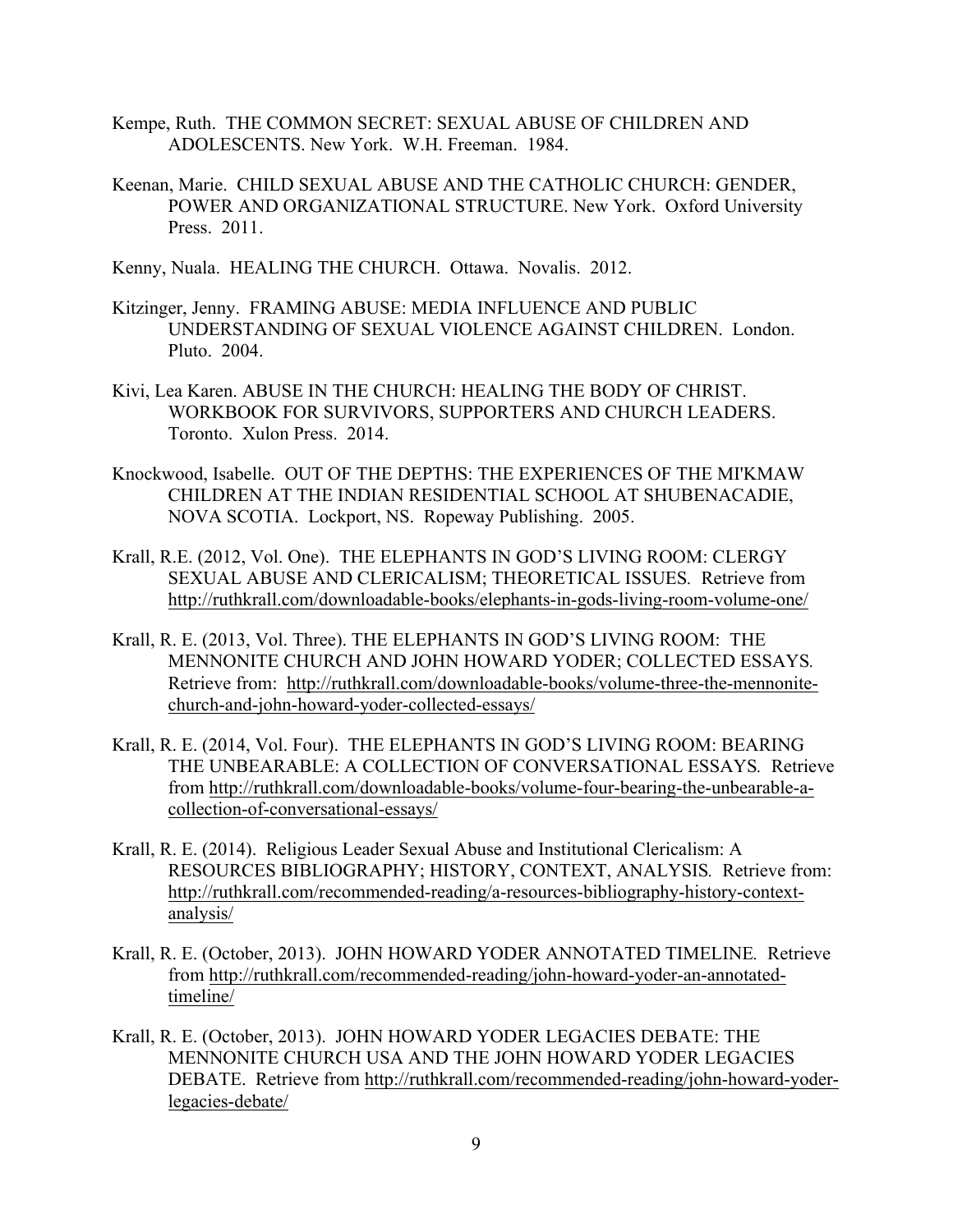Krapf, Norbert. CATHOLIC BOY BLUES. Greystone Publishing. 2014.

- Lawlor, Kevin, editor. THE END OF INNOCENCE: CHILD SEXUAL ABUSE IN IRELAND. Cork. Oak Tree Press. 2001.
- Lennon, J. Paul. OUR FATHER WHO ARE IN BED. 2008.
- Lennon, J. Paul. FR. MARCIAL MACIAL, PEDOPHILE, PSYCHOPATH, AND LEGION OF CHRIST FOUNDER. Arlington VA. 2013.
- Levine, Judith. HARMFUL TO MINORS: THE PERILS OF PROTECTING CHILDREN FROM SEX. Minneapolis. University of Minnesota Press. 2002.
- Linacre Institute. AFTER ASCETICISM: SEX, PRAYER AND DEVIANT PRIESTS. Bloomington IN. Author House. 2006.
- Littleton, John and Maher, Eamon, editors. THE DUBLIN/MURPHY REPORT: A WATERSHED FOR IRISH CATHOLICISM? Dublin. The Columbia Press. 2010.
- Loftus, John Allen. UNDERSTANDING SEXUAL MISCONDUCT BY CLERGY: A HANDBOOK FOR MINISTERS. Pastoral Press. 1996.
- Lombatti, Antonio. LA MOGLIE DEL MONSIGNORE DAL CELIBATO ALLA PEDOFILIA CHIESA CATTOLICA. Edizione VLS Vitalis. 2015.
- MacIntyre, Linden. THE BISHOP'S MAN. Toronto. Vintage Canada. 2009.
- McCarthy, Padraig. UNTOLD STORY. Dublin. Londubh Books. 2013.
- McGlone, Gerard, Shrader, Mary, Delgatto, Laurie. CREATING SAFE AND SACRED PLACES. Winona, MN. St. Mary's Press. 2005.
- McMackin, Robert, Keane, Terence and Kline, Paul. UNDERSTANDING THE IMPACT OF CLERGY SEXUAL ABUSE. New York. Routledge. 2009.
- Mancino, Michele, Romeo, Giovanni. CLERO CRIMINALE. Roma. Quadrante Laterza. 2013.
- Marr, David. THE PRINCE: FAITH, ABUSE AND GEORGE PELL. Quarterly Essay. 2013. Collingwood, Victoria, Australia.
- Matthews, Donald. SEXUAL ABUSE OF POWER IN THE BLACK CHURCH: SEXUAL MISCONDUCT IN THE AFRICAN AMERICAN CHURCH. Westbow Press. 2012.
- Maurtua, Jose. CRONICAS DE AGUSTIN AGURTO EN SAN TAGASTIN. Lima Peru. 2013.
- McGillion, Chris and Grace, Damian. RECKONING: THE CATHOLIC CHURCH AND CHILD SEXUAL ABUSE. Adelaide, NSW. ATF Press. 2014.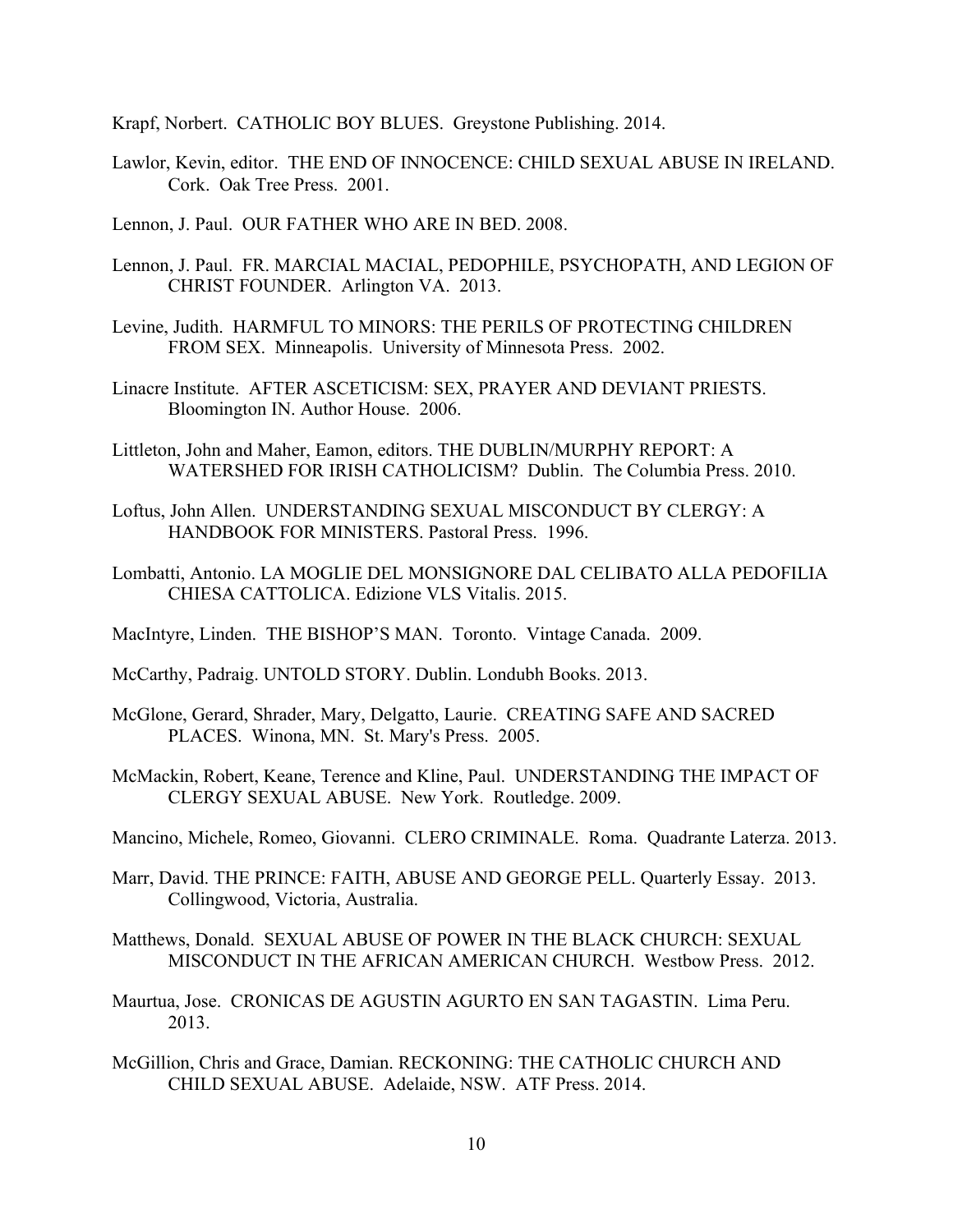Miles, Vincent. BOYS OF THE CLOTH. Lanham MD. Hamilton Books. 2012.

- Miller, D.A. HOW LITTLE WE KNEW: COLLUSION AND CONFUSION WITH SEXUAL MISCONDUCT. Lafayette LA. Prescott. 1993.
- Mooney, Tom. ALL THE BISHOPS' MEN. Dublin. The Collins Press. 2011.
- Mouton, Ray. IN GOD'S HOUSE. United Kingdom, Head of Zeus. 2012.
- Mullings, Janet, Marquart, James, Hartley, Deborah, editors. THE VICTIMIZATION OF CHILDREN: EMERGING ISSUES. New York. Haworth Press. 2004.
- Nelson, Jay. SONS OF PERDITION. New Mexico. 2009.
- Neuberger, Thomas S. WHEN PRIESTS BECOME PREDATORS: PROFILES OF CHILDHOOD SEXUAL ABUSE SURVIVORS. Wilmington, DE 2012.
- Neustein, Amy. TEMPEST IN THE TEMPLE: JEWISH COMMUNITIES AND CHILD SEX SCANDALS. Brandeis Series in American Jewish Culture, History and Life. Brandeis University. 2009.
- Novozinsky, Bruce. PURPLE REIGN: SEXUAL ABUSE AND ABUSE OF POWER IN THE DIOCESE OF TRENTON, NEW JERSEY. N.J. Veleno Publications. 2012.
- O'Beirne, Kathy. DON'T EVER TELL. Edinburgh. Mainstream Publishing. 2006.
- O'Connor, Alison. A MESSAGE FROM HEAVEN: THE LIFE AND CRIMES OF FATHER SEAN FORTUNE. Kerry, Ireland. Brandon. 2000.
- O'Gorman, Colm. BEYOND BELIEF. London. Hodder and Stoughton. 2009.
- O'Grady, Ron. THE HIDDEN SHAME OF THE CATHOLIC CHURCH: SEXUAL ABUSE OF CHILDREN AND THE CHURCH. Switzerland. Consul Oecumenique. 2002.
- Parkinson, P., Oates, K., and Jayakody, A. STUDY OF REPORTED CHILD SEXUAL ABUSE IN THE ANGLICAN CHURCH. Sydney. Australian Synod of Bishops. 2009.
- Parkinson, Patrick. CHILD SEX ABUSE AND THE CHURCHES. Routledge. 2003.
- Phillips, Donald. UNTO US A CHILD: ABUSE AND DECEPTION IN THE CATHOLIC CHURCH. Irving, Texas. Tapestry Press, 2002.
- Plante, Thomas, Editor. BLESS ME FATHER FOR I HAVE SINNED: PERSPECTIVES ON SEXUAL ABUSE COMMITTED BY ROMAN CATHOLIC PRIESTS. Westport, CT. Praeger, 1999.
- Plante, Thomas, Editor. SIN AGAINST THE INNOCENTS: SEXUAL ABUSE BY PRIESTS AND THE ROLE OF THE CATHOLIC CHURCH. Westport CT. Praeger. 2004.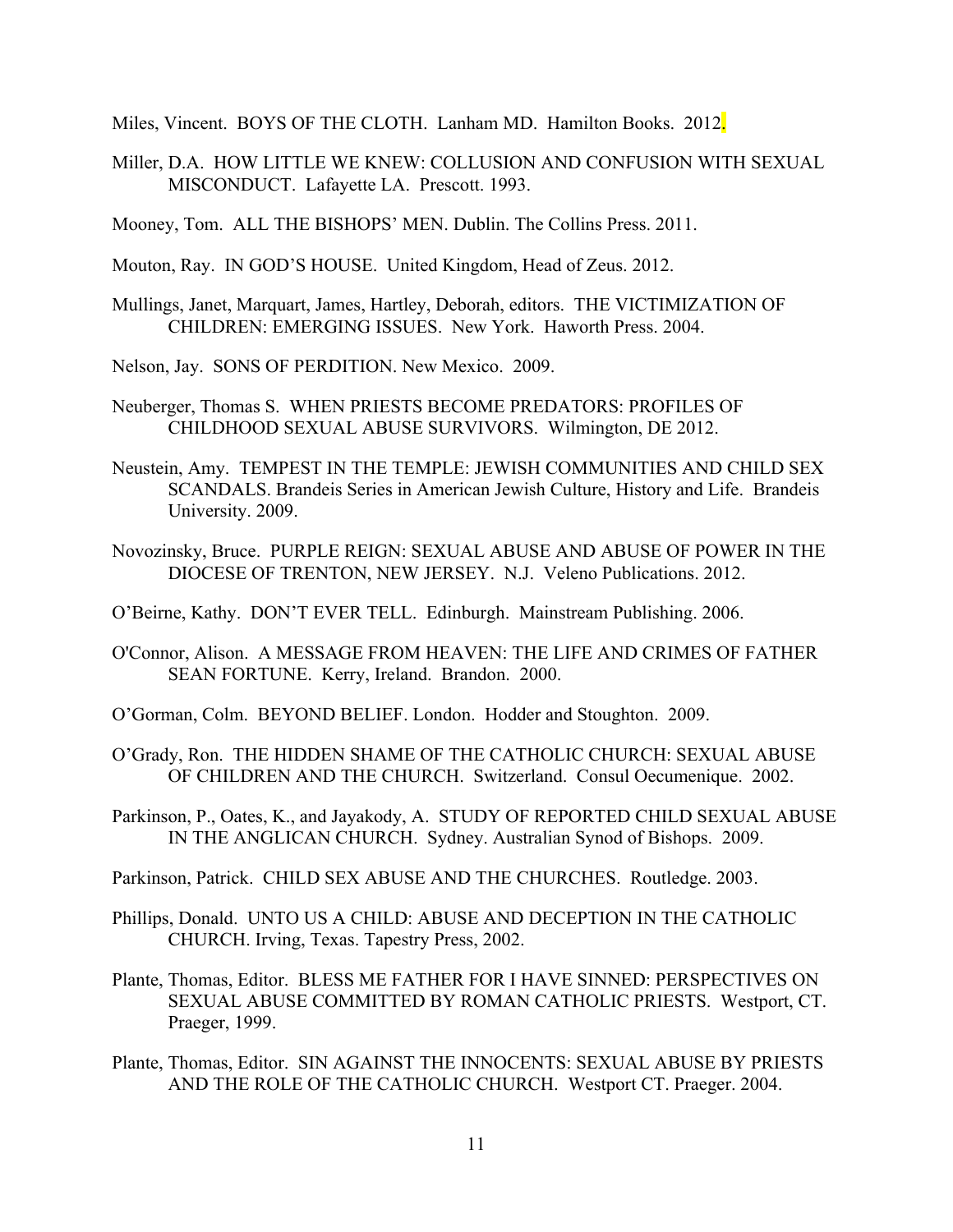- Plante, Thomas and McChesney, Kathleen. Editors. SEXUAL ABUSE IN THE CATHOLIC CHURCH: A DECADE OF CRISIS 2002-2012. Santa Barbara. Praeger. 2011.
- Podles, Leon J. SACRILEGE: SEXUAL ABUSE IN THE CATHOLIC CHURCH. Maryland. Crossland Press. 2006.
- Poling, Nancy Werking. Editor. VICTIM TO SURVIVOR: WOMEN RECOVERING FROM CLERGY SEXUAL ABUSE. Cleveland. United Church Press.
- Porter, Muriel. SEX, POWER AND THE CLERGY. Victoria, Australia. Hardie Grant Books. 2003.
- Raftery, Mary, O, Sullivan, Eoin. SUFFER THE LITTLE CHILDREN: THE INSIDE STORY OF IRELAND'S INDUSTRIAL SCHOOLS. New York. Continuum. 1999.
- Renzetti, Claire and Yocum, Sandra, editors. CLERGY SEXUAL ABUSE: SOCIAL SCIENCE PERSPECTIVES. Boston. Northeastern University. 2013.
- Reynolds, Lisa Rene. COMING OUT AND COVERING UP: Catholic PRIETS TALK ABOUT SEX SCANDALS IN THE CHURCH. John Rutledge. Editor. 2009.
- Richardson, Kim Michele. THE UNBREAKABLE CHILD. Clearwater, FL. Kunati. 2009.
- Rigert, Joe. AN IRISH TRAGEDY: HOW SEXUAL ABUSE BY IRISH PRIESTS HELPED CRIPPLED THE CATHOLIC CHURCH. Baltimore. Crossland Press. 2008.
- Robinson, Barry J. LUCIFER GROWS IN OUR GARDEN. Canada. Fernstone. 2004.
- Robinson, Geoffrey. CONFRONTING POWER AND SEX IN THE CATHOLIC CHURCH. Mulgrave, Victoria, Australia. John Garrett Publishing. 2007.
- Robinson, Geoffrey. FOR CHRIST'S SAKE: END SEXUAL ABUSE IN THE CATHOLIC CHURCH FOR GOOD. Mulgrave, Victoria, Australia. Garrett Publishing. 2013.
- Rodriguez, Pepe. LA VIDA SEXUAL DEL CLERO. Barcelona. Ediciones B. 1995.
- Rossetti, Stephen. SLAYER OF THE SOUL. Mystick CT. Twenty-Third Publications. 1990.
- Rossetti, Stephen. A TRAGIC GRACE. Collegeville MN. The Liturgical Press. 1996.
- Rufo, Aries. ALTAR OF SECRETS: SEX, POLITICS AND MONEY IN THE PHILIPPINE CATHOLIC CHURCH. Journalism for Nation Building Foundation. 2013.
- Rutter, Peter, M.D. SEX IN THE FORBIDDEN ZONE. New York. Fawcett Columbine. 1989.
- Sennott, Charles. BROKEN COVENANT. New York. Simon & Schuster. 1992.
- Scicluna, Charles, Zollner, Hans, Ayotte, David. TOWARDS HEALING AND RENEWAL. Mahwah NJ. Paulist Press. 2012.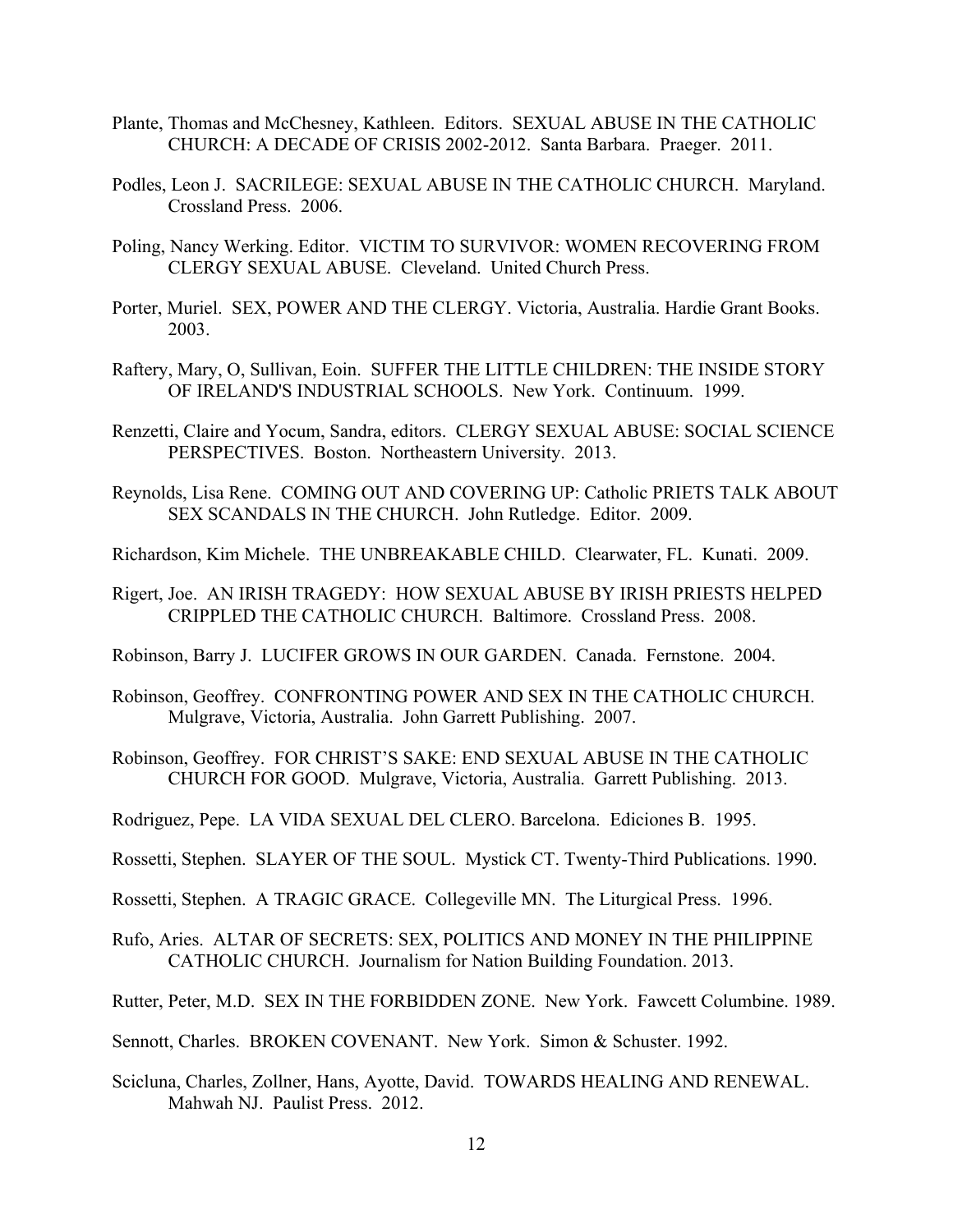- Scorer, Richard. BETRAYED: THE ENGLISH CATHOLIC CHURCH AND THE SEX ABUSE CRISIS. U.K. Biteback. 2014.
- Shupe, Anson. IN THE NAME OF ALL THAT'S HOLY. London. Praeger. 1995
- Shupe, Anson. WOLVES WITHIN THE FOLD. New Brunswick, CT. Rutgers University Press. 1998.
- Shupe, Anson. BAD PASTORS: CLERGY MISCONDUCT IN MODERN AMERICA. NewYork. University Press, 2000.
- Shupe, Anson. ROGUE CLERICS: THE SOCIAL PROBLEM OF CLERGY DEVIANCE. NEW BRUNSWICK, NJ. TRANSACTION PUBLISHERS. 2008.
- Shupe, Anson and Ellison-Jannini, Janelle. PASTORAL MISCONDUCT IN THE AMERICAN BLACK CHURCH. New Brunswick NJ. Transaction Press. 2011.
- Shupe, Anson. SPOILS OF THE KINGDOM: CLERGY MISCONDUCT AND RELIGIOUS COMMUNITY. Chicago. University of Illinois Press. 2007.
- Sipe, A.W. Richard. A SECRET WORLD: SEXUALITY AND THE SEARCH FOR CELIBACY. New York. Brunner-Mazel. 1990.
- Sipe, A.W. Richard. SEX, PRIESTS AND POWER. New York. Brunner-Mazel. 1995
- Sipe, A.W. Richard. CELIBACY. Ligouri MO. Triumph Press, 1996.
- Sipe, A.W. Richard. CELIBACY IN CRISIS: A SECRET WORLD REVISITED. New York. Brunner-Routledge. 2003.
- Sperry, Len. SEX, PRIESTLY MINISTRY AND THE CHURCH. Collegeville. The Liturgical Press. 2003.
- Stiles, Hilary. THE ASSAULT ON INNOCENCE. Albuquerque. B & K Publishers. 1987.
- Tapsell, Kieran. POTIPHAR'S WIFE: THE VATICAN'S SECRET AND CHILD SEXUAL ABUSE. Adelaide NSW. ATF Press. 2014.
- Thigpen, Thomas, editor. SHAKEN BY SCANDALS: CATHOLICS SPEAK OUT ABOUT PRIESTS' SEXUAL ABUSE. Charis Books. 2002.
- Thoburn, John, Baker, Rob, Editors. CLERGY SEXUAL MISCONDUCT: A SYSTEMS APPROACH TO PREVENTION, INTERVENTION AND OVERSIGHT. Carefree AZ. Gentlepath Press. 2011

Thompson, Ann. SAY SORRY. Rosedale NZ. Penguin Books. 2009.

Tranel, Virginia. BENITA: PRAY FOR HIM. Fairfield, IA. First World Publishing. 2010.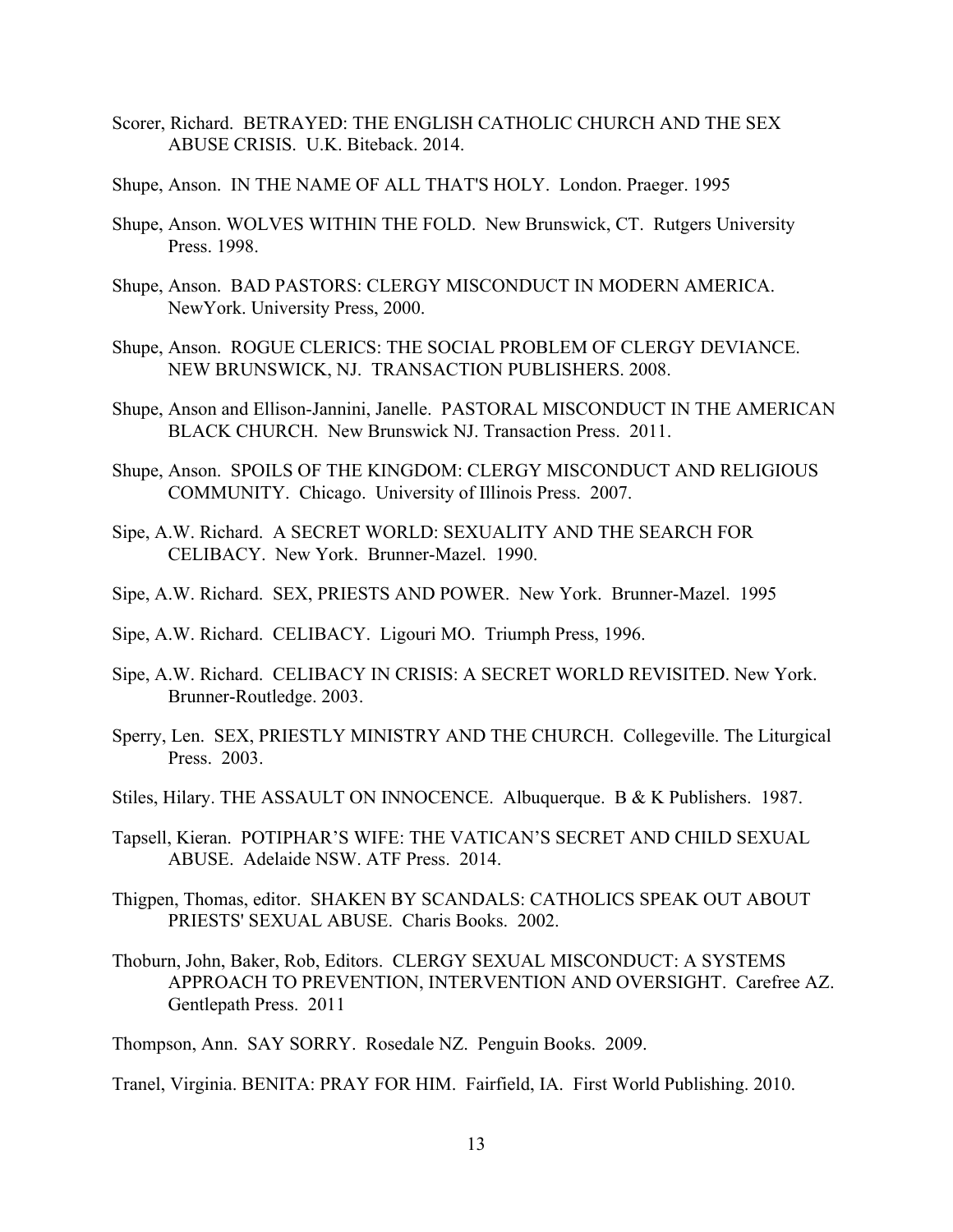- Van Dam, Carla. THE SOCIALLY SKILLED CHILD MOLESTER. New York. The Haworth Press. 2006.
- Van Der Zee, John. AGONY IN THE GARDEN: SEX, LIES AND REDEMPTION FROM THE TROUBLED HEART OF THE AMERICAN CATHOLIC CHURCH. New York. Thunder's Mouth Press/Nation Books. 2002.
- Verschueren, Roel. MORGAN IS VAN MIJ. EEN ANTWOORD OP SEKSUEEL MISBRUIK IN DE KERK. Lannoo. 2010.
- Whitfield, Charles, Silberg, Joyanna, Fink, Paul Jay. Editors. MISINFORMATION CONCERNING CHILD SEXUAL ABUSE AND ADULT SURVIVORS. New York. Haworth Press. 2001.
- Whittier, Nancy. THE POLITICS OF CHILD SEXUAL ABUSE: EMOTION, SOCIAL MOVEMENTS AND THE STATE. New York. Oxford University Press. 2009.
- Wolmar, Christian. FORGOTTEN CHILDREN: THE SECRET ABUSE SCANDAL IN CHILDRENS' HOMES. London. Vision. 2000.
- Yallop, David. BEYOND BELIEF: THE CATHOLIC CHURCH AND THE SEX ABUSE SCANDAL. London. Constable. 2010.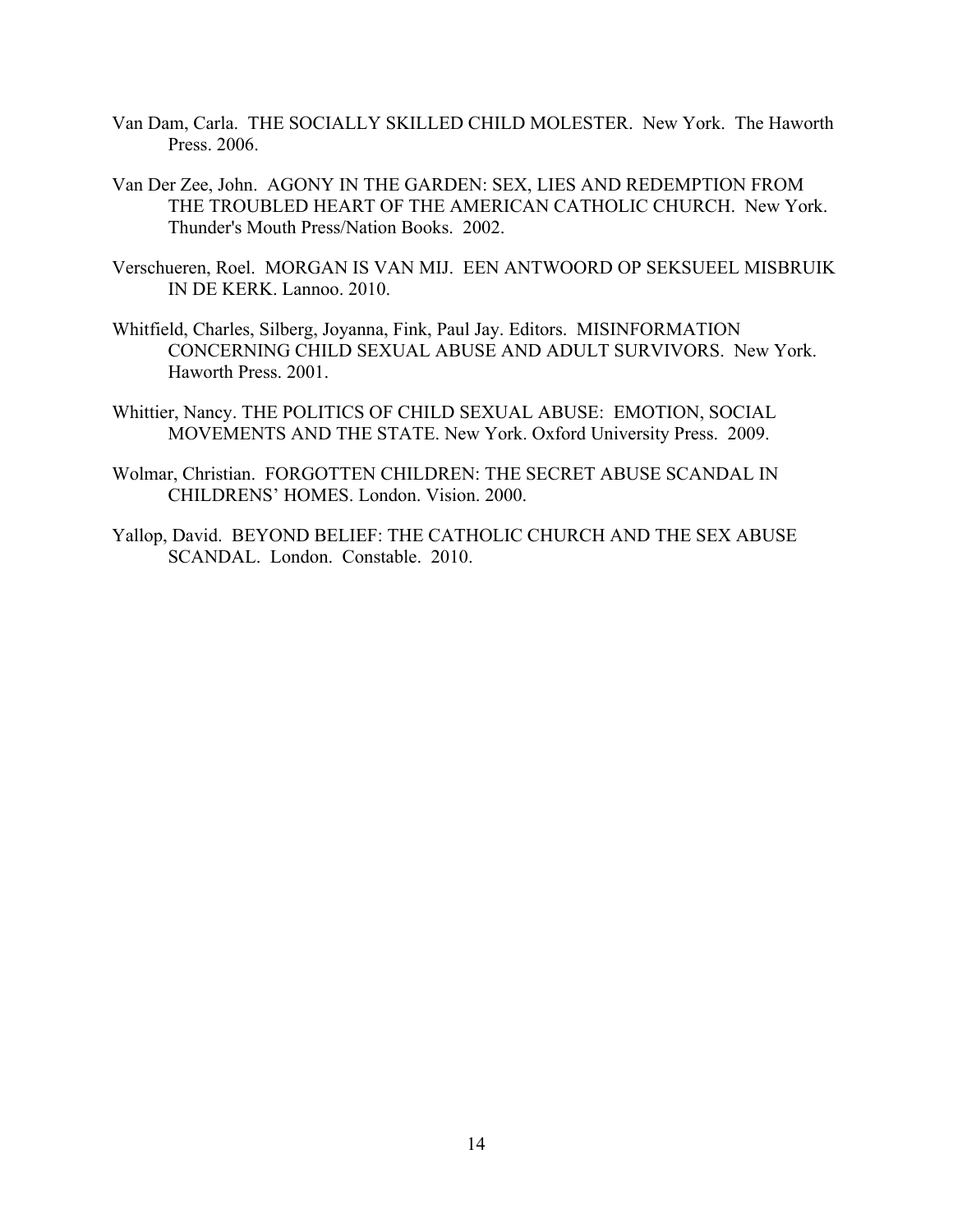- Altobelli, Dr. Tom. "Institutional Processes for Dealing with Allegations of Child Sexual Abuse. Paper Presented at Australian Institute of Criminology, Adelaide, NSW, May 1-2, 2003.
- Ames, M. Ashley and Houston, David. "Legal, Social and Biological Definitions of Pedophilia. ARCHIVES OF SEXUAL BEHAVIOR. 19(1990). 333-342.
- Anonymous. "From Victim to Victimizer." AMERICA 26(2005). Summer.
- Benson, Gordon. "Sexual Behavior by Male Clergy with Adult Female Counselees: Systemic and Situational Themes," SEXUAL ADDICTION AND COMPULSIVITY: THE JOURNAL OF TREATMENT AND PREVENTION. 1(1994): 103-118.
- Baars, Conrad, M.D. "The Role of the Church in the Causation, Treatment and Prevention of the Crisis in the Priesthood." Private. 1971
- Bell, Gregory. "The Sexual Abuse of Children: A Violation of Trust." October 1992. Unpublished paper presented in Milwaukee WI at the 1992 SCA Convention.
- Benson, Gordon L. "Sexual Behavior by Male Clergy with Adult Female Counselees: Systemic and Situational Themes. SEXUAL ADDICTION AND COMPULSIVITY. 1(1994): 103-118.
- Berlin, Fred and Krout, Edgar. "Pedophilia: Diagnostic Concepts, Treatment, and Ethical Consideration." AMERICAN JOURNAL OF FORENSIC PSYCHIATRY.
- Birchard, T. "Clergy Sexual Misconduct: Frequency and Causation." SEXUAL AND RELATIONSHIP THERAPY. 15(2000): 127-139.
- Blanchard, Gerald T. "Sexually Abusive Clergymen: A Conceptual Framework for Intervention and Recovery." PASTORAL PSYCHOLOGY. 39(1991): 237-245.
- Bridgers, Lynn. "Is Anybody Listening? Trauma, Abuse and Healing in the Roman Catholic Community." JOURNAL OF RELIGION AND ABUSE. 7(2005): 35-59.
- Capps, Donald. "Religion and Child Abuse: Perfect Together." JOURNAL FOR THE SCIENTIFIC STUDY OF RELIGION. 31.1(1992), 1-14.
- Chaves, M and garland, D. "The Prevalence of Clergy Sexual Advances Towards Adults in their Congregations." JOURNAL FOR THE SCIENTIFIC STUDY OF RELIGION. 48(2009): 817-824.
- Chibnall, John T., Wolf, Ann & Duckro, Paul N"A national survey of the sexual trauma experiences of Catholic nuns." REVIEW OF RELIGIOUS RESEARCH, 40(1998): 142- 167.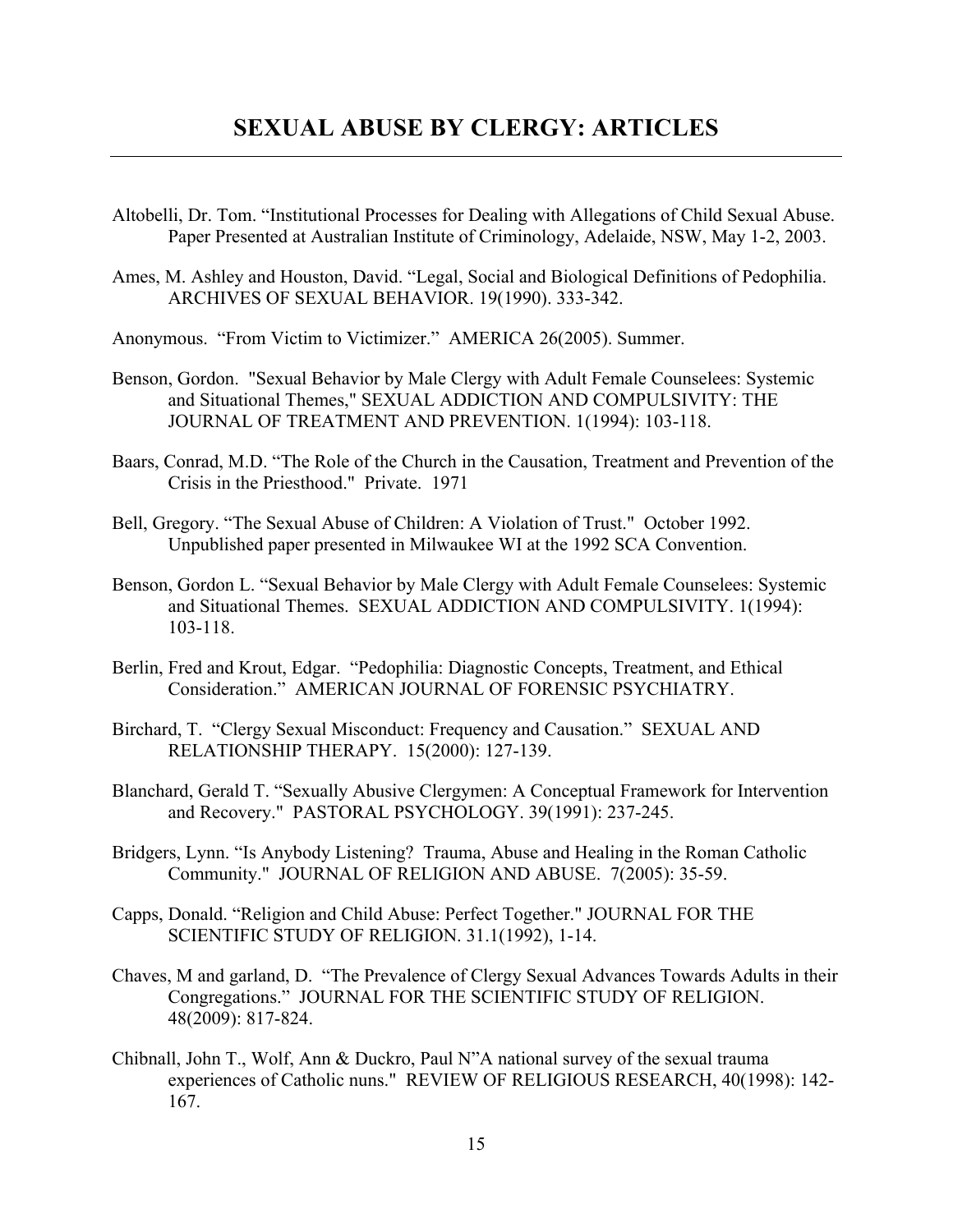- Chopko, Mark and Stinski, Brent. "Restoring trust and faith: human rights abuses do happen." HUMAN RIGHTS 19(1992): 22-26.
- Clark, Donald. "Sexual Abuse in Church: The Law Steps In." CHRISTIAN CENTURY. 110/12(14 April 1993), 396-98.
- Connors, Canice. "Priests and Pedophilia: A Silence that Needs Breaking." AMERICA. 9 May 1992:400-1.
- Colton, Matthew, Vanstone, Maurice and Walby, Christine. "Victimization, Care and Justice: Reflections on the Experiences of Victims/Survivors involved in large-scale historical investigations of child abuse in residential institutions. BRITISH JOURNAL OF SOCIAL WORK. 32(2002): 541-551.
- Cook, Linda. "The Ultimate Deception: Childhood Sexual Abuse in the Church." JOURNAL OF PSYCHOLOGICAL NURSING. 43(2005). 19-24.
- Cooper-White, Pamela. "Soul-Stealing. Power Relations in Pastoral Sexual Abuse." THE CHRISTIAN CENTURY. Feb. 20, 1991.
- Davies, Collins C. "Sexual abuse by priests: A contemporary problem in the Church." AFRICA ECCLESIAL REVIEW (AFER), 45(2003): 157-165.
- Davis, Joseph. "Accounts of False memory Syndrome: Patients, retractors and the Role of Institutions in Account Making." QUALITATIVE SOCIOLOGY. 23(2000): 29-56.
- DeYoung, M. "Innocent Seducer or Innocently Seduced? The Role of the Child Incest Victim." JOURNAL OF CLINICAL PSYCHOLOGY. 11(1982): 56-60.
- DeYoung, M. and Lowry, J.A. "Traumatic Bonding: Clinical Implications in incest." CHILD WELFARE 71(1992): 1965-1975.
- Doyle, Thomas. "The Clergy in Court: Clergy Malpractice." THE PRIEST, January and February, 1987.
- Doyle, Thomas. "The Clergy in Court: recent Developments." THE PRIEST, July and August, 1990.
- Doyle, Thomas. "Healing the Pain." THE BLUE BOOK. ANNUAL PROCEEDINGS OF THE NATIONAL CATHOLIC COUNCIL ON ALCOHOL AND DRUG RELATED PROBLEMS, 1994.
- Doyle, Thomas. "Abrogation of Trust in the Catholic Church," ASSOCIATION OF HUMANISTIC PSYCHOLOGY JOURNAL. Dec. 2002/January 2003.
- Doyle, Thomas. "The Spiritual Trauma Experienced by Victims of Catholic Clergy Abuse." PASTORAL PSYCHOLOGY. 58(2009): 239-260.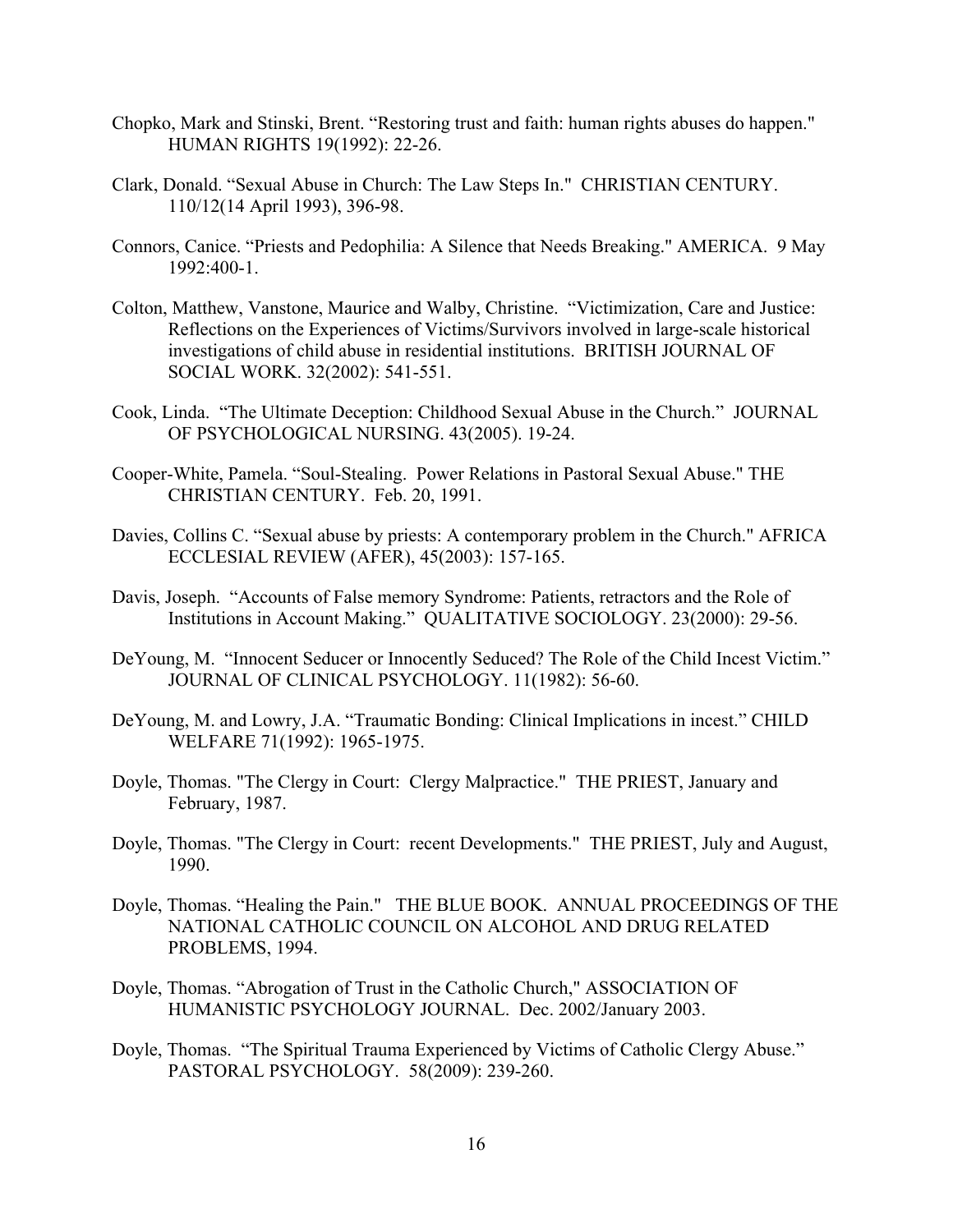- Dreese, John J. "The Other Victims of Priest Pedophilia." COMMONWEAL. 22 April 1994: 11.13.
- Duckro, Paul N. & Falkenhain, Marc. "Narcissism sets stage for clergy sexual abuse." HUMAN DEVELOPMENT. 21(2000): 24-28.
- Ellison, Christopher and Sherkat, Darren. "Obedience and Authority: Religion and Parental Values reconsidered." JOURNAL FOR THE SCIENTIFIC STUDY OF RELIGION. 32(1993): 313-329.
- Evinger, James. "Investigation and Disposition of Formal Ecclesiastical Cases of Pastoral Misconduct Involving Sexual Abuse: A Quantitative Study." JOURNAL OF RELIGION AND ABUSE. 2(2001): 5-30.
- Evinger, J.S. & Yoder, D.L. "Sexual Abuse, forgiveness and justice: a journey in faith." JOURNAL OF RELIGION AND ABUSE. 4(2002): 71-88.
- Farrell, Derek. "An Historical Viewpoint of Sexual Abuse Perpetrated by Clergy and Religious." JOURNAL OF RELIGION AND ABUSE. 6(2004): 41-80.
- Featherstone, B. and Lancaster, E. "Contemplating the Unthinkable: Men Who Sexually Abuse Children." CRITICAL SOCIAL POLICY. 17(1997): 51-71.
- Ferguson, Harry. "Abused and Looked after children as 'Moral Dirt.'" JOURNAL OF SOCIAL POLICY. Vol. 36: 123-139.
- Ferguson, Harry. "The Paedophile Priest. A Deconstruction." STUDIES 84(1995): 247-256.
- Finkelhor, D. "The legacy of the Clergy Sexual Abuse Scandal." CHILD ABUSE AND NEGLECT. 27(2003): 1225-1229.
- Finkelhor, David, Hoteling, G., Lewis, I., Smith, C. "Sexual Abuse in a National Survey of Adult Men and Women." CHILD ABUSE AND NEGLECT. 14(1990): 19-28.
- Finnane, Mark. "The Carrigan Committee of 1930-31 and the Moral Condition of the Saorstat." IRISH THEOLOGICAL STUDIES. 32(2001): 519-536.
- Fortune, Marie. "Spare us the false shepherds" SIECUS REPORT 28(2000): 14-18.
- Francis, P.C. & Turner, N.R. "Sexual misconduct within the Christian Church: Who are the perpetrators and those they victimize?" COUNSELING AND VALUES. 39(1995): 218- 227.
- Francis, P.C., and Baldo, T.D. "Narcissistic measure of Lutheran Clergy Who Self-Reported Committing Clergy Sexual Misconduct." PASTORAL PSYCHOLOGY 47(1998): 81-96.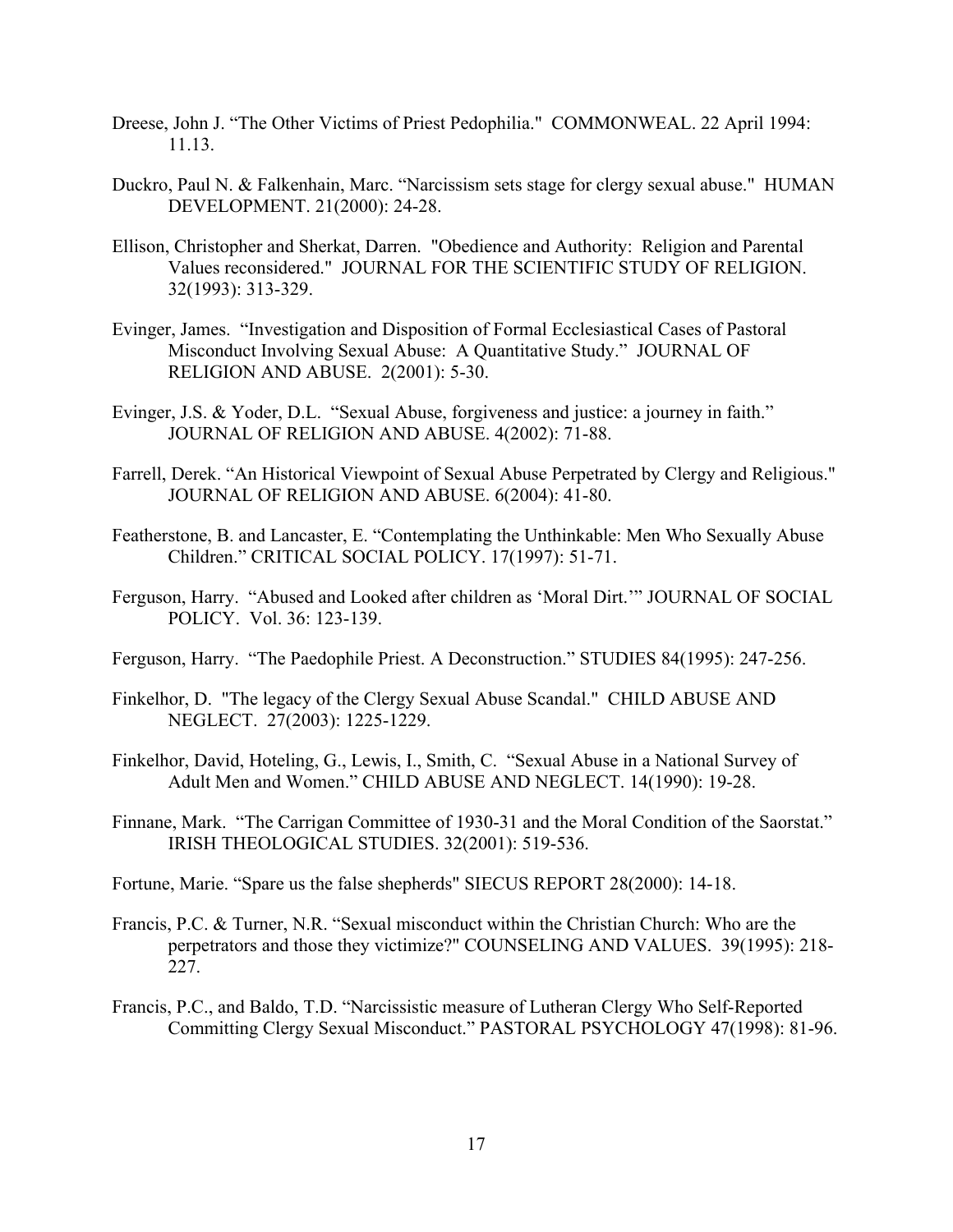- Francis, Perry C. & Stacks, James. "The association between spiritual well-being and clergy sexual misconduct." JOURNAL OF RELIGION AND ABUSE: ADVOCACY, PASTORAL CARE AND PREVENTION. 5(2003): 79-100.
- Gaboury, Dennis. "Child Sexual Abuse in the Roman Catholic Church. The Victims' Perspective." Unpublished paper. Baltimore, 1993.
- Garland, Diana. "When wolves wear shepherd's clothing: helping women survive clergy sexual abuse." JOURNAL OF RELIGION AND ABUSE. 8(2006): 37-70.
- Gill, James J. (1995). "Priests, power, and sexual abuse." HUMAN DEVELOPMENT. 16(1995): 5-9.
- Griffin-Shelley, Eric. "The clergy and compulsive sexual behaviors." THE PRIEST. 45(1989): 40-45.
- Guinan, Patrick, M.D. "Modern Psychology and Priest Sex Abuse." CULTURE WARS: CULTURE OF DEATH WATCH. 2004. http://www.culturewars.com/2004/ModernPsych.html
- Hanson, R.K. and Bussiere, M.T. "Predicting relapse: A metanalysis of sexual offender recidivism studies." JOURNAL OF COUNSELING AND CLINICAL PSYCHOLOGY. 66(1998): 348-362.
- Haywood, Thomas, Kravitz, Howard, Wasyliw, Orest. "Cycle of abuse and psychopathology in cleric and noncleric molesters of children and adolescents." CHILD ABUSE AND NEGLECT. 20(1996): 1233-1244.
- Haywood, Thomas, Kravitz, Howard, Wasyliw, Orest. "Psychological aspects of sexual functioning among cleric and noncleric alleged sex offenders." CHILD ABUSE AND NEGLECT. 20(1996): 727-537.
- Healy, Mark Vincent. "Suicide and Survivors of Clerical Child Sexual Abuse." Sept. 2013. markvhealy@gmail.com
- Hill, Alexander D. "A current church-state battleground: requiring clergy to report child abuse. "JOURNAL OF CHURCH AND STATE. 32(1990): 795-811.
- Hogan, Linda. "Clerical and Religious Child Abuse: Ireland and Beyond." THEOLOGICAL STUDIES. 72(2011).
- Hudson. Patricia E. "Spirituality as a component in a treatment program for sexually addicted Roman Catholic clergy." COUNSELING AND VALUES. 41(1997): 174-182.
- Irons, Richard, M.D. and Laaser, Mark, Ph.D. "The Abduction of Fidelity: Sexual Exploitation by Clergy-Experience with Inpatient Assessment." SEXUAL ADDICTION AND COMPULSIVITY. 1(1994): 119-129.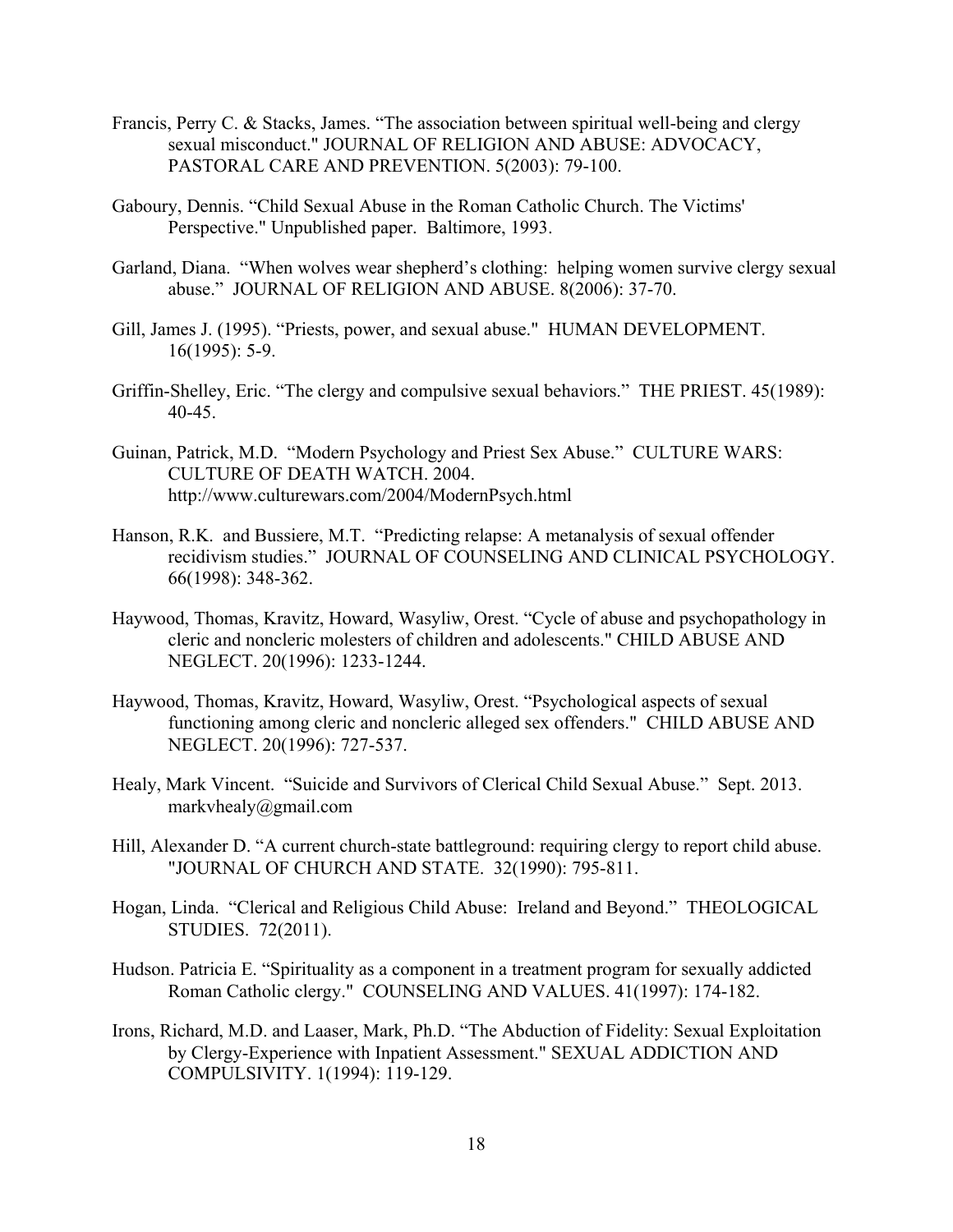- Isely, P.J. "Child sexual abuse and the Catholic Church: an historical and contemporary review." PASTORAL PSYCHOLOGY. 45(1997): 277-99.
- Isely, Paul J., and Isely, Peter. "The Sexual Abuse of male Children by Church Personnel: Intervention and Prevention." PASTORAL PSYCHOLOGY. 39(1990): 85-99.
- Jacobs, J. "The Economy of Love in Religious Commitment: The deconversion of Women in Nontraditional Religious Movements." JOURNAL FOR THE SCIENTIFIC STUDY OF RELIGION. 23(1984): 155-171.
- Kaiser, Hilary. "Clergy Sex Abuse in U.S. Mainline Churches." AMERICAN STUDIES INTERNATIONAL. 34(1996): 30-43.
- Kane, D., Cheston, S.E. and Greer, J. "Perceptions of God by Survivors of Childhood Sexual Abuse: An Exploratory Study in an Under-researched Area." JOURNAL OF PSYCHOLOGY AND THEOLOGY. 21(1993): 228-237.
- Keating, Anthony. "A Case Study of Neglect." STUDIES: AN IRISH QUARTERLY. 93(2004): 323-355.
- Keenan, M. "The Institution and the Individual: Child Sexual Abuse by Clergy." FURROW. 57(2006): 3-8.
- Kennedy, Margaret. "Christianity and Child Abuse the Survivors' Voice Leading to Change." CHILD ABUSE REVIEW. 9(2000): 124-141.
- Kennedy. Margaret. "White collar crimes: Vulnerable women. predatory clergymen." JOURNAL OF ADULT PROTECTION. 4(2002): 23-33.
- Keshgegian. Flora A. "Power to wound. Power to mend: Toward a non-abusing theology." JOURNAL OF RELIGION AND ABUSE: ADVOCACY. PASTORAL CARE AND PREVENTION. 1(1999): 37-65.
- Kochansky, G.E. and Hermann, F. "Shame and Scandal: Clinical and canon law perspectives on the crisis in the priesthood." INTERNATIONAL JOURNAL OF LAW AND PSYCHIATRY 27(2004): 299-319.
- Lasser, M. "Sexual addiction and clergy." PASTORAL PSYCHOLOGY. 39(1991): 213-235.
- LeGoff, Jacques. "L'amour et la sexualite." L'HISTOIRE 63(1984): 52-59.
- Liberty. Patricia. "It's difficult to explain" -- The compromise of moral agency for victims of abuse by religious leaders." JOURNAL OF RELIGION AND ABUSE. 3(2001): 81-90.
- Loftus, John Allen. "A Question of Disillusionment: Sexual Abuse Among the Clergy." AMERICA. December 1, 1990.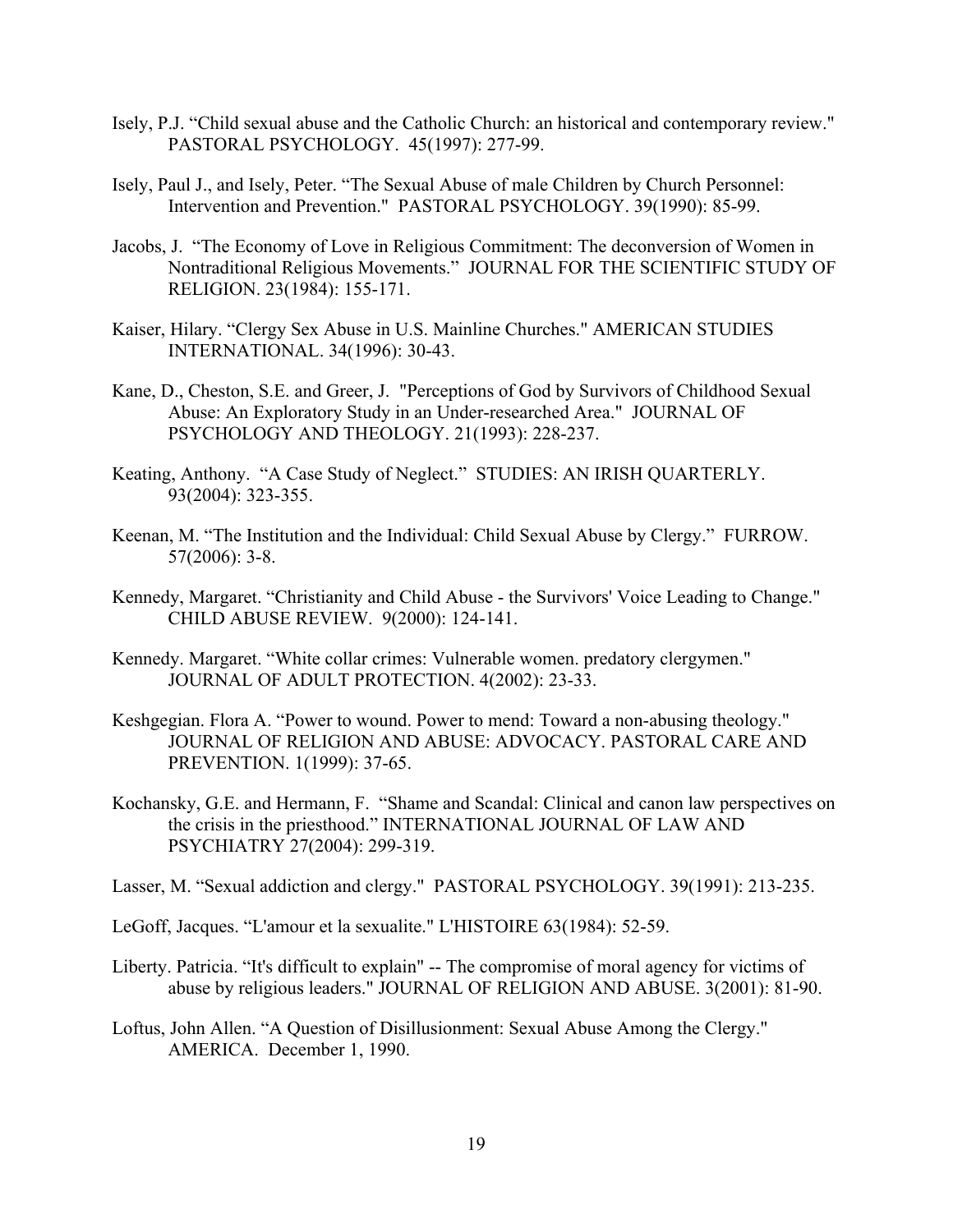- Loftus, J., and Carmago, R., "Treating the Clergy," ANNALS OF SEX RESEARCH. 6(1993): 287-303.
- Maguire, Moira. "The Carrigan Committee and Child Sexual Abuse in Twentieth Century Ireland." NEW HIBERNIA REVIEW. 11(2007): 79-100.
- Maher, Michael, Sever, Linda, Pichler, Shaun. "The Priest Sex Scandal and its Effects on Trust and Respect: How Catholic College Students Think." JOURNAL OF RELIGION AND ABUSE. 8(2006): 35-62.
- McLaughlin, Barbara. "Devastated spirituality: the impact of clergy sexual abuse on the survivor's relationship with God and the church," SEXUAL ADDICTION AND COMPULSIVITY: THE JOURNAL OF TREATMENT AND PREVENTION. 1(1994): 145-158.
- Meloy, J. Reid. "Narcissistic Psychopathology and the Clergy." PASTORAL PSYCHOLOGY. 35(1986): 50-55.
- Mirkin, Harris. "The Pattern of Sexual Politics: Feminism, Homosexuality and Pedophilia." JOURNAL OF HOMOSEXUALITY. 37(1999).
- Morey, Anne-Janine. "Blaming Women for the Sexually Abusive Male Pastor." THE CHRISTIAN CENTURY. Oct. 5, 1988.
- Neuhaus. Richard John. "When shepherds go astray: Ethics of clergy sexual misconduct." FIRST THINGS. 29(1993): 55-58.
- Plante, T.G. "Catholic priests who sexually abuse minors: why do we hear so much yet know so little." PASTORAL PSYCHOLOGY. 44(1996): 305-10.
- Plante, Thomas, Gerdenio, Manuel, Bryant, Curtis. "Personality and Cognitive Functioning Among Hospitalized Sexual Offending Roman Catholic Priests." PASTORAL PSYCHOLOGY: 45(1996): 129-139.
- Quinn, D. "241 Clerics Accused of Sex Abuse Over Four Decades." IRISH INDEPENDENT (2005, 28 OCTOBER): 26-27.
- Rigali, Norbert. "Church Responses to Pedophilia." THEOLOGICAL STUDIES. Vol. 55(1994): 124-139.
- Rossetti, Stephen. "The Impact of Child Sexual Abuse on Attitudes Toward God and the Catholic Church." CHILD ABUSE AND NEGLECT. 19(1995): 1469-81.
- Rossetti, Stephen. "The effects of priest perpetration of child sexual abuse on the trust of Catholics in priesthood, church and God." JOURNAL OF PSYCHOLOGY AND CHRISTIANITY. 16(1997): 197-209.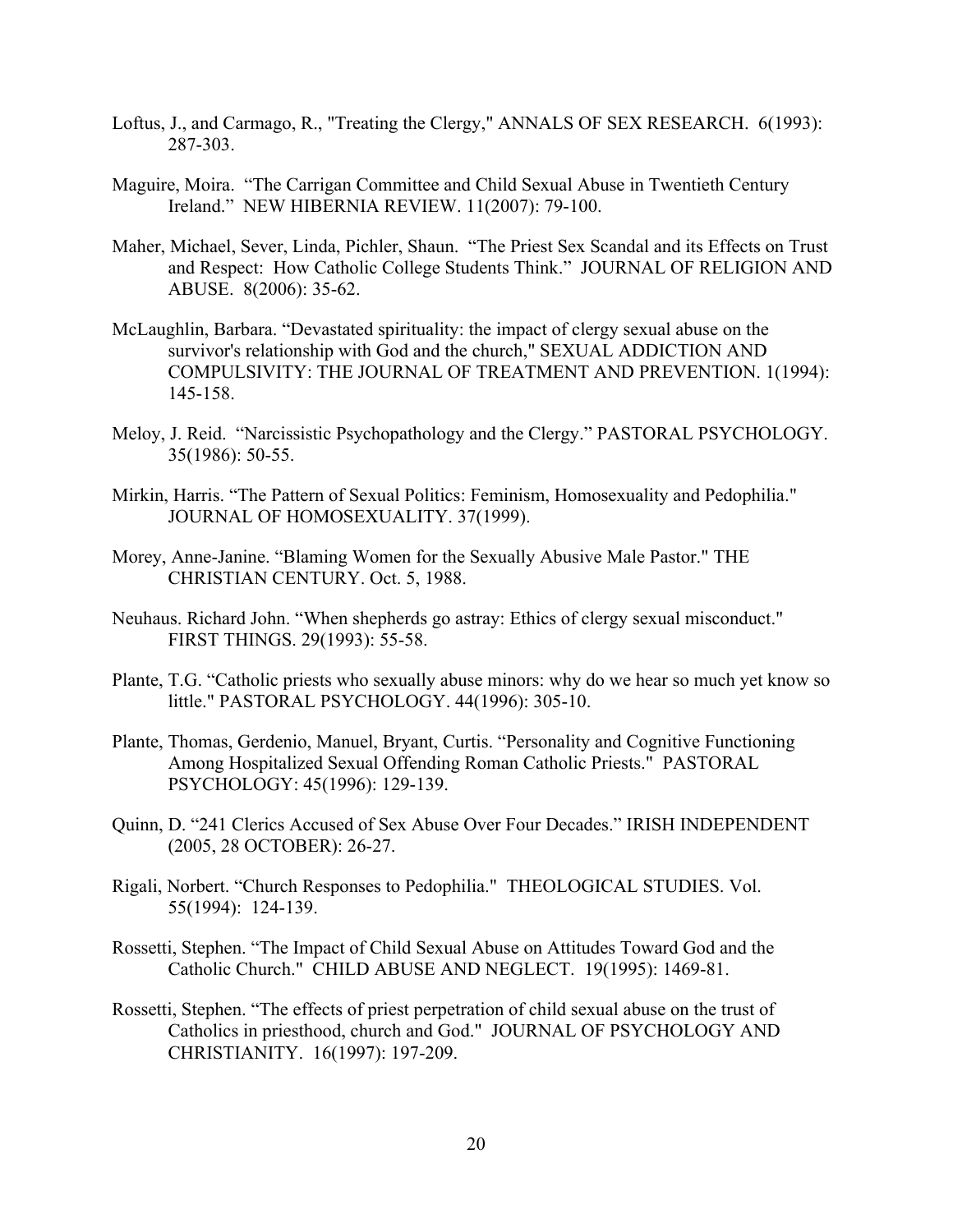- Rossi, Mary Ann. "The Legitimation of the Abuse of Women in Christianity." FEMINIST THEOLOGY 4(1993): 57-63.
- Rush, Florence. "The Sexual Abuse of Children: A Feminist Point of View." In Connell, Noreen and Wilson, Cassandra. RAPE: THE FIRST SOURCEBOOK FOR WOMEN. New York. American Library. 1974.
- Ruzicka, M.F. "Predictor variables in clergy pedophiles," PSYCHOLOGICAL REPORTS. 81(1997): 589-590.
- Saradjian. Adam & Nobus. Dany. "Cognitive distortions of religious professionals who sexually abuse children." JOURNAL OF INTERPERSONAL VIOLENCE. 18(2003): 905-923.
- Sheldrake, Philip. "Celibacy and Clerical Culture." THE WAY SUPPLEMENT 77(1994): 26- 36.
- Saradjian, A. and Nobus, D. "Cognitive Distortions of Religious Professionals who Sexually Abuse Children." JOURNAL OF INTERPERSONAL VIOLENCE. 18(2003): 905-923.
- Serritella, James. "Issues Related to Clergy/Church Misconduct." COVENANT PUBLICATIONS. 1990.
- Shepard, Benjamin. "In search of a winning script: Moral panic vs. institutional denial." SEXUALITIES: STUDIES IN CULTURE AND SOCIETY. 6(2003): 54-59
- Sipe, A.W. Richard. "The Problem of sexual trauma and addiction in the Catholic Church." SEXUAL ADDICTION AND COMPULSIVITY: THE JOURNAL OF TREATMENT AND PREVENTION. 1(1994): 130-137.
- Sloyan. Gerard S. "Pedophilia among the Catholic clergy: Some questions and answers." THEOLOGY TODAY. 60(2003): 154-169.
- Smart, Carol. "Reconsidering the Recent History of Child Sexual Abuse. 1910-1960." JOURNAL OF SOCIAL POLICY. Vol. 29: 55-71.
- Smith, James. "The Politics of sexual knowledge: The origins of Ireland's containment culture and the Carrigan Report (1931). JOURNAL OF THE HISTORY OF SEXUALITY. 13(2004): 208-233.
- Sperry, Leo. M.D. "Profiling Sexual Abusers." HUMAN DEVELOPMENT. 24(2003): 35-40.
- Terry, K. "Stained Glass: The Nature and Scope of Child Sexual Abuse in the Catholic Church." CRIMINAL JUSTICE AND BEHAVIOR. 35(2008): 549-569.
- Terry, K. "The Report on the U.S. Catholic Priests' Sex Abuse: What the Critics Got Wrong." INSIDE CRIMINAL JUSTICE. June 23, 2011. http://www.thecrimereport.org.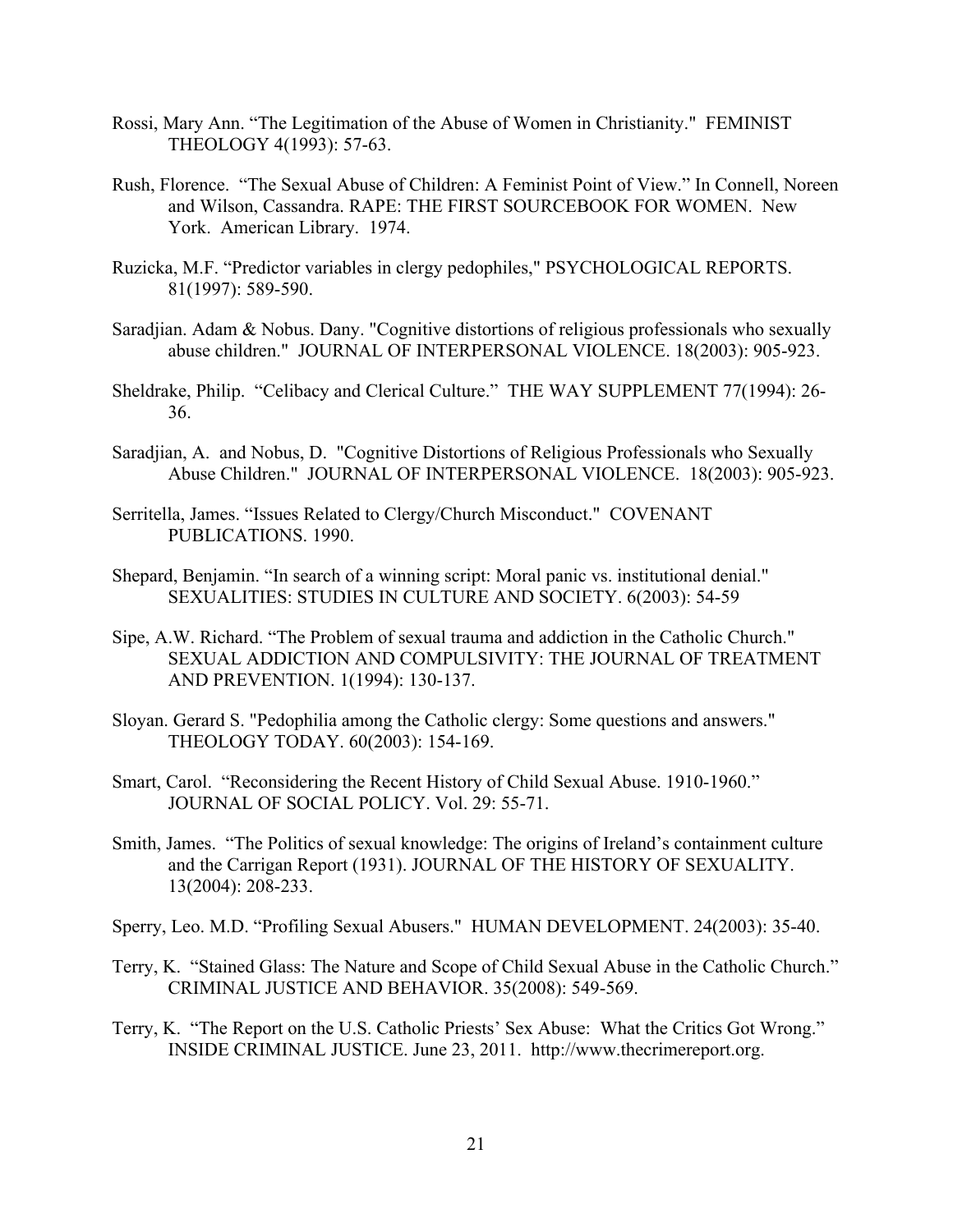- Theis, John. "Power and sexual abuse in the Roman Catholic Church." GRAIL: AN ECUMENICAL JOURNAL. 8 :(1992) 35-49.
- TOWARDS UNDERSTANDING: A STUDY OF FACTORS SPECIFIC TO THE CATHOLIC CHURCH WHICH MIGHT LEAD TO SEXUAL ABUSE BY PRIESTS AND RELIGIOUS. Australian Catholic Welfare Commission and Centacare Catholic Community Services. July 1999.
- Vaughan, Richard, S.J., "Adult Effects of Childhood Sexual Abuse." HUMAN DEVELOPMENT. 18(1997): 38-42.
- Underwood, A. "Doing Justice in Cases of Clergy Abuse of Power: A Legal Perspective." JOURNAL OF RELIGION AND ABUSE 5(2003): 35-65.
- Voice of the Faithful (VOTF). "Voice of the Faithful's Conclusions about the John Jay College Report, 'The Causes and Context of Sexual Abuse of Minors by Catholic Priests in the United States, 1950-2010.'" October 11, 2011. http:///www.votf.org.
- Walsh, Willie. "Reflecting on the Ryan Report." THE FURROW. 60(2011): 579-583.
- Warburg, Brent, Abel, Gene, Osborn, Candice. "Cognitive-Behavioral Treatment for Professional Sexual Misconduct Among Clergy." PASTORAL PSYCHOLOGY. 45(1996): 49-63.
- White, G. "Sexual Misconduct: Keeping Vigil: How Various Faiths Protect the Innocent in their Flocks." ATLANTA JOURNAL-CONSTITUTION. September 14, 2002.
- White, M. and Terry, K. "Child Sexual Abuse in the Catholic Church: Revisiting the Rotten Apple Explanation." CRIMINAL JUSTICE AND BEHAVIOR. 35(2008): 658-678.
- Winship, J, Straker, G., Robinson, T. "A Qualitative Study of Denial in Catholic Clergy Child Sexual Abusers." SEXUAL ABUSE IN AUSTRALIA AND NEW ZEALAND. 3, 1 (2011): 23-33.
- Wolf, Ann. "Sexual Abuse Issues: An Annotated Bibliography" THEOLOGY DIGEST. 41.4(1994): 331-344.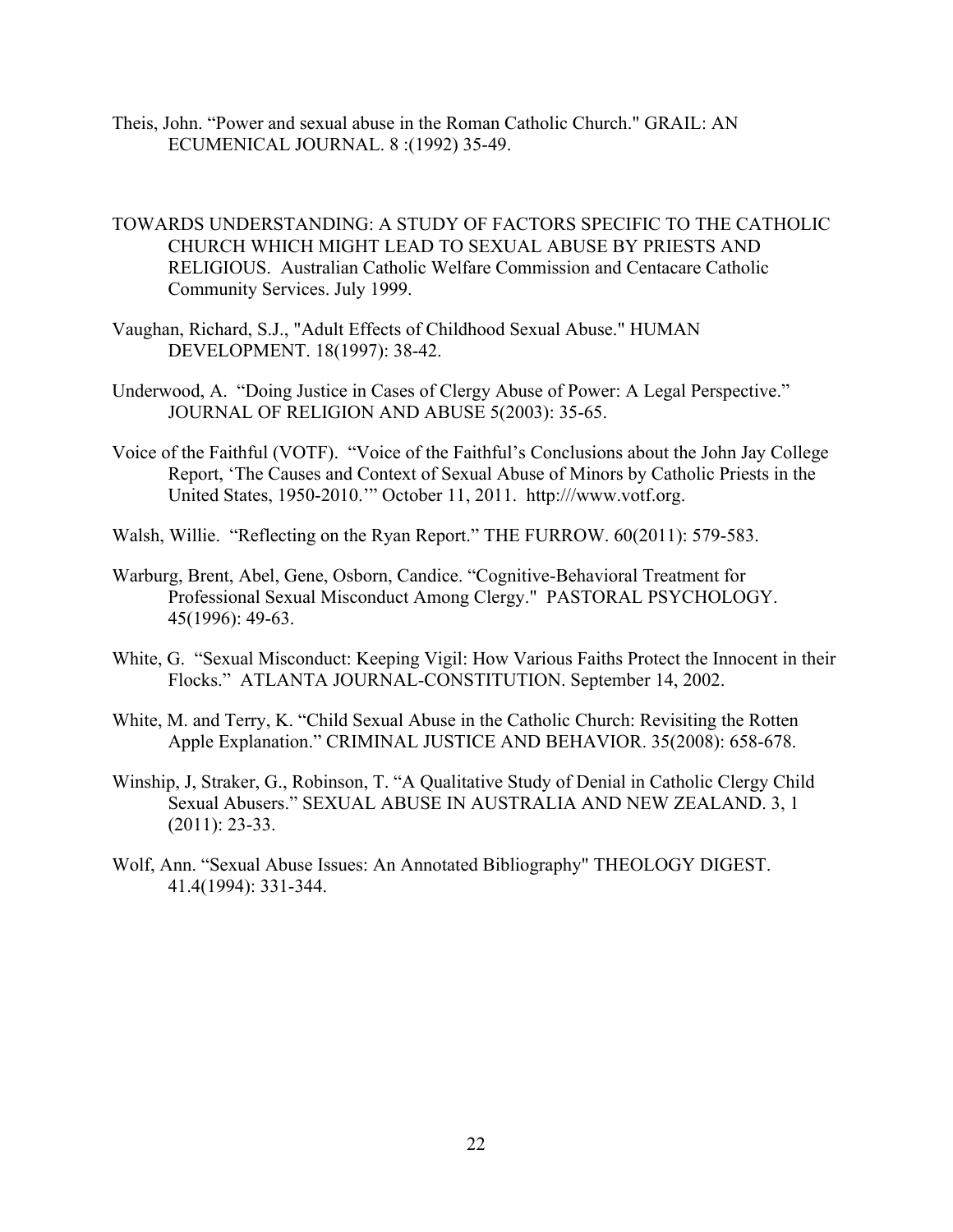- Altizer, Thomas J.J. THE GOSPEL OF CHRISTIAN ATHEISM. Philadelphia. Westminster. 1966.
- Armstrong, Karen. THE BATTLE FOR GOD: A HISTORY OF FUNDAMEBTALISM. New York. Knopf. 2000.
- Arterburn, Stephen and Felton, Jack. TOXIC FAITH. New York. Shaw Books. 2001.
- Beier, Matthias. A VIOLENT GOD IMAGE. New York. Continuum. 2006.
- Bellinzoni, Arthur. THE FUTURE OF CHRISTIANITY: CAN IT SURVIVE? NY. Prometheus. 2006.
- Bloomer, George. AUTHORITY ABUSERS: BREAKING FREE FROM SPIRITUAL ABUSE. New Kensington PA. Whitaker House. 1995.
- Blue, Ken. HEALING SPIRITUAL ABUSE. IVP Books. 1993.
- Booth, Leo. WHEN GOD BECOMES A DRUG. New York, Putnam, 1991.
- Booth, Leo. THE GOD GAME: IT'S YOUR MOVE. Long beach, CA: SCP Press, 1998.
- Booth, Leo. SPIRITUALITY AND RECOVERY. Deerfield Beach FL. Health Communications. 2012.
- Booth, Leo. THE HAPPY HERETIC: SEVEN SPIRITUAL INSIGHTS FOR HEALING CODEPENDENCY. Deerfield Beach, FL. Health Communications. 2012.
- Borg, Marcus. THE GOD WE NEVER KNEW: BEYOND DOGMATIC RELIGION TO A MORE AUTHENTIC CONTEMPORARY FAITH. San Francisco. Harper. 1997.
- Capps, Donald. THE CHILD'S SONG: THE RELIGIOUS ABUSE OF CHILDREN. Louisville. Westminster John Knox. 1995.
- Chrnalogar, Mary Alice and Howey, Paul. Editors. TWISTED SCRIPTURES: A PATH TO FREEDOM FROM ABUSIVE CHURCHES. Control Techniques Inc. 1997.

Coyne, Emmett. THE THEOLOGY OF FEAR. 2012.

Crosby, Michael. THE DYSFUNCTIONAL CHURCH: ADDICTION AND CODEPENDENCY IN THE FAMILY OF CATHOLICISM. Notre Dame University. Ave Maria Press. 1991.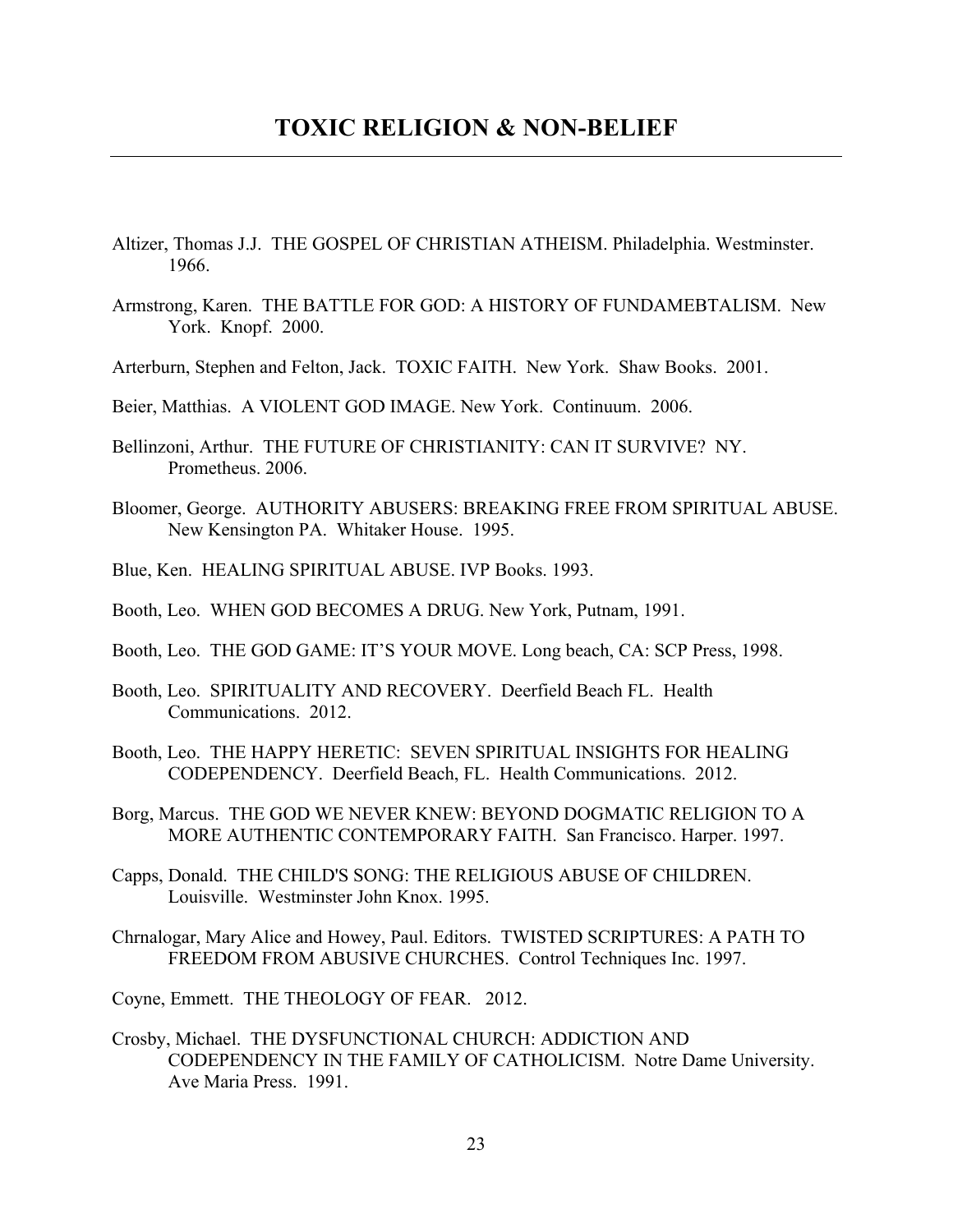Dawkins, Richard. THE GOD DELUSION. New York. Houghton, Mifflin Company. 2006.

- DeBlassie, Paul. TOXIC CHRISTIANITY: HEALING THE RELIGIOUS NEUROSIS. Crossroad. 1992.
- Deikman, Arthur. THEM AND US: CULT THINKING AND THE TERRORIST THREAT. Berkeley. Bay Tree Publishing. 2003.
- Dennett, Daniel. BREAKING THE SPELL: RELIGION AS A NATURAL PHENOMENON. New York. Penguin. 2007.
- Dennett, Daniel and Lascola, Linda. CAUGHT IN THE PULPIT: LEAVING BELIEF BEHIND. Lexington, KY. 2013.
- Ellens, J. Harold. THE DESTRUCTIVE POWER OF RELIGION: VIOLENCE IN JUDAISM, CHRISTIANITY AND ISLAM. Westport, CT. Praeger. 2004.
- Fries, Heinrich. SUFFERING FROM THE CHURCH. Collegeville. The Liturgical Press. 1995.
- Garcia, Hector. ALPHA GOD. New York. Random House. Prometheus Books. 2015.
- Greven, Phillip. SPARE THE CHILD: THE RELIGIOUS ROOTS OF PUNISHMENT AND THE PSYCHOLOGICAL IMPACT OF PHYSICAL ABUSE. New York. Alfred Knopf. 1991.
- Gritsch, Eric W. TOXIC SPIRITUALITY: FOUR ENDURING TEMPTATIONS OF CHRISTIAN FAITH. Fortress Press. 2009.
- Harris, Jerry and Milam, melody. SERPENTS IN THE MANGER: OVERCOMING ABUSIVE CHRISTIANITY. New York. Barricade Books. 1997.
- Harris, Sam. THE END OF FAITH: RELIGION, TERROR AND THE FUTURE OF REASON. New York. W.W. Norton. 2004.
- Hitchens, Christopher. GOD IS NOT GREAT: HOW RELIGION POISONS EVERYTHING. New York. Hachette Book Group. 2007.
- Jeskin, Alan. OUTGROWING GOD: MOVING BEYOND RELIGION. Createspace. 2010.
- Johnson, David and Van Vonderen, Jeff. THE SUBTLE POWER OF SPIRITUAL ABUSE. Baker Publishing. 2001.
- Juergensmeyer, Mark. TERROR IN THE MIND OF GOD: THE GLOBAL RISE OF RELIGIOUS VIOLENCE, 3RD EDITION. University of California Press. 2003.
- Kimball, Charles. WHEN RELIGION BECOMES EVIL. New York. Harper. 2002.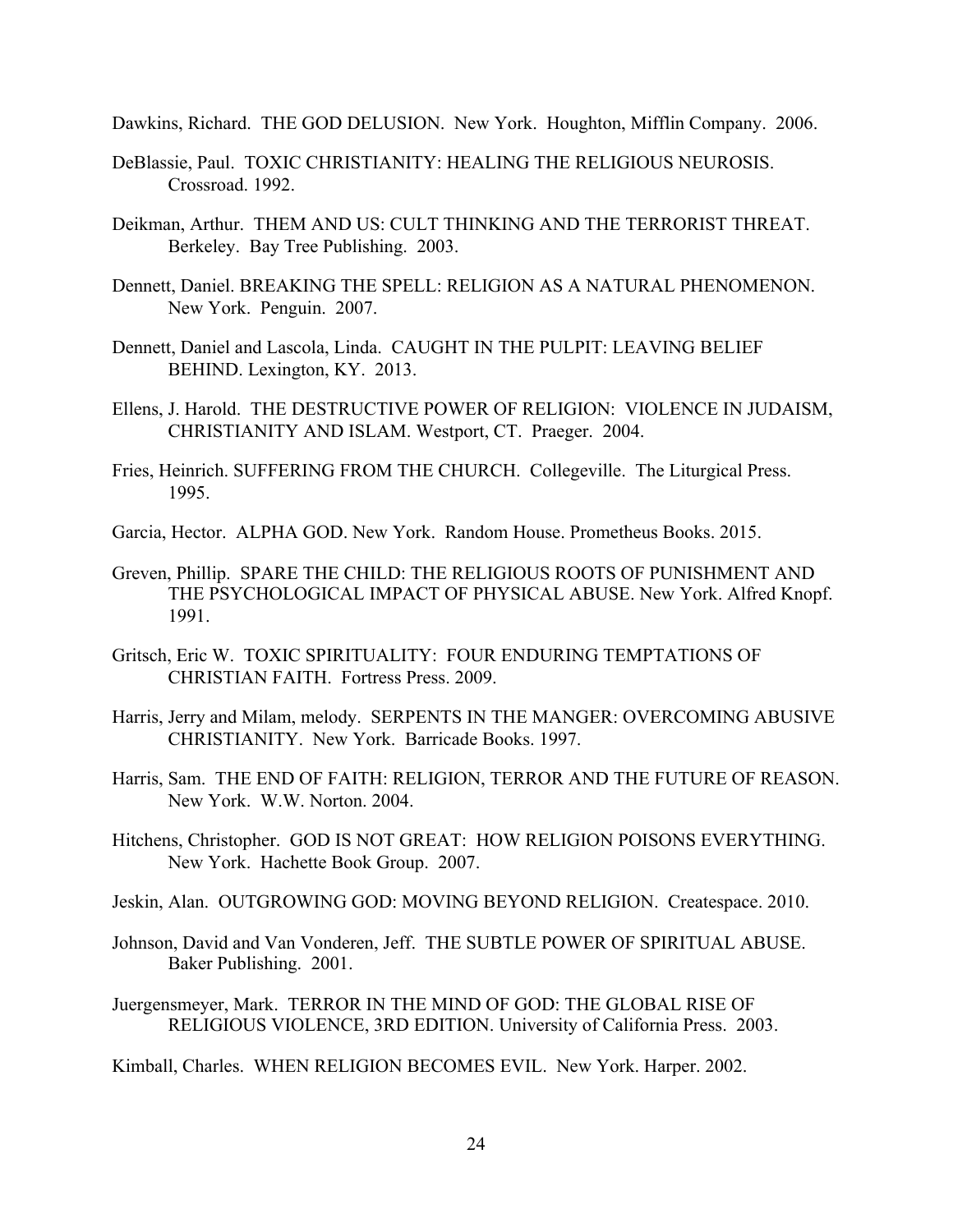- Kimball, Charles. WHEN RELIGION BECOMES LETHAL: THE EXPLOSIVE MIX OF POLITICS AND RELIGION IN JUDAISM, CHRISTIANITY AND ISLAM. Hoboken. Jossey-Bass. 2011.
- Linn, Matthew, Fabricant, Sheila, Linn, Dennis. HEALING SPIRITUAL ABUSE AND RELIGIOUS ADDICTION. Mahwah NJ. Paulist Press. 1994.
- Loftus, John. THE END OF CHRISTIANITY. Amherst NY. Prometheus Books. 2011.
- Maguire, Daniel. CHRISTIANITY WITHOUT GOD. Albany, NY. SUNY Press. 2014.
- Meyers, Robin. SAVING JESUS FROM THE CHURCH: HOW TO STOP WORSHIPPING CHRIST AND START FOLLOWING JESUS. New York. Harper. 2009.
- Minor, Robert N. WHEN RELIGION IS AN ADDICTION. St. Louis MO. Humanity works. 2007.
- Prothero, Stephen. GOD IS NOT ONE. New York. Harper One. 2010.
- Raphael, Marty. SPIRITUAL VAMPIRES. Santa Fe. The Message Company. 1996.
- Ray, Darrel. THE GOD VIRUS: HOW RELIGION INFECTS OUR LIVES AND CULTURES. IPC Press. 2009.

Robinson, John A.T. HONEST TO GOD. Westminster. 1963.

Shermer, Michael. THE BELIEVING BRAIN: FROM GHOSTS AND GODS TO POLITICS AND CONSPIRACIES-HOW WE CONSTRUCT BELIEFS AND REINFORCE THEM AS TRUTHS. New York. St. Martin's. 2012.

Shermer, Michael. THE MORAL ARC. N.Y. Henry Holt Co. 2015.

Tyrell, Peter. FOUNDED ON FEAR. Dublin. Irish Academic Press. 2006.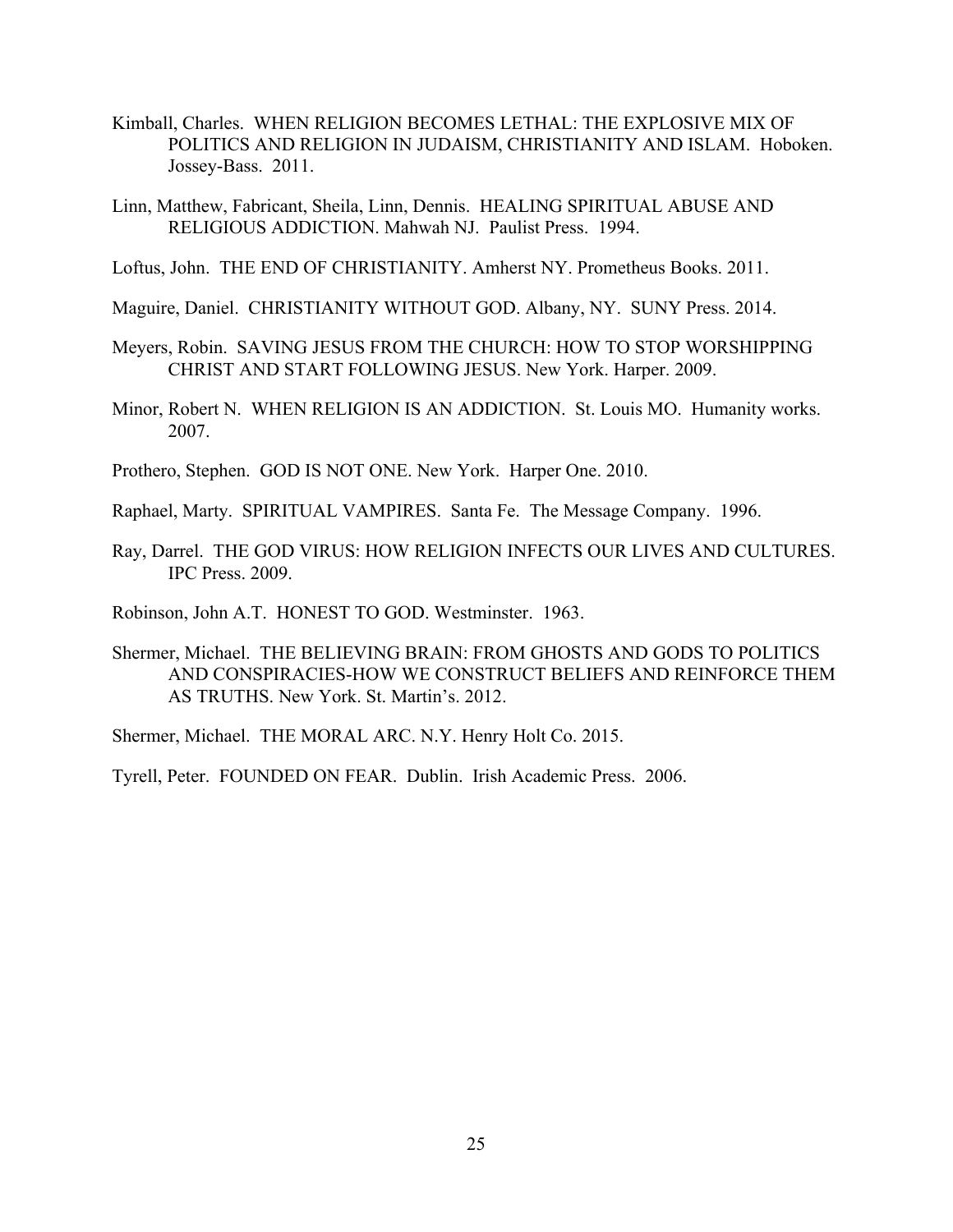## Articles

Ellison, Christopher and Sherkat, Darren. "Obedience and authority: Religion and Parental Values Reconsidered." JOURNAL FOR THE SCIENTIFIC STUDY OF RELIGION. 32(1993): 313-329.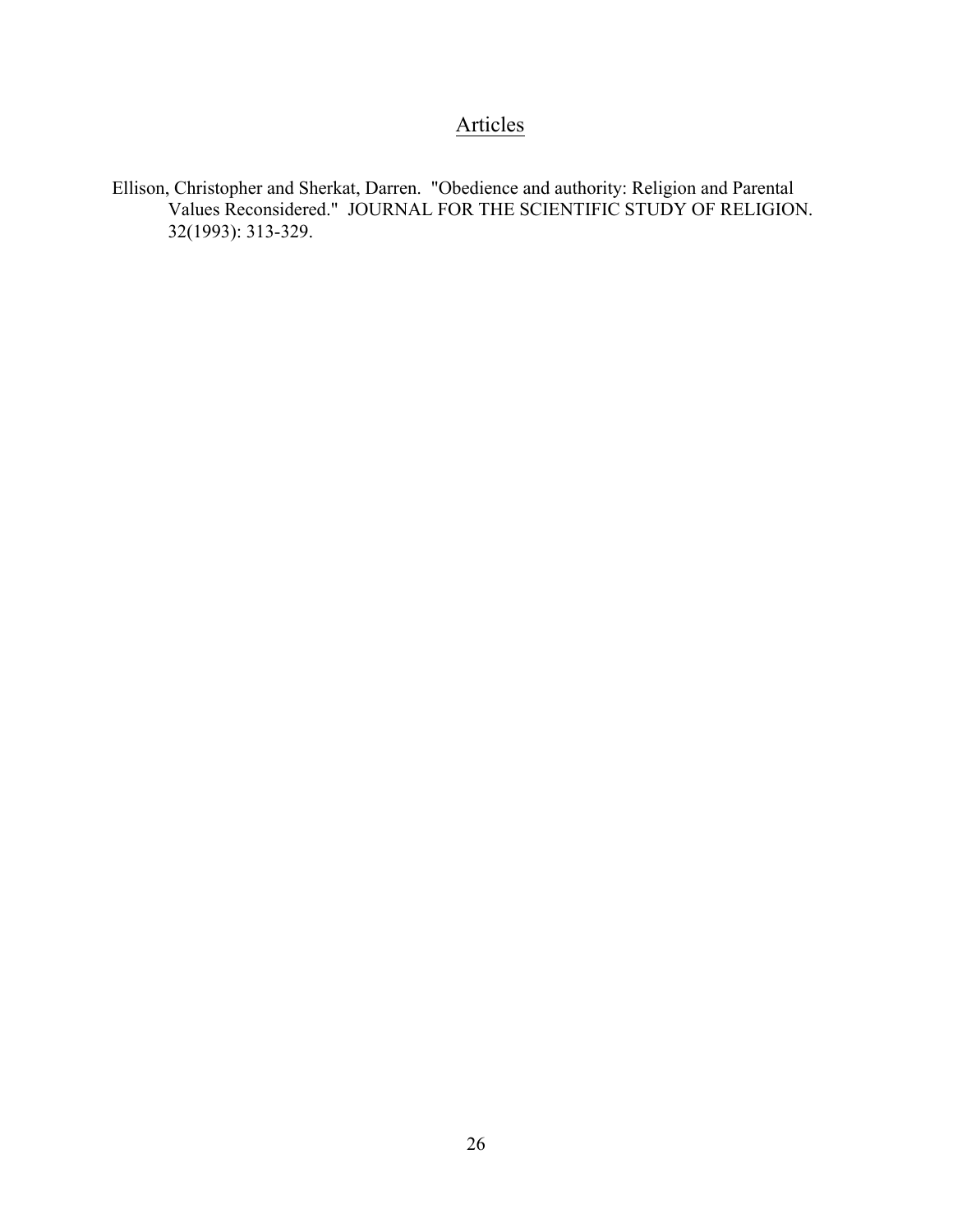#### **CLERICALISM AND ANTICLERICALISM**

#### *BOOKS*

Ashton, Nigel. ANTI-CLERICALISM. London. Sutton Publishing. 2001.

- Ashton, Nigel and Cragoe, Michael. ANTICLERICALISM IN BRITAIN. C. 1540-1914.
- Dykema, Peter and Oberman, Heiko. ANTICLERICALISM IN LATE MEDIEVAL AND EARLY MODERN EUROPE. Koln. E.J. Brill. 1995.
- Grevy, Jerome. LE CLERICALISME? VOILA L'ENNEMI! UN SIECLE DE GUERRE DE RELIGION EN FRANCE. Armand Colin. 2005.
- Hough, Joseph and Wheeler, Barbara, editors. BEYOND CLERICALISM. Atlanta. Scholars Press. 1988.
- Novak, Viktor. MAGNUM CRIMEN: A HALF CENTURY OF CLERICALISM IN CROATIA. Zagreb, 1948. Translated into English and published by Gambit, 2001.
- Remond, Rene. L'ANTICLERICALISM EN FRANCE DE 1815 A NOS JOURS. 2<sup>nd</sup> Edition. Paris. Fayard. 1999.
- Sanchez, Jose. ANTICLERICALISM: A BRIEF HISTORY. Notre Dame. University of Notre Dame Press. 1972.
- Scase, Wendy. PIERS PLOWMAN AND THE NEW ANTI-CLERICALISM. Cambridge. Cambridge University Press. 1989.
- Shaw, Russell. TO HUNT, TO SHOOT, TO ENTERTAIN. San Francisco. Ignatius Press, 1993.
- Wilson, George. CLERICALISM: THE DEATH OF PRIESTHOOD. Collegeville. Liturgical Press. 2008.
- Zeldin, Theodore, Editor. CONFLICTS IN FRENCH SOCIETYY: ANTICLERICALISM, EDUCATION AND MORALS IN THE 19TH CENTURY. London: George Allen and Unwin. 1970.

#### *ARTICLES*

- Berger, P. "The Class Struggle in American Religion." CHRISTIAN CENTURY 86(1981): 194- 1999.
- Berthelot du Chesney, C. "Anticlericalism." NEW CATHOLIC ENCYCLOPEDIA New York, 1967. Vol. I: 618-620.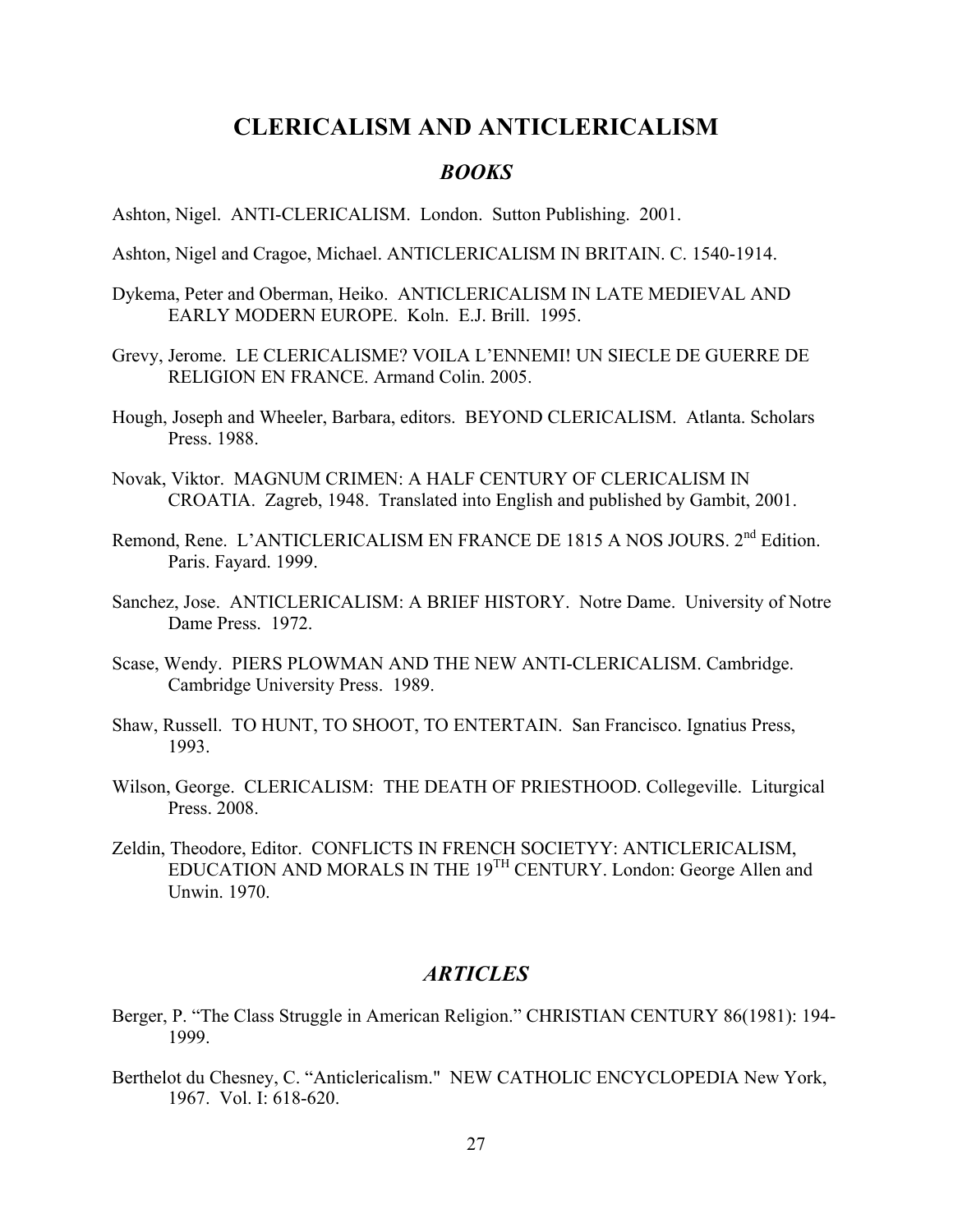Conrad, Pierre. "Sexualite et anticlericalisme (Madrid 1910)" HISPANIA 31(1971) 103-131.

- Cullinane, Bishop Peter, "Clericalism: Avoidable Damage to the Church." AUSTRALASIAN CATHOLIC REVIEW. 1997. 181-191.
- Cueva-Merino, Julia. "Religious persecution, anticlerical tradition and revolution: On atrocities against the clergy during the Spanish Civil War." JOURNAL OF CONTEMPORARY HISTORY. 33(1998): 355-369.
- Donohue, William A. "The problem with clericalism." SOCIETY (TRANSACTION), 40(2003):  $41 - 42$ .
- Doyle, Thomas. "Clericalism: Enabler of Clergy Abuse." PASTORAL PSYCHOLOGY. 54(2006). 189-213.
- Doyle, Thomas. "Roman Catholic Clericalism, Religious Duress and Clergy Sexual Abuse." PASTORAL PSYCHOLOGY. 51(2003).
- Doyle, Thomas and Benkert, Marianne. "Clericalism, Religious Duress and Its Psychological Impact on Victims of Clergy Abuse." PASTORAL PSYCHOLOGY. 58(2009): 223- 238.
- Fichter, Joseph, S.J. "Anticlericalism in the American Catholic Culture," THE CRITIC 21(1963): 11-15.
- Flynn, Frederick. "Clericalism, Anticlericalism." COMMONWEAL 56(1953): 43-47.
- Hooglund, E. and Royce, W. "The Shi'I Clergy of Iran and the Conception of an Islamic State." STATE, CULTURE AND SOCIETY. 1(1985): 102-117.
- McBrien, R. "Clericalism." ENCYCLOPEDIA OF CATHOLICISM. San Francisco. Harper Collins. 1995.
- Riegelhaupt, Joyce. "Popular anti-clericalism and religiosity in pre-1974 Portugal." In Wolf, Eric. RELIGION, POWER AND PROTEST IN LOCAL COMMUNITIES: THE NORTHERN SHORE OF THE MEDITERRANEAN. New York. Mouton. 1984.
- Rycroft, W. "Roman Catholic Clericalism." A JOURNAL OF CHURCH AND STATE. 2(1961).
- Sanabria, Enrique. REPUBLICANISM AND ANTICLERICAL NATIONALISM IN SPAIN. New York. Palgrave MacMillan. 2009.

Shaw. Russell. "Clericalism and the sex abuse scandal." AMERICA. 186(2002): 15-17.

Taylor, Charles. "Clericalism." CROSS CURRENTS 10(1960): 327-336.

Wanegfellen, T. "The Clericalism of French Protestantism." REFORMATION STUDIES COLLOQUIUM. Birmingham, United Kingdom. 2004.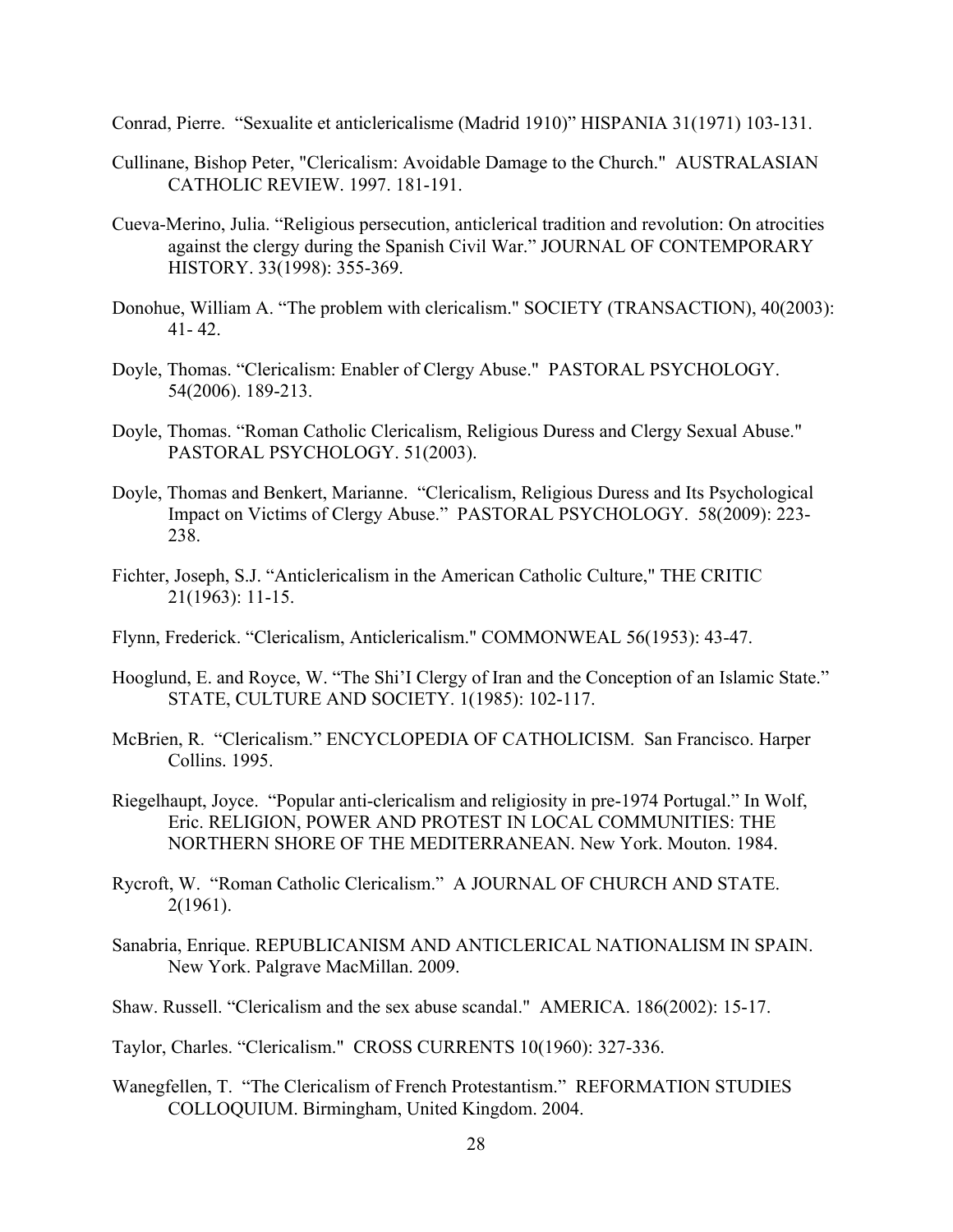Whittuck, C.A. "Clericalism and Anticlericalism." ENCYCLOPEDIA OF RELIGION AND ETHICS, Vol. III: 690-695. Edinburgh. 1910.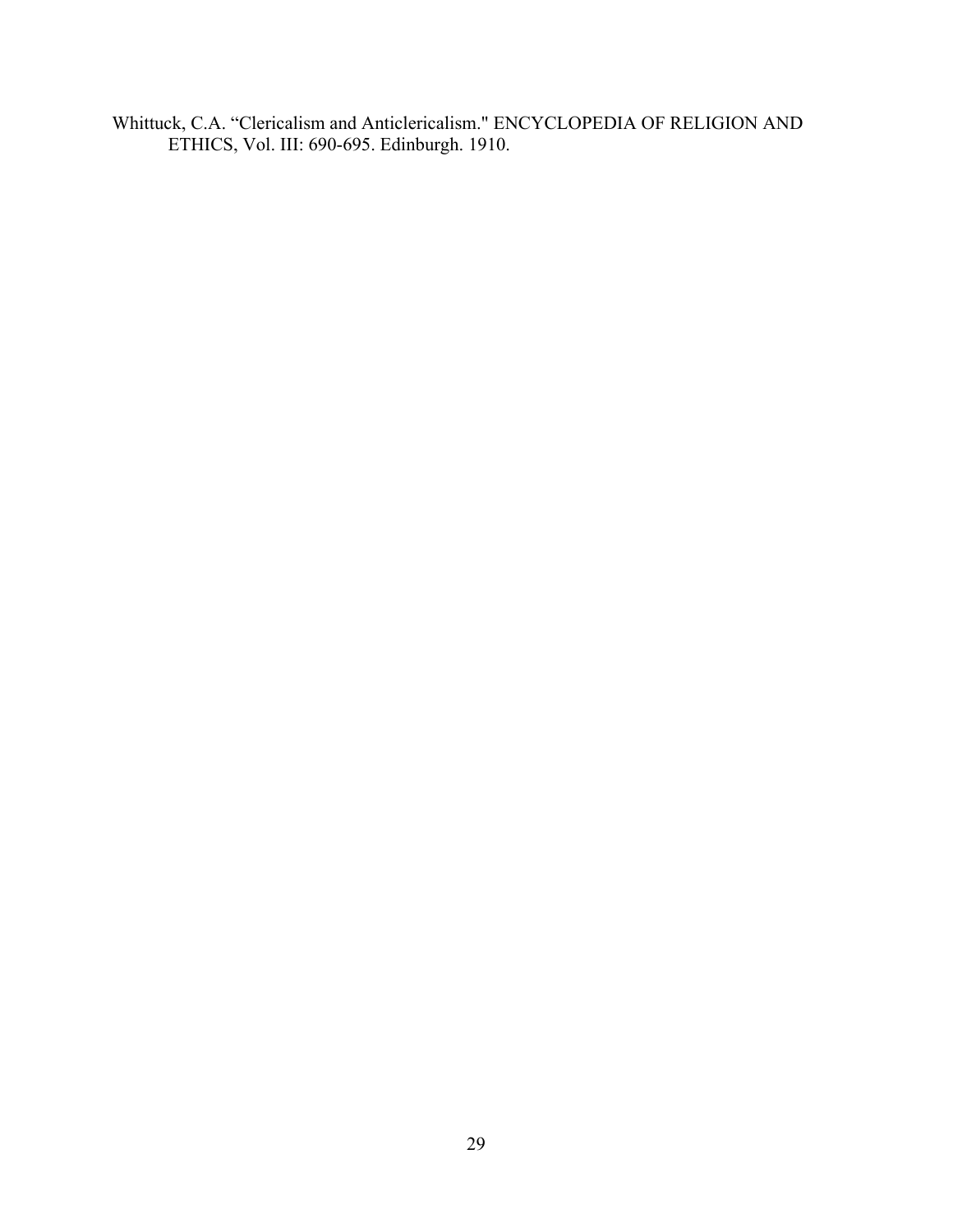- Allen, John. ALL THE POPE'S MEN. New York. Doubleday. 2004.
- Allport, Gordon. THE INDIVIDUAL AND HIS RELIGION. New York. The MacMillan Company. 1954.
- Anciaux, Paul. THE EPISCOPATE IN THE CHURCH. Staten Island. Alba House. 1965.
- Anonymous. AGAINST RATZINGER. New York. Seven Stories Press. 2008.

Armstrong, Karen. THE GREAT TRANSFORMATION. New York. Anchor Books. 2006.

- Armstrong, Karen. THE CASE FOR GOD. New York. Alfred A. Knopf. 2009.
- Bartunek, Jean, Hinsdale, Mary Ann, Keenan, James. CHURCH ETHICS AND ITS ORGANIZATIONAL CONTEXT. New York. Sheed and Ward. 2004.
- Bazerman, Max. H. WHAT THE BEST LEADERS SEE. New York. Simon and Schuster. 2014.
- Benedict XVI. LIGHT OF THE WORLD: THE POPE, THE CHURCH, AND THE SIGNS OF THE TIMES. San Francisco. Ignatius Press. 2010.
- Berquist, Patrick. THE LONG DARK WINTER'S NIGHT: REFLECTIONS OF A PRIEST IN A TIME OF PAIN AND PRIVILEGE. Liturgical Press. 2010.
- Berry, Jason. RENDER UNTO ROME: THE SECRET LIFE OF MONEY IN THE CATHOLIC CHURCH. New York. Crown Publishers. 2011.
- Boff, Leonardo and Boff, Clodovis. INTRODUCING LIBERATION THEOLOGY. New York. Maryknoll. 1987.
- Borg, Marcus. PUTTING AWAY CHILDISH THINGS. New York. Harper One. 2010.
- Borg, Marcus. MEETING JESUS AGAIN FOR THE FIRST TIME. New York. Harper One. . 1995.
- Bourgeault, Cynthia. THE WISDOM WAY OF KNOWING. San Francisco. Jossey-Bass. 2003.

Bourgeault, Cynthia. THE WISDOM JESUS. Boston. Shambhala. 2008.

Boyer, Pascal. RELIGION EXPLAINED: THE EVOLUTIONARY ORIGINS OF RELIGIOUS THOUGHT. New York. Basic Books. 2001.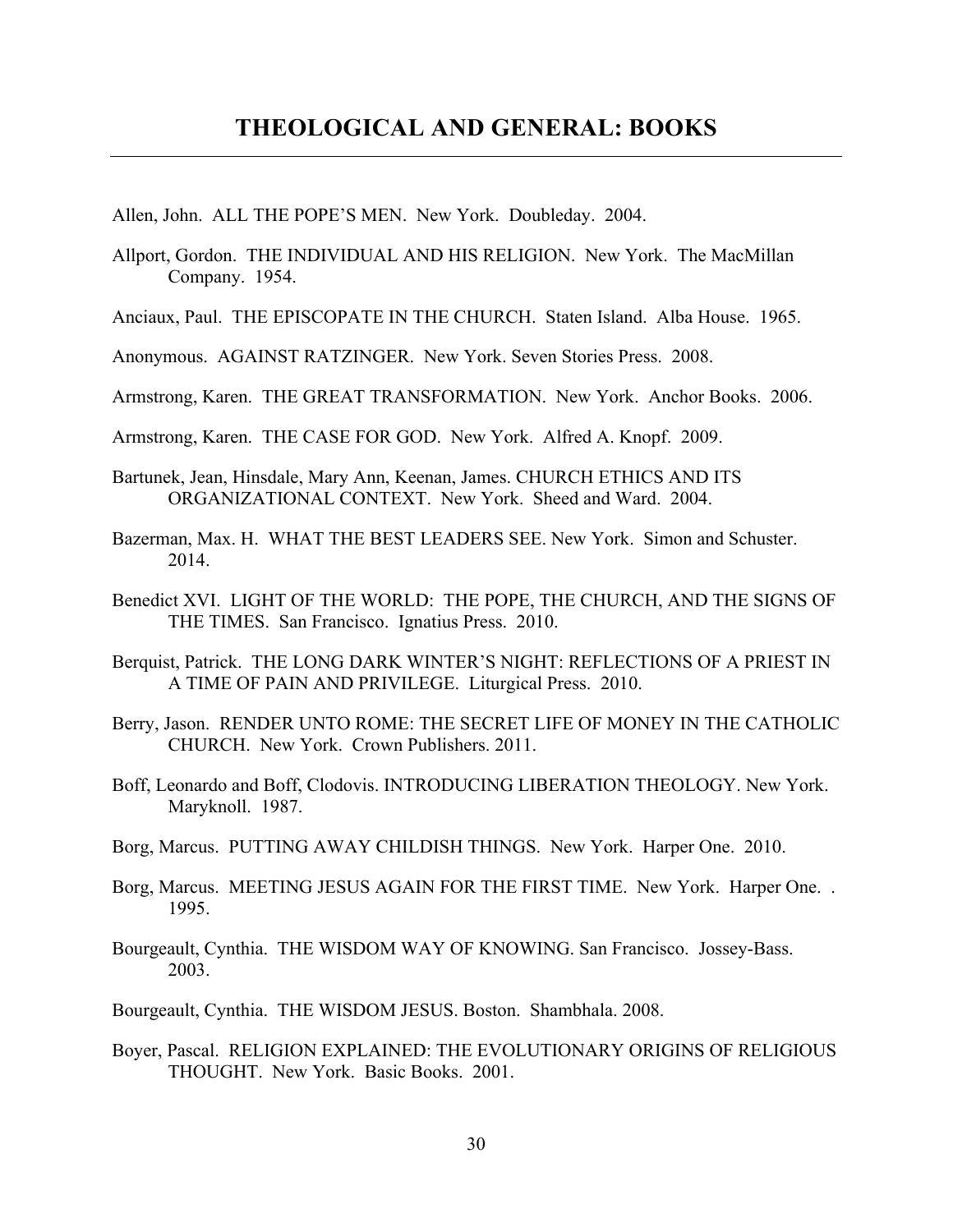- Briggs, Kenneth. DOUBLE CROSSED: UNCOVERING THE CATHOLIC CHURCH'S BETRAYAL OF AMERICAN NUNS. New York. Doubleday. 2006.
- Buckley, Pat. A SEXUAL LIFE, A SPIRITUAL LIFE. Dublin. The Liffey Press. 2005.
- Cahill, Lisa Sowle. SEX, GENDER AND CHRISTIAN ETHICS. Cambridge. Cambridge University Press, 1996.
- Carroll, James. TOWARD A NEW CATHOLIC CHURCH. Boston. Houghton Mifflin Company. 2002.
- Carroll, James. PRACTICING CATHOLIC. New York. Houghton, Mifflin, Harcourt. 2009.
- Carroll, Michael. THE CULT OF THE VIRGIN MARY: PSYCHOLOGICAL ORIGINS. Princeton. Princeton University Press. 1986.
- Clarkson, Frederick. ETERNAL HOSTILITY: THE STRUGGLE BETWEEN THEOCRACY AND DEMOCRACY. Maine. Common Courage Press. 1997.
- Collins, Paul. PAPAL POWER. London. Harper Collins. 1997.
- Collins, Paul. GOD'S NEW MAN: THE ELECTION OF BENEDICT XVI AND THE LEGACY OF JOHN PAUL II. London. Burns and Oates. 2005.
- Collins, Raymond F. SEXUAL ETHICS AND THE NEW TESTAMENT. New York. Crossroads Publishing Company. 2000.
- Congar, Yves. LAY PEOPLE IN THE CHURCH: A STUDY FOR A THEOLOGY OF THE LAITY. Westminster MD, Newman Press. 1957.
- Congar,Yves. MY JOURNALOF THE COUNCIL. Collegeville. Liturgical Press.
- Congregation for Catholic Education. A GUIDE TO FORMATION IN PRIESTLY CELIBACY. April 11, 1974. Washington DC. U.S. Catholic Conference.
- Cooney, John. JOHN CHARLES MCQUAID: RULER OF CATHOLIC IRELAND. Dublin. O'Brien Press. 1999.
- Cornwell, John. THE PONTIFF IN WINTER. New York. Doubleday. 2004.
- Cox, Harvey. THE SILENCING OF LEONARDO BOFF. Oak Park, IL. Meyer Stone Books. 1988.
- Cozzens, Donald. FREEING CELIBACY. Collegeville MN. Liturgical Press. 2006.
- Crosby, Michael. CELIBACY: MEANS OF CONTROL OR MANDATE OF THE HEART. Notre Dame, IN. Ave Maria Press. 1996.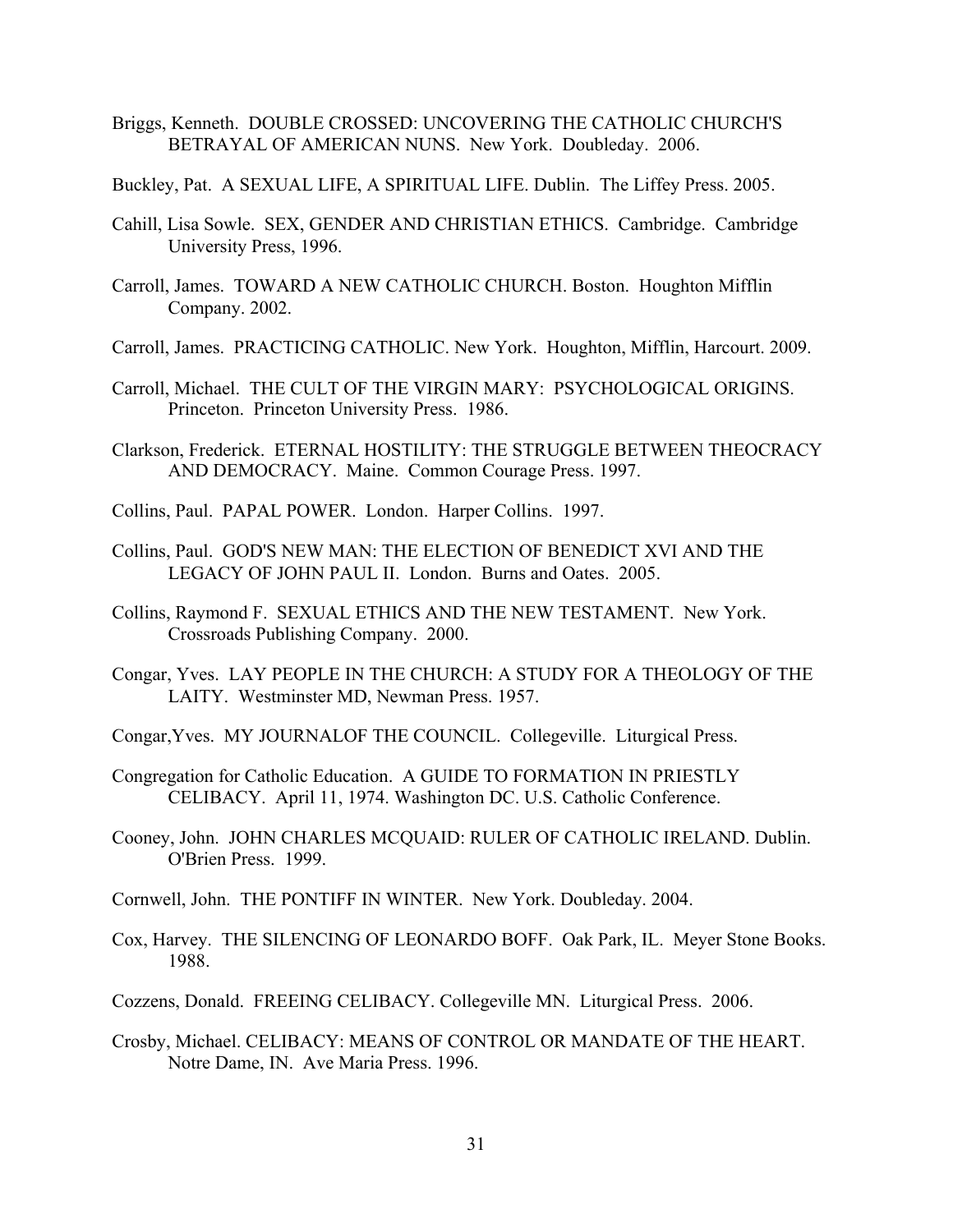- Crosby, Michael. RETHINKING CELIBACY, RECLAIMING THE CHURCH. Eugene, OR. Wipf and Stock publishers. 2003.
- Crosby, Michael. REPAIR MY HOUSE: BECOMING A KINGDOM CATHOLIC. Maryknoll. Orbis. 2012.
- Crossan, Dominic and Watts, Richard. WHO IS JESUS? Louisville. John Knox Press. 1996.
- Curran, Charles E. THE MORAL THEOLOGY OF POPE JOHN PAUL II. Washington DC. Georgetown University Press. 2005.
- D'Antonio, William, Davidson, James, Hoge, Dean, Gautier, Mary. AMERICAN CATHOLICS TODAY. Lanham, Maryland. Sheed and Ward. 2007.
- Davie, Edgar. WHY ST. PETER COULD NOT BECOME A CATHOLIC PRIEST TODAY. Creatspace.com. 2013.
- Deedy, John. WHAT A MODERN CATHOLIC BELIEVES ABOUT CONSCIENCE, FREEDOM AND AUTHORITY. Thomas More Association. 1975.
- DeRosa, Peter. VICARS OF CHRIST: THE DARK SIDE OF THE PAPACY. Dublin. Poolbeg Press. 1988.
- Dinter, Paul. THE OTHER SIDE OF THE ALTAR. New York. Farrar, Strauss and Giroux. 2003.
- Dunn, Joseph. NO LIONS IN THE HIERARCHY. Dublin. Columba Press. 1994.
- Eberley, Ron. THE UNNATURAL LAW OF CELIBACY. New York. Continuum. 2002.
- Edwards, Gene. EXQUISITE AGONY. Seedsowers. 1994.
- Englert, Jonathan. THE COLLAR: A YEAR INSIDE A CATHOLIC SEMINARY. Boston. Houghton Mifflin. 2003.
- Fagan, Sean. WHATEVER HAPPENED TO SIN? Ireland. Columba Press. 2008.
- Farley, Margaret. JUST LOVE: A FRAMEWORK FOR CHRISTIAN SEXUAL ETHICS. New York. Continuum. 2008.
- Faulkner, Mary. SUPREME AUTHORITY: UNDERSTANDING POWER IN THE CATHOLIC CHURCH. Alpha Press. 2003.
- Ferraro, Thomas J., Editor. CATHOLIC LIVES, CONTEMPORARY AMERICA. Durham. Duke University Press. 1997.

Fichter, Joseph, S.J. PRIEST AND PEOPLE. New York: Sheed and Ward. 1965.

Fichter, Joseph, S.J. AMERICA'S FORGOTTEN PRIESTS. New York: Harper and Row. 1968.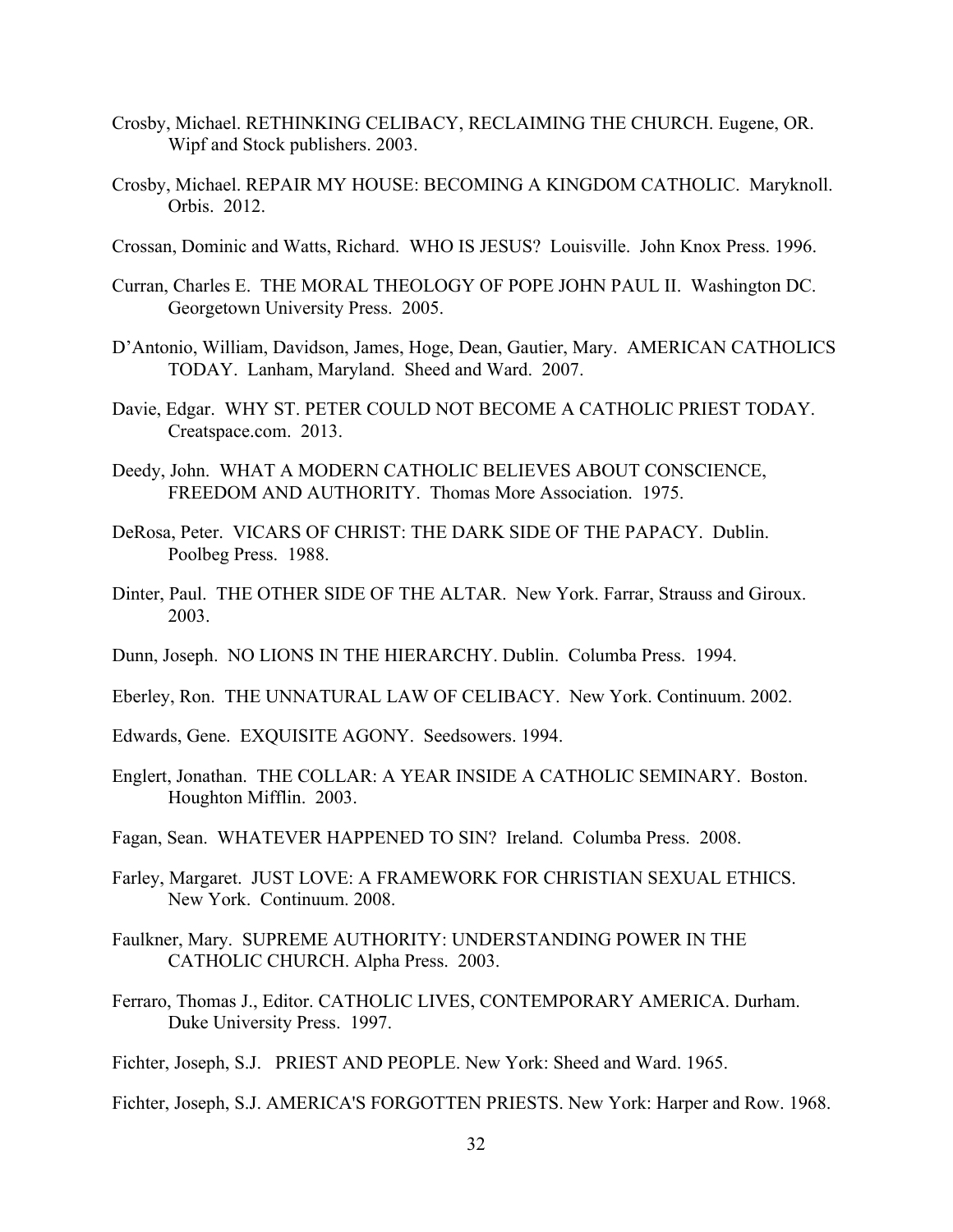- Fichter, Joseph, S.J. THE ORGANIZATION MAN IN THE CHURCH. Cambridge, MA. Schenkman.1974.
- Fichter, Joseph, S.J. THE REHABILITATION OF CLERGY ALCOHOLICS. New York. Human Sciences Press. 1982.
- Fieldler, Maureen and Rabben. ROME HAS SPOKEN: A GUIDE TO FORGOTTEN PAPAL STATEMENTS AND HOW THEY HAVE CHANGED THROUGH THE AGES. Crossroad Publishing. 1998.
- Fox, Matthew. THE POPE'S WAR: WHY RATZINGERS'S SECRET CRUSADE HAS IMPERILED THE CHURCH AND HOW IT CAN BE SAVED. New York. Sterling Ethos. 2011.
- Gajiwala, Astrid, Theckanath, Varghese, Passanha, Raynah, editors. GENDER RELATIONS IN THE CHURCH: A CALL TO WHOLENESS AND EQUAL DISCIPLESHIP. Delhi, India. Media House. 2012.
- Gautier, Mary, Perl, Paul. SAME CALL, DIFFERENT MEN: THE EVOLUTION OF THE PRIESTHOOD SINCE VATICAN II. Liturgical Press. 2012.
- Gibson, David. THE COMING CATHOLIC CHURCH. San Francisco. Harper. 2003.
- Good, Jack. THE DISHONEST CHURCH. Scotts Valley CA. Rising Star Press. 2003.
- Gramick, Jeannine. editor. HOMOSEXUALITY IN THE PRIESTHOOD AND THE RELIGIOUS LIFE. New York: Crossroads, 1989.
- Granfield, Patrick. THE LIMITS OF THE PAPACY. New York. Crossroads Books, 1987.
- Greeley, Andrew. PRIESTS. Chicago. University of Chicago Press. 2004.
- Hanh, Thich Nhat. ANGER. New York. Riverhead Books. 2001.
- Himes, Michael. Editor. THE CATHOLIC CHURCH IN THE 21ST CENTURY. Ligouri, MO. Ligouri Press. 2004.
- Hutchinson, Robert. WHEN IN ROME: A JOURNAL OF LIFE IN VATICAN CITY. New York. Doubleday. 1998.
- INSTRUCTION ON CERTAIN QUESTIONS REGARDING THE COLLABORATION OF THE NON-ORDAINED FAITHFUL IN THE SACRED MINISTRY OF THE PRIEST. August 13, 1997. Vatican City. Libreria Editrice Vaticana.
- Jacobs, Jane. SYSTEMS OF SURVIVAL. New York. Vintage Books. 1992.
- Jaki, Stanley L. THEOLOGY OF PRIESTLY CELIBACY. Front Royal VA. Christendom Press. 1997.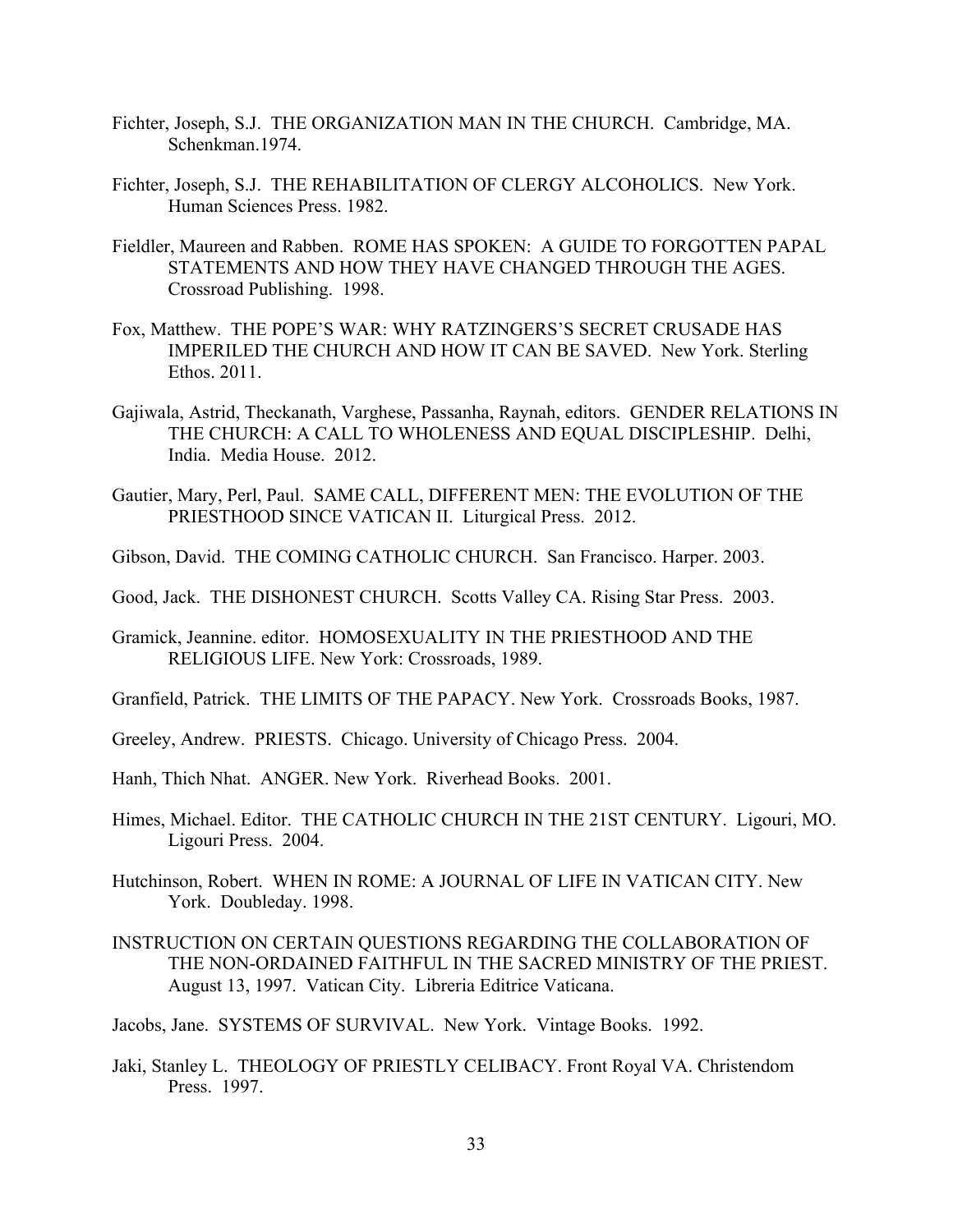- Jenkins, Philip. MORAL PANIC: CHANGING CNCEPTS OF THE CHILD MOLESTER IN MODERN AMERICA. New Haven. Yale University Press. 1998.
- John Paul II. THE THEOLOGY OF MARRIAGE AND CELIBACY: CATECHESIS ON MARRIAGE AND CELIBACY IN THE LIGHT OF THE RESURRECTION OF THE BODY. New York. Pauline Books and Media. 1986.
- Kaiser, Robert Blair. THE POLITICS OF SEX AND RELIGION. Kansas City. Leaven Press. 1895.

Kaiser, Robert Blair. CLERICAL ERROR. New York. Continuum. 2002.

- Kaspari, Lee. THE LONG JOURNEY OF A CRADLE CATHOLIC. Thiensville WI. Caritas Publications. 2014.
- Kennedy, Eugene. TOMORROW'S CATHOLICS: YESTERDAY'S CHURCH. THE TWO CULTURES OF AMERICAN CATHOLICISM. Ligouri Missouri. Triumph Books. 1988.
- Kennedy, Eugene and Heckler, Victor. THE CATHOLIC PRIEST IN THE UNITED STATES: PSYCHOLOGICAL INVESTIGATIONS. Washington DC. U.S. Catholic Conference. 1972.
- Kennedy, Eugene. THE UNHEALED WOUND: THE CHURCH AND HUMAN SEXUALITY. New York. St. Martin's Press. 2001.
- Knitter, Paul. WITHOUT BUDDHA I COULD NOT BE A CHRISTIAN. London. One World. 2009.
- Kramer, Joel and Alstad, Diana, editors. THE NGURU PAPERS: MASKS OF AUTHORITARIAN POWER. Berkeley. North Atlantic Books. 1993.
- Kung, Hans. THE CATHOLIC CHURCH: A SHORT HISTORY. New York. The Modern Library. 2001.
- Kurtz, Lester R. THE POLITICS OF HERESY: THE MODERNIST CRISIS IN ROMAN CATHOLICISM. Berkeley. University of California Press. 1986.
- Laghi, Pio. VOCATIONS TO THE PRIESTHOOD. Vatican City, 1998.
- Lakeland, Paul. THE LIBERATION OF THE LAITY. New York. Continuum. 2004.
- Lambek, Michael. A READER IN THE ANTHROPOLOGY OF RELIGION. Oxford. Blackwell Publishing. 2002.
- Levine, Stephen. GUIDED MEDITATIONS, EXPLORATIONS AND HEALINGS. New York. Anchor Books. 1991.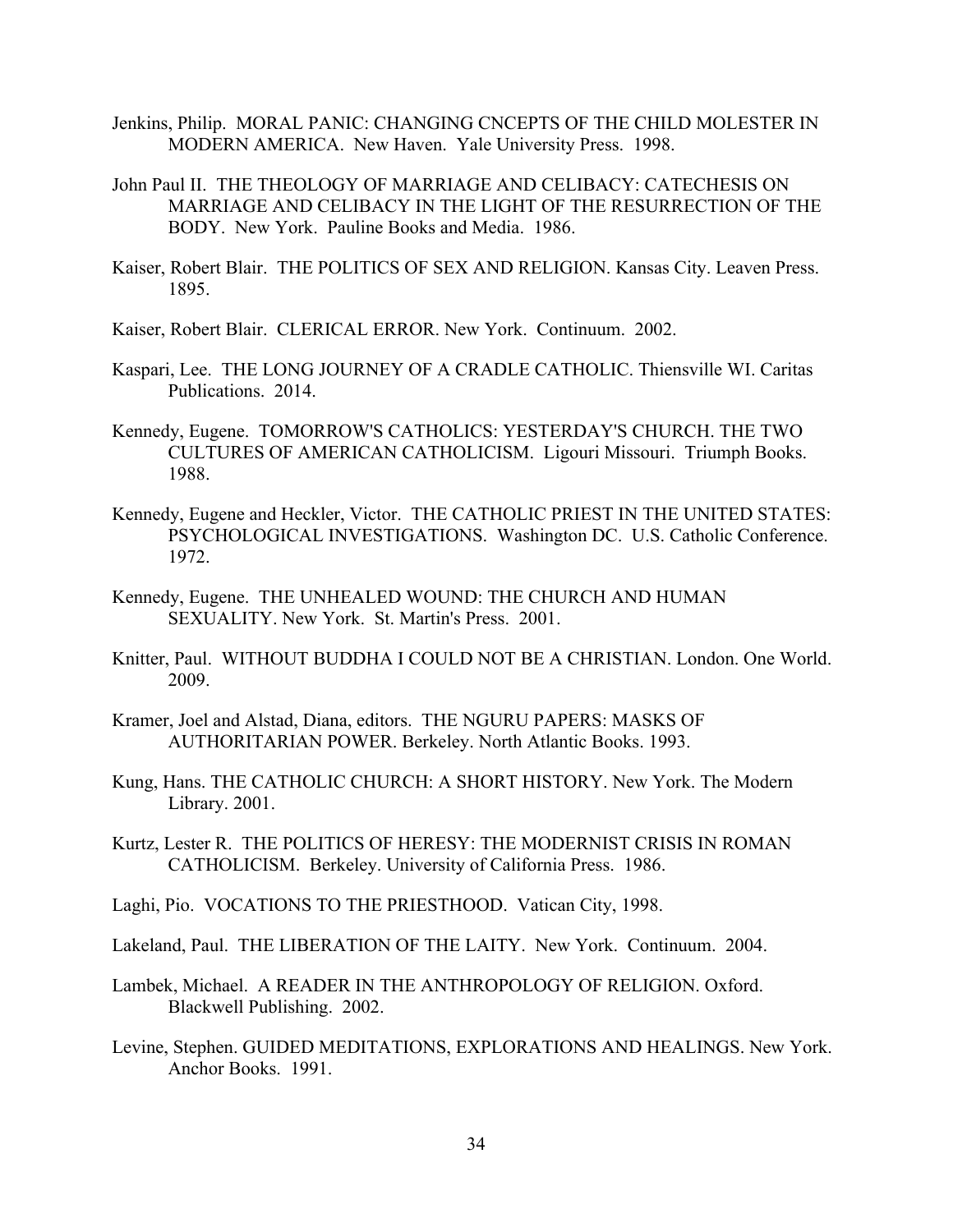- Lewis, Joseph. SPAIN, A LAND BLIGHTED BY RELIGION. New York. Freethought Press Association. 1933.
- Kirsch, Jonathan. THE GRAND INQUISITOR'S MANUAL. New York. Harper Collins. 2008.
- Littleton, John and Maher, Eamon, Editors. CONTEMPORARY CATHOLICISM IN IRELAND: A CRITICAL APPRAISAL. Dublin. The Columba Press. 2008.
- Lobdell, William. LOSING MY RELIGION. New York. Collins. 2009.
- Lobinger, Fritz. LIKE HIS BROTHERS AND SISTERS: ORDAINING COMMUNITY LEADERS. New York: Crossroads, 1998.
- Louden, Stephen and Francis, Leslie. THE NAKED PARISH PRIEST. New York. Continuum. 2003.
- Marty, Martin and Appleby, Scott. FUNDAMENTALISM OBSERVED. Chicago. University of Chicago Press. 1991.
- May, Gerald. THE DARK NIGHT OF THE SOUL. San Francisco. Harper. 2005.
- McAllister, Robert J. LIVING THE VOWS: THE EMOTIONAL CONFLICTS OF CELIBATE RELIGIOUS. San Francisco. Harper and Row. 1986.
- McDonald, James. BEYOND BELIEF. Reading, England. Garnett Publishing. 2011.
- McHugh, John and Callan, Charles. Translators. CATECHISM OF THE COUNCIL OF TRENT FOR PARISH PRIESTS. New York. Joseph A. Wagner, Inc., 1923.
- McGillion, Chris. A LONG WAY FROM ROME: WHY THE AUSTRALIAN CHURCH IS IN CRISIS. Allen and Unwin. 2003.
- McGillion, Charles and O'Carroll, John. OUR FATHERS. Sydney. John Garrett. 2011.
- McKenzie, John. AUTHORITY IN THE CHURCH. New York. Sheed and Ward. 1966.
- Manning, Brendan. THE RAGAMUFFIN GOSPEL. Colorado Springs. Multnomah Books. 1990.
- Manning, Joanna. TAKE BACK THE TRUTH: CONFRONTING PAPAL POWER AND THE RELIGIOUS RIGHT. New York. Crossroads Publishing. 2002.
- Massi, Jeri. SCHIZOPHRENIC CHRISTIANITY. Jupiter Rising Books. 2008.
- Masson, Jeffrey. THE ASSAULT ON TRUTH. New York. Random House. 1984.
- Meeks, Wayne. THE ORIGINS OF CHRISTIAN MORALITY. New Haven. Yale University Press. 1993.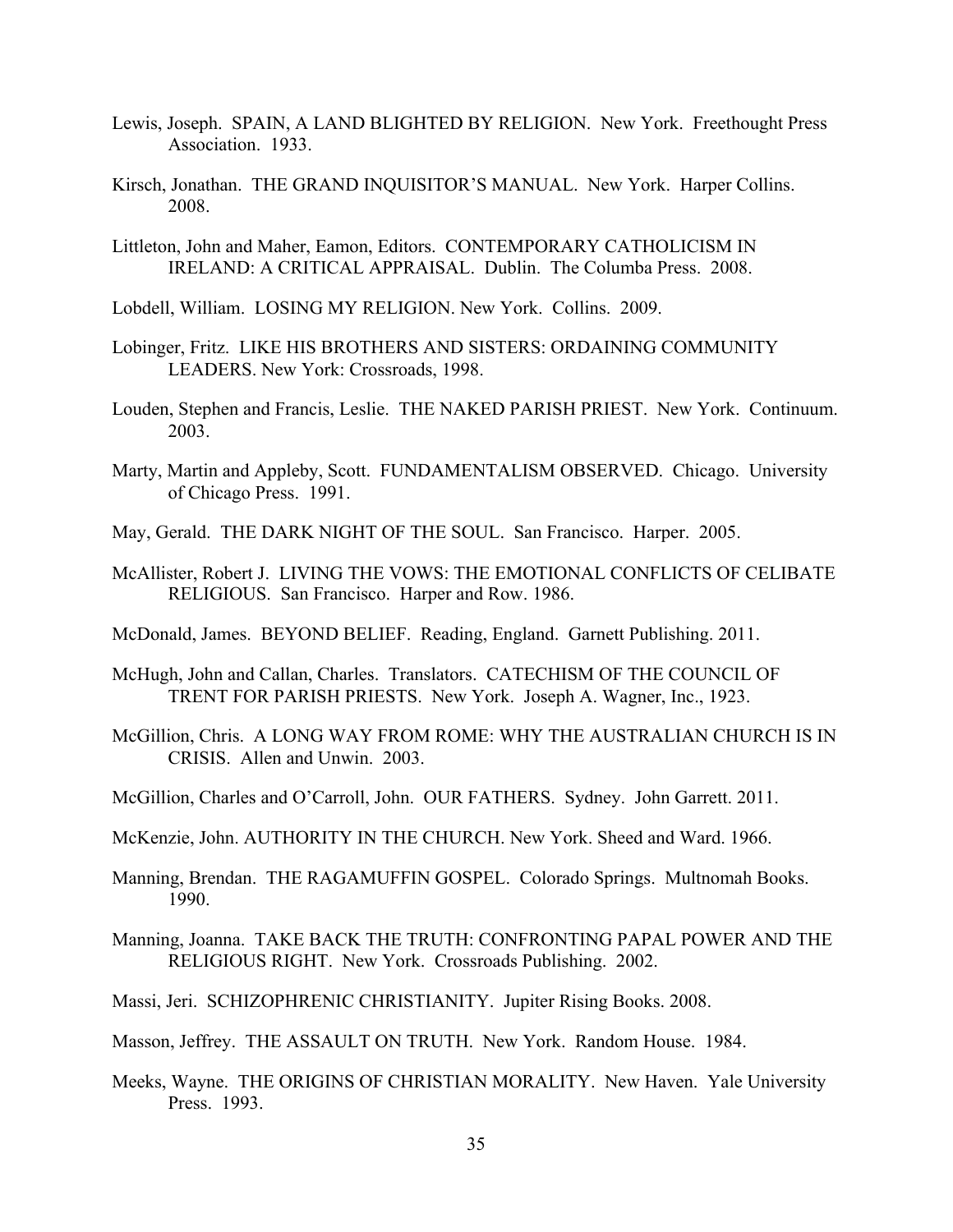Miller, Robert J. Editor. THE FUTURE OF THE CHRISTIAN TRADITION: THE JESUS SEMINAR. Santa Rosa, CA. Polebridge Press. 2007.

Mitchell, Stephen. THE GOSPEL ACCORDING TO JESUS. New York. Harper. 1991.

- Morwood, Michael. TOMORROW'S CATHOLIC: UNDERSTANDING GOD AND JESUS IN A NEW MILLENNIUM. Mystick CT. Twenty-Third Publications. 2000.
- Morwood, Michael. IS JESUS GOD? FINDING OUR FAITH. New York. Crossroad Publishing. 2001.
- Morwood, Michael. FROM SAND TO SOLID GROUND: QUESTIONS OF FAITH FOR MODERN CATHOLICS. Crossroad Press. 2007.
- Morwood, Michael. ITS TIME: CHALLENGES TO THE DOCTRINE OF THE FAITH. Kelmore Publications. 2013.
- Mumford, Stephen D. AMERICAN DEMOCRACY & THE VATICAN: POPULATION GROWTH & NATIONAL SECURITY. Amherst. Humanist Press. 1984.
- Nelson, James. PSYCHOLOGY, RELIGION AND SPIRITUALITY. New York. Springer. 2009.
- Noonan, John. A CHURCH THAT CAN AND CANNOT CHANGE. THE DEVELOPMENT OF CATHOLIC MORAL TEACHING. University of Notre Dame Press. 2005.
- O'Conaill, Sean. SCATTERING THE PROUD. Dublin. The Columbia Press. 1999.
- O'Malley, John. S.J. WHAT REALLY HAPPENED AT VATICAN II? Cambridge MA. Harvard University Press. 2008.
- Pagels, Elaine. BEYOND BELIEF: THE SECRET GOSPEL OF THOMAS. New York. Vintage. 2004.
- Pagels, Elaine and King, Karen. READING JUDAS: THE GOSPEL OF JUDAS AND THE SHAPING OF CHRISTIANITY. New York. Viking. 2007.
- Papesh, Michael. CLERICAL CULTURE. Collegeville, MN. Liturgical Press. 2004.
- Perito, John. CONTEMPORARY CATHOLIC SEXUALITY: WHAT IS TAUGHT AND WHAT IS PRACTICED. New York. Crossroad Publishing. 2003.
- Prusak, Bernard P. THE CHURCH UNFINISHED: ECCLESIOLOGY THROUGH THE CENTURIES. New York. Paulist Press. 2004.
- Poling, James Newton. THE ABUSE OF POWER. A THEOLOGICAL PROBLEM. Nashville. Abingdon Press. 1991.Pontifical Council for the Family. TRUTH AND THE MEANING OF HUMAN SEXUALITY. Vatican City. December 8, 1995.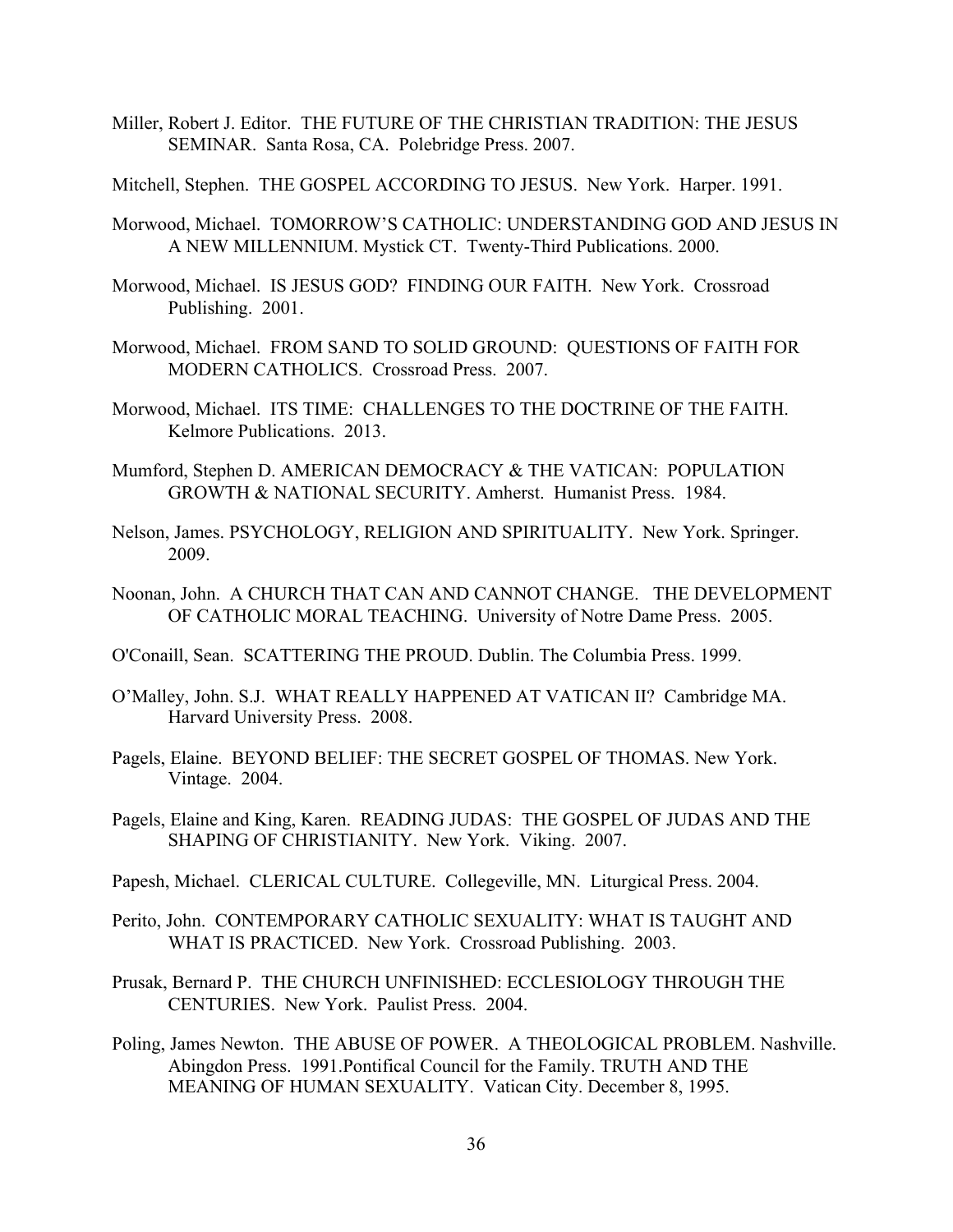- Porteous, Julian. AFTER THE HEART OF GOD: THE LIFE AND MINISTRY OF PRIESTS AT THE BEGINNING OF THE THIRD MILLENNIUM. Taylor Trade Publishing. 2011.
- Radcliffe, Timothy. WHAT IS THE POINT OF BEING A CHRISTIAN? London. Burns and Oates. 2005.
- Ranan, David. DOUBLE CROSS: THE CODE OF THE CATHOLIC CHURCH. London. Theo Press. 2007.
- Ratzinger, Josef. THE RATZINGER REPORT: AN EXCLUSIVE INTERVIEW ON THE STATE OF THE CHURCH. San Francisco. Ignatius Press. 1985.
- Reiter, Etic. STELLA CLERICORUM. Toronto. Center for Medieval Studies. 1997.
- Roberts, Thomas. BLACK POPES. New York. Sheed and Ward. 1954.
- Roberts, Tom. THE EMERGING CATHOLIC CHURCH. Maryknoll. Orbis. 2011
- Robertson, Geoffrey. THE CASE FOR THE POPE. London. Penguin Books. 2010.
- Robinson, Geoffrey. LOVE'S URGENT LONGINGS, Mulgrave, Victoria, Australia. John Garrett Publishing. 2010.
- Robinson, Geoffrey. THE 2015 SYNOD THE CRUCIAL QUESTIONS: DIVORCE AND HOMOSEXUALITY. Adelaide, Australia. ATF Press. 2015.
- Rohr, Richard. FALLING UPWARD. San Francisco. Jossey-Bass. 2011.
- Rohr, Richard. WHY BE CATHOLIC. UNDERSTANDING OUR EXPERIENCE AND TRADITION. St. Anthony Messenger Press. 1990.
- Rohr, Richard. BREATHING UNDER WATER: SPIRITUALITY AND THE TWELVE STEPS. Cincinnati. St. Anthony Messenger Press. 2011.
- Rose, Michael. GOODBYE GOOD MEN. New York. 2002.
- Rose, Michael. PRIEST: PORTRAINTS OF TEN GOOD MEN SERVING THE CHURCH TODAY. Manchester NH. Sophia Institute Press. 2003.
- Rudy, Kathy. SEX AND THE CHURCH: GENDER, HOMOSEXUALITY AND THE TRANSFORMATION OF CHRISTIAN ETHICS. Boston. Beacon Press. 1997.
- Russell, Bertrand. WHY I AM NOT A CHRISTIAN. New York. Touchstone Books. 1957.Word did not find any entries for your table of contents.
- Ryan, Michael. NONFEASANCE: FAILURE TO ACT, ESPECIALLY FAILURE TO DO WHAT OUGHT TO BE DONE. Church Revenue Protection. 2011.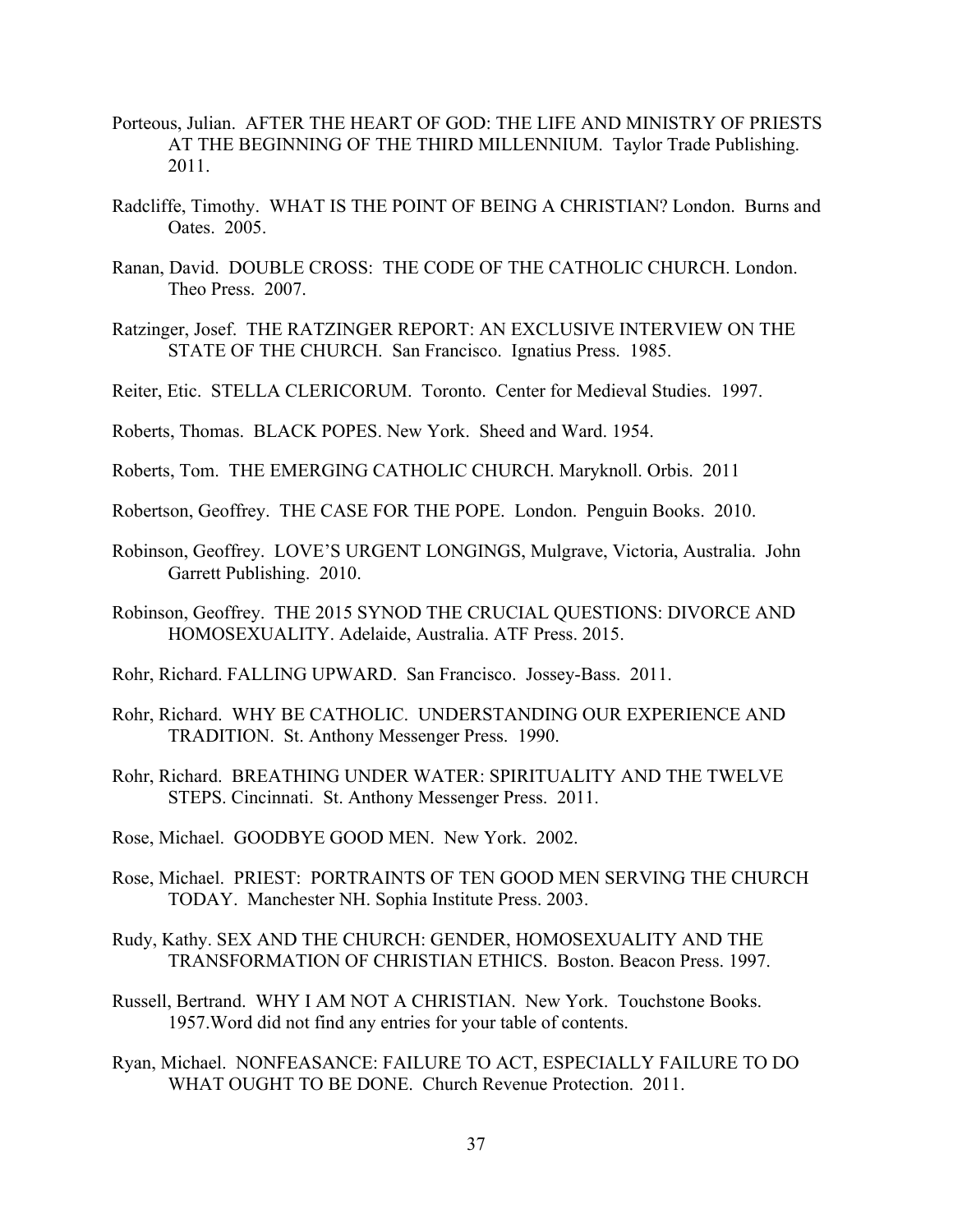Rynne, Xavier. VATICAN COUNCIL II. New York. Farrar, Straus & Giroux. 1968.

Schillebeeckx, Edward. WORLD AND CHURCH. New York. Sheed and Ward. 1971.

- Schoenherr, Richard A. GOODBYE FATHER: THE CELIBATE MALE PRIESTHOOD AND THE FUTURE OF THE CATHOLIC CHURCH. Oxford. Oxford University Press. 2002.
- Shaw, Russell. NOTHING TO HIDE: SECRECY, COMMUNICATION AND COMMUNION IN THE ROMAN CATHOLIC CHURCH. San Francisco. Ignatius Press. 2008.
- Shaw, Russell. AMERICAN CHURCH: THE REMARKABLE RISE, METEORIC FALL AND UNCERTAIN FUTURE OF CATHOLICISM IN AMERICA. San Francisco. Ignatius Press. 2013.
- Sipe, A.W. Richard. LIVING THE CELIBATE LIFE: A SEARCH FOR MODELS AND MINISTRY. 2004.
- Sobo, Elisa and Bell, Sandra, editors. CELIBACY, CULTURE AND SOCIETY. Madison. University of Wisconsin Press. 2001.
- Spong, John Shelby. LIVING IN SIN. San Francisco. Harper Collins. 1990.
- Spong, John Shelby. JESUS FOR THE NON RELIGIOUS. San Francisco. Harper Collins. 2007.
- Spong, John Shelby. HONEST PRAYER. Morristown NJ. Christianity for the Third Millennium. 2000.
- Spong, John Shelby. RESURRECTION: MYTH OR REALITY? San Francisco. Harper. 1994.
- Spong, John Shelby. ETERNAL LIFE: A NEW VISION. New York. Harper. 2009.
- Spong, John Shelby. RESCUING THE BIBLE FROM FUNDAMENTALISM. New York. Harper One. 1991.
- Stanosz, Paul. THE STRUGGLE FOR CELIBACY. New York. Herder and Herder. 2006.
- Steinfels, Peter. A PEOPLE ADRIFT. New York. Simon and Schuster. 2003.
- Stourton, Edward. ABSOLUTE TRUTH: THE CATHOLIC CHURCH IN THE WORLD TODAY. London. Viking. 1998.
- Sullivan, Francis, S.J. FROM APOSTLES TO BISHOPS. THE DEVELOPMENT OF THE EPISCOPACY IN THE EARLY CHURCH. New York: The Newman Press. 2001.
- Swidler, Leonard. MAKING THE CHURCH OUR OWN. Lanham, Maryland. Sheed and Ward. 2007.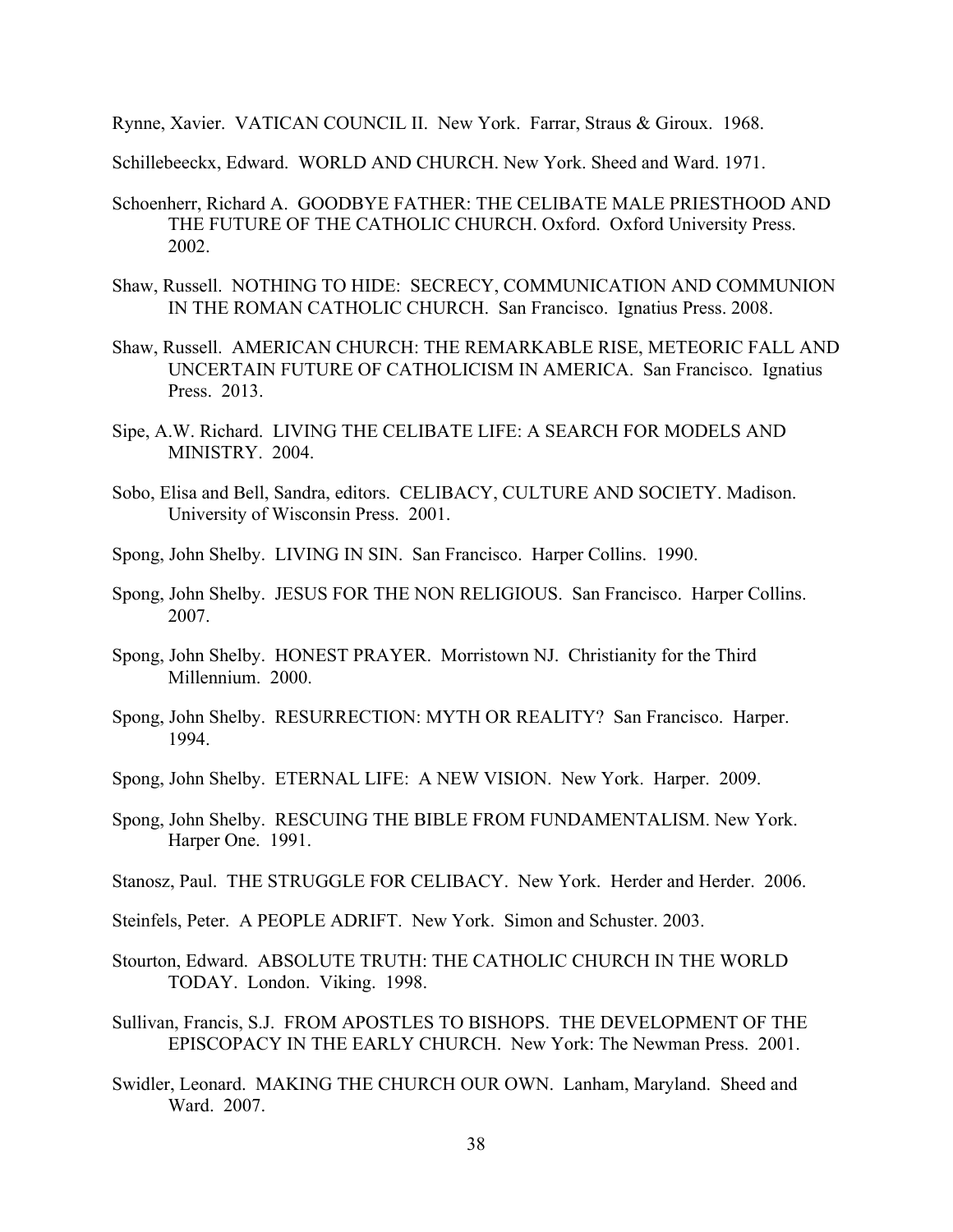- Swidler, Leonard and Swidler, Arlene. BISHOPS AND PEOPLE. Philadelphia. Westminster Press. 1970.
- Thavis, John. THE VATICAN DIARIES. New York. Viking. 2013.
- Tyrrell, George. MEDIEVALISM, A REPLY TO CARDINAL MERCIER. 1908. Reprinted by Hardpress Publishing. 2013.
- Villarrubia, Mona. FROM HURT TO HEALING: CHILDHOOD SEXUAL ABUSE BY A CATHOLIC PRIEST. ONE WOMAN'S STORY. New Orleans. PressAmerica. 2004
- Wade, Nicholas. THE FAITH INSTINCT: HOW RELIGION EVOLVED AND WHY IT ENDURES. New York. Penguin Press. 2009.
- Wagner, Richard. GAY CATHOLIC PRIESTS: A STUDY OF COGNITIVE AND DISSONANCE. San Francisco CA. Specific Press. 1981.
- Walker, Grace. WOMEN ARE DEFECTIVE MALES. Sandy UT. Aardvark Publishing. 2010.
- Walsh, E. Brian. CRUMBLING EMPIRE. Meridien CT. Four Pillars Media Group. 2013.
- Weakland, Rembert. A PILGRIM IN A PILGRIM CHURCH. Grand Rapids, MI. William B. Eerdmans. 2009.
- Weaver, Mary Jo and Appleby, R. Scott. Editors. BEING RIGHT: CONSERVATIVE CATHOLICS IN AMERICA. Bloomington IN. Indiana University Press. 1995.
- Weigel, George. THE COURAGE TO BE CATHOLIC. New York. Basic Books. 2002.
- Williams, Paul L. THE VATICAN EXPOSED. Prometheus Books. 2003.
- Wills, Garry. THE FUTURE OF THE CATHOLIC CHURCH WITH POPE FRANCIS. New York. Viking Books, 2015.
- Wills, Garry. WHY PRIESTS. New York. Viking. 2013.
- Wills, Garry. PAPAL SIN. New York. Doubleday. 2000.
- Wolf, James. GAY PRIESTS. San Francisco. Harper and Row. 1989.
- Yallop, David. THE POWER AND THE GLORY: INSIDE THE DARK HEART OF JOHN PAUL II'S VATICAN. New York. Carroll and Graf. 2007.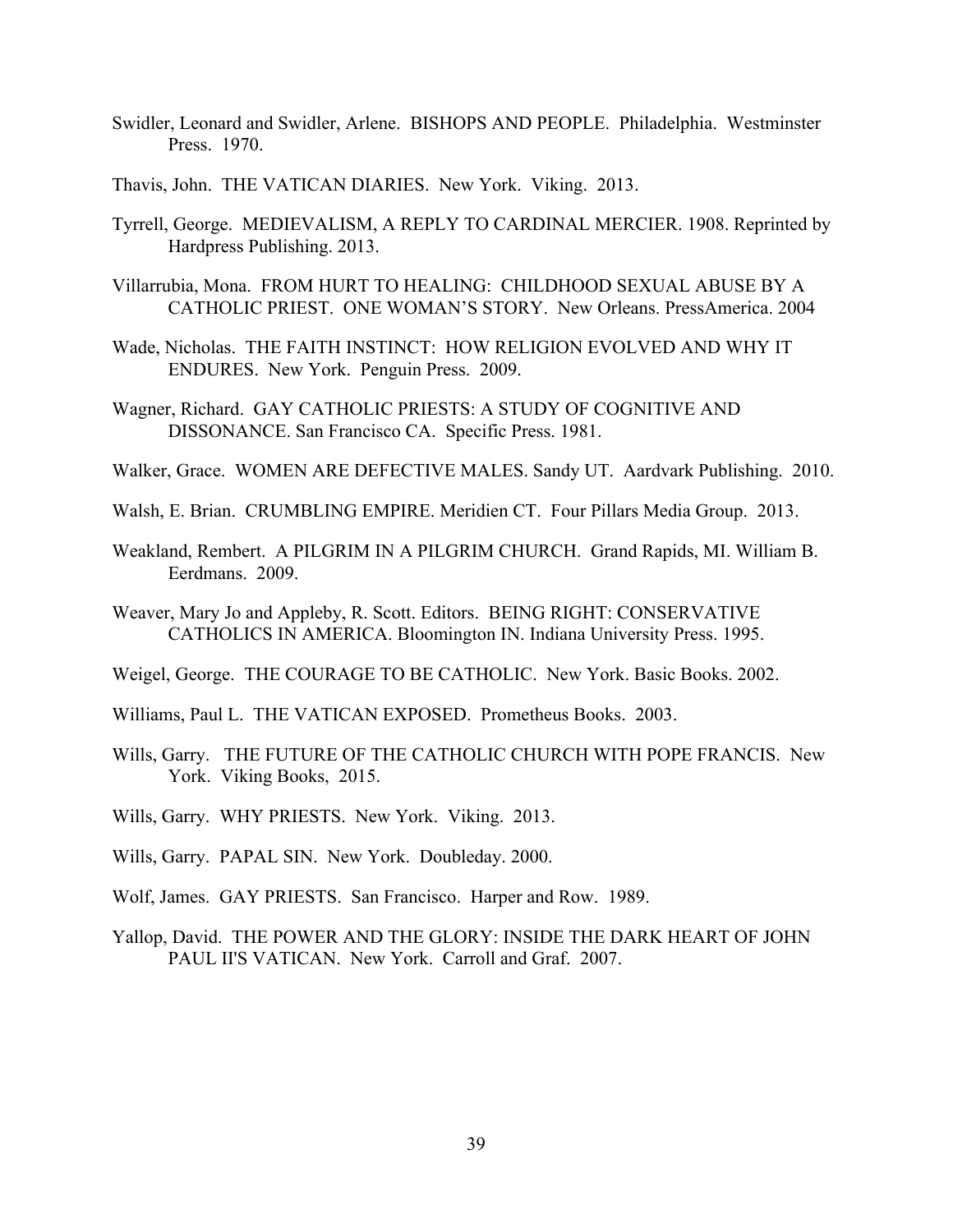- Abraham, W. Nicholas. "The significance of religious messages in sexual addiction." SEXUAL 1ADDICTION AND COMPULSIVITY: THE JOURNAL OF TREATMENT AND PREVENTION. 1(1994): 159-184.
- Bernstein, E. and Jakobsen, J. "Sex, Secularism and religious Influence in U.S. Politics." THIRD WORLD QUARTERLY. 31(2010): 1023-1039.
- Bourdieu, Pierre. "Legitimation and structured interests in Weber's Sociology of Religion." in MAX WEBER, RATIONALITY AND MODERNITY. ed. by Sam Whimster and Scott Lash. London. Allen and Unwin, 1987.
- Boyle, John. "The ordinary magisterium: Towards a History of the Concept." HEYTHROP JOURNAL 20(1979): 380-398 and 21(1980): 14-29.
- Byrne, Patricia. "American Ultramontanism." THEOLOGICAL STUDIES 56(1995): 301-326.
- Byrnes, Timothy. "The Politics of the American Catholic Hierarchy." POLITICAL SCIENCE QUARTERLY. 108.3(1993), 497-514.
- Coville, W. J. "Basic issues in the development and administration of a psychological assessment program for the religious life." In Coville, W. J., D'Arcy, P. F., McCarthy, T. N. and Rooney, J. J. (Eds.) ASSESSMENT OF CANDIDATES FOR THE RELIGIOUS LIFE: BASIC PSYCHOLOGICAL ISSUES AND PROCEDURES. Washington, DC: Center for Applied Research in the Apostolate. 1968.
- Daly, Gabriel. "Catholicism and Modernity." JOURNAL OF THE AMERICAN ACADEMY OF RELIGION. 53(1985): 773-796.
- Dixon, Robert et al. RESEARCH PROJECT ON CATHOLICS WHO HAVE STOPPED ATTENDING MASS. FINAL REPORT FEBRUARY 2007. Australian Catholic Bishops Conference.
- Doerr, Edd. "The Political Power of the Catholic Church." THE HUMANIST. Sept-Oct. 1993: 16.

"Vatican Interests Versus Public Interest." THE HUMANIST. Sept-Oct 1993: 33-37.

- Ellens, J. Harold. "Homosexuality in Biblical Perspective." PASTORAL PSYCHOLOGY. 46(1997): 35-53.
- Fortune, Marie M. & Marshall, Joretta L. Editors. FORGIVENESS AND ABUSE: JEWISH AND CHRISTIAN REFLECTIONS. Binghamton, NY: The Haworth Pastoral Press. 2002.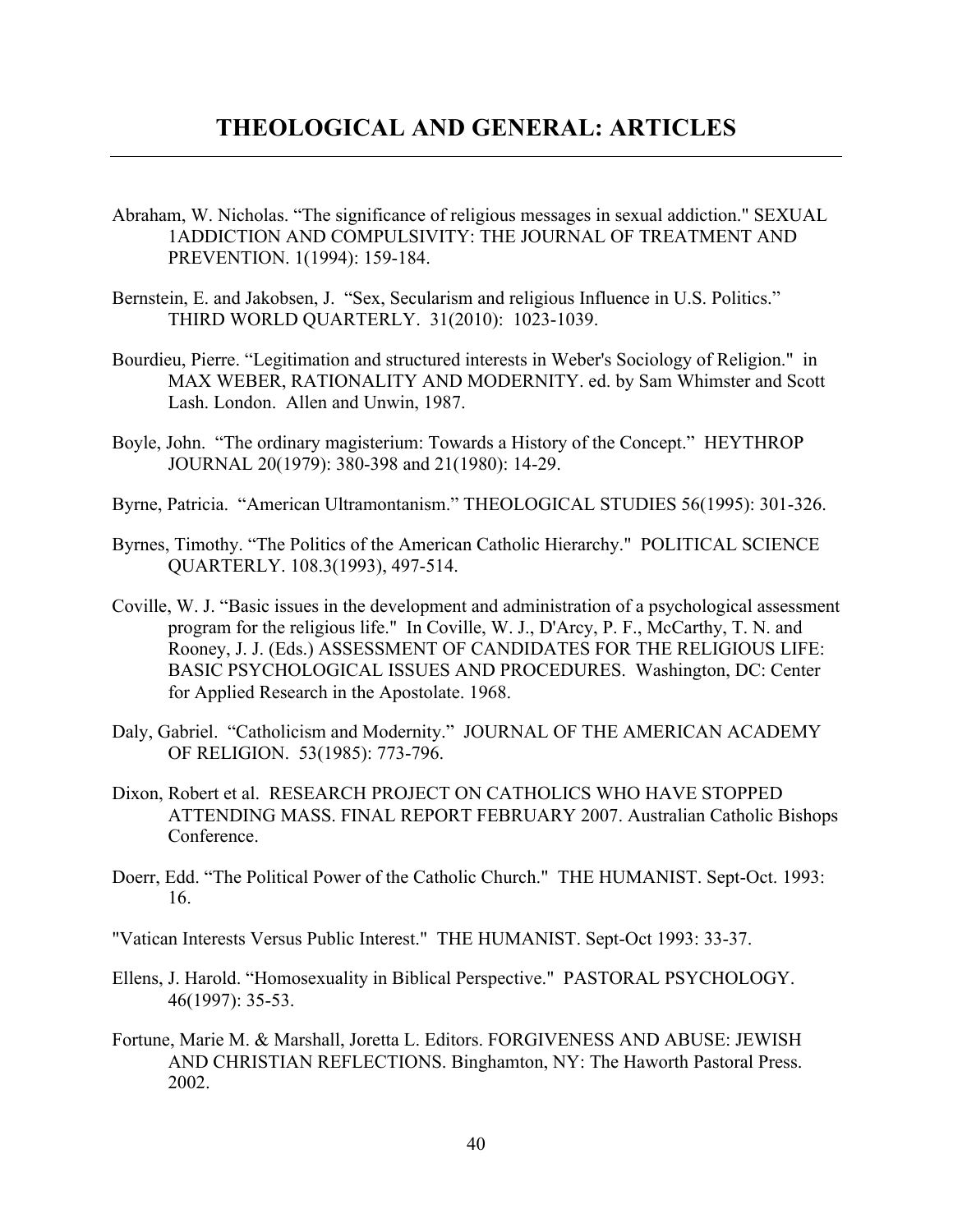- Greeley, Andrew. (2003). "Social constructionism with a vengeance." SOCIETY (TRANSACTION), 40(2003): 40.
- Inglis, Tom. "Origins and legacies of Irish Prudery: Sexuality and Social Control in Modern Ireland." EIRE-IRELAND: AN INTERDISCIPLINARY JOURNAL OF IRISH STUDIES. 40(2005): 9-37.
- Jenkins. Philip. "Catholic crisis. Catholic solution." SOCIETY (TRANSACTION). 40(2003): 8- 9.
- Marshall, W.L. "The Sexual offender: Monster, Victim or Everyman." A JOURNAL OF RESEARCH AND TREATMENT. 8(1966): 317-335.
- Meloy, J.R. "Narcissistic Psychopathology and the Clergy." PASTORL PSYCHOLOGY 35(1996): 50-55.
- Moore, Thomas Verner. "Insanity in priests and religious: I. The rate of insanity in priests and religious." AMERICAN ECCLESIASTICAL REVIEW. 95(1936): 485-498.
- Moore, Thomas Verner. "Insanity in priests and religious: II The detection of pre-psychotics who apply for admission to the priesthood or religious communities." AMERICAN ECCLESIASTICAL REVIEW. 95(1936): 601-13.
- Moser, Charles and Kleinplatz, Peggy. "DSM-IV TR and the Paraphilias: An Argument for Removal." At http://moser.gelteye.org.
- Noonan, John. "Development in Moral Doctrine." THEOLOGICAL STUDIES. 54(1993): 662- 678.
- Orsy, Ladislaus. "Magisterium: Assent and Dissent." THEOLOGICAL STUDIES. 48(1987): 473-497.
- Pable, Martin. "Psychology and Asceticism of Celibacy." REVIEW FOR RELIGIOUS 34(1975): 266-276.
- Quade, Vicki and Simon, Ellen. "Unholy wars: human rights interview." HUMAN RIGHTS. 19(1992): 18-23.
- Ruether, Rosemary. "Misogynism and Virginal Feminism in the Fathers of the Church," in Ruether, R., editor, RELIGION AND SEXISM. New York: Simon and Schuster. 1974.
- Ryan, Edward. "Some Limits and causes of the Centralization of the Church." THEOLOGICAL STUDIES. 11(1950): 525-546.
- Schoenherr, Richard A. "Numbers Don't Lie: A Priesthood in Irreversible Decline." COMMONWEAL. 7 Apr 1995: 11-14.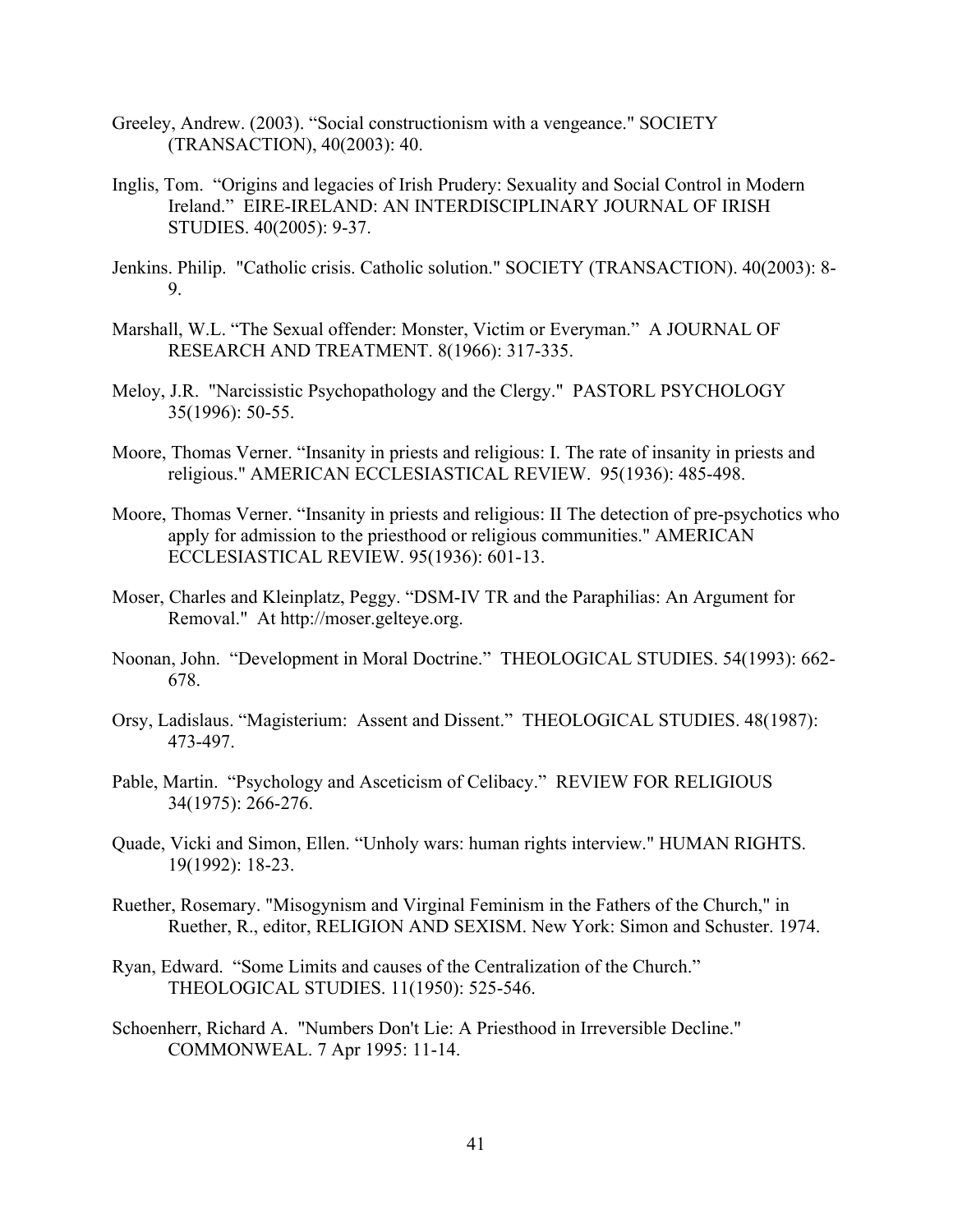- Schoenherr, Richard A. and Young, Lawrence. "Quitting the Clergy: Resignations in the Roman Catholic Priesthood." JOURNAL FOR THE SCIENTIFIC STUDY OF RELIGION. 29- 4 (1990) 463-481.
- Spohn, John. "The Magisterium and Morality." THEOLOGICAL STUDIES. 54(1993): 95- 111.

Stecher, Reinhold, Bishop of Innsbruck. "Thoughts on the Decree on Lay Ministers,"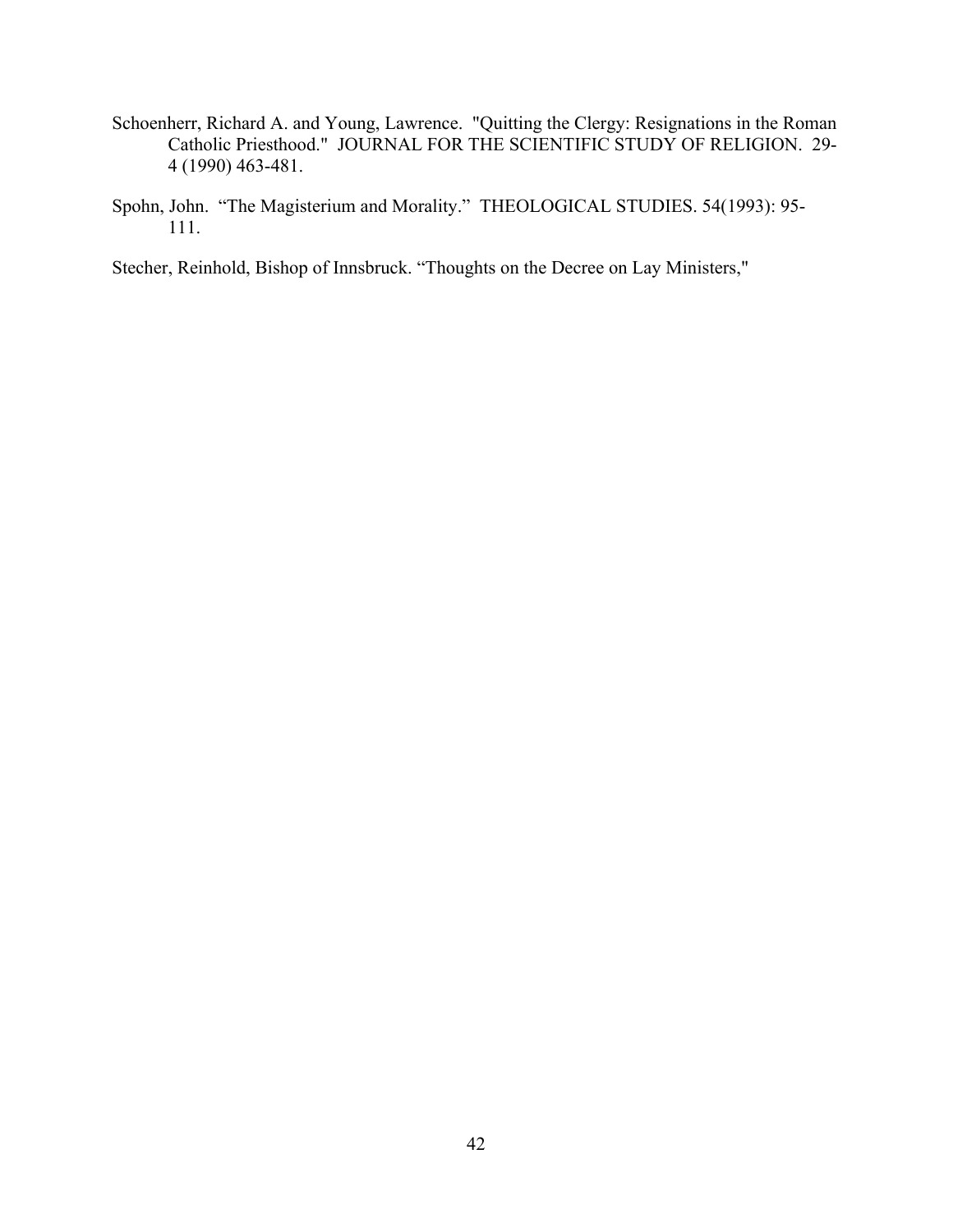## **SOCIOLOGY AND PHILOSOPHY OF RELIGION: BOOKS**

- Argyle, Michael and Beit-Hallahmi, Benjamin. THE SOCIAL PSYCHOLOGY OF RELIGION. London. Routledge. 1975
- Bernstein, Albert J. EMOTIONAL VAMPIRES: DEALING WITH PEOPLE WHO DRAIN YOU DRY. New York. McGraw-Hill. 2001.
- Boer, Roland. LENIN, RELIGION AND THEOLOGY. New York. Palgrave MacMillan. 2013.
- Bok, Sissela. LYING: MORAL CHOICE IN PUBLIC AND PRIVATE LIFE. New York. Vintage. 1999.
- Bok, Sissela. SECRETS: ON THE ETHICS OF CONCEALMENT AND REVELATION. New York. Vintage. 1989.
- Berger, Peter. THE SACRED CANOPY: ELEMENTS OF A SOCIOLOGICAL THEORY OF RELIGION. New York. Doubleday. 1967.
- Bishops Committee on Priestly Life and Ministry. THE HEALTH OF AMERICAN CATHOLIC PRIESTS: A REPORT AND A STUDY. Washington DC. United States Catholic Conference. 1985.
- Bullough, Vern and Geraci, Joseph. DARES TO SPEAK: HISTORICAL AND CONTEMPORARY PERSPECTIVES ON BOY-LOVE. New York. Gay Men's Press. 1997.
- Carey, Patrick. PEOPLE, PRIESTS AND PRELATES. ECCLESIASTICAL DEMOCRACY AND THE TENSIONS OF TRUSTEEISM. Notre Dame. University of Notre Dame Press. 1987.
- Carnes, Patrick. SEXUAL ANOREXIA. Center City MN. Hazelden. 1997.
- Carnes, Patrick. THE BETRAYAL BOND. Deerfield Beach FL. Health Communications. 1997
- Carnes, Patrick. THE SEXUAL ADDICTION. Minneapolis. CompCare Publications. 1984.
- Dennett, Daniel C. BREAKING THE SPELL: RELIGION AS A NATURAL PHENOMENON. New York. Penquin Press. 2006.
- Dillon, Michele. Editor. HANDBOOK OF THE SOCIOLOGY OF RELIGION. Cambridge. Cambridge University Press. 2003.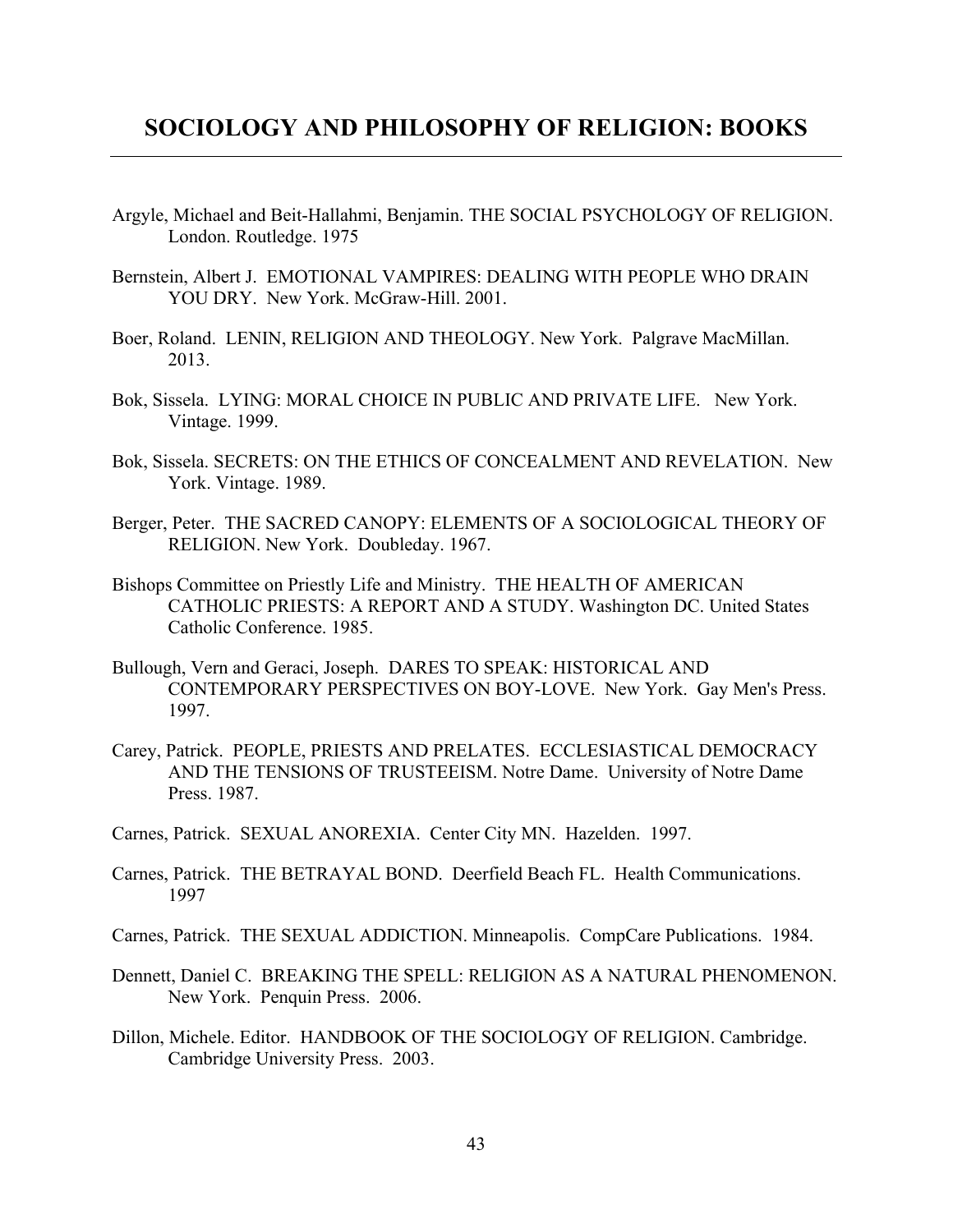- Delumeau, Jean. Editor. LA RELIGION DE MA MERE: LA ROLE DES FEMMES DANS LA TRANSMISSION DE LA FOI. Paris. Cerf. 1992.
- Durkeim, Emile. THE ELEMENTARY FORMS OF RELIGIOUS LIFE. Translated with an introduction by Karen E. Field. New York. The Free Press. 1995.
- Farrell, Allen. THE JESUIT CODE OF LIBERAL EDUCATION. Milwaukee. Bruce. 1938.
- Ferriter, Diarmaid. OCCASIONS OF SIN: SEX AND MONEY IN MODERN IRELAND. London. Profile Books. 2009.
- Fuller, Louise. IRISH CATHOLICISM SINCE 1950: THE UNDOING OF A CULTURE. Dublin. Gill and McMillan. 2004.
- Gabel, Paul. AND GOD CREATED LENIN: MARXISM VS RELIGION IN RUSSUA, 1917- 1929. NEW YORK. PROMETHEUS BOOKS. 2009.
- Greenberg, David F. THE CONSTRUCTION OF HOMOSEXUALITY. Chicago. University of Chicago Press. 1988.
- Hadden, Jeffrey and Shupe, Anson. SECULARIZATION AND FUNDAMENTALISM RECONSIDERED. Vol. III. New York. Paragon House. 1989.
- Hall, Douglas T. and Schneider, Benjamin. ORGANIZATIONAL CLIMATES AND CAREERS: THE WORK LIVES OF PRIESTS. 1973.
- Hammer, Richard. THE VATICAN CONNECTION. New York. Holy, Rinehart & Winston. 1982.
- Harvey, John. THE HOMOSEXUAL PERSON. San Francisco. Ignatius Press. 1987.
- Hoge, Dean. EXPERIENCES OF PRIESTS ORDAINED FIVE TO NINE YEARS. Washington, D.C. National Catholic Educational Association. 2006.
- Hoge, Dean. INTERNATIONAL PRIESTS IN AMERICA. Collegeville MN. Liturgical Press. 2006.
- Hughes, Everett C., Cassidy, Salley Whelan, Donovan, John D. AN EVALUATION OF THE CATHOLIC PRIEST IN THE UNITED STATES: SOCIOLOGICAL INVESTIGATIONS. Washington, D.C. U.S. Catholic Conference. 1972.
- Inglis, Tom. MORAL MONOPOLY: THE RISE AND FALL OF THE CATHOLIC CHURCH IN MODERN IRELAND. Dublin. University of Dublin Press, 1998.
- Karlen, Arlo. SEXUALITY AND HOMOSEXUALITY. New York: W.W. Norton & Co., 1971.

Kenny, Mary. GOODBYE TO CATHOLIC IRELAND. London. Sinclair Stevenson. 1997.

King, K. IMAGES OF THE FEMININE IN GNOSTICISM. Philadelphia, 1988.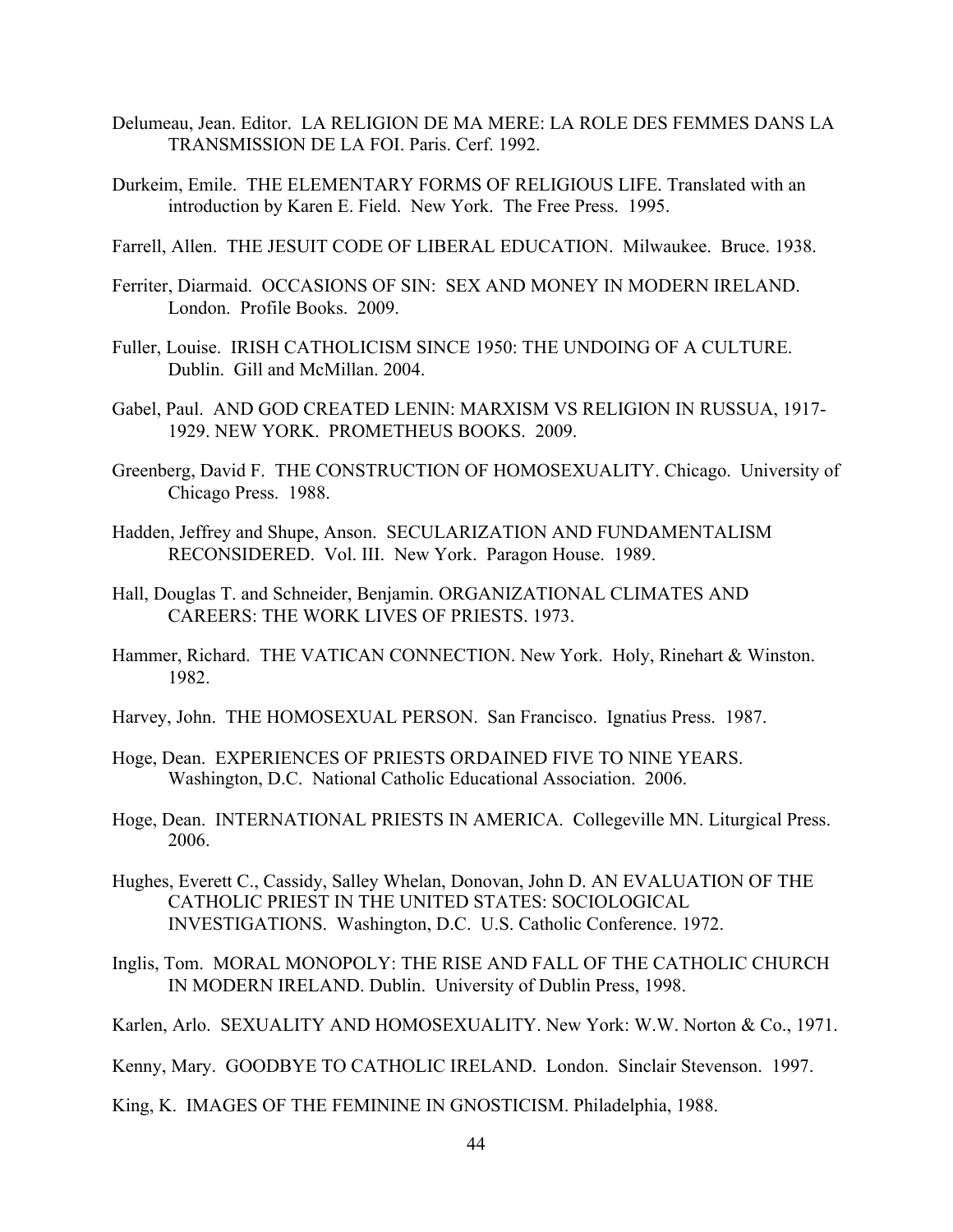- Lacey, Michael and Oakley, Francis. THE CRISIS OF AUTHORITY IN CATHOLIC MODERNITY. Oxford. Oxford University Press. 2011.
- Lenin, V.I. RELIGION. London. Lawrence and Wishart. 1940.
- Moore, R.I. THE FORMATION OF A PERSECUTING SOCIETY. Oxford. Basil Blackwell. 1987.
- Salzman, Todd & Lawler, Michael. THE SEXUAL PERSON: TOWARD A RENEWED CATHOLIC ANTHROPOLOGY. Washington, D.C. Georgetown University Press. 2008.
- Scheper-Hughes, Nancy. SAINTS, SCHOLARS AND SCHIZOPHRENICS: MENTAL ILLNESS IN RURAL IRELAND. Berkeley. University of California Press. 1982.
- Smith, Christian, Longest, Lyle, Hill, Jonathan, Christofferson, Karl. YOUNG CATHOLIC AMERICA. New York. Oxford University Press, 2014.
- Tentler, Leslie Woodcock. Editor. THE CHURCH CONFRONTS MODERNITY: CATHOLICISM SINCE 1950 IN THE UNITED STATES, IRELAND AND QUEBEC. Washington DC. Catholic University of America Press. 2007.
- Weber, Max. THE SOCIOLOGY OF RELIGION. Originally published in 1922. Translated by E. Fischhoff. 4th edition. New York. Beacon Press. 1993.
- Weber, Max. ECONOMY AND SOCIETY. Vol. 1. Berkeley. University of California Press. 1978.
- Weeks, Jeffrey. SEXUALITY AND ITS DISCONTENTS. London. 1985.
- Whyte, J.H. CHURCH AND STATE IN MODERN IRELAND 1923-1979. Dublin. Gill and MacMillan. 1980.
- Wilcox, W. Bradford. SOFT PATRIARCHS, NEW MEN: HOW CHRISTIANITY SHAPED FATHERS AND HUSBANDS. Chicago. University of Chicago Press. 2004.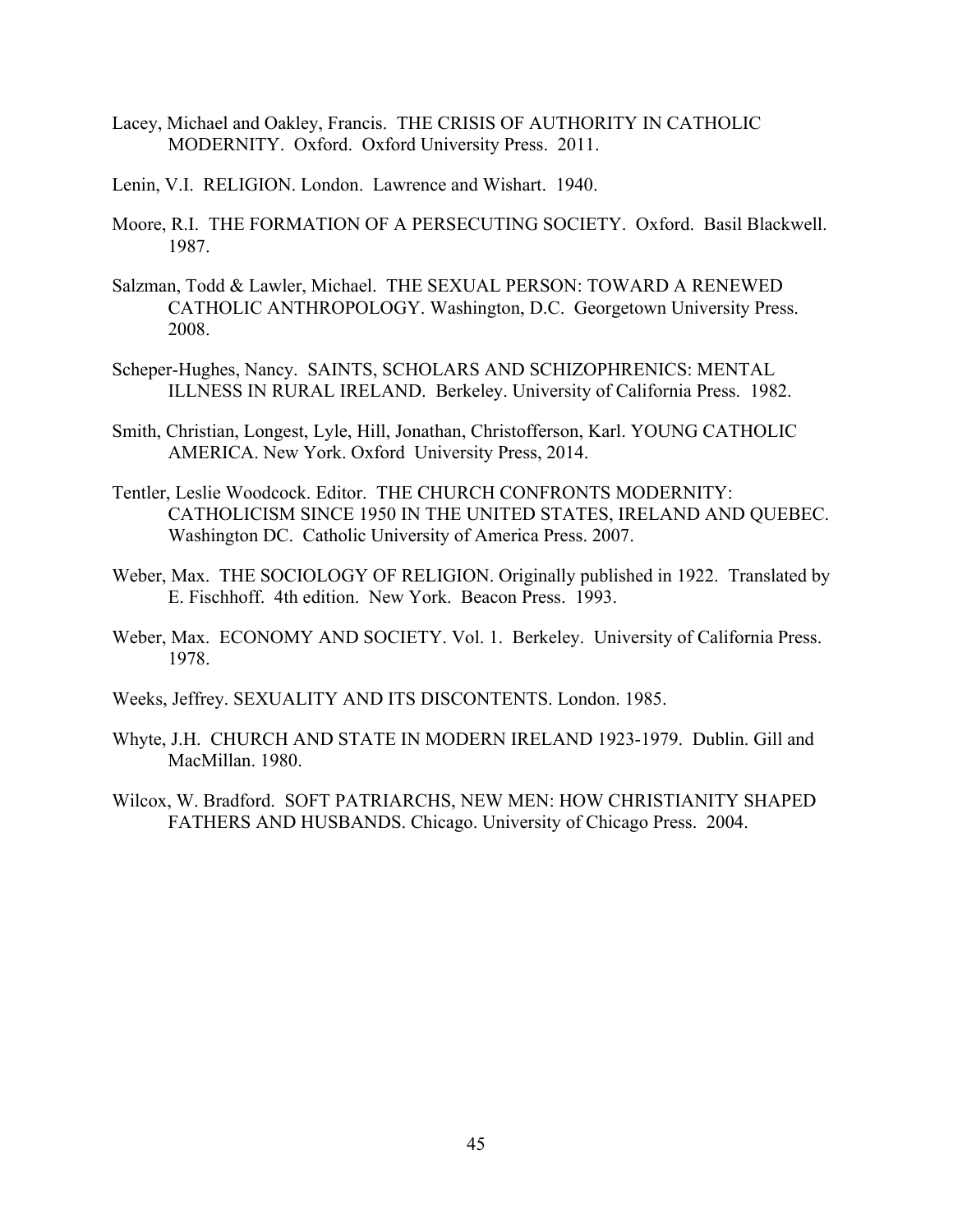- Brady, Mel Lawrence. THE QUINQUENNIAL REPORT OF RELIGIOUS INSTITUTES TO THE HOLY SEE. Washington D.C. Catholic University of America. 1963. Canon Law Studies, No. 422.
- Carroll, James. THE BISHOP'S QUINQUENNIAL REPORT. Washington, D.C. Catholic University of America Press. 1956. Canon Law Studies, No. 359.
- Committee on the Liturgy. THE 2000 REVISION OF THE INSTITUTIO GENERALIS MISSALIS ROMANI. Washington DC. U.S. Catholic Conference. August 10, 2000.
- Comyns, Joseph. PAPAL AND EPISCOPAL ADMINISTRATION OF CHURCH PROPERTY. Washington DC. Catholic University of America. 1942.
- Congregation for Catholic Education. A GUIDE TO FORMATION IN PRIESTLY CELIBACY. Vatican City. Typis Polyglottis. 1974.
- Coughlin, J. CANON LAW: A COMPARATIVE STUDY WITH ANGLO-AMERICAN LEGAL STUDY. New York. Oxford University Press. 2011.
- Dee, Dacian. MANIFESTATION OF CONSCIENCE. Washington D.C. Catholic University of America. 1960. Canon Law Studies, No. 410.
- DIRECTORY ON THE PASTORAL MINISTRY OF BISHOPS. Vatican City. Congregation for the Bishops. 1974.
- Donovan, John Thomas. THE CLERICAL OBLIGATIONS OF CANONS 138 AND 140. Washington, D.C. Catholic University of America. 1948.
- Donovan, Thomas. THE STATUS OF THE CHURCH IN AMERICAN CIVIL LAW AND CANON LAW. Washington D.C. Catholic University of America. 1966.
- Downs, John Emmanuel. THE CONCEPT OF CLERICAL IMMUNITY. Washington, D.C. Catholic University Press. 1941.
- Eltz, Louis. COOPERATION IN CRIME: AN HISTORICAL CONSPECTUS AND COMMENTARY. Washington DC. Catholic University of America Pres. 1942.
- Findlay, Stephen. CANONICAL NORMS GOVERNING THE DEPOSITION AND DEGRADATION OF CLERICS. Washington, D.C. Catholic University of America Press. 1941.
- Kekumano. Charles. THE SECRET ARCHIVES OF THE DIOCESAN CURIA. Catholic University of America. 1954.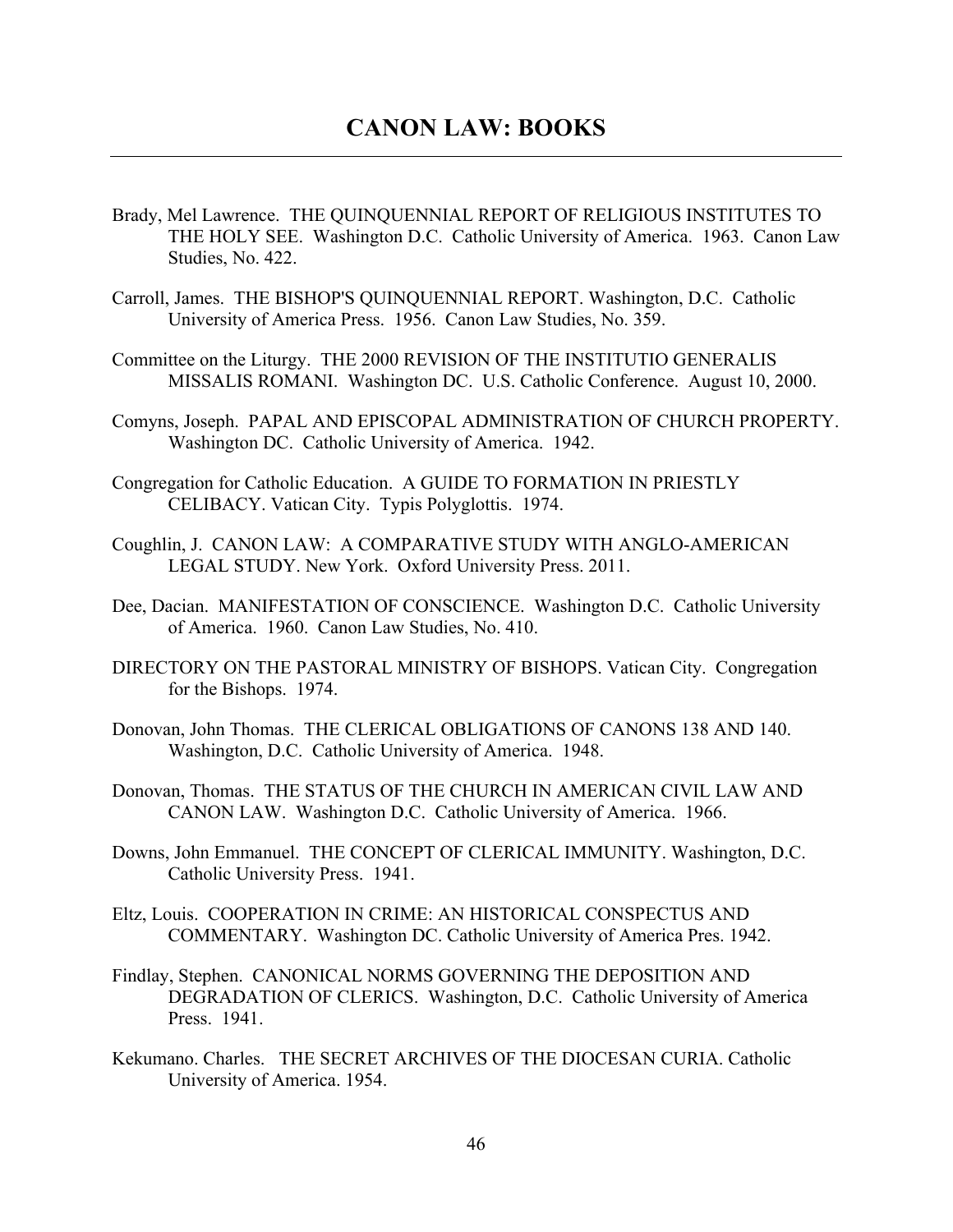- Louis, William Francis. DIOCESAN ARCHIVES. Washington D.C. Catholic University of America. 1941. Canon Law Studies, No. 137.
- Maida, Adam. OWNVERSHIP, CONTROL AND SPONSORSHIP OF CATHOLIC INSTITUTIONS. Harrisburg PA. Pennsylvania Catholic Conference. 1975.
- Maida, Adam and Cafardi, Nicholas. CHURCH PROPERTY, CHURCH FINANCES AND CHURCH RELATE CORPORATIONS. St. Louis. Catholic Health Association. 1984.
- McCoy, Alan. FORCE AND FEAR IN RELATION TO DELICTUAL IMPUTABILITY AND PENAL RESPONSIBILITY. Canon Law Studies, No. 200. Washington DC. Catholic University of America. 1944.
- McGrath, James. THE PRIVILEGE OF THE CANON. Washington, D.C. Catholic University of America. 1946.
- Ortega-Uhink, Juan, DE DELICTO SOLLICITATIONIS. Washington DC. Catholic University of America Press. 1954.
- Reissner, Edward. CANONICAL EMPLOYER -- EMPLOYEE RELATIONSHIP: CANON 1524. Washington D.C. Catholic University of America. 1964.
- Richardson, William. THE PRESUMPTION OF INNOCENCE IN CANONICAL TRIALS OF CLERICS ACCUSED OF CHILD SEXUAL ABUSE. Leuven. Peeters. 2011.
- Sheehan, Joseph. THE OBLIGATION OF RESPECT AND OBEDIENCE OF CLERICS TOWARD THEIR ORDINARY. Washington, D.C. Catholic University of America. 1954.
- Sweeney, F. THE REDUCTION OF CLERICS TO THE LAY STATE. Washington D.C. Catholic University of America. 1945.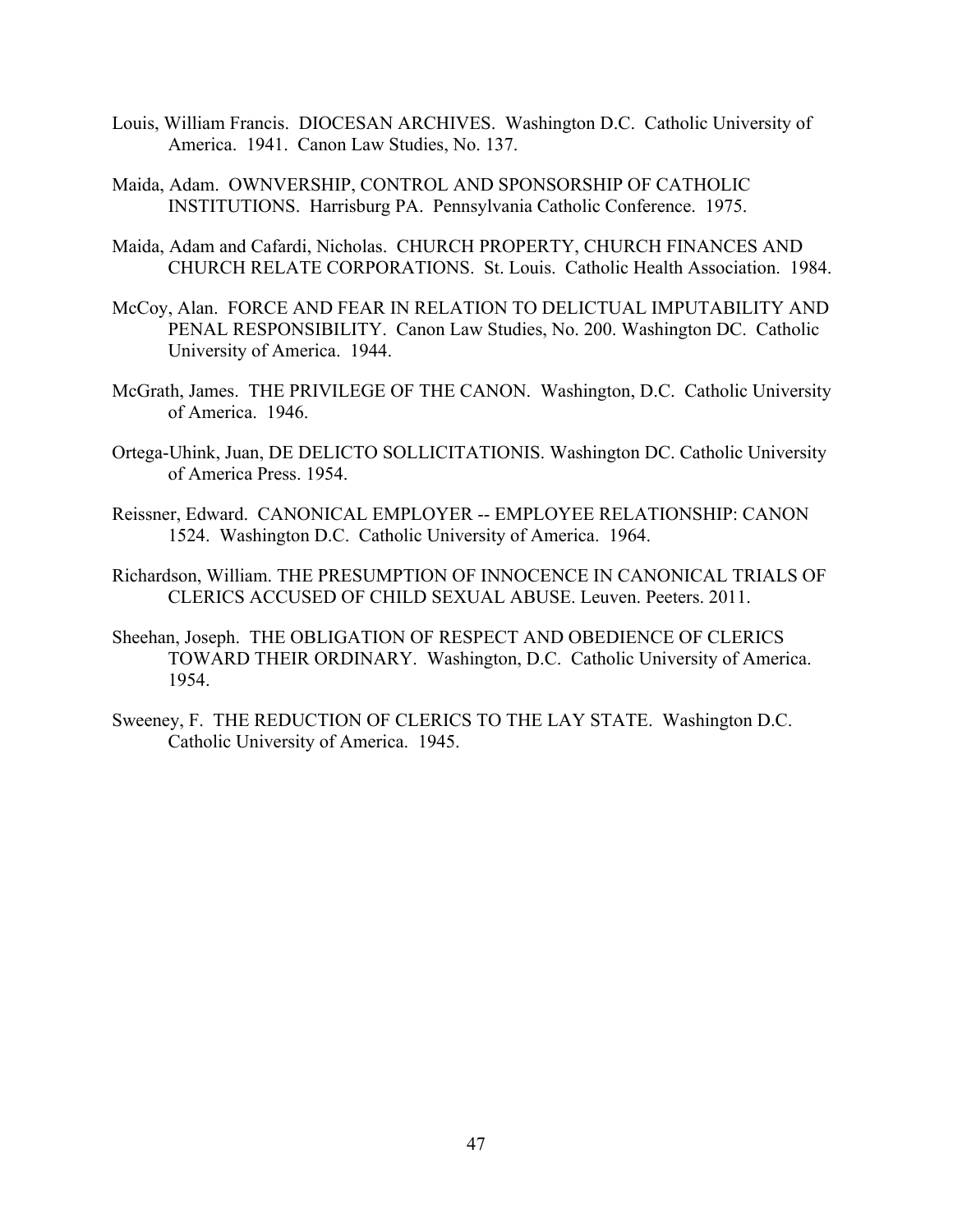- Alesandro, John A. "Dismissal from the Clerical State in Cases of Sexual Misconduct: Recent Derogations." PROCEEDINGS OF THE CANON LAW SOCIETY OF AMERICA. Washington DC. 56(1994): 28-62.
- Bartchak, Mark. "Child Pornography and the Grave Delict of an Offense Against the Sixth Commandment of the Decalogue Committed by a Cleric with a Minor." JURIST 72(2012): 178-239.
- Beal, John. "Doing what one can: Canon Law and clerical sexual misconduct." JURIST. 52(1992): 592-633.
- Beal, John. "The Rights of the Accused in the Canonical Penal Process." PROCEEDINGS OF THE CANON LAW SOCIETY OF AMERICA. Washington DC. 53(1991): 77-97.
- Beal, John. "The 1962 Instruction Crimen Solicitationis: Caught Red-handed or Handed a Red-Herring." STUDIA CANONICA 41(2007): 199-236.
- Beal, John. "Its déjà vu all over again: lay trusteeism rides again." JURIST 68(2008): 497-568.
- Blumenthal, Uta-Renate. "The prohibition of clerical marriage in the eleventh century." JURIST 68(2008): 22-37.
- Brown, Phillip J. "Confidential Communications and the Law." PROCEEDINGS OF THE CANON LAW SOCIETY OF AMERICA, 2010: 83-114.
- Burke, Raymond. "Canon Law in the Service of Justice and Freedom in the Church as People of God," Address to the Convention of the Canon Law Society of Kenya, August 29, 2012, www.zenit.org/article-35441?1=english.
- Burke, Raymond. "The New Evangelization and Canon Law." JURIST 72(2012): 4-30.
- Cafardi, Nicholas. "Stones Instead of Bread: Sexually Abusive Priests in Ministry." STUDIA CANONICA 27(1993): 145-172.
- Cafardi, Nicholas. "Discovering the secret archives: evidentiary privileges for church records." JOURNAL OF LAW AND RELIGION. 95(1994).
- Cimbolic, Peter. "The identification and treatment of sexual disorders and the priesthood." JURIST 52(1992). 598-614.
- Cholij, Roman M.T. "The Lex Continentiae and the Impediment of Orders." STUDIA CANONICA 21(1987): 391-418.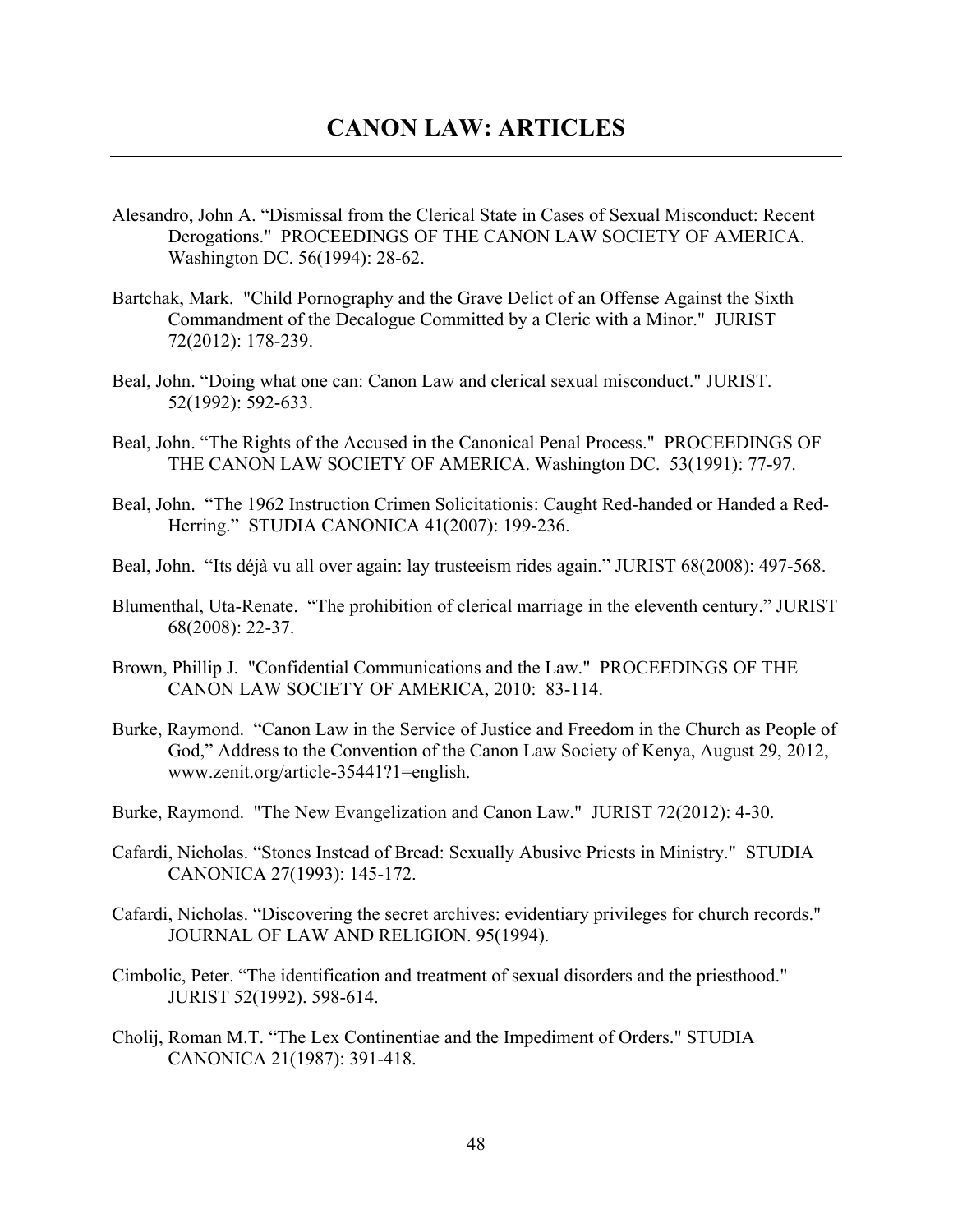- Cogan, Patrick. "The Sacrament of Reconciliation: Issues, Praxis and the Future." PROCEEDINGS OF THE CANON LAW SOCIETY OF AMERICA. Washington DC. 66(2004): 81-92.
- Davies, Collins. "Sexual Abuse by Priests: A Contemporary Problem in the Church." 45(2003): 157-165.
- D'Avack, Pietro Agostino. "L'Omosessualita nell diritto canonico," ULISSE 7(1953).
- Donlon, James I. "Remuneration, Decent Support and Clerics Removed from the Ministry of the Church." PROCEEDINGS OF THE CANON LAW SOCIETY OF AMERICA. Washington DC. 66(2004): 93-113.
- Doyle, Thomas. "The Rights of Priests Accused of Sexual Misconduct." STUDIA CANONICA 24(1990).
- Erskine, James. "Toward Healing." PROCEEDINGS OF THE ANNUAL CONFERENCE OF THE CANON LAW SOCIETY OF AUSTRALIA AND NEW ZEALAND. Canberra, Australia. 2006: 49-51.
- Evinger, James. "Investigation and Disposition of Formal Ecclesiastical Cases of Pastoral Misconduct Involving Sexual Abuse: A Quantitative Study." JOURNAL OF RELIGION AND ABUSE. 2(2001): 5-30.
- Ferme, Brian. "Graviora Delicta: the apostolic letter M.P., Sacramentorum sanctitatis tutela," in Suchecki, Zbignew, editor, IL PROCESSO PENALE CANONICO. Rome. Lateran University Press, 2002, p. 365-382.
- Fischer, Kenneth E. "Respondeat Superior Redux: May a Diocesan Bishop be Vicariously Liable for the Intentional Torts of his Priests." STUDIA CANONICA 23(1989): 119-149.
- Garrity, Robert M. "Spiritual and Canonical Values in Mandatory Celibacy." STUDIA CANONICA 27(1993): 217-260.
- Golden, Paul. "Advocacy for Clerics Accused of Sexual Abuse of Minors." PROCEEDINGS OF THE SIXTY-EIGTH ANNUAL CONVENTION. Canon Law Society of America. October 9-12, 2006. 68(2006): 129-148.
- Green, Thomas J. "Clerical Sexual Abuse of Minors: Some Canonical Reflections." JURIST 63(2003): 366-425.
- Green, Thomas. "The Players in the Church's Temporal Goods World." JURIST 72(2012): 53- 75.
- Green, Thomas. "CDF Circular Letter on Episcopal Conference Guidelines for Cases of Clerical Abuse of Minors: Some Initial Observations." JURIST 72(2013): 151-180.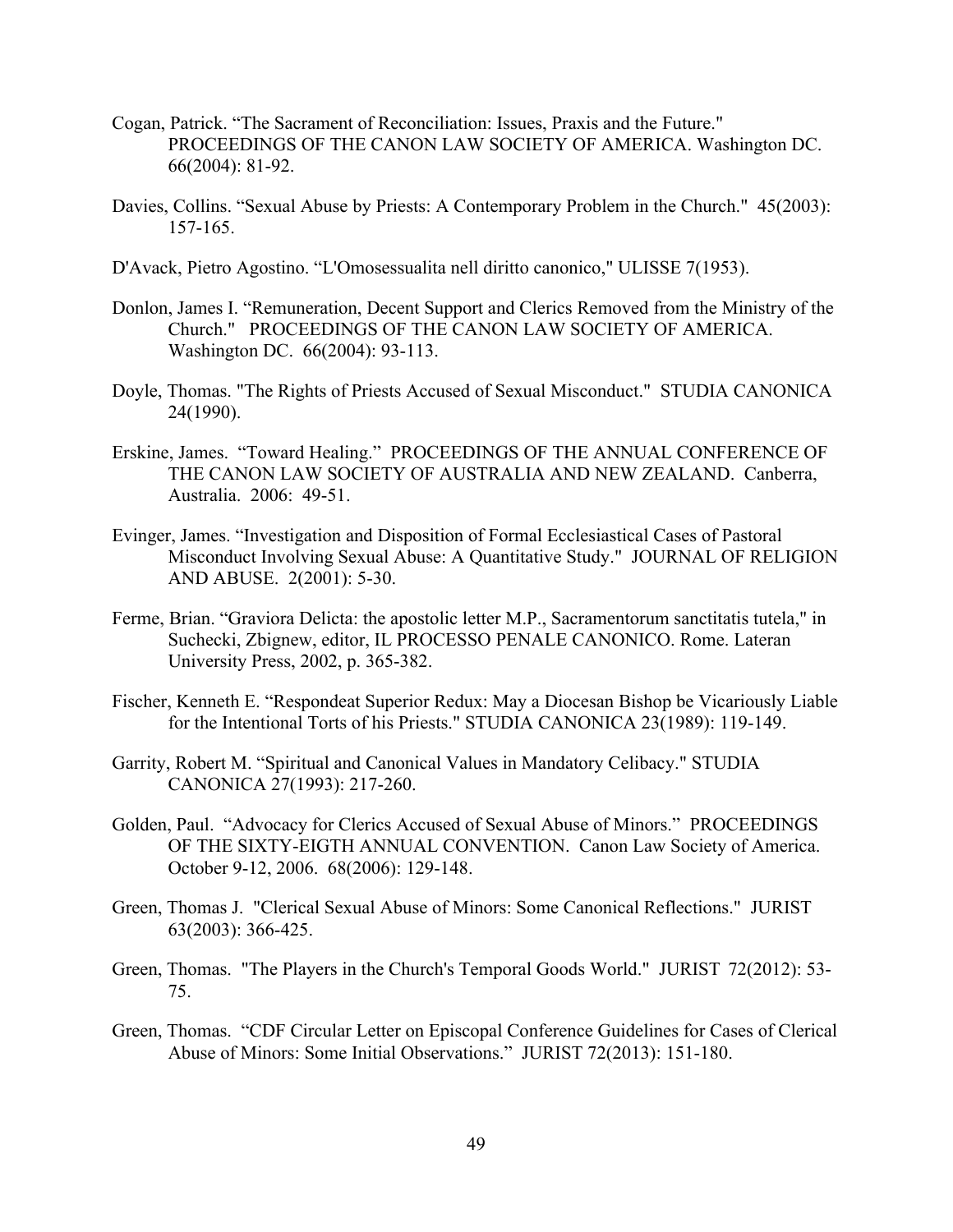- Green, Thomas. "Sacramentum sanctitatis tutela: reflections on the revised 2010 norms on more serious delicts." JURIST. 71(120-1580
- Griffin, Bertram. "The reassignment of a cleric who has been professionally evaluated and treated for sexual misconduct with minors: canonical considerations." JURIST 51(1991) 326-339.
- Hadley, John. "Comments on the Murphy Report." NEWSLETTER OF THE CANON LAW SOCIETY OF GREAT BRITAIN AND IRELAND. 170(2012): 4-18.
- Heyousun, Hyacinth. "The Competence of a Diocesan Bishop over Religious in Penal Matters." NEWSLETTER OF THE CANON LAW SOCIETY OF GREAT BRITAIN AND IRELAND. 172(2012): 43-57.
- Jenkins, Ronny E. "The Charter and Norms Two Years Later; Towards a Resolution of Recent Canonical Dilemmas." PROCEEDINGS OF THE CANON LAW SOCIETY OF AMERICA. Washington DC. 65(2003): 115-1136.
- Jukes, John. "Canonical Considerations of the Motu Proprio Sacramentorum sanctitatis tutela" CANON LAW SOCIETY NEWSLETTER. England. Canon Law Society of Great Britain and Ireland. 129(2002) 26-33.
- Kerin, T. "Under what circumstances could a priest with a sexual conviction be reappointed to ministry?" CANON LAW SOCIETY NEWSLETTER. 133(2003): 19-28.
- Knepper, Daniela. "Defecting from the Church by a Formal Act The German Discussion." JURIST 72(2012): 544-576.
- Lagges, Patrick. "Remuneration and Sustenance of Priests in Sexual Abuse cases." NEWSLETTER OF THE CANON LAW SOCIETY OF GREAT BRITAIN AND IRELAND. 169(2012): 28-43.
- Leydon, Judith. "To Houhanga Rongo: A Path to Healing." PROCEEDINGS OF THE ANNUAL CONFERENCE OF THE CANON LAW SOCIETY OF AUSTRALIA AND NEW ZEALAND. Canberra, Australia. 2006: 52-56.
- Martens, K. "Secrecy in Catholicism." REVUE DE DROIT CANONIQUE 52(2002): 259-274.
- McGrath, A. "Is Canon 1395 a cause for disrepute for the Church." IRISH THEOLOGICAL QUARTERLY 1(2003): 51-60.
- McGrath, John J. "Canon Law and American Church Law: A Comparative Study." JURIST. 18(1958): 260-78.
- McIntyre, John P. S.J. "Optional Priestly Celibacy." STUDIA CANONICA 29(1995): 103-154.
- McKenna, Kevin. "Clerical penal procedures in the United States in the nineteenth century and the Instruction of 1878." JURIST (70(2010): 186-205.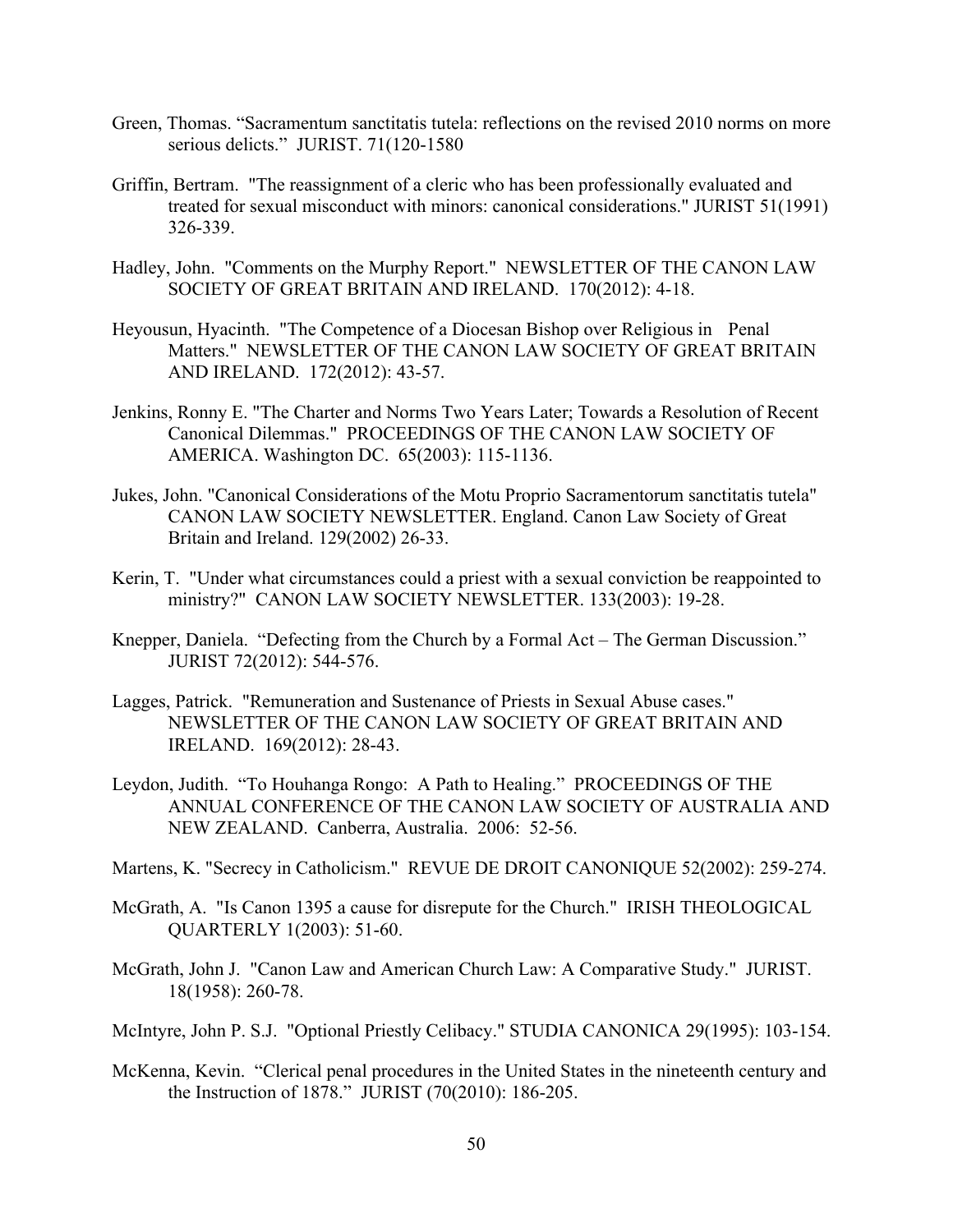- Morrisey, Francis, O.M.I. "Addressing the Issue of Clergy Abuse." STUDIA CANONICA 35(2001): 403-420.
- Morrisey, Francis. "Procedure to Be Followed in Cases of Alleged Sexual Misconduct by a Priest," STUDIA CANONICA 26(1992): 39-74.
- Morrisey, Francis. "Violations of Canon 277 with an Adult." NEWSLETTER OF THE CANON LAW SOCIETY OF GREAT BRITAIN AND IRELAND. 167(2011): 5-18.
- Mullaney. Michael. "Graviora delicta: The duty to report clerical sexual abuse to the Congregation for the Doctrine of the Faith." IRISH THEOLOGICAL QUARTERLY. 68(2003): 291-295.
- Oliver, Robert W. Sacramentorum sanctitatis tutela: Overview and Implementation of the Norms Concerning the More Grave Delicts Reserved to the Congregation for the Doctrine of the Faith." PROCEEDINGS OF THE CANON LAW SOCIETY OF AMERICA. Washington DC. 65(2003): 151-172.
- Paulson, Jerome. "The Clinical and canonical Considerations in Cases of pedophilia." STUDIA CANONICA. 22(1988): 77-124.
- Pope, S. "Accountability and Sexual Abuse in the United States: Lessons for the Universal Church." IRISH THEOLOGICAL QUARTERLY 69(2004): 73-88.
- Proctor, John. "Clerical Sexual Misconduct: Canonical and Practical Consequences." CANON LAW SOCIETY OF AMERICA PROCEEDINGS 49(1988): 227-244.
- Provost, James. "Offenses against the Sixth Commandment: Towards a canonical analysis of Canon 1395." JURIST 55(1995): 632-663.
- Provost, James. "Some canonical considerations relative to clerical sexual misconduct." JURIST. 52(1992). 615-641.
- Read, G. "Can clerics guilty of sexual abuse be given a new appointment?" CANON LAW
- Renken, John. "The acquisition of Diocesan Revenue by the Bishop." NEWSLETTER OF THE CANON LAW SOCIETY OF GREAT BRITAIN AND IRELAND. 172(2012): 58-81.
- SOCIETY OF GREAT BRITAIN AND IRELAND NEWSLETTER. 133(2003): 34-38.
- Robinson, G. "The possibility of a new assignment to ministry for a priest guilty of a sexual offense." CANON LAW SOCIETY OF GREAT BRITAIN AND IRELAND NEWSLETTER. 133(2003): 29-33.
- Scicluna, Charles. "The procedure and Praxis of the Congregation for the Doctrine of the Faith regarding Graviora Delicta." PROCEEDINGS OF THE ANNUAL CONFERENCE OF THE CANON LAW SOCIETY OF AUSTRALIA AND NEW ZEALAND. Canberra, Australia. 2006: 4-8.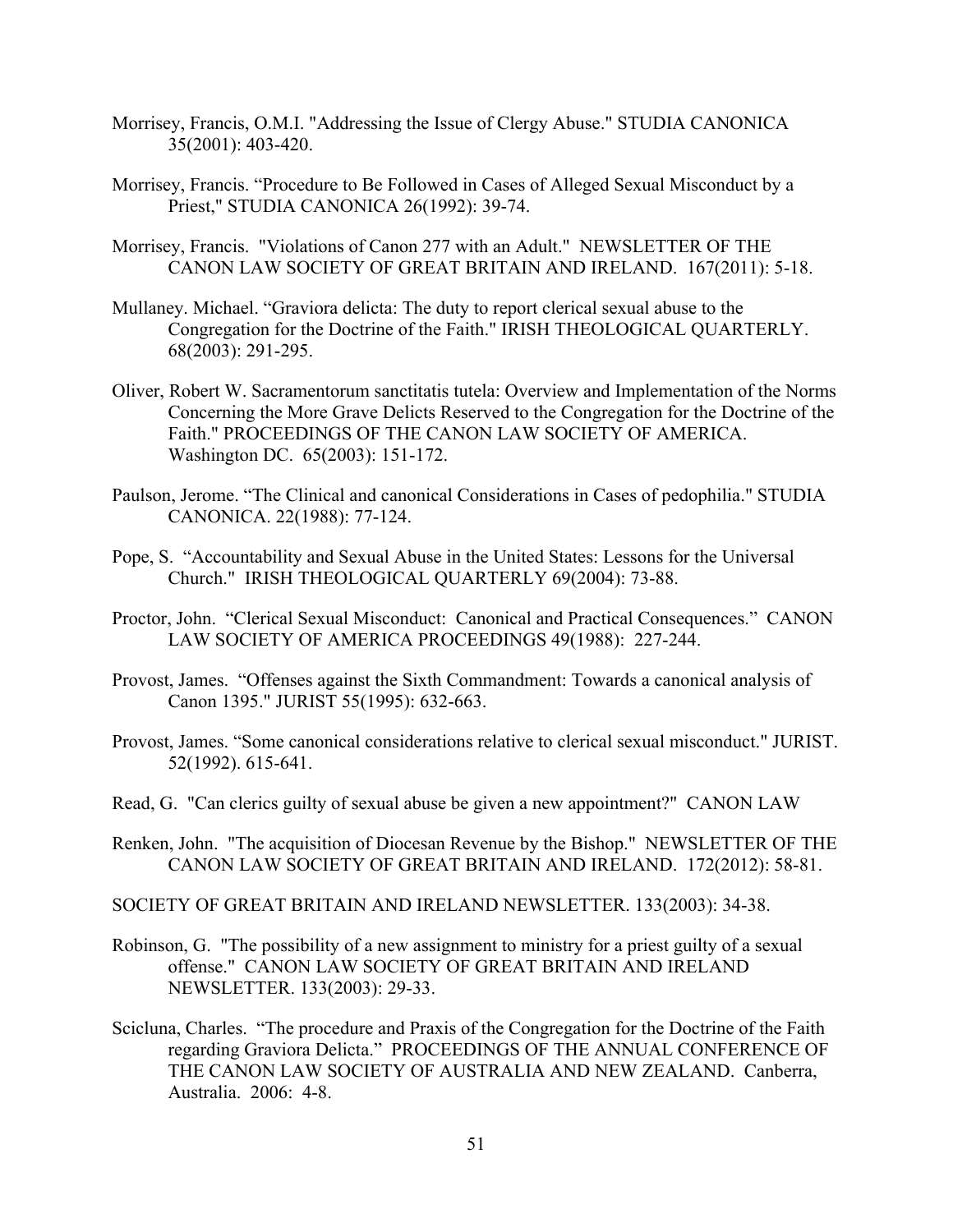- Scicluna, Charles. Sexual Abuse of Children and Young People by Catholic Priests and Religious: Description of the Problem from a Church Perspective." PROCEEDINGS OF THE ANNUAL CONFERENCE OF THE CANON LAW SOCIETY OF AUSTRALIA AND NEW ZEALAND. Canberra, Australia. 2006: 9-14.
- Scicluna, Charles. "The Bishop and Priests with Problems." PROCEEDINGS OF THE ANNUAL CONFERENCE OF THE CANON LAW SOCIETY OF AUSTRALIA AND NEW ZEALAND. Canberra, Australia. 2006: 15-24.
- Scicluna, Charles. "Recourse against Singular or Particular Administrative Acts of the Diocesan Bishop concerning Graviora delicta Cases." PROCEEDINGS OF THE ANNUAL CONFERENCE OF THE CANON LAW SOCIETY OF AUSTRALIA AND NEW ZEALAND. Canberra, Australia. 2006: 25-35.
- Scicluna, Charles. "The Procedure and Praxis of the Congregation for the Doctrine of the Faith Regarding *Graviora delicta.*" APPOLINARIS 84(2011): 10-16.
- Shea, Patrick T. "Clergy Records: Civil Law Considerations." PROCEEDINGS OF THE CANON LAW SOCIETY OF AMERICA. Washington DC. 58(1996): 326-345.
- Shelley, Catherine. "Beating Children Isn't Wrong, Isn't It? Resolving Conflicts in the Encounter Between Religious Worldviews and Child Protection." ECCLESIASTICAL LAW JOURNAL. (2013): 130-143.
- Smith-Foster, M. "The Promotion of the Canonical Rights of Children." CANON LAW SOCIETY OF AMERICA PROCEEDINGS 59(1997): 163.293.
- Stetson, William. "A History of the Pastoral Provision (1980-2010)." PROCEEDINGS OF THE CANON LAW SOCIETY OF AMERICA, 2010: 217-227.
- "The Findings and Prospects of the Apostolic Visitation of Ireland. " Comment by John Handley. NEWSLETTER OF THE CANON LAW SOCIETY OF GREAT BRITAIN AND IRELAND. 171(2012): 7-16.
- Tuohey, John. "The correct interpretation of Canon 1395: the use of the Sixth commandment in the moral tradition from Trent to the present day." JURIST 55(1995): 592-631.
- Versaldi, G. "Aspetti psicologici degli abusi sessuali perpetrati da chierici." PERIODICA. 91(2002): 29-48.
- Ward, Daniel. "Sexual Abuse and exploitation: Canon and Civil Law Issues Concerning Religious." CANON LAW SOCIETY OF AMERICA PROCEEDINGS 67(2005): 231- 240.
- Wiatrowski, Ralph E. "Clergy Records: Canon Law Considerations." PROCEEDINGS OF THE CANON LAW SOCIETY OF AMERICA. Washington DC. 58(1996): 346-353.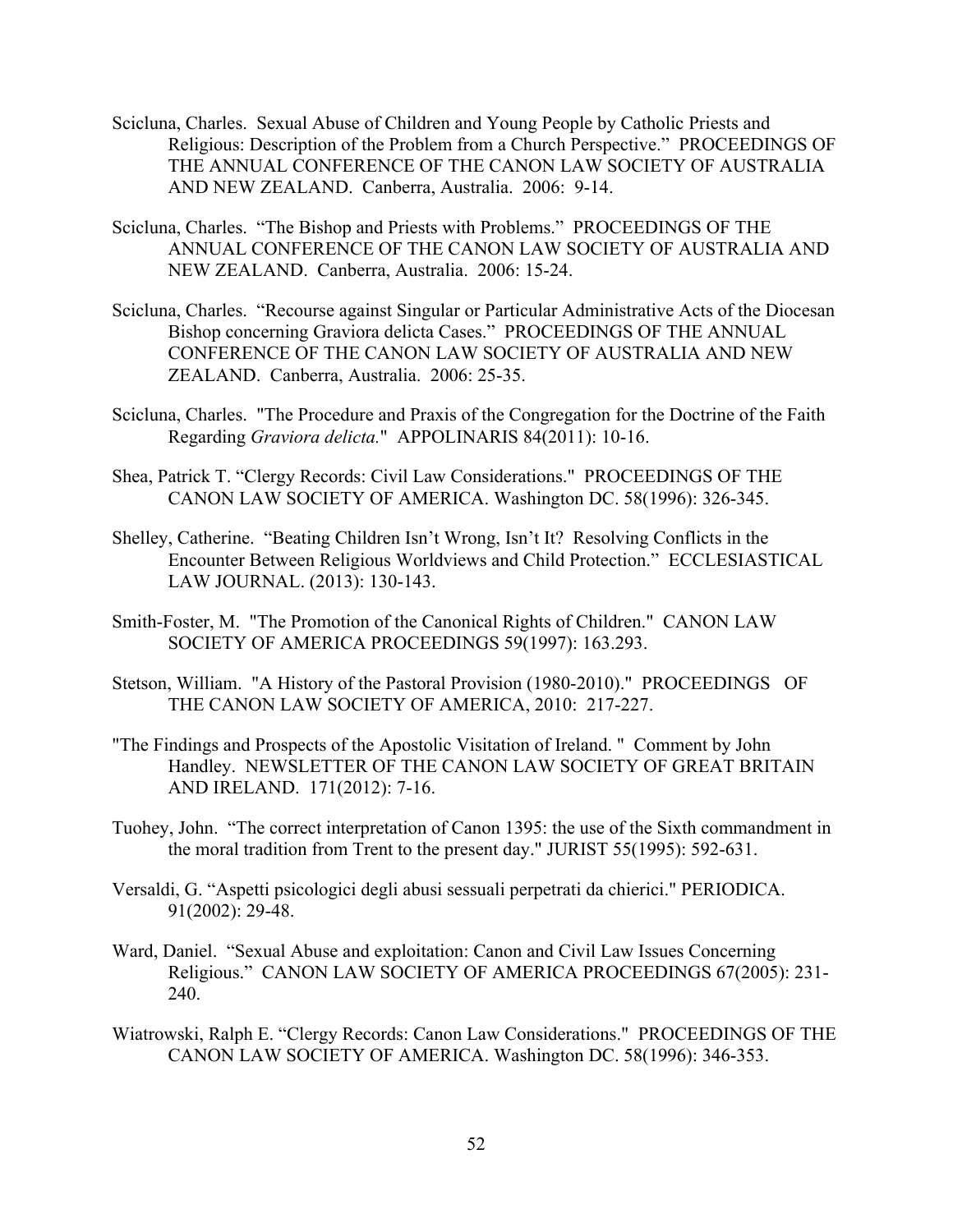Woestman, William. "Sexual Abuse of a Minor as an Irregularity for Order: A Magic Bullet." STUDIA CANONICA. 40(2006): 31-42.

Yanguas, Aurelius. De Crimine Pessimo et De Competentia S. Officii Relate Ad Illud." REVISTA ESPANOLA DE DERECHO CANONICO 1(1946): 427-439.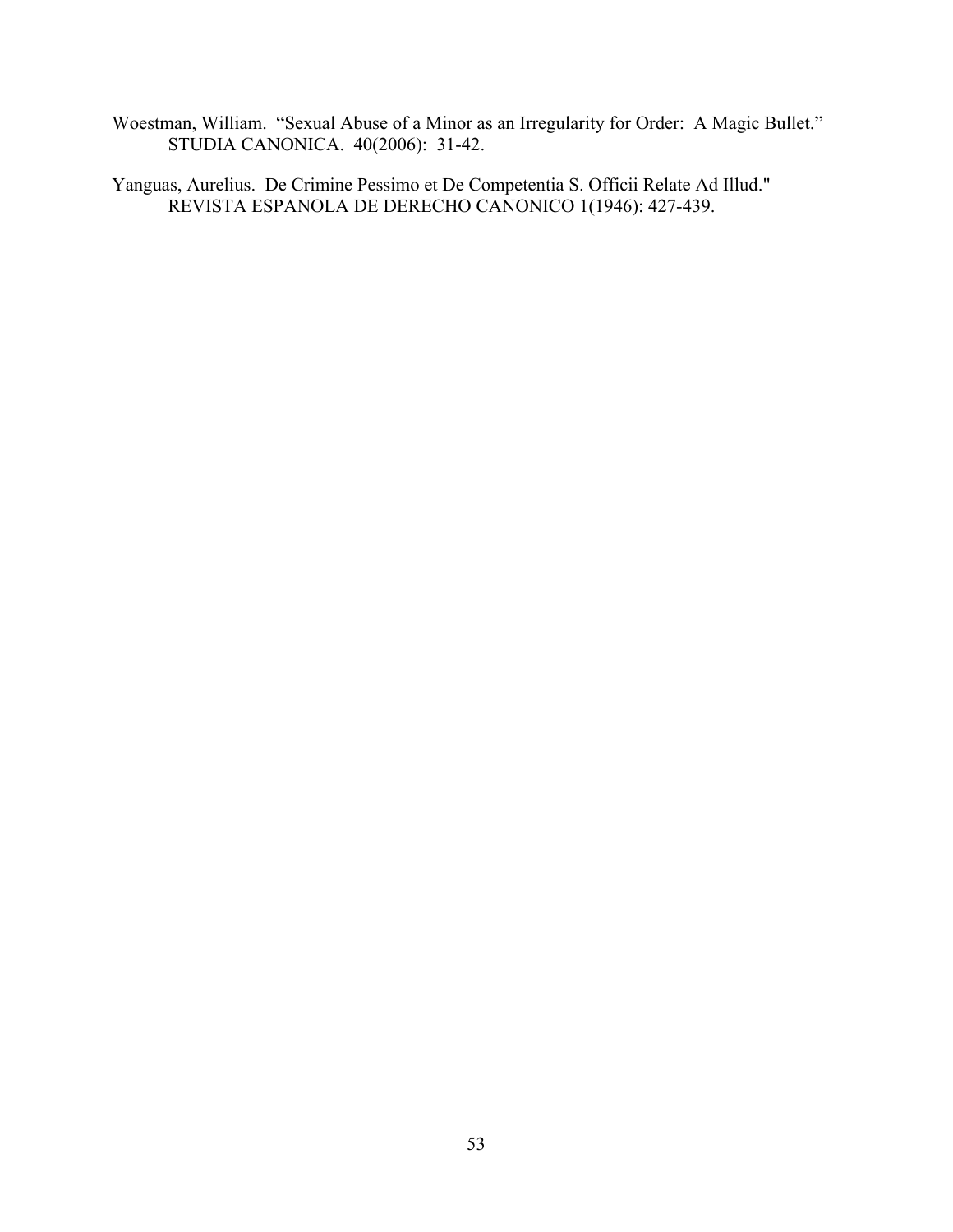- Bartlett, C. J. THE TENURE OF PAROCHIAL PROPERTY IN THE UNITED STATES. Washington, D.C. Catholic University of America. 1926. Canon law Studies. No. 31.
- Beal, John. "It's Déjà vu all over again: Lay Trusteeism Rides Again." THE JURIST 68(2008): 497-568.
- Chopko, Mark. "An Overview on the Parish and Civil Law." THE JURIST. 67(2007): 194- 226.
- Reissner, Edward. CANONICAL EMPLOYER-EMPLOEE RELATIONSHIP: CANON 1524. Washington D.C. Catholic University of America. 1964.
- Cafardi, Nicholas. "The Availability of Parish Assets for Diocesan Debts: A Canonical Analysis." SETON HALL LEGISLATIVE JOURNAL. 29(2009): 361-373.
- Carey, Patrick. "The Laity's Understanding of the Trustee System: 1785-1855." CATHOLIC HISTORICAL REVIEW. 64(1978): 357-376.
- Carey, Patrick. "Republicanism within American Catholicism: 1785-1860." JOURNAL OF THE EARLY REPUBLIC. 3(1983): 414-437.
- Comyns, Joseph. PAPAL AND EPISCOPAL ADMINISTRATION OF CHURCH PROPERTY. Washington, D.C. Catholic University of America. 1942.
- Conlin, Daniel C. "The McGrath Thesis and its Impact on a Canonical Understanding of the Ownership of Ecclesiastical Goods." PROCEEDINGS OF THE CANON LAW SOCIETY OF AMERICA. Washington DC. 64(2002): 73-96.
- Desautels, Joseph. MANUEL DES CURES. Canada. S.R. Publishers. 1968. (Reprint).
- Dignan, Patrick. A HISTORY OF THE LEGAL INCORPORATION OF CATHOLIC CHURCH PROPERTY IN THE UNITED STATES. Washington, D.C. Catholic University of America. 1933.
- Doheny, William. PRACTICAL PROBLEMS IN CHURCH FINANCE. Milwaukee. Bruce Publishing. 1941.
- Donovan, Thomas. THE STATUS OF THE CHURCH IN AMERICAN CIVIL LAW AND CANON LAW. Washington D.C., Catholic University of America Press. 1966.
- Dowd, Thomas. "Parish and Fabrique: An Introduction." Adventus.org. http://adventus.org/en/fatherdowd/parish-and-fabrique-an-introduction/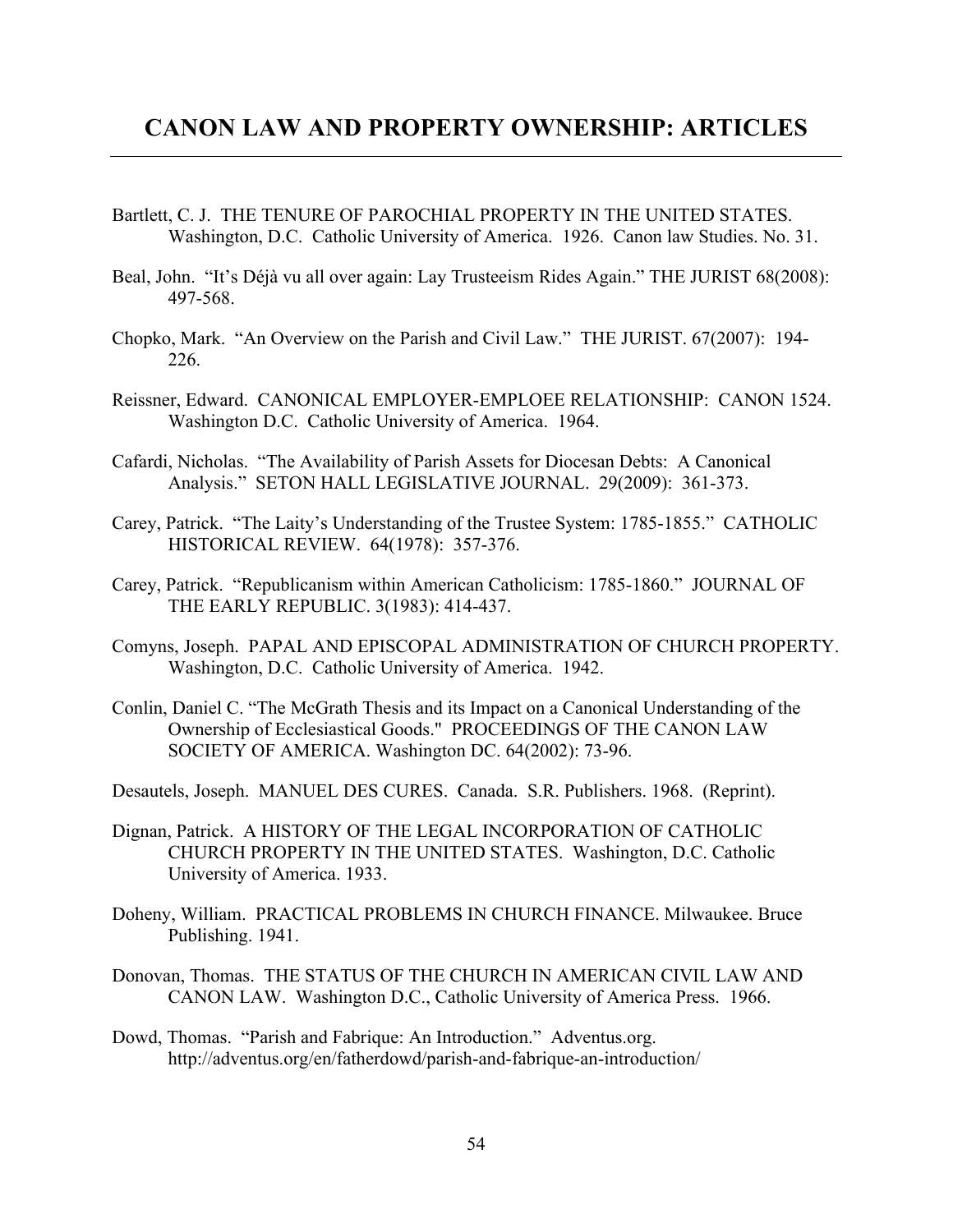- Falardeau, Jean. "The Parish as an Institutional Type." THE CANADIAN JOURNAL OF ECONOMICS AND POLITICAL SCIENCE. 15(1949): 353-367.
- Gerber, David. "Modernity in the Service of Tradition: Catholic Lay Trustees at Buffalo's St. Louis Church and the Transformation of European Communal Traditions, 1929-1855." JOURNAL OF SOCIAL HISTORY.
- Heston, Edward. THE ALIENATION OF CHURCH PROPERTY. Washington, D.C. Catholic University of America. 1941.
- Kauper, Paul G. and Ellis, Stephen. "Religious Corporations and the Law," MICHIGAN LAW REVIEW. 71(1973).
- King, William J. "The Corporation Sole and Subsidiarity." PROCEEDINGS OF THE CANON LAW SOCIETY OF AMERICA. Washington DC. 65(2003): 107-134.
- Maida, Adam. "Canonical and Legal Fallacies of the McGrath Thesis on reorganization of Church Entities." THE CATHOLIC LAWYER. 19(1974): 275-286.
- Maida, Adam and Cafardi, Nicholas. CHURCH PROPERTY, CHURCH FINANCES AND CHURCH-RELATED CORPORATIONS. St. Louis. Catholic Health Association of the United States. 1983.
- McGrath, John. CATHOLIC INSTITUTIONS IN THE UNITED STATES: CANONICAL AND CIVIL LAW STATUS. Washington, D.C. Catholic University of America, 1968.
- McKenna, Kevin, DiNardo, Lawrence, Pokusa, Joseph. Editors. CHURCH FINANCE HANDBOOK. Washington, D.C. Canon Law Society of America. 1999.
- Read, Gordon. "Ownership, Bankruptcy and the Protection of Church Property." NEWSLETTER OF THE CANON LAW SOCIETY OF GREAT BRITAIN AND IRELAND. 146(2006): 17-20.
- Read, Gordon. More on Bankruptcy and the Administration of Church Property." NEWSLETTER OF THE CANON LAW SOCIETY OF GREAT BRITAIN AND IRELAND. 147(2006): 17-22.
- Read, Gordon. "The Diocesan Bishop as Pastor in the Context of Child Abuse Cases." NEWSLETTER OF THE CANON LAW SOCIETY OF GREAT BRITAIN AND IRELAND. 169(2012): 14-21.
- Sigur, A.O. "Lay Cooperation in the Administration of Church Property." JURIST. 13(1953): 171-200.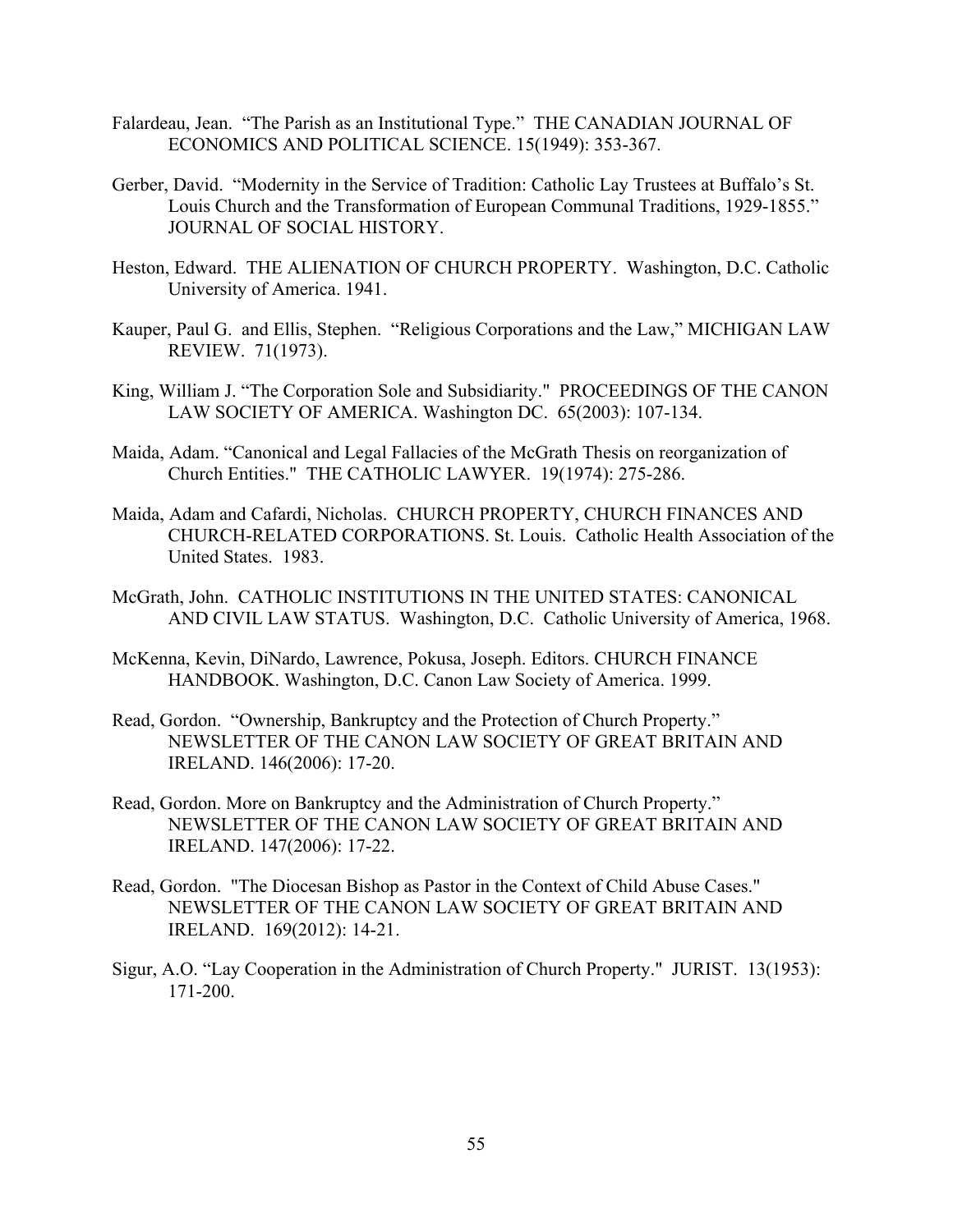- Balboni, Jennifer. CLERGY SEXUAL ABUSE LITIGATION. Boulder, CO. First Forum Press. 2011.
- Cling, B.J. Editor. SEXUALIZED VIOLENCE AGAINST WOMEN AND CHILDREN. A PSYCHOLOGY AND LAW PERSPECTIVE. New York. The Guilford Press. 2004.
- Gal, T. CHILD VICTIMS AND RETORATIVE JUSTICE: A NEEDS-RIGHTS MODEL. New York. Oxford University Press. 2013.
- Hamilton, Marci. GOD VS. THE GAVEL: RELIGION AND THE RULE OF LAW. New York. Cambridge University Press. 2005.
- Hamilton, Marci. JUSTICE DENIED: WHAT AMERICA MUST DO TO PROTECT ITS CHILDREN. New York. Cambridge University Press. 2008.
- Hamilton, Marci and Rozell, Mark. Editors. FUNDAMENTALISM, POLITICS AND THE LAW. London. Palgrave MacMillan. 2011.
- Lytton, Timothy. HOLDING BISHOPS ACCOUNTABLE: HOW LAWSUITS HELPED THE CATHOLIC CHURCH CONFRONT CLERGY SEXUAL ABUSE. Cambridge University Press. 2008.

McMenamin, Robert. CLERGY MALPRACTICE. Seattle. 1988.

- O'Reilly, James and Chalmers, Margaret. THE CLERGY SEX ABUSE CRISIS AND THE LEGAL RESPONSES. Oxford University Press. 2014.
- Sutherland, Pamela K. ABUSE OF TRUST: SEXUAL MISCONDUCT BY FIDUCIARIES. A GUIDE TO LITIGATING ABUSE BY PROFESSIONALS. Charlottesville. VA. Michie. 1995.
- Wakefield, H. and Underwager, R. ACCUSATIONS OF CHILD SEXUAL ABUSE. Springfield, IL. Charles C. Thomas. 1988.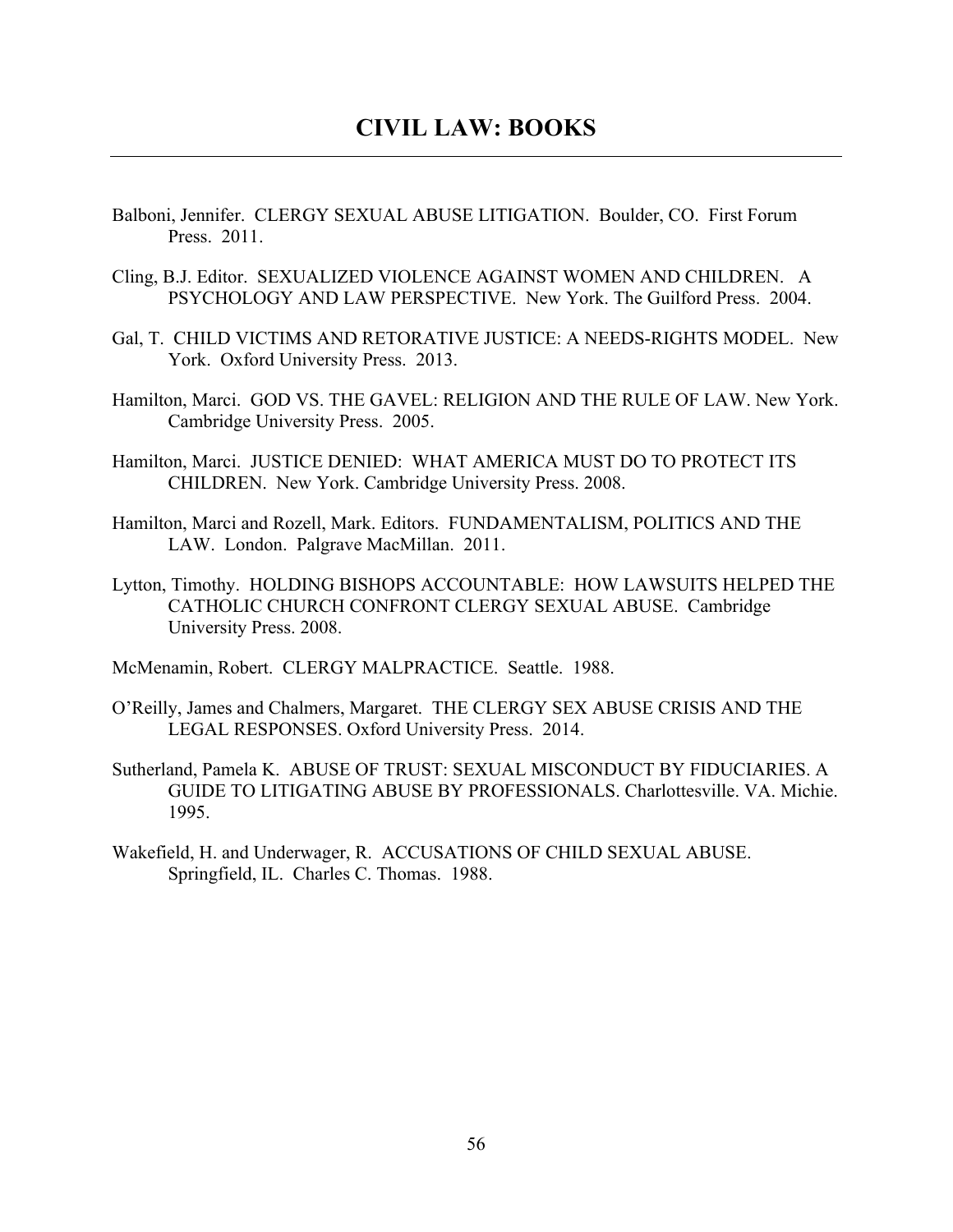- Aaron, Titus. "The civil liability of churches for sexual misconduct." SOCIAL JUSTICE REVIEW, 83(1992): 45-47.
- Abrams, Norman. "Addressing the tension between the clergy-communicant privilege and the duty to report child abuse in state statutes." BOSTON COLLEGE LAW REVIEW, 44(2003): 1127-1166.
- Ainsa, Francis S. "Permissive statute of limitation policies." THE CATHOLIC LAWYER, 36(1995): 83-89.
- Anonymous. Child abuse reporting statutes. LAW AND CHURCH. 4(1989): 1-2.

Anonymous. (1989). Church liability for torts. LAW AND CHURCH. 5(1989): 1-3

- Anonymous. (1998). Clergy malpractice and sexual harassment: A federal appeals court addresses both issues in an important ruling "Sanders v. Casa View Baptist Church." CHURCH LAW AND TAX REPORT: A REVIEW OF LEGAL AND TAX DEVELOPMENTS AFFECTING MINISTERS AND CHURCHES. 1998. (May/Jun.):  $3-10.$
- Anderson, Jeffrey. "Gods and Monsters: It's Time for the Catholic Church to reform its sexual abuse policies." CALIFORNIA LAW BUSINESS Sept. 18, 2000.
- Arnold, John H. "Clergy sexual malpractice." UNIVERSITY OF FLORIDA JOURNAL OF LAW AND PUBLIC POLICY. 8(1996): 25-49
- Aversano, Dina. "Can the Pope be a Defendant in American Courts?" 18 PACE INTERNATIONAL LAW REVIEW. 2006. 495.
- Aylward, Michael F. "Constitution, crime, clergy: First Amendment implications of sexual abuse claims." DEFENSE COUNSEL JOURNAL. 70(2003): 196-205.
- Baker, Jr., John S. "Prosecuting dioceses and bishops." BOSTON COLLEGE LAW REVIEW, 44(2003): 1061-1088.
- Ballotta, Karen Ann. "Losing its Soul: How the Cipolla Case Limits the Catholic Church's Ability to Discipline Sexually Abusive Priests." EMORY LAW JOURNAL. Fall, 1994 (43 Emory L.J. 1431).
- Bathon, Matthew. "The Atypical Status of the Holy See." VANDERBILT JOURNAL OF TRANSNATIONAL LAW. 34 (2001). 596.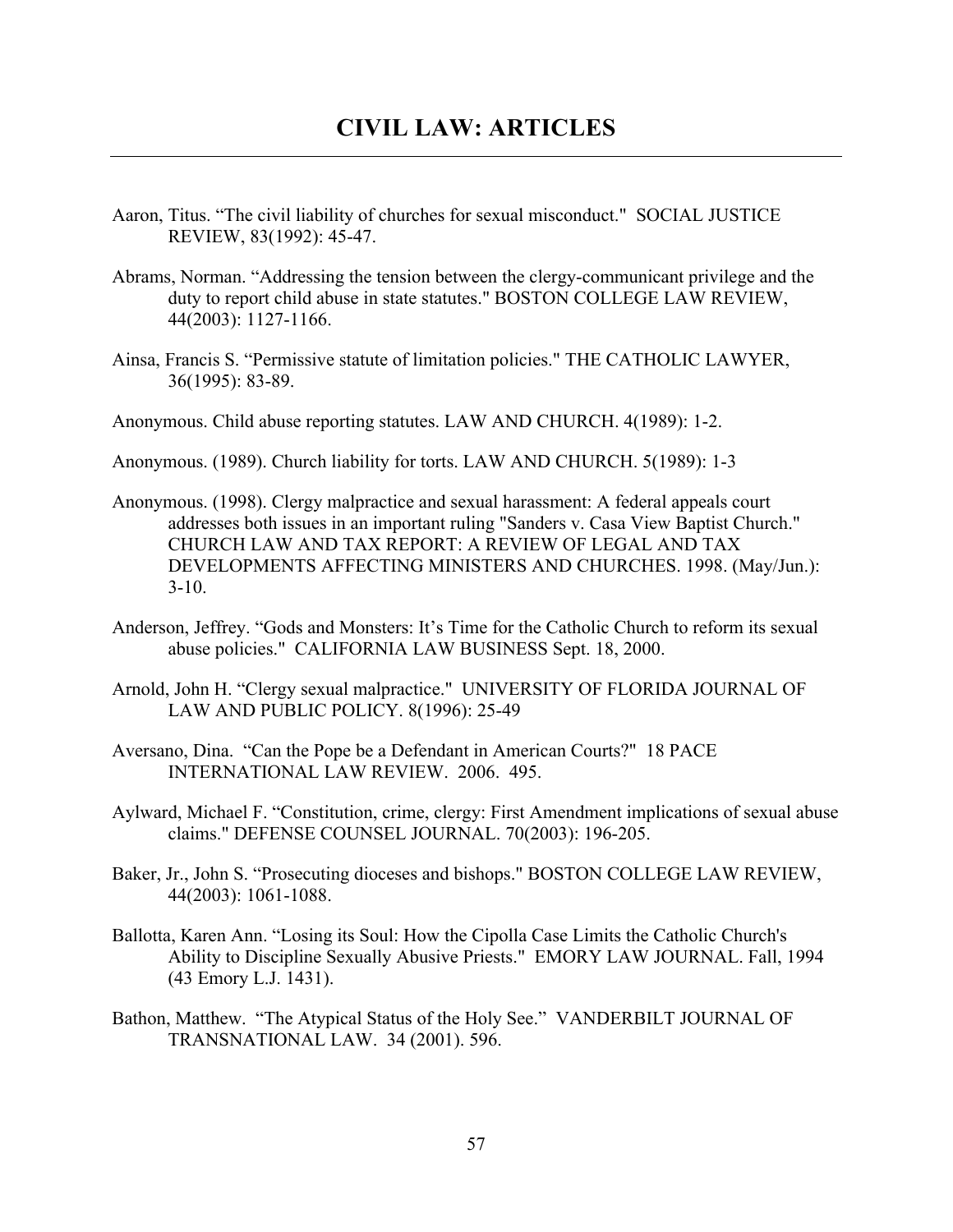- Black, Melanie. "The Unusual Sovereign State: FSIA and Litigation against the Holy See for its Role in the Global Priest Sexual Abuse Scandal." WISCONSIN INTERNATIONAL LAW JOURNAL. 27(2009). 299.
- Brennan, John S. "The First Amendment is not the 8th sacrament: Exorcising the ecclesiastical abstention doctrine defense from legal and equitable claims for sexual abuse based on negligent supervision or hiring of clergy." THOMAS M. COOLEY JOURNAL OF PRACTICAL AND CLINICAL LAW. 5(2002): 243-299.
- Brown, Kenneth C., Abramson, Mark A., & Miller, Jo A. "Shall we pray": Liability for clergy malpractice in cases of sexual misconduct." NEW HAMPSHIRE BAR JOURNAL. 35(1994): 59-67.
- Brown-Scott. "The Treaty Between Italy and the Vatican." AMERICAN SOCIETY OF INTERNATIONAL LAW PROCEEDINGS. 23(1929). 19.
- Burek, Lawrence M. "Clergy malpractice: Making clergy accountable to a lower power." PEPPERDINE LAW REVIEW. 14(1986): 257-137-161.
- Cafardi, Nicholas P. "Discovering the secret archives: Evidentiary privileges for church records." THE JOURNAL OF LAW AND RELIGION. 10(1993-1994): 95-120.
- Carmella, Angela C. "The protection of children and young people: Catholic and constitutional visions of responsible freedom." BOSTON COLLEGE LAW REVIEW. 44(2003): 1031- 1060.
- Cassidy, R. Michael. "Sharing sacred secrets: Is it (past) time for a dangerous person exception to the clergy-penitent privilege?" WILLIAM AND MARY LAW REVIEW. 44(2003): 1627ff.
- Chopko, Mark. "Stating claims against religious institutions." BOSTON COLLEGE LAW REVIEW. 44(2003): 1089-1226.
- Chopko, Mark and Stinski, Brent. "Restoring trust and faith: human rights abuses do happen." HUMAN RIGHTS 19(1992): 22-26.
- Chopko, Mark. "Overview on the Parish and Civil Law." JURIST 67(2007): 194-226.
- Clark, Kelly. "Remarks from a Peculiar Lamp-Post: Observation of a Christian Trial Lawyer on Fifteen years of Suing the Church." THE AMERICAN EXPERIMENT: RELIGIOUS FREEDOM. Portland, Oregon. University of Portland. 2008.
- Clark, Kelly. "Of Compelling Interest: The Intersection of Religious Freedom and Civil Liability in the Portland Priest Sex Abuse Cases." OREGON LAW REVIEW 85(2006): 481-540.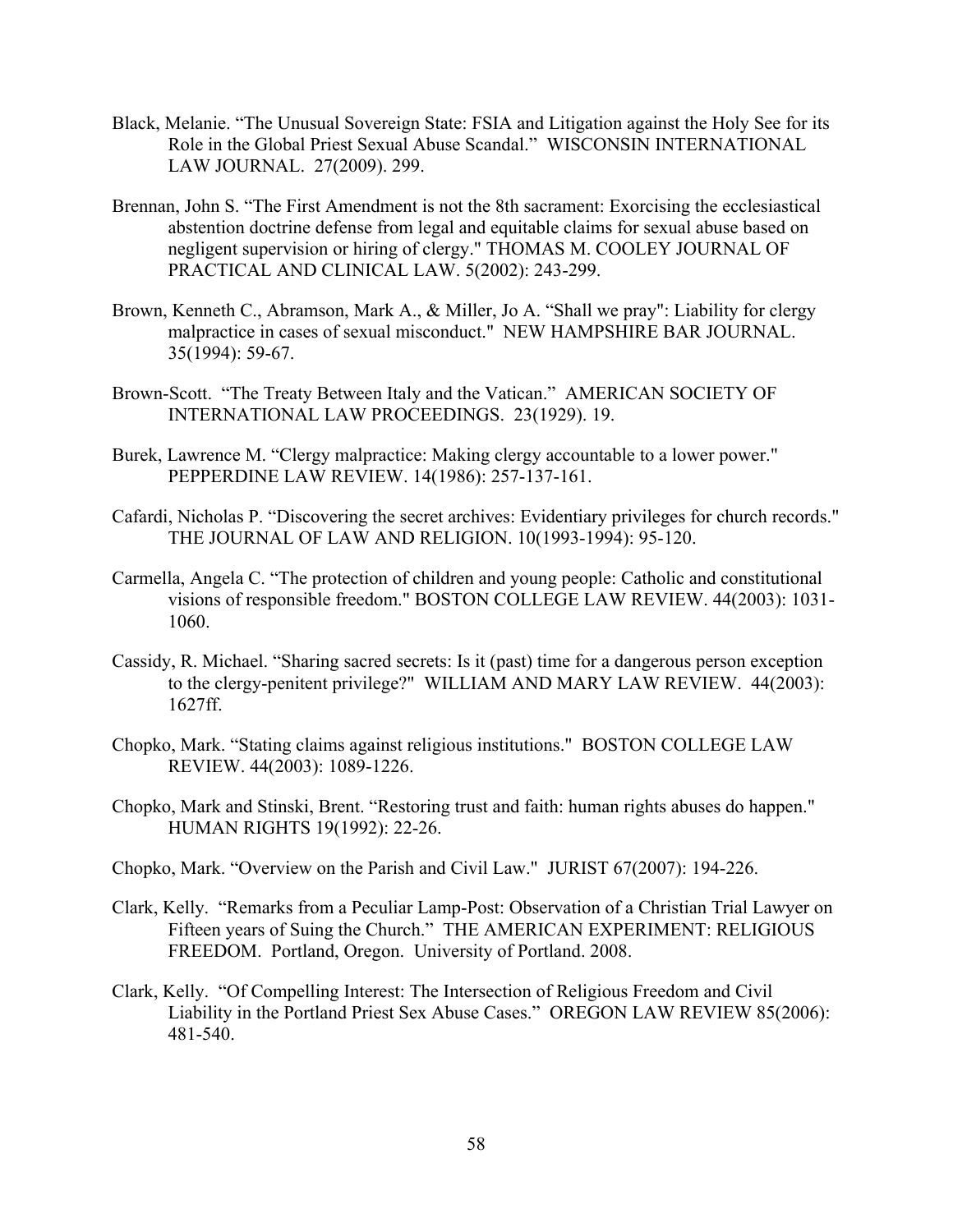- Cornell, Ruth. "The church and the law in the Ninth Circuit concerning mandatory reporting of child sexual abuse: What the legal advocate representing a church or clergy needs to know about Ninth Circuit child sexual abuse reporting statutes." JOURNAL OF LEGAL ADVOCACY AND PRACTICE. 1(1999): 137ff.
- Coughlin, John J. "The clergy sexual abuse crisis and the spirit of canon law." BOSTON COLLEGE LAW REVIEW. 44(2003): 977-998.
- Cruz, E. "When the Shepherd Preys on the Flock: Clergy Sexual Exploitation and the Search for Solutions." FLORIDA STATE UNIVERSITY LAW REVIEW 19(1991): 499-524.
- Deibel, David. "Saving grace: defending priests accused of sexual misconduct." SAN FRANCISCO ATTORNEY. 24(1998): 14-17.
- Doyle, Thomas and Rubino, Stephen. "Catholic Clergy Sexual Abuse meets the Civil Law." FORDHAM URBAN LAW JOURNAL. 31(January 2004). 549-615.
- Fain, Constance Frisby. "Clergy malpractice: liability for negligent counseling and sexual misconduct." MISSISSIPPI COLLEGE LAW REVIEW. 12(1991): 97-141.
- Farrell, Christopher R. "Ecclesiastical abstention and the crisis in the Catholic Church." THE JOURNAL OF LAW AND POLITICS. 19(2003): 109-143.
- Fedje, Jill. "Liability for Sexual Abuse: The Anomalous Immunity of Churches." LAW AND INEQUALITY. 9(1990): 133-161.
- Fenton, Zanita. "Faith in Justice: Fiduciaries, Malpractice & Sexual Abuse by Clergy." MICHIGAN JOURNAL OF GENDER AND LAW. 45(2001). (8 Mich. J. Gender & L 45).
- Garrison, Arthur. "Child Sexual Abuse Accomodation Syndrome: Issues of Admissibility in Criminal Trials." IPT JOURNAL, 10(1998).
- Graziano, Sue Ganske. "Clergy malpractice." WHITTIER LAW REVIEW. 12(1991): 349-355.
- Geraghy, Michael C. "Litigating against distant insurance carriers." THE CATHOLIC LAWYER. 36(1995): 91-96.
- Gunnerson, Spencer H. "Franco v. The Church of Jesus Christ of Latter-day Saints: The constitutionality of clergy malpractice claims." JOURNAL OF FAMILY LAW STUDIES. 4(2002): 175ff.
- Hamilton, Marci. "Religion, the Rule of Law, and the Good of the Whole: A View from the Clergy." THE JOURNAL OF LAW AND POLITICS. Vol. XVIII, No 2, Spring 2002: 387-443.
- Hamm, John Patrick. "In defense of the church." UNIVERSITY OF LOUISVILLE JOURNAL OF FAMILY LAW. 33(1995): 705-721.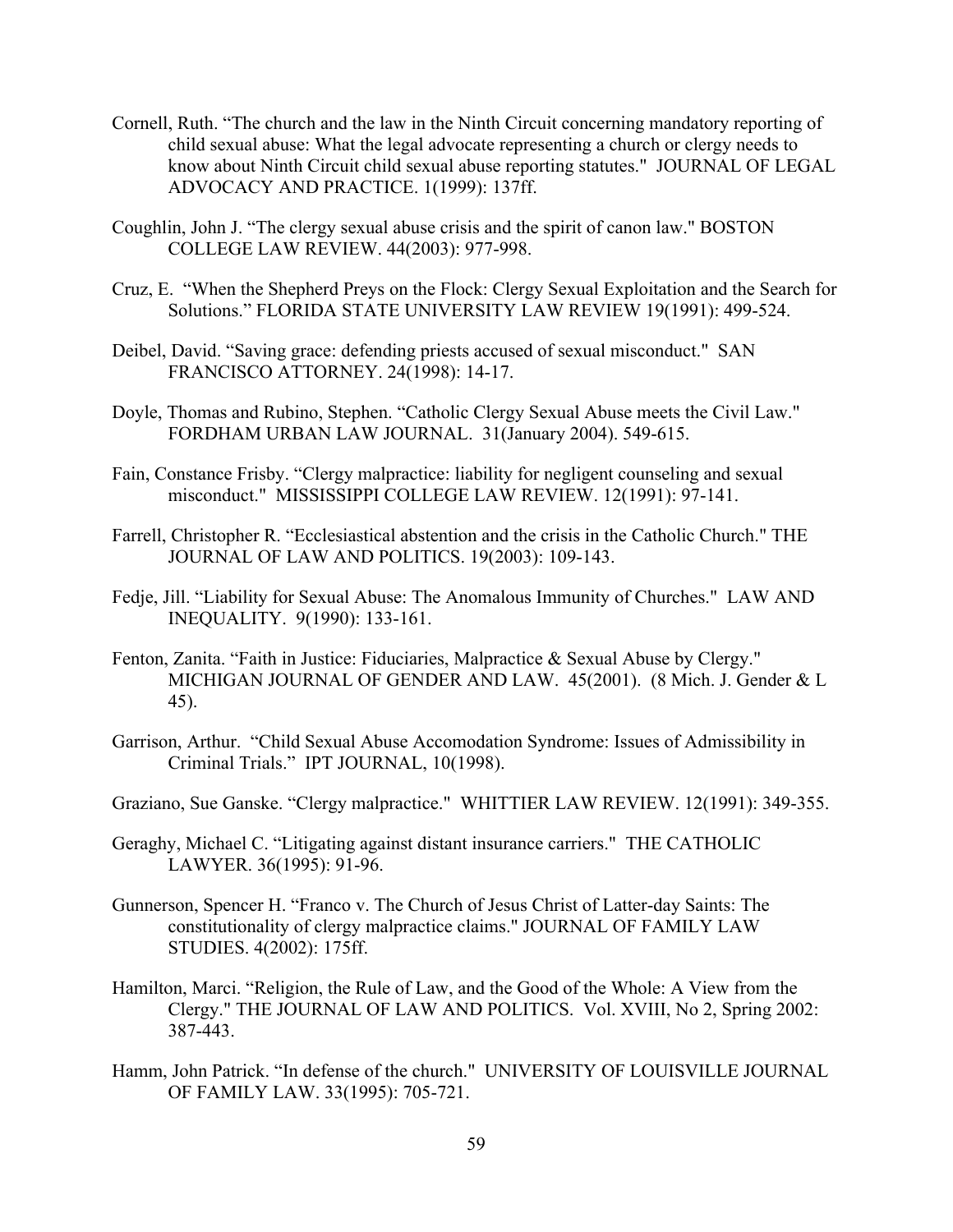- Hammar, Richard R. "A legal profile of American churches." CHURCH LAW & TAX REPORT. 10(1996): 30.
- Hammar, Richard R. "Application of child abuse reporting laws to ministers and lay church employees." CHURCH LAW & TAX REPORT. 14(2000): 1-9.
- Hammar, Richard R. "Application of child abuse reporting laws to ministers and lay church employees -- Part 2." CHURCH LAW & TAX REPORT. 14(2000): 10-13.
- Hammar, Richard R. "Application of child abuse reporting laws to ministers and lay church employees -- The 2001 survey of state laws." CHURCH LAW & TAX REPORT. 15(2001): 9-19.
- Hammersley, Faye M. "Reconciling L.L.N. v. Clauder and Pritzlaff v. Archdiocese of Milwaukee: Does this mean blanket immunity for religious organizations?" MARQUETTE LAW REVIEW 81(1998): 611ff.
- Hettich, Daniel John & Dinger, Erica Lee. "They answer to a higher standard: The ethical obligations of church attorneys in sexual abuse cases." THE GEORGETOWN JOURNAL OF LEGAL ETHICS. 16(2003): 635-653.
- Idleman. Scott C. "Tort liability. religious entities. and the decline of constitutional protection." INDIANA UNIVERSITY LAW JOURNAL. 75(2000): 219ff.
- Jorgensen. Linda Mabus. Hirsch. Audrey B., & Wahl. Kathleen M. "Fiduciary duty and boundaries: Acting in the client's best interest." BEHAVIORAL SCIENCES AND THE LAW. 15(1996): 49-62.
- Keel. J. Michael A Law and religion collide again: The priest-penitent privilege." CUMBERLAND LAW REVIEW. 28(1997): 681ff.
- Kristjanson. Freya. >Vicarious liability for sexual assault." CANADIAN WOMAN STUDIES. 19(1999): 93-101.
- Logan. Wayne A. "Criminal law sanctuaries." HARVARD CIVIL RIGHTS CIVIL LIBERTIES LAW REVIEW. 38(2003): 321-391.
- Lothstein. L.M. "Can a sexually addicted priest return to ministry after treatment? Psychological issues and possible forensic solutions." THE CATHOLIC LAWYER. 34(1992): 89-113.
- Lupu, I.C. and Tuttle, R.W. "Sexual Misconduct and Ecclesiastical Immunity." BRIGHAM YOUNG UNIVERSITY LAW REVIEW 5(2004): 1789-1896.
- Lytton, Timothy. "Clergy Sexual Abuse Litigation: The Policymaking Role of Tort Law." CONNECTICULT LAW REVIEW. 39(2007).
- Maida. Adam J. "The selection. training. and removal of diocesan clergy." THE CATHOLIC LAWYER. 33(1990): 53-60.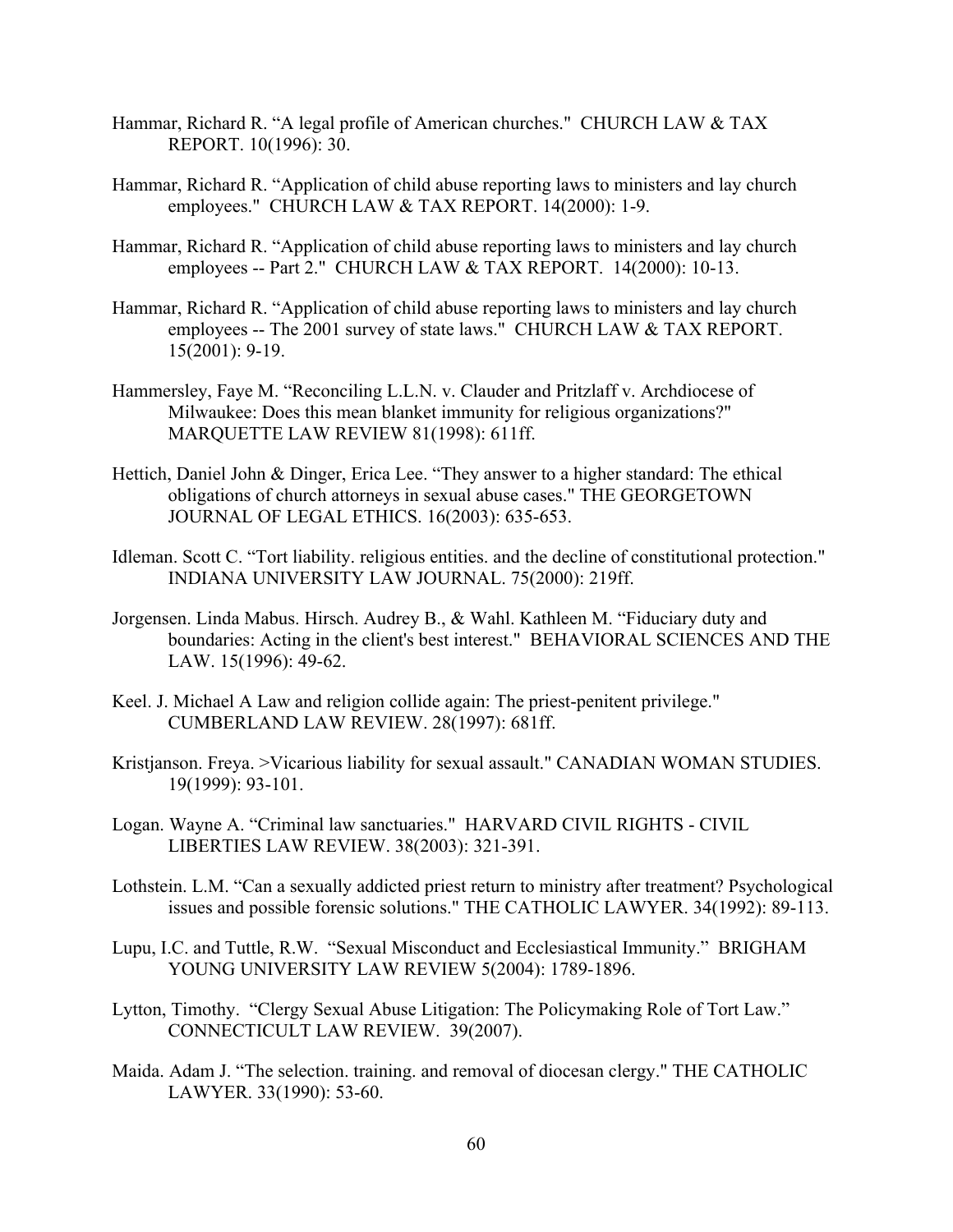- Mancini. Nicholas R. "Mobsters in the monastery? Applicability of civil RICO to the clergy sexual misconduct scandal and the Catholic Church." ROGER WILLIAMS UNIVERSITY LAW REVIEW. 8(2002): 193ff
- Mangold. Susan Vivian. "Reforming child protection in response to the Catholic Church child sexual abuse scandal." UNIVERSITY OF FLORIDA JOURNAL OF LAW AND PUBLIC POLICY. 14(2003): 155-178.
- Mansfield. John H. "Constitutional limits on the liability of churches for negligent supervision and breach of fiduciary duty." BOSTON COLLEGE LAW REVIEW. 44(2003): 1167- 1180.
- Martin. Jamie. "Justice for victims? -- The sentencing of public trust figures convicted of child sexual abuse: A focus on religious leaders." ALBERTA LAW REVIEW. 32(1994): 16- 36.
- Martinez, Lucian. "Sovereign Impunity: Does the Foreign Sovereign Immunities Act Bar Lawsuits Against the Holy See in Clerical Sexual Abuse Cases." TEXAS INTERNATIONAL LAW JOURNAL 44(2008): 123-155.
- Mason, William Brian. "The New Call for Reform: Sex Abuse and the Foreign Sovereign Immunities Act." BROOKLYN JOURNAL OF INTERNATIONAL LAW. 33(2008). 655, 679.
- Matthews, Martha. "The Impact of Federal and State Laws on Children Exposed to Domestic Violence." THE FUTURE OF CHILDREN. 9(1999): 50-66.
- McKenna. Kevin E. "Confidential clergy matters and the secret archives." STUDIA CANONICA. 26(1): 191-207.
- McMenamin, Robert. "Clergy Malpractice." CASES AND COMMENT. 90(1985).
- Merlino. Anthony. "Tightening the seal: Protecting the Catholic confessional from unprotected priest-penitent privileges." SETON HALL LAW REVIEW. 32(2002): 655ff.
- Mitchell, Mary Hart. "Must Clergy Tell? Child Abuse Reporting Requirement Versus Clergy Privilege." MINNESOTA LAW REVIEW. 71(1987): 723-825.
- Moon. Jeffrey Hunter. "Protection against the discovery or disclosure of church documents and records." THE CATHOLIC LAWYER. 39(1999): 27ff.
- Norris. Donna M. "Forensic consultation and the clergy sexual abuse crisis." THE JOURNAL OF THE AMERICAN ACADEMY OF PSYCHIATRY AND THE LAW. 31(2003): 154-157.
- Nugent. Janna Satz. "A higher authority: The viability of third party tort actions against a religious institution grounded on sexual misconduct by a member of the clergy." FLORIDA STATE UNIVERSITY LAW REVIEW. 30(2003): 957-986.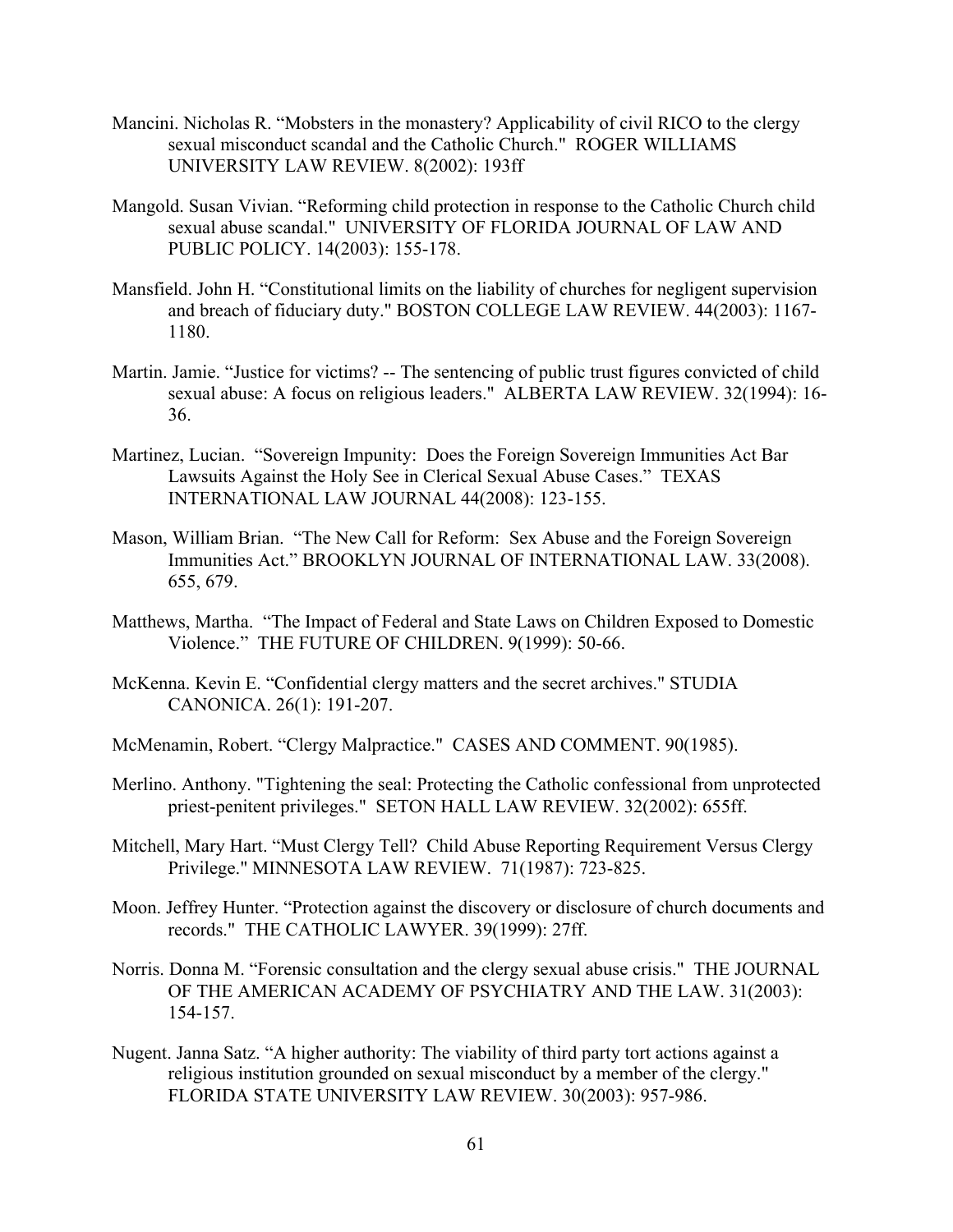- O'Brien. Richard C. "Pedophilia: The legal predicament of clergy." JOURNAL OF CONTEMPORARY HEALTH LAW AND POLICY. 4(1988): 91-154.
- O'Hara, James. "History of the Corporation Sole." in DICKESON LAW REVIEW 93(1988).
- O'Malley. Shannon. "At all costs: Mandatory child abuse reporting statutes and the clergycommunicant privilege." THE REVIEW OF LITIGATION. 21(2002): 701ff.
- O'Reilly, J.T. and Strasser, J.M. "Clergy Sexual Misconduct: Confronting the Difficult Constitutional and Institutional Liability Claims." ST. THOMAS LAW REVIEW. 7(1994): 31-73.
- Orsy. Ladislas M. "Bishops' norms: Commentary and evaluation." BOSTON COLLEGE LAW REVIEW. 44(2003): 999-1030.
- Perciaccante, Marianne. "The Courts and Canon Law." CORNELL JOURNAL OF LAW AND PUBLIC POLICY. Fall 1996. (6 Cornell J.L. & Pub Pol'y 171).
- Perez. Yanet. "Constitutional law -- Free exercise clause -- Claim of sexually inappropriate conduct by clergyman during the course of pastoral counseling. in breach of the clergyman's fiduciary duty owed parishioner. could be resolved by the courts without becoming entangled in the clergyman's free exercise of religion -- F.G. v. MacDonnell. 150 N.J. 550. 696 A.2d 697 (1997)." SETON HALL LAW REVIEW. 28(1997): 712-719.
- Philip. Ryan M. "Silence at our expense: Balancing safety and secrecy in non disclosure agreements." SETON HALL LAW REVIEW. 33(2003): 845-880.
- Price. David R. & McDonald. James S... Jr. "The problem of false claims of clergy sexual abuse." RISK MANAGEMENT. 50(2003): 48-51.
- Pudelski. Christopher R. "The constitutional fate of mandatory reporting statutes and the clergycommunicant privilege in a post-Smith world." NORTHWESTERN UNIVERSITY LAW REVIEW. 98(2004): 703ff.
- Quadrio. Carolyn. "Sexual abuse involving therapists. clergy and judiciary: Closed ranks. collusions and conspiracies of silence." PSYCHIATRY. PSYCHOLOGY AND LAW. 1(1994): 189-198.
- Redmond. Sheila A. "It can't be true and if it is it's not our fault: An examination of Roman Catholic institutional response to priestly paedophilia in the Ottawa Valley." HISTORICAL PAPERS: CANADIAN SOCIETY OF CHURCH HISTORY. 1993:229- 245.
- Reid. Brittany. "If gold rust": The clergy child abuse scandal demonstrates the need for limits to the church autonomy doctrine." MISSISSIPPI LAW REVIEW. 72(2002): 865ff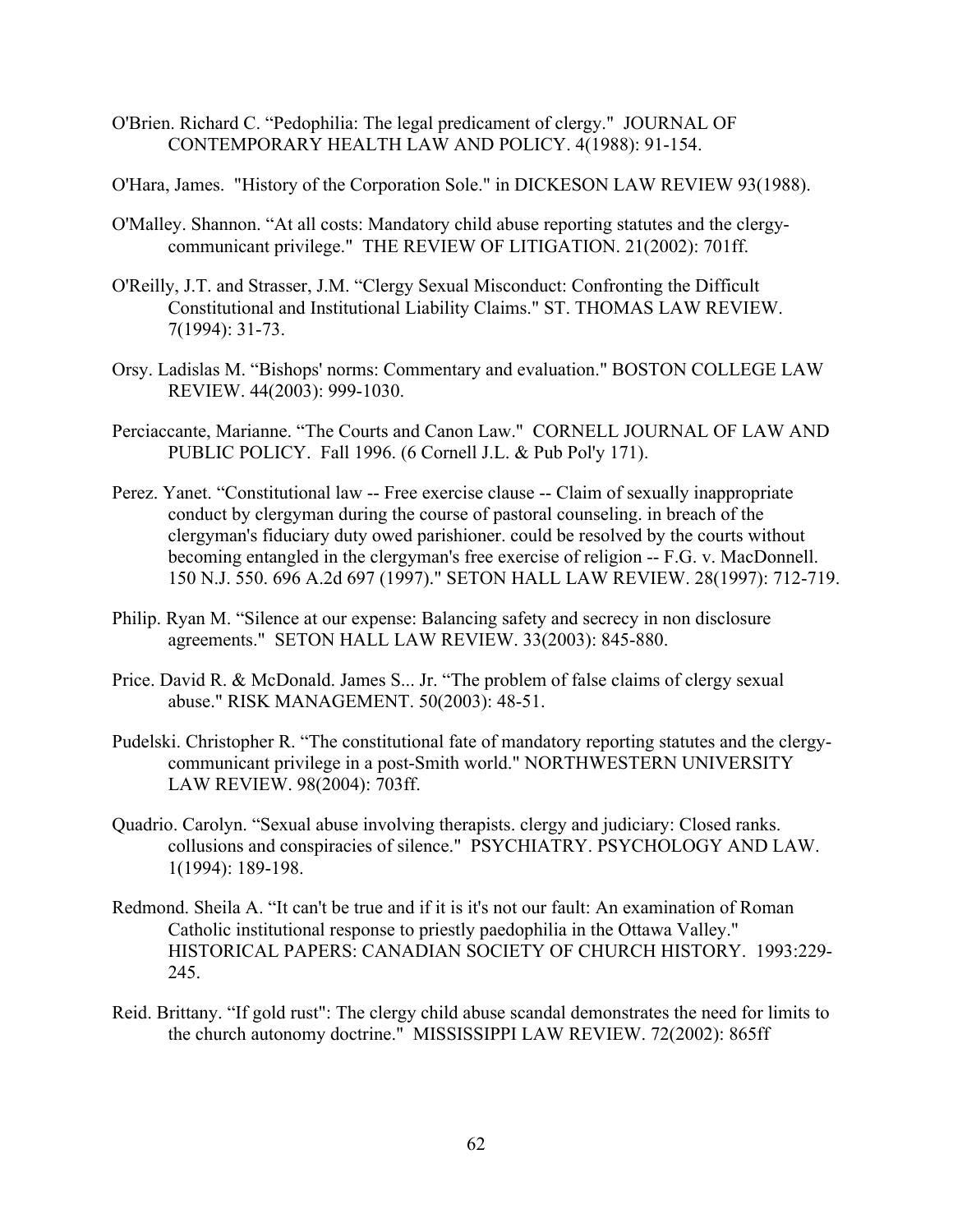- Rosen. Lindsey. "Recent Decision section. Constitutional law -- In bad faith: Breach of fiduciary duty by the clergy -- F.G. v. MacDonell. 696 A.2d 697 (N.J. 1997)". TEMPLE LAW REVIEW. 71(1998): 743-771.
- Ross. Karen L. "Revealing confidential secrets: Will it save our children?" SETON HALL LAW REVIEW. 28(1998): 963ff
- Rubino. Stephen C. "Suffer the parents: Clergy sexual abuse of children." TRIAL. 32(1996): 18- 22.
- Russell. Dawn. "Paedophilia: The criminal responsibility of Canada's churches. DALHOUSIE LAW JOURNAL. 15(1992): 380-427.
- Russell. Laura. "Pursuing criminal liability for the Church and its decision makers for their role in priest sexual abuse." WASHINGTON UNIVERSITY LAW QUARTERLY. 81(1994): 885ff
- Sargent. Mark A. "Legal defense: When sued. how should the church behave?" COMMONWEAL. 129(2002): 13-15.
- Schaefer. Arthur Gross & Levine. Darren. "No sanctuary from the law: Legal issues facing clergy." LOYOLA OF LOS ANGELES LAW REVIEW. 30(1996): 177-214.
- Scott, Jeffrey Warren. "Confidentiality and Child Abuse: Church and State Collide." THE CHRISTIAN CENTURY. 9(1986): 174-175.
- Seferian. Avedis H. & Wakley. James T. "Secrecy clauses in sexual molestation settlements: Should courts agree to seal documents in cases involving the Catholic Church?" THE GEORGETOWN JOURNAL OF LEGAL ETHICS. 16(2003): 801-814.
- Serritella. James A. "Insurance coverage issues in cases of clergy misconduct." THE CATHOLIC LAWYER. 39(1999): 55-79.
- Serritella, James. "Issues Related to Clergy/Church Misconduct." COVENANT PUBLICATIONS. 1990.
- Shoop. Julie Gannon. "Suffer the little children: Lawsuits target churches for sex abuse by clergy." TRIAL. 29(1993): 11-13.
- Short. Emily C. "Torts: Praying for the parish or preying on the parish? Clergy sexual misconduct and the tort of clergy malpractice." OKLAHOMA LAW REVIEW. 57. (2004): 183-224.
- Skeet. Jr. David A. "Avoiding moral bankruptcy." BOSTON COLLEGE LAW REVIEW. 44(2003): 1181-1200.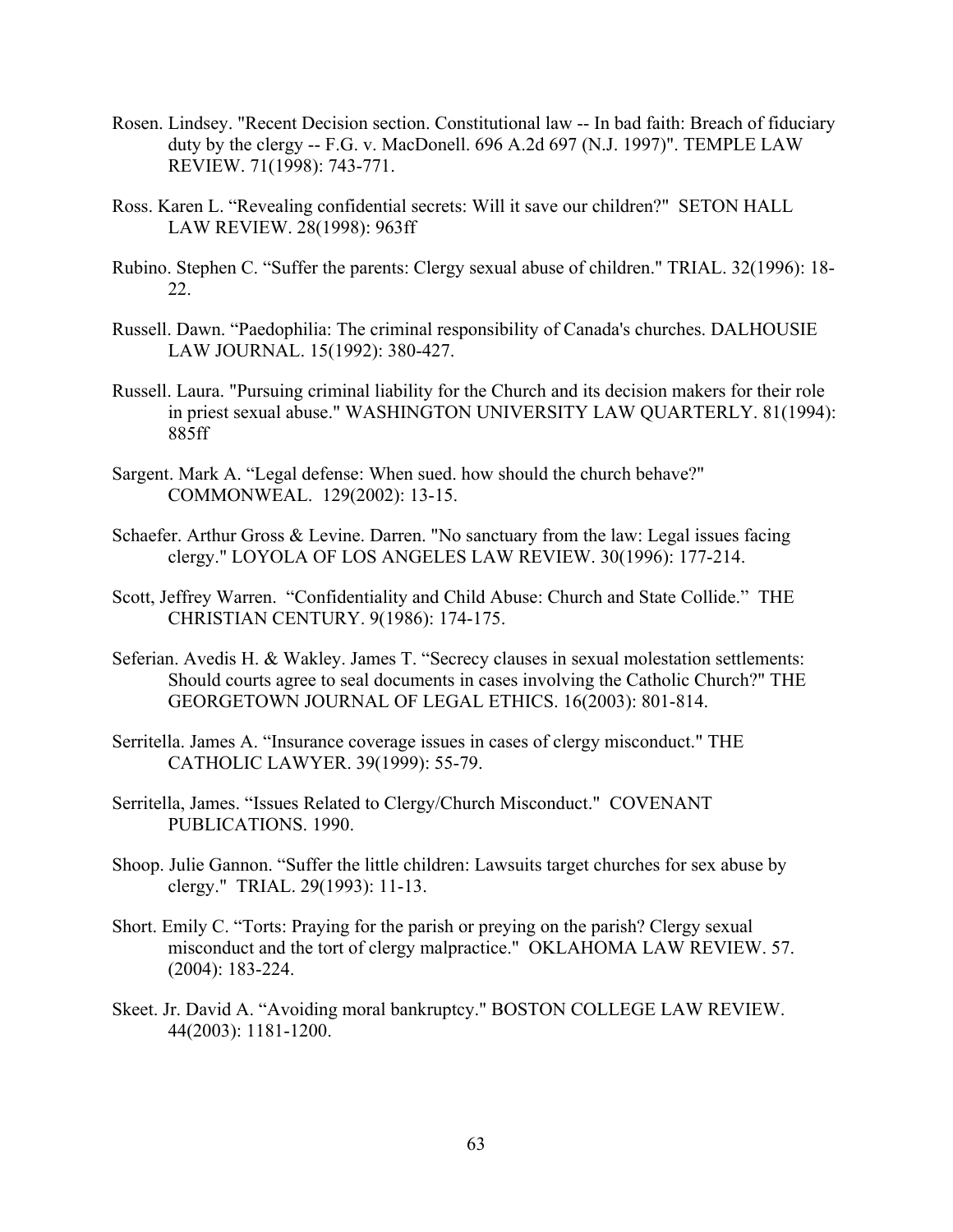- Smith. Lisa M. "Lifting the veil of secrecy: Mandatory child abuse reporting statutes may encourage the Catholic Church to report priests who molest children." LAW AND PSYCHOLOGY REVIEW. 18(1994): 409-421.
- Stauffer, Ian, R, and Hyde, Christian B. "The sins of the fathers: vicarious liability of churches." OTTAWA LAW REVIEW. 24(1993): 561-577.
- Underwood. Anne. "Doing justice in cases of clergy abuse of power: A legal perspective." JOURNAL OF RELIGION AND ABUSE: ADVOCACY. PASTORAL CARE AND PREVENTION. 1(2003): 35-65.
- Villiers. Janice D. "Clergy malpractice revisited: Liability for sexual misconduct in the counseling relationship." DENVER UNIVERSITY LAW REVIEW. 74(1996): 1-6.
- Wakefield, H. "The Effective Use of a Mental Health Expert in Child Sexual Abuse Cases." THE CHAMPION. August 1990: 21-25.
- Wakefield, H. "Recovered Memories of alleged Child Sexual Abuse: Lawsuits Against Parents." BEHAVIORAL SCIENCES AND THE LAW. 10(1992): 483-508.
- Wallace. Jennifer L. "Fiduciary theory imposes higher duty and direct liability on church for clergy sexual misconduct -- Tenantry v. Diocese of Colorado. 863 P.2d 310 (Colo. 1993)." SUFFOLK UNIVERSITY LAW REVIEW. 28(1994): 331-339.
- Wangman, Jane. "Liability for International Child Sexual Assault." MELBOURNE UNIVERSITY LAW REVIEW. 2004. 5.
- Wells. Catharine Pierce. "Churches. charities. and corrective justice: Making churches pay for the sins of their clergy." BOSTON COLLEGE LAW REVIEW. 44(2003): 1201-1228.
- Wilbourn. Beth. "Suffer the children: Catholic Church liability for the sexual abuse acts of priests." THE REVIEW OF LITIGATION.15 (1996): 251-266.
- Wilkinson, Allen P. "Clergy malpractice: cloaked by the cloth?" TRIAL 26(1990: 36-40.
- Wilson, Elizabeth A. "Suing for Lost Childhood: Child Sexual Abuse, The delayed Discovery Rue and the Problem of Finding Justice for Adult-Survivors of Child Abuse." UCLA Womens' Law Journal 145(2003).
- Wirenius, John. "Command and Coercion: Clerical Immunity, Scandal and the Sex Abuse Crisis in the Roman Catholic Church." JOURNAL OF LAW AND RELIGION. 27(2011- 2012): 423-494.
- Wood. John Trevor. "Causes of action in Missouri against the church and clergy for sexual misconduct in Gibson v. Brewer." UMKC LAW REVIEW. 65(1997): 1027-1052.
- Wright, Herb. "The Status of Vatican City." AMERICAN JOURNAL OF INTERNATIONAL LAW. 38(1944). 452.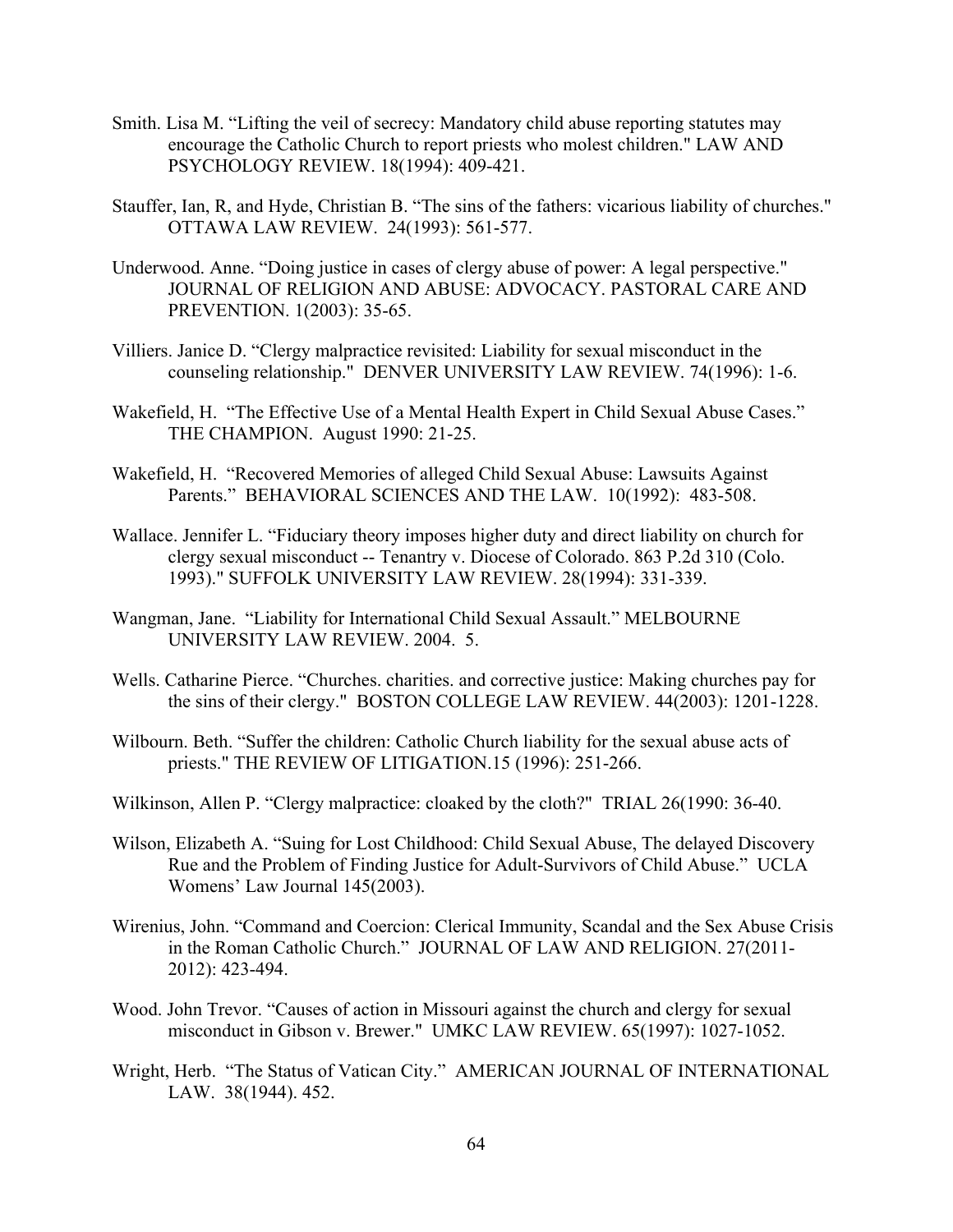- Wylie-Kellermann. Jeanie. "Reconsideration of sexual misconduct by clergy counselors: The case of F.G. v. MacDonnell." THE JOURNAL OF THE AMERICAN ACADEMY OF PSYCHIATRY AND THE LAW. 26(1999): 289-293.
- Young, John L. and Griffith, Ezra. "Regulating pastoral counseling practice: the problem of sexual misconduct." THE BULLETIN OF THE AMERICAN ACADEMY OF PSYCHIATRY AND LAW. 23(1995): 421-432.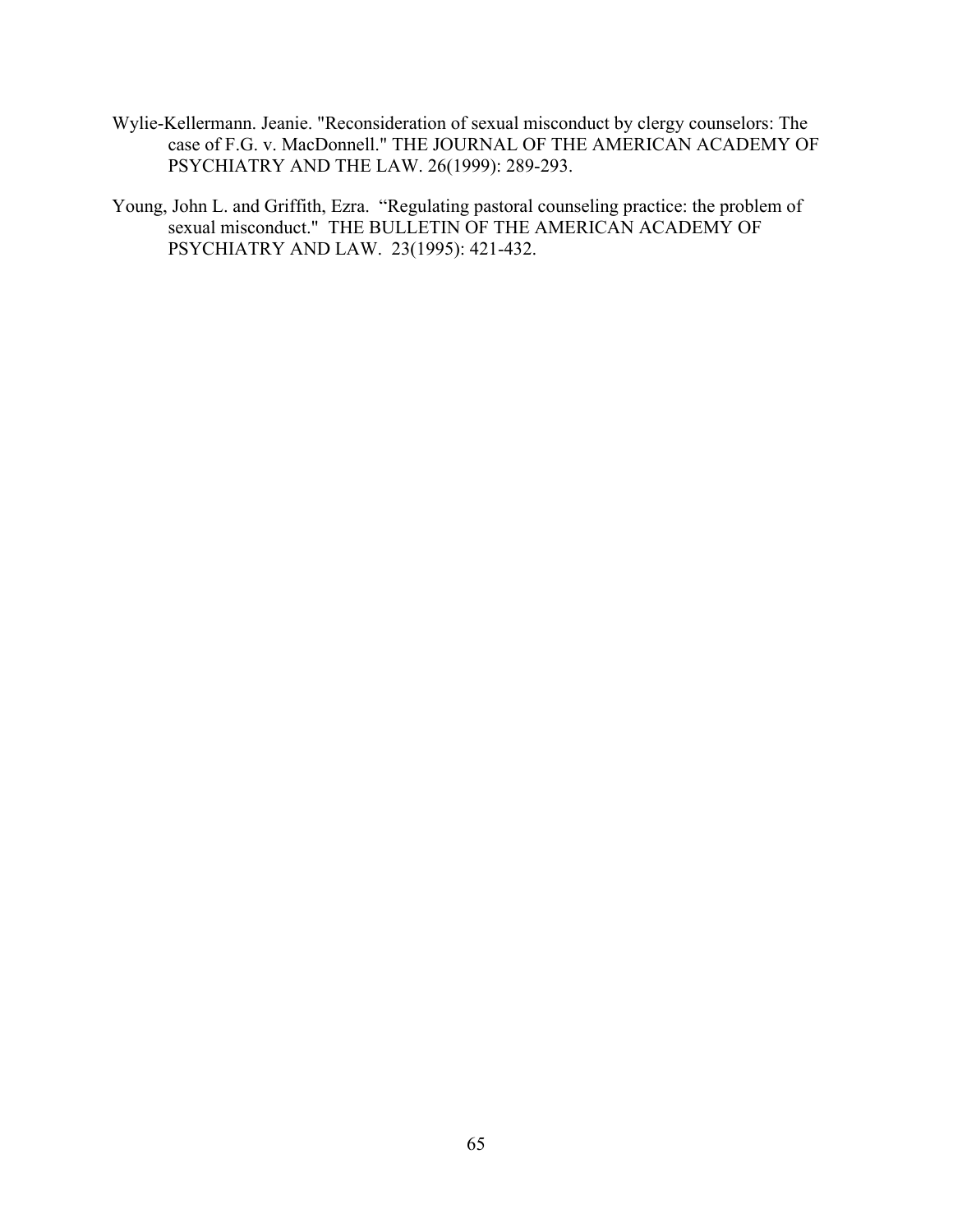Abbott, Elizabeth. A HISTORY OF CELIBACY. New York. Scribner. 1999.

- Anderson, C. Colt. THE GREAT CATHOLIC REFORMERS. Mahwah, NJ: Paulist Press. 2007.
- Bailey, Derrick S. HOMOSEXUALITY AND THE WESTERN CHRISTIAN TRADITION. London. Longmans, Green and Company. 1955.
- Baldwin, Marshall. THE MEDIEVAL CHURCH. Ithaca. Cornell University Press. 1968.
- Barstow, Anne Llewellyn. MARRIED PRIESTS AND THE REFORMING PAPACY. New York. Edwin Mellen, 1982.
- Bass, Diane Butler. A PEOPLE'S HISTORY OF CHRISTIANITY. New York. Harper Collins. 2009.
- Beert, C. Editor. SAME-SEX DESIRE AND LOVE IN GRAECO-ROMAN ANTIQUITY AND IN THE CLASSICAL TRADITION OF THE WEST. New York. Haworth Press. 2005.
- Bernard of Clairvaux. FIVE BOOKS ON CONSIDERATION: ADVICE TO A POPE. Translated by John Anderson and Elizabeth Kennan. Kalamazoo, MI. Cistercian Publications. 1976.
- Bitel, Lisa and Lifshitz, Felice. GENDER AND CHRISTIANITY IN MEDIEVAL EUROPE: NEW PERSPECTIVES. University of Pennsylvania Press. 2008.
- Bloch, R. Howard. MEDIEVAL MISOGYNY AND THE INVENTION OF WESTERN ROMANTIC LOVE. Chicago. The University of Chicago Press. 1991.
- Boswell, John. CHRISTIANITY, SOCIAL TOLERANCE AND HOMOSEXUALITY: GAY PEOPLE IN WESTERN EUROPE FROM THE BEGINNING OF THE CHRISTIAN ERA TO THE FOURTEENTH CENTURY. Chicago. University of Chicago Press. 1980.
- Boswell, John. SAME SEX UNIONS IN PREMODERN EUROPE. New York. Villiard Books. 1994.
- Bray, Alan. HOMOSEXUALITY IN RENAISSANCE ENGLAND. New York. Columbia University Press. 1995.
- Brooke, Rosalind and Christopher. POPULAR RELIGION IN THE MIDDLE AGES: WESTERN EUROPE, 1000-1300. London. Thames and Hudson. 1984.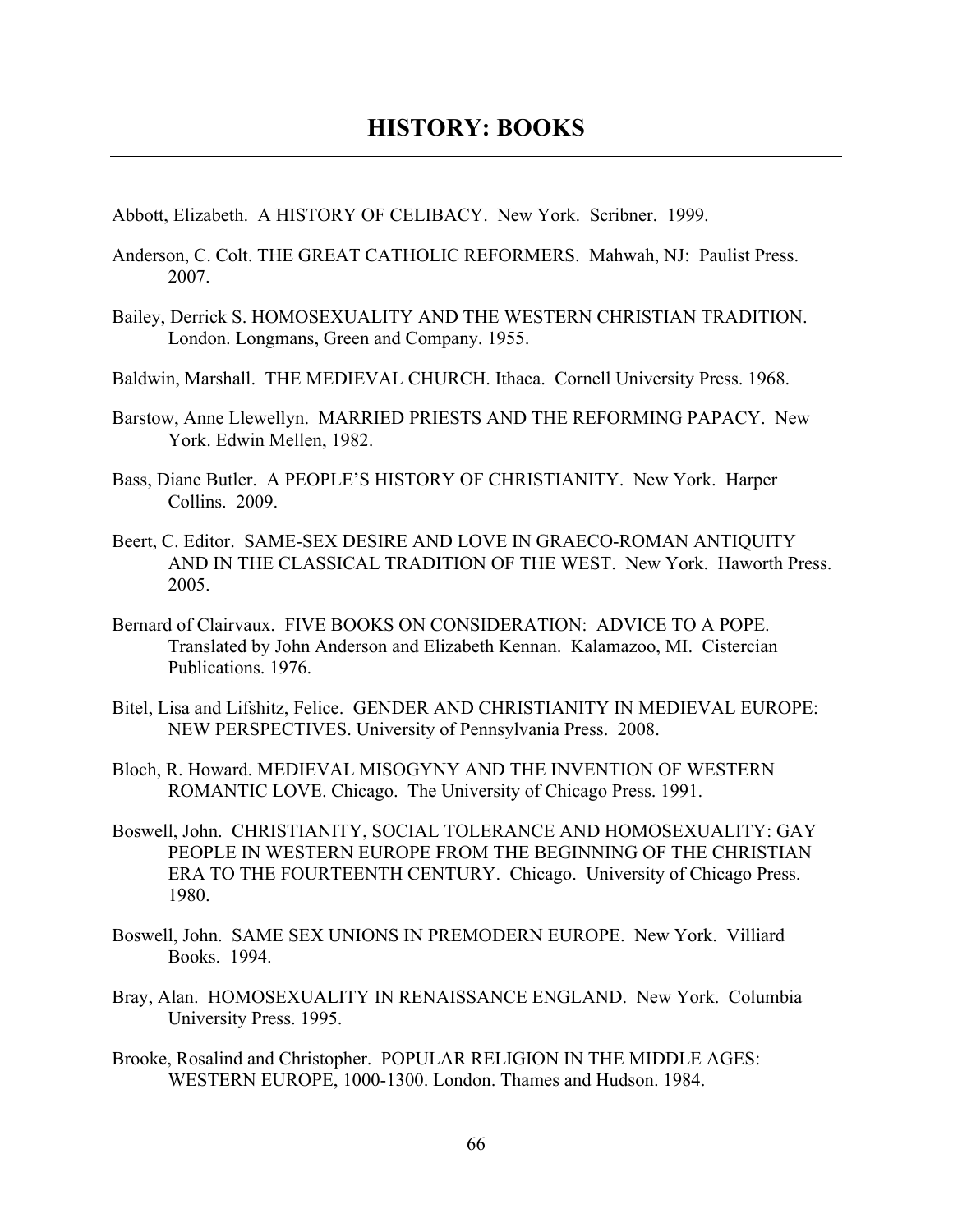- Brown, Peter. AUTHORITY AND THE SACRED: ASPECTS OF THE CHRISTIANIZATION OF THE ROMAN WORLD. Cambridge. The University Press. 1995.
- Brown, Peter. THE BODY AND SOCIETY: MEN, WOMEN AND SEXUAL RENUNCIATION IN EARLY CHRISTIANITY. New York. Columbia University Press. 1988.
- Brown, Peter. RELIGION AND SOCIETY IN THE AGE OF SAINT AUGUSTINE. New York. Harper and Row. 1971.
- Brown, Peter. SOCIETY AND THE HOLY IN LATE ANTIQUITY. Berkeley. University of California Press. 1982.
- Brundage, James. SEX, LAW AND MARRIAGE IN THE MIDDLE AGES. Aldershot, Hampshire, GB. Variorum. 1993.
- Brundage, James. LAW, SEX AND CHRISTIAN SOCIETY IN MEDIEVAL EUROPE. Chicago. University of Chicago Press. 1987.
- Brundage, James. THE MEDIEVAL ORIGINS OF THE LEGAL PROFESSION. Chicago. University of Chicago Press. 2008.
- Bullough, Vern. SEXUAL VARIANCE IN SOCIETY AND HISTORY. Chicago. University of Chicago Press. 1976.
- Bullough, Vern and Brundage, James. Editors. HANDBOOK OF MEDIEVAL SEXUALITY. New York. Garland Press. 1996.
- Bullough, Vern. SEXUAL PRACTICES IN THE MEDIEVAL CHURCH. Buffalo, NY. Prometheus Books. 1982.
- Bullough, V and Bullough, B. SIN, SICKNESS AND SANITY: A HISTORY OF SEXUAL ATTITUDES. New York. New American Library. 1977.
- Cadden, Joan. NOTHING IS SHAMEFUL: SODOMY AND SCIENCE IN LATE MEDIEVAL EUROPE. UNIVERSITY OF PENNSYLVANIA PRESS. 2013.
- Canosa, Romano. SESSUALITA E INQUISIZIONE IN ITALIA TRA CINQUECENTO E SEICENTO. Roma. Sapere 2000. 1994.
- Cantor, Norman. IN THE WAKE OF THE PLAGUE: THE BLACK DEATH AND THE WORLD IT MADE. New York. Free Press. 2001.
- Carcopino, Jerome. DAILY LIFE IN ANCIENT ROME. London. Penguin Books. 1941.
- Carey, Patrick. PEOPLE, PRIESTS AND PRELATES: ECCLESIASTICAL TRUSTEEISM. Notre Dame, IN. University of Notre Dame Press. 1987.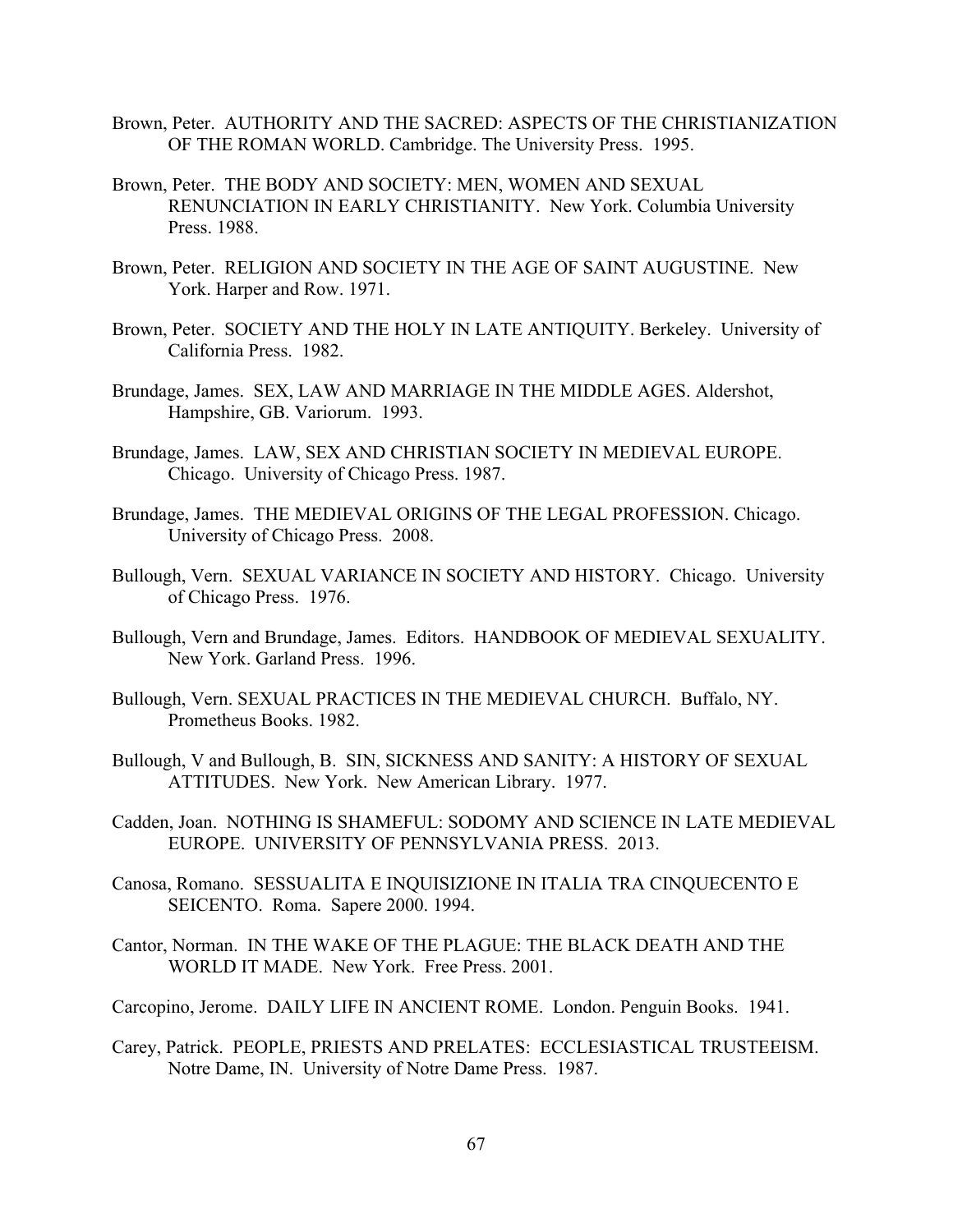- Chodorow, Stanley. CHRISTIAN POLITICAL THEORY AND CHURCH POLITICS IN THE MID-TWEFTH CENTURY: THE ECCLESIOLOGY OF GRATIAN'S DECRETUM. Berkeley. University of California Press. 1972.
- Chodorow, Stanley, editor. THE OTHER SIDE OF WESTERN CIVILIZATION (2ND EDITION), Vol.1, THE ANCIENT WORLD OF THE REFORMATION. New York. Harcourt, Brace, Jovanovich, 1979.
- Cholij, Roman. CLERICAL CELIBACY IN EAST AND WEST. Leominster. Fowler Wright Books. 1988.
- Clark, Christopher and Kaiser, Wolfram. Editors. CULTURE WARS: SECULAR-CATHOLIC CONFLICT IN NINETHEENTH CENTURY EUROPE. New York. Cambridge University Press.
- Cochini, Charles. ORIGINES APOSTOLIQUE DU CELIBAT SACERDOTAL. Paris. 1981.
- Cohen, Jeffrey and Wheeler, Bonnie. Editors. BECOMING MALE IN THE MIDDLE AGES. New York. Garland. 2000.
- Collett-Sanders, Thomas. THE INSTITUTES OF JUSTINIAN. London. Longmans Green. 1922.
- Conzelmann, Hans. HISTORY OF PRIMITIVE CHRISTIANITY. Nashville. Abingdon Press. 1973.
- Cooke, Bernard. THE PAPACY AND THE CHURCH IN THE U.S. New York. Paulist Press. 1989.
- Coons, Lynda L. DARK AGE BODIES. GENDER AND MONASTIC PRACTICE IN THE EARLY MEDIEVAL WEST. Philadelphia. University of Pennsylvania Press. 2011.
- Cornwell, John. THE DARK BOX: A SECRET HISTORY OF CONFESSION. New York. Basic Books. 2014.
- Cullman. Oscar. THE EARLY CHURCH. Abridged edition. Philadelphia. Westminster. 1966.
- D'Agostino, Peter. ROME IN AMERICA: TRANSNATIONAL CATHOLIC IDEOLOGY FROM THE RISORGIMENTO TO FASCISM. Chapel Hill, University of North Carolina Press. 2004.
- Delumeau, Jean. SIN AND FEAR: THE EMERGENCE OF A WESTERN GUILT CULTURE, 13TH TO 18TH CENTURIES. New York. St. Martin's Press. 1990.
- Damien, St. Peter. THE BOOK OF GOMORRAH: AN ELEVENTH CENTURY TREATISE AGAINST CLERICAL HOMOSEXUAL PRACTICES. Translated with notes by Pierre Payer. Waterloo, Ont. Wilfred Laurier University Press. 1982.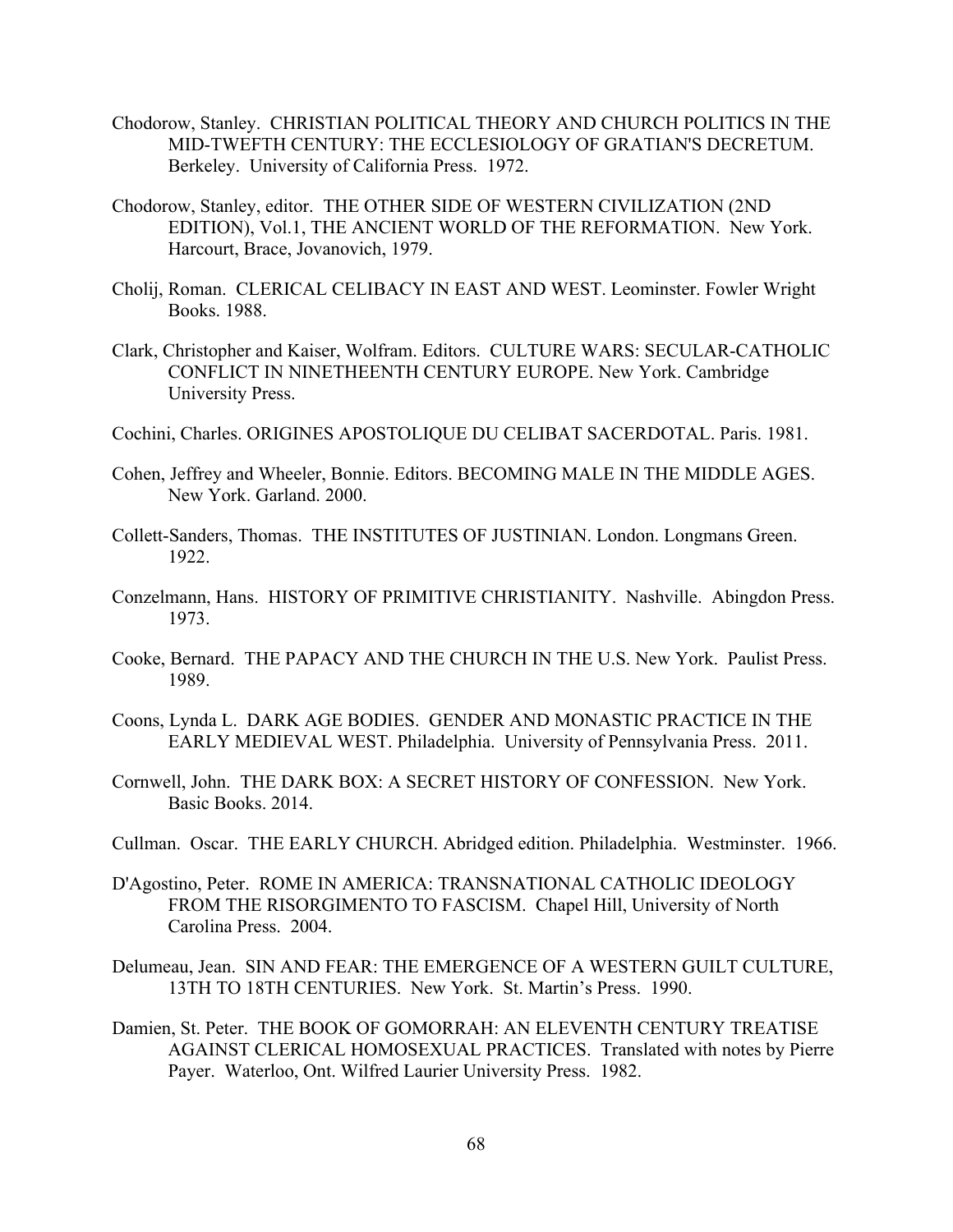Davies, J.G. THE EARLY CHRISTIAN CHURCH. A HISTORY OF ITS FIRST FIVE CENTURIES. GRAND RAPIDS. BAKER BOOK HOUSE. 1965.

Delumeau, Jean. SIN AND FEAR. New York. St. Martin's. 1990.

- Deming, Will. PAUL ON MARRIAGE AND CELIBACY: THE HELLENISTIC BACKGROUND OF 1 CORINTHIANS 7. Grand Rapids. William B. Eerdmans. 2004.
- DIDACHE. In Lightfoot, J.B. and Harmer, J.R., editors. THE APOSTOLIC FATHERS. Grand Rapids. Baker House. 1984.
- DIDACHE. Milavec, Aaron. Editor and translator. Collegeville. Liturgical Press. 2003.
- Dinshaw, Carolyn. GETTING MEDIEVAL: SEXUALITIES AND COMMUNITIES, PRE AND POSTMODERN. Durham. Duke University Press. 1999.
- Doyle, Thomas, Sipe, A.W. Richard. Wall, Patrick. SEX, PRIESTS AND SECRET CODES: A COMMENTARY ON CLERGY SEXUAL ABUSE LEGISLATION. Los Angeles. Bonus Books. 2006.
- Duby, Georges. Bray, Barbara, translator. THE KNIGHT, THE LADY AND THE PRIEST. New York. Pantheon Books. 1983.
- Fogarty, Gerald. THE VATICAN AND THE AMERICAN HIERARCHY. Stuttgart. Hiersemann. 1982.
- Fogarty, Gerald. THE PAPACY AND THE AMERICAN CHURCH.
- Fox, Robin Lane. PAGANS AND CHRISTIANS. New York. Alfred A. Knopf. 1987.
- Franco, Massimo. PARALLEL EMPIRES: THE VATICAN AND THE UNITED STATES TWO CENTURIES OF ALLIANCE AND CONFLICT. New York. Doubleday. 2008.
- Frassetto, Michael, editor. MEDIAEVAL PURITY AND PIETY: ESSAYS ON MEDIEVAL CLERICAL CELIBACY AND RELIGIOUS REFORM. New York: Garland Publishing. 1998.
- Frassetto, Michael. ENCYCLOPEDIA OF BARBARIAN EUROPE: SOCIETY IN TRANSFORMATION. Santa Barbara. ABC-CLIO. 2003.
- Frassetto, Michael. THE YEAR 1000: RELIGIOUS AND SOCIAL RESPONSE TO THE TURNING OF THE FIRST MILLENNIUM. Houndmills, England. Palgrave MacMillan. 2002.
- Freeman, Charles. THE CLOSING OF THE WESTERN MIND: THE RISE OF FAITH AND THE FALL OF REASON. London. Pimlico. 2002.
- Gasparri, Pietro, editor. CODICEM IURIS CANONICI FONTES. 9 Volumes. Vatican City. Typis Polyglottis, 1926-39.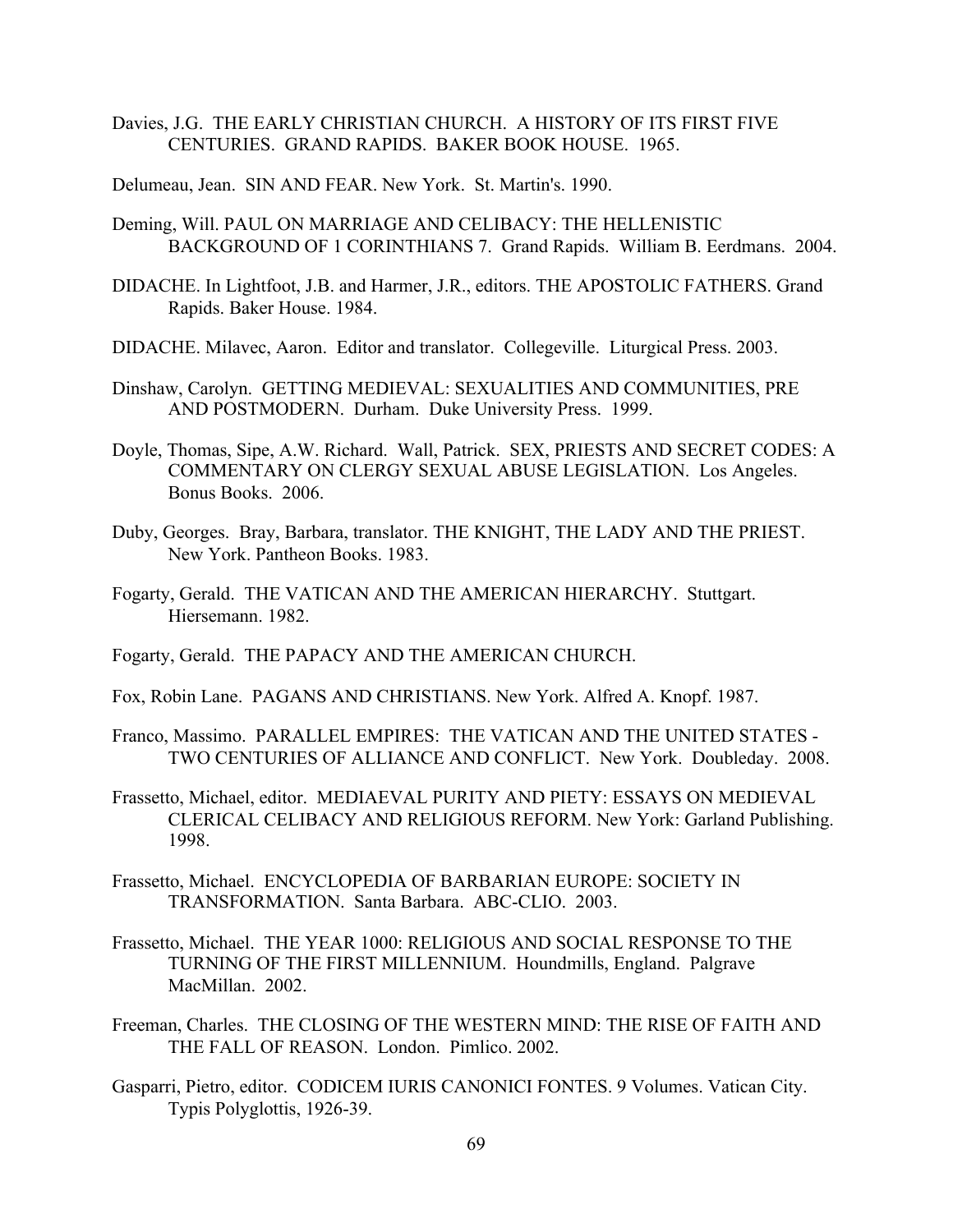- Goodich, Michael. THE UNMENTIONABLE VICE. Santa Barbara. Ross-Erikson Publishers. 1979.
- Griech-Polelle, Beth. BISHOP VON GALEN: GERMAN CATHOLICISM AND NATIONAL SOCIALISM. New Haven. Yale University Press. 2002.
- Gryson, Roger. LES ORIGINES DU CELIBAT ECCLESIASTIQUE DU PREMIER AU SEPTIEME SIECLE. Gembloux, Editions Duculot. 1968.
- Guest, Tanis. THE PAGAN MIDDLE AGES. Rochester NY. Boydell Press. 1998.
- Haliczer, Stephen. SEXUALITY IN THE CONFESSIONAL. New York. Oxford University Press. 1996.
- Halperin, William. ITALY AND THE VATICAN AT WAR. Chicago, University of Chicago Press. 1939.
- Halperin, William. THE SEPARATION OF CHURCH AN STATE IN ITALIAN THOUGHT FROM CAVOUR TO MUSSOLINI. New York. Octagon Books, 1970 (first published in 1937.)
- Hamilton, Bernard. RELIGION IN THE MEDIEVAL WEST. London. Edward Arnold. 1986.
- Harper, April and Proctor, Caroline, editors. MEDIEVAL SEXUALITY: A CASEBOOK. Routledge Medieval Casebooks. Routledge. 2008.
- Harris, Matthew Edward. THE NOTION OF PAPAL MONARCHY IN THE THIRTEENTH CENTURY: THE IDEA OF PARADIGM IN CHURCH HISTORY. Lampeter, England. Edwin Mellen Press. 2011.
- Heid, Stefan. Miller, Michael, translator. CELIBACY IN THE EARLY CHURCH. San Francisco. Ignatius Press. 2000. Original published in German in Paderborn, 1997.
- Helmholz, Richard. THE SPIRIT OF CLASSICAL CANON LAW. Athens, Georgia. University of Georgia Press. 1996.
- Ingram, Martin. CHURCH COURTS, SEX AND MARRIAGE IN ENGLAND, 1570-1640. Cambridge. Cambridge University Press. 1987.
- Jackson, Louise. CHILD SEXUAL ABUSE IN VICTORIAN ENGLAND. New York. Routledge. 2000.
- Johnson, Paul. A HISTORY OF CHRISTIANITY. New York. Aetheneum. 1987.
- Jordan, Mark. THE INVENTION OF SODOMY IN CHRISTIAN THEOLOGY. Chicago. The University of Chicago Press. 1997.

Jordan, Mark. TELLING TRUTHS IN CHURCH. Beacon Press. 2004.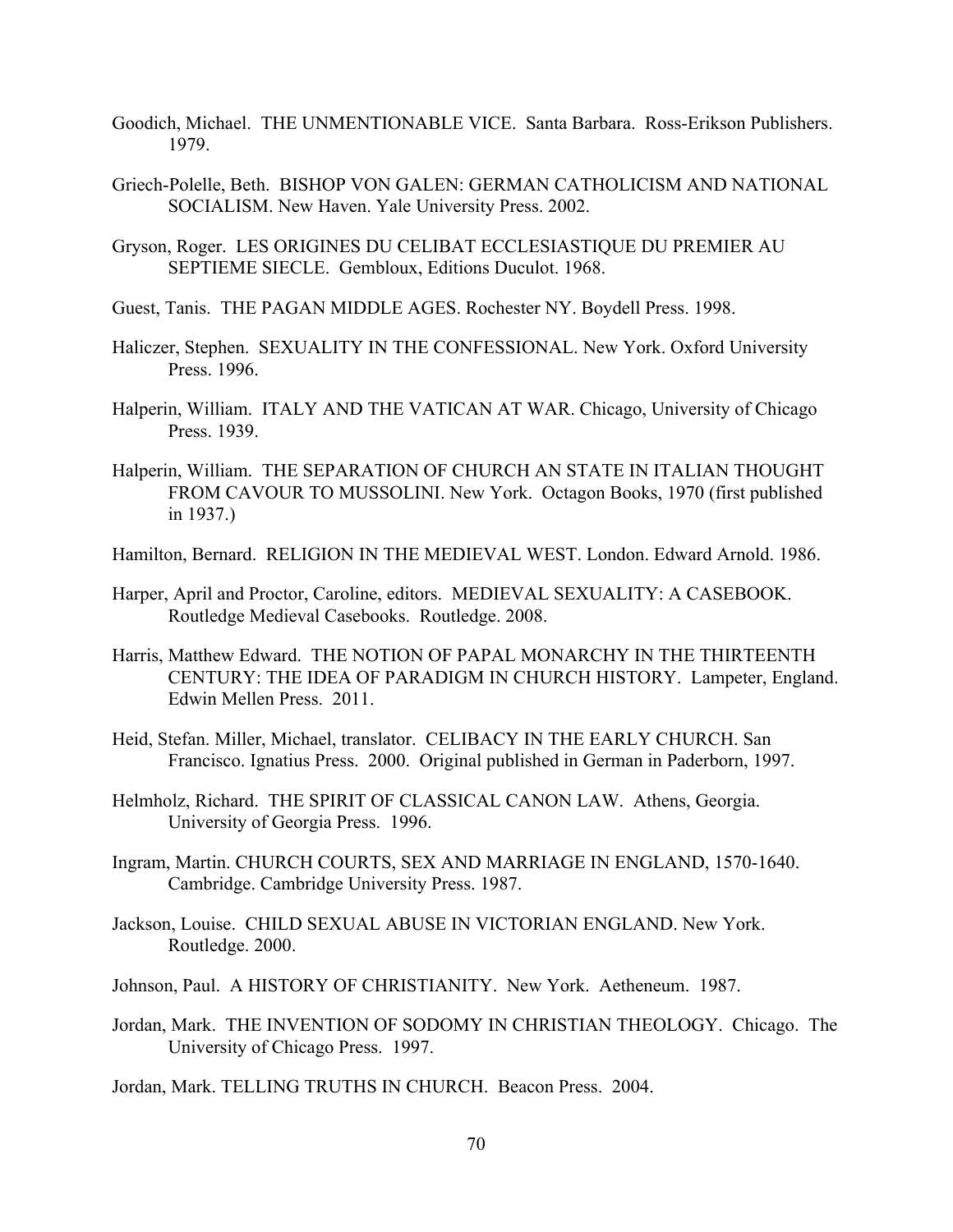Jordan, Mark. SILENCE OF SODOM. Chicago. University of Chicago Press. 1997.

- Karras, Ruth Mazo. SEXUALITY IN MEDIEVAL EUROPE: DOING UNTO OTHERS. London and New York. Routledge. 2012.
- Karras, Ruth Mazo. PROSTITUTION AND SEXUALITY IN MEDIEVAL ENGLAND. Oxford University Press. 1998.
- Kantowicz. CORPORATION SOLE: CARDINAL MUNDELEIN AND CHICAGO CATHOLICISM. Notre Dame. University of Notre Dame Press. 1983.
- Keisel, Elizabeth. COURTLY DESIRE AND MEDIEVAL HOMOPHOBIA. New Haven. Yale University Press, 1997.
- Kertzer, David. THE POPES AGAINST THE JEWS: THE VATICAN'S ROLE IN THE RISE OF MODERN ANTI-SEMITISM. New York. Knopf. 2001.
- Kertzer, David. THE POPE AND MUSSOLINI: THE SECRET HISTORY OF PIUS XI AND THE RISE OF FASCISM IN EUROPE. New York. Random House. 2014.
- Kirsch, Jonathan. THE GRAND INQUISITOR'S MANUAL. New York. Harper Collins. 2008.
- Kuefler, Mathew. THE MANLY EUNUCH. Chicago. University of Chicago Press. 2003.
- Lacarra Lanz, Eugene. MARRIAGE AND SEXUALITY IN MEDIEVAL AND EARLY MODERN IBERIA. Routledge. 2014.
- Laeuchli, Samuel. POWER AND SEXUALITY: THE EMERGENCE OF CANON LAW AT THE SYNOD OF ELVIRA. Philadelphia. Temple University Press. 1972.
- Laeuchli, Samuel. THE SERPENT AND THE DOVE: FIVE ESSAYS ON EARLY CHRISTIANITY. Nashville. Abingdon Press. 1966.
- Lannon, Francis. PRIVILEGE, PERSECUTION AND PROPHESY: THE CATHOLIC CHURCH IN SPAIN, 1875-1975. Oxford. Clarendon Press. 1987.
- Laven, Mary. VIRGINS OF VENICE: BROKEN VOWS AND CLOISTERED LIVES IN THE RENAISSANCE CONVENT. New York. Penguin Books. 2002.
- Lawrence, C.H. THE FRIARS: THE IMPACT OF THE EARLY MENDICANT MOVEMENT ON WESTERN SOCIETY. London. Longman House. 1994.
- Lea, Henry Charles. A HISTORY OF SACERDOTAL CELIBACY IN THE CHRISTIAN CHURCH. London. 1884.
- Lea, Charles Henry. THE INQUISITION OF THE MIDDLE AGES. Originally published in 1887. New York. Citadel Press. 1963.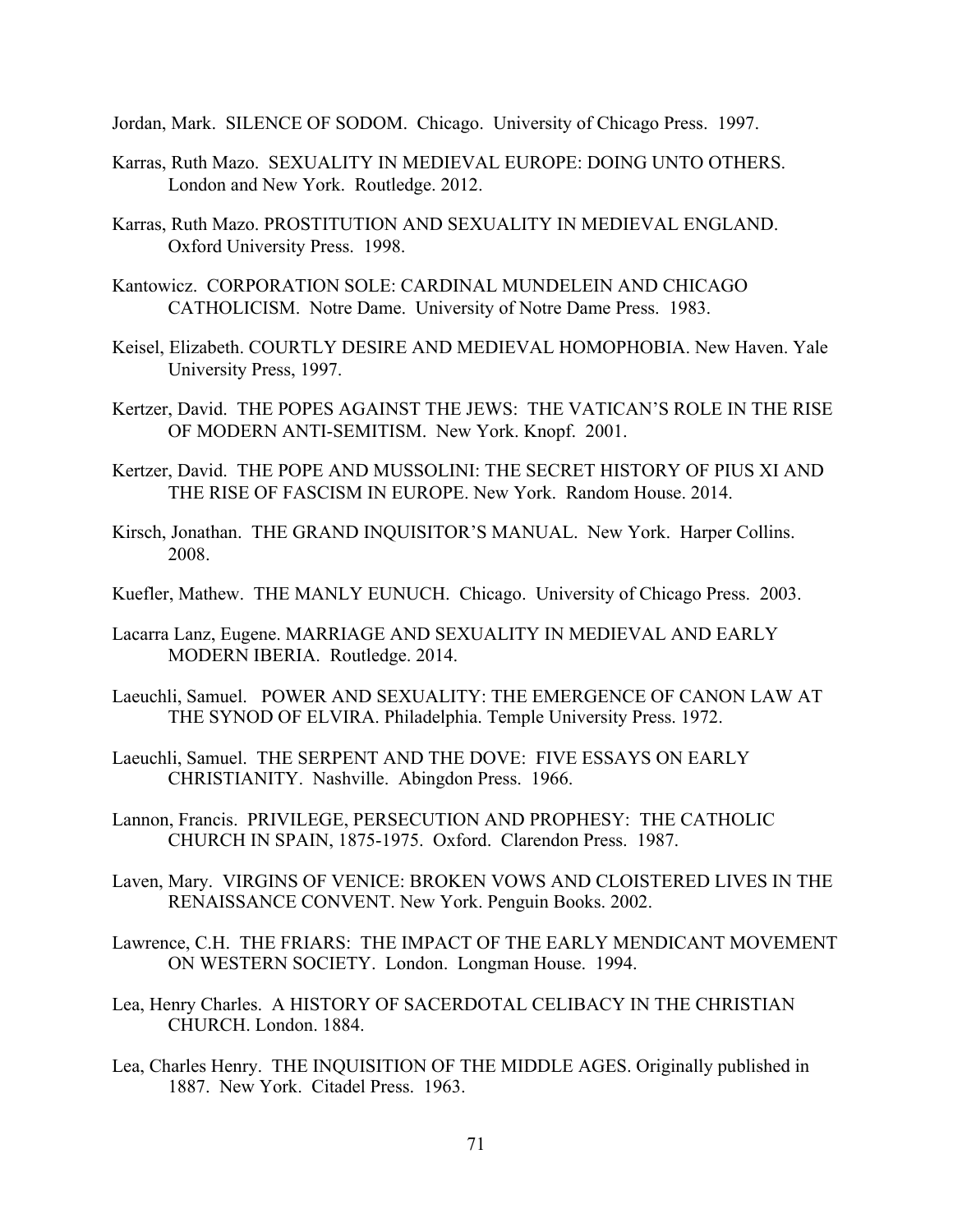- Lea, Henry Charles. A HISTORY OF THE INQUISITION IN SPAIN. New York. Macmillan and Company, 1906-07.
- Leclercq, Jean. MONKS AND LOVE IN TWELFTH CENTURY FRANCE: PSYCHO-HISTORICAL ESSAYS. Oxford. Clarendon Press. 1979.

Lewy, Gunther. THE CATHOLIC CHURCH IN NAZI GERMANY. New York. 1964

Liebreich, Karen. FALLEN ORDER. London. Atlantic books. 2004.

- Lochrie, Karma, McCracken, Peggy, Schultz, James. Editors. CONSTRUCTING MEDIEVAL SEXUALITY. Minneapolis. University of Minnesota Press. 1997.
- Longworth, T. Clifton. THE DEVIL A MONK WOULD BE: A SURVEY OF SEX AND CELIBACY IN RELIGION... London. 1936.
- Mazo-Karras, Ruth. COMMON WOMEN: PROSTITUTION AND SEXUALITY IN MEDIEVAL ENGLAND. New York. 1996.
- McGinn, Thomas A.J. PROSTITUTION, SEXUALITY AND THE LAW IN ANCIENT ROME. New York: Oxford University Press, 1998.
- McGuire, B.P. FRIENDSHIP AND COMMUNITY: THE MONASTIC EXPERIENCE, 350- 1250. Ithaca. Cornell University Press. 1988.
- MacNeil John and Gamer Helena. MEDIEVAL HANDBOOKS OF PENANCE. New York, Columbia University Press. 1938.
- Meissner, W.W. THE CULTIC ORIGINS OF CHRISTIANITY: THE DYNAMICS OF RELIGIOUS DEVELOPMENT. Collegeville. Liturgical Press. 2000.
- Meeks, Wayne. A. THE FIRST URBAN CHRISTIANS: THE SOCIAL WORLD OF THE APOSTLE PAUL. New Haven. Yale University Press. 1983.
- Mitchell, Timothy. BETRAYAL OF THE INNOCENTS: DESIRE, POWER AND THE CATHOLIC CHURCH IN SPAIN. Philadelphia. U. of Pennsylvania Press. 1998.
- Mommsen, Theodor and Kreuger, Paul, editors. Watson, Alan, Translator. THE DIGEST OF JUSTINIAN. 4 Volumes. Philadelphia. University of Pennsylvania Press. 1985.
- Moore, R.I. THE ORIGINS OF EUROPEAN DISSENT. Toronto. University of Toronto Press. 1994.
- Moses, Paul. THE SAINT AND THE SULTAN: THE CRUSADES, ISLAM, AND FRANCIS OF ASSISI'S MISSION OF PEACE. New York. Doubleday. 2013.
- Murray, Jacqueline and Eisenbicher, Konrad. DESIRE AND DISCIPLINE: SEX AND SEXUALITY IN THE PREMODERN WEST. Toronto. University of Toronto Press. 1996.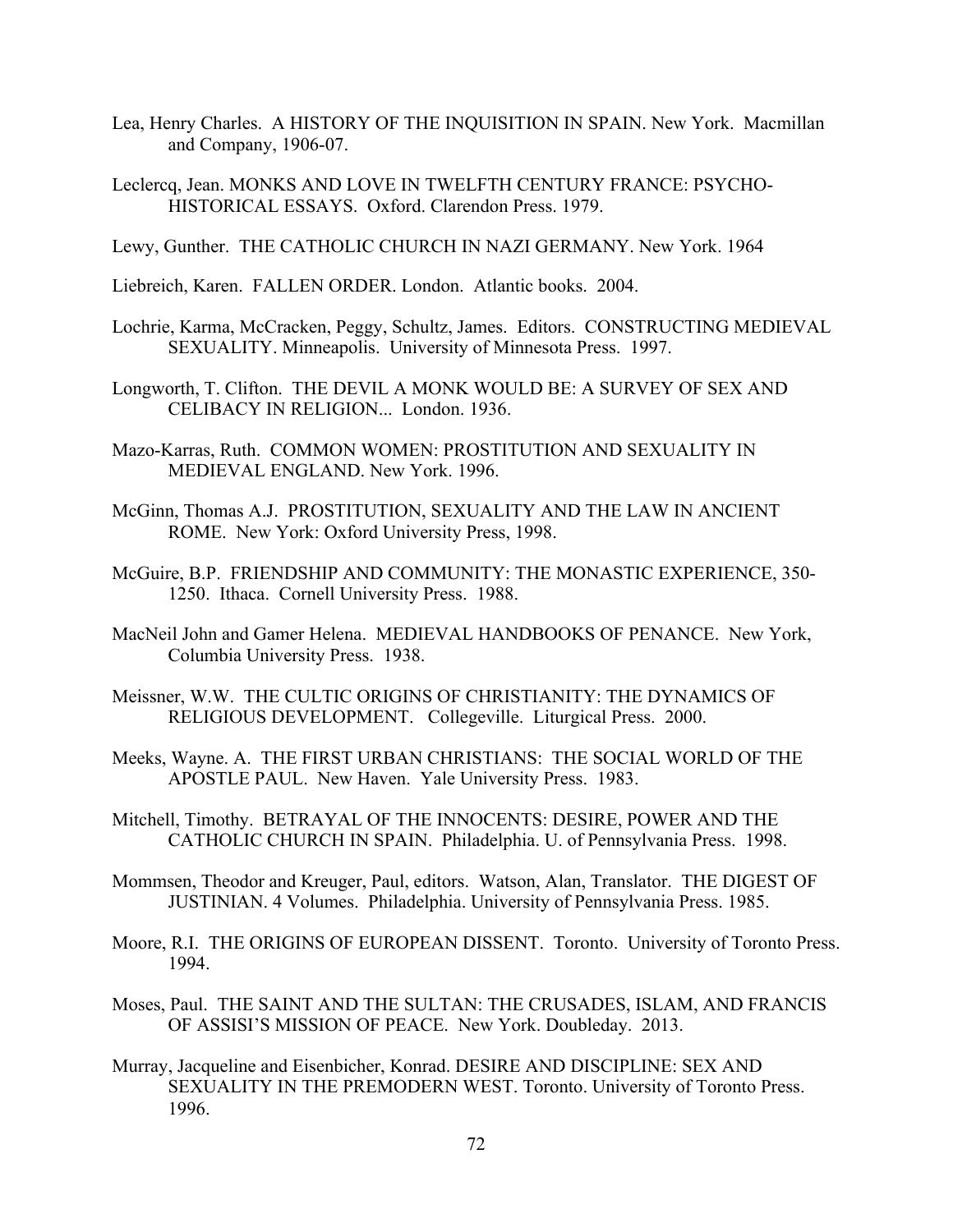- Murphy, Cullen. GOD'S JURY: THE INQUISITION AND THE MAKING F THE MODERN WORLD. Boston. Houghton, Mifflin, Harcourt. 2012.
- Murstein, Bernard L. LOVE, SEX AND MARRIAGE THROUGH THE AGES. New York. Springer Publishing. 1974.
- Noble, David. A WORLD WITHOUT WOMEN: THE CHRISTIAN CLERICAL CULTURE OF WESTERN SCIENCE. Oxford. Oxford University Press. 1992.
- Noonan, Peggy. JOHN PAUL THE GREAT. New York. Viking. 2005.
- Norwich, John Julius. ABSOLUTE MONARCHS: A HISTORY OF THE PAPACY. New York. Random House. 2012.
- Pagels, Elaine. ADAM, EVE AND THE SERPENT. New York. Vintage Books. 1988.
- Pagels, Elaine. THE GNOSTIC GOSPELS. New York. Vintage Books. 1989.
- Pagels, Elaine. THE ORIGIN OF SATAN. New York. Vintage Books. 1995.
- Payer, Pierre. SEX AND THE PENITENTIALS. Toronto. University of Toronto Press. 1984.
- Payer, Pierre. THE BRIDLING OF DESIRE. University of Toronto Press. 1993.
- Peters, Edward. INQUISITION. New York. The Free Press. 1988.
- Pharr, Clyde. Translator. THE THEODOSIAN CODE AND NOVELS. New York. Greenwood Press. 1952.
- Platt, Colin. THE PARISH CHURCHES OF MEDIEVAL ENGLAND. London. Secker and Warburg. 1981.
- Posner, Gerald. GOD'S BANKERS: A HISTORY OF MONEY AND POWER AT THE VATICAN. Simon and Schuster. 2015.
- Powell, James. ed. INNOCENT III: VICAR OF CHRIST OR LORD OF THE WORLD? Boston. Heath and Company. 1963.
- Puff, Helmut. SODOMY IN REFORMATION GERMANY AND SWITZERLAND 1400-1600. Chicago. University of Chicago Press. 2003.
- Quinn, P.A. BETTER THAN THE SONS OF KINGS. New York. Peter Lang Publishing. 1989.
- Raitt, Jill, McGinn, Bernared, Meyendorff, John. Editors CHRISTIAN SPIRITUALITY: HIGH MIDDLE AGES AND REFORMATION. New York. Crossroad. 1987.
- Richards, Jeffrey. SEX, DISSIDENCE AND DAMNATION: MINORITY GROUPS IN THE MIDDLE AGES. London and New York. Routledge Press. 1991.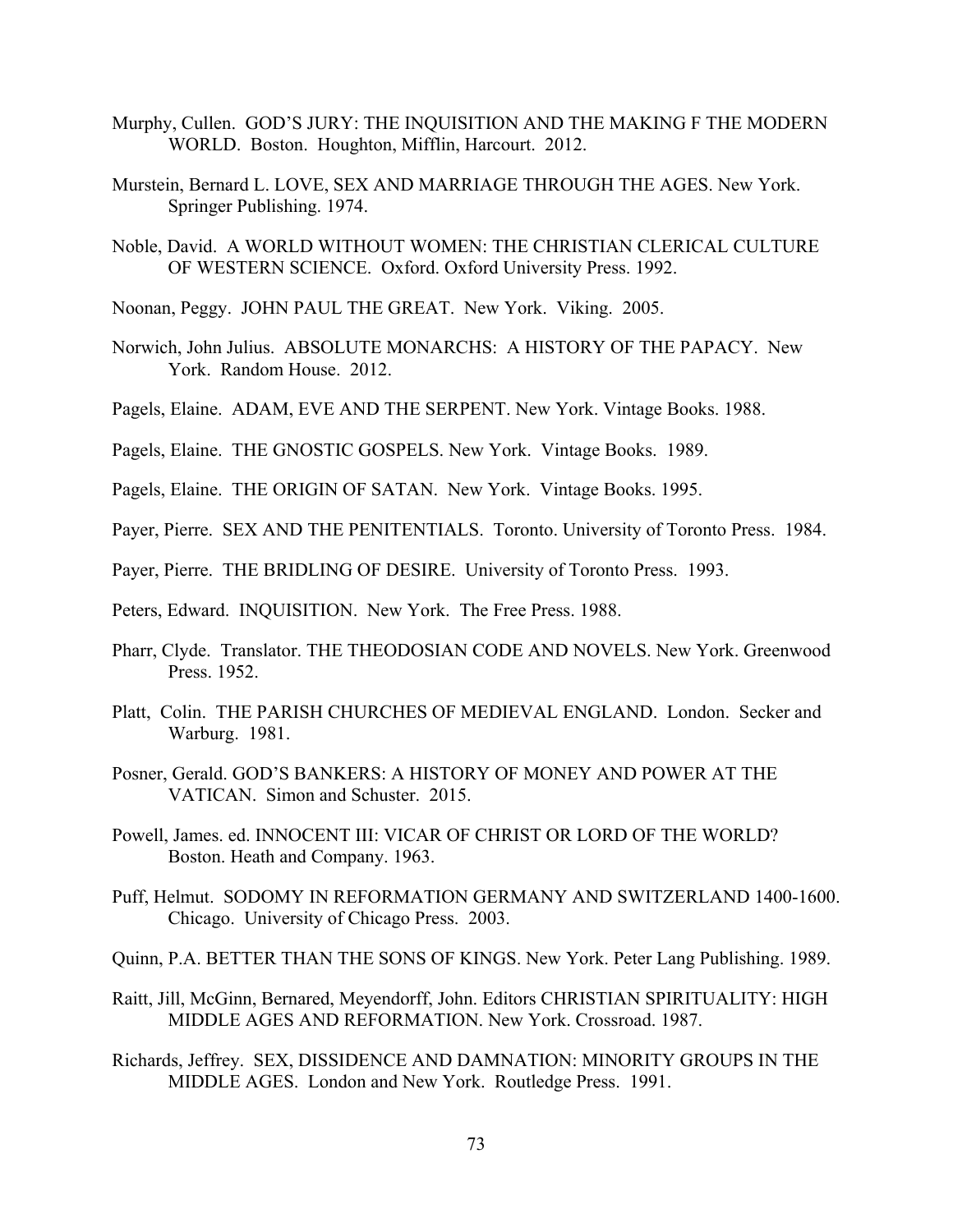- Ringrose, Kathryn. THE PERFECT SERVANT: EUNUCHS AND THE SOCIAL CONSTRUCTION OF GENDER IN BYZANTIUM. Chicago. University of Chicago Press. 2003.
- Rocke, Michael. MALE HOMOSEXUALITY AND ITS REGULATION IN MEDIEVAL FLORENCE 2 vols. Binghampton NY, SUNY, 1990.
- Rousselle, Aline. PORNEIA: ON DESIRE AND THE BODY IN ANTIQUITY. Translation by Felicia Pheasant. Oxford: Basil Blackwell, 1988.
- Roy, Bruno, editor. L'EROTISME AU MOYEN AGE. Montreal. L'Editions de l'Aurore. 1977.
- Ruggiero, Guido. THE BOUNDARIES OF EROS: CRIME AND SEXUALITY IN RENAISSANCE VENICE. New York. Oxford University Press. 1985.
- Russell, James C. THE GERMANIZATION OF EARLY MEDIEVAL CHRISTIANITY. Oxford University Press. 1994.
- Ryan, J.J. SAINT PETER DAMIANI AND HIS CANONICAL SOURCES. A PRELIMINARY STUDY IN THE ANTECEDENTS OF THE GREGORIAN REFORM. Toronto. University of Toronto Press. 1956.
- Salisbury, Joyce E. MEDIEVAL SEXUALITY: A RESEARCH GUIDE. New York. Garland. 1990.
- Salzman, Michele Renee. THE MAKING OF A CRHSITIAN ARISTOCRACY: SOCIAL AND RELIGIOUS CHANGE IN THE WESTERN ROMAN EMPIRE. Cambridge. Harvard University Press. 2002.
- Sciolino, Anthony J. THE HOLOCAUST, THE CHURCH AND THE LAW OF UNINTENDED CONSEQUENCES. Bloomington IN. iUniverse. 2012.
- Spicer, Kevin. HITLER'S PRIESTS. DeKalb, IL. Northern Illinois University Press. 2008.
- Stansbury, Ronald, Editor. A COMPANION TO PASTORAL CARE IN THE LATE MIDDLE AGES (1200-1500). Brill. 2010.
- Stark, Rodney. THE RISE OF CHRISTIANITY: A SOCIOLOGIST RECONSIDERS HISTORY. Princeton, NJ. Princeton University Press. 1996.
- Stark, Rodney. GOD'S BATTALIONS: THE CASE FOER THE CRUSADES. New York. HarperOne. 2009.
- Stark, Rodney and Bainbridge, William. RELIGION, DEVIANCE AND SOCIAL CONTROL. New York. Routledge. 1996.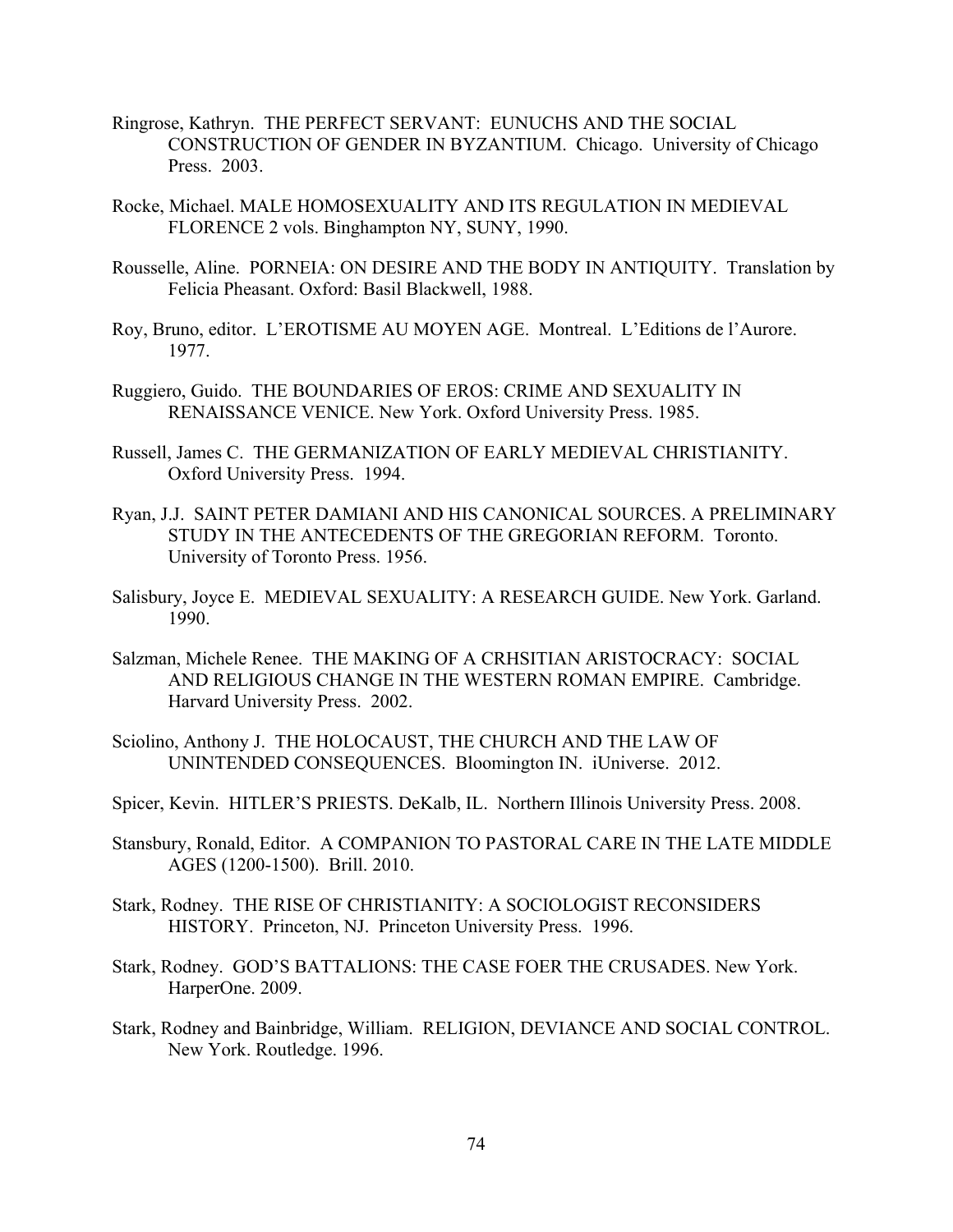- Steigman-Gall, Eichard. THE HOLY REICH: NAZI CONCEPTIONS OF CHRISTIANITY, 1919-1945. Cambridge. Cambridge University Press. 2003.
- Stickler, Alphonse Cardinal. THE CASE FOR CLERICAL CELIBACY: ITS HISTORICAL DEVELOPMENTS AND THEOLOGICAL FOUNDATIONS. Brian Ferme, Translator. San Francisco. Ignatius Press. 1995.
- Sullivan, Karen. THE INNER LIVES OF THE MEDIEVAL INQUISITORS. Chicago. University of Chicago Press. 2011.
- Swanson, Robert. CHURCH AND SOCIETY IN LATE MEDIEVAL ENGLAND. Oxford. 1989.
- Sweeney, James Ross and Chodorow, Stanley. POPES, TEACHERS AND CANON LAW IN THE MIDDLE AGES. Ithaca. Cornell University Press. 1989.
- Tackett, Timothy. PRIEST AND PARISH IN EIGHTEENTH CENTURY FRANCE. Princeton. Princeton University Press. 1977.
- Thiery, Daniel. POLLUTING THE SACRED: VIOLENCE, FAITH AND THE "CIVILIZING" OF PARISHIONERS IN LATE MEDIEVAL ENGLAND. Leiden: Brill. 2009.
- Thompson, Augustine. Translator. GRATIAN: THE TREATISE ON LAWS WITH THE ORDINARY GLOSS. Washington, D.C. Catholic University Press. 1993.
- Trexler, Richard. C. SYNODAL LAW IN FLORENCE AND FIESOLE, 1306-1517. Citta del Vaticano. Biblioteca Apostolica Vaticana. 1971.
- Ullmann, Walter. THE GROWTH OF PAPAL GOVERNMENT IN THE MIDDLE AGES: A STUDY IN THE IDEOLOGICAL RELATION OF CLERICAL TO LAY POWER. 2nd ed. London. Metheun, 1962.
- Ullmann, Walter. THE CHURCH AND THE LAW IN THE EARLIER MIDDLE AGES. London. Variorum Reprints. 1975.
- Vacandard, Elphege. Conway, Bertrand, translator. THE INQUISITION: CRITICAL AND HISTORICAL STUDY OF THE COERCIVE POWER OF THE CHURCH. Translated 2nd Edition by Bertrand Conway. New York. Longmans Green. 1915.
- Vauchez, Andre. THE LAITY IN THE MIDDLE AGES: RELIGIOUS BELIEFS AND DEVOTIONAL PRACTICES. Translated by Margery Schneider. Notre Dame. Notre Dame University Press. 1993.
- Walsh, Michael. THE CARDINALS: THIRTEEN CENTURIES OF THE MEN BEHIND THE PAPAL THRONE. Grand Rapids. William B. Eerdmans. 2010.
- Weisner-Hanks, Merry. CHRISTIANITY AND SEXUALITY IN THE EARLY MODERN WORLD. London, Routledge. 2000.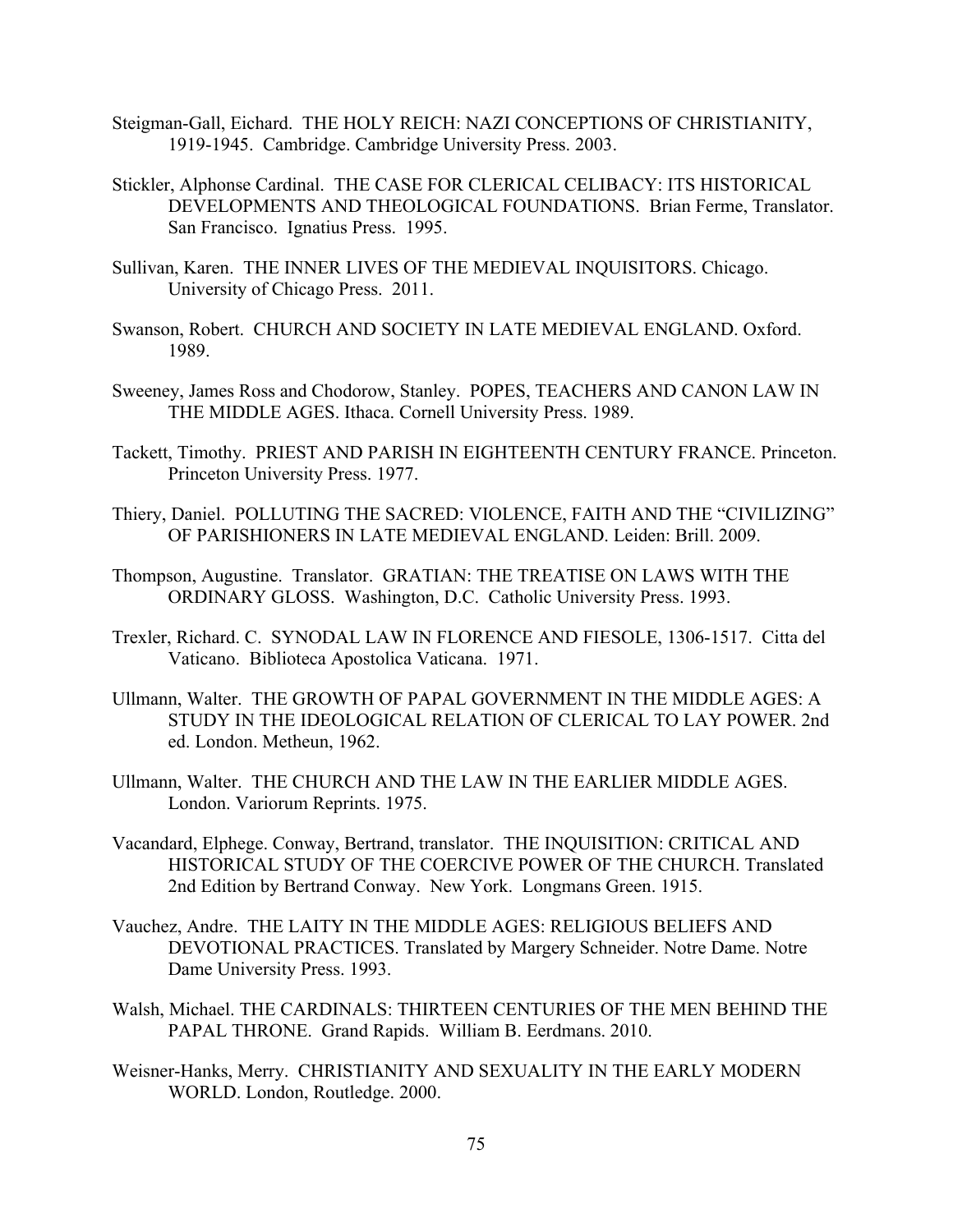Westbury-Jones, J. ROMAN AND CHRISTIAN IMPERIALISM. Port Washington N.Y. Kennikat Press. First published in 1939, reissued in 1971.

Westermarck, Edward. CHRISTIANITY AND MORALS. London. Trench, Trubner. 1939.

Williams, Schafer. THE GREGORIAN EPOCH. Boston. D.C. Heath and Company. 1964.

Wolff, Larry. PAOLINA'S INNOCENCE: CHILD ABUSE IN CASANOVA'S VENICE. Stanford. Stanford University Press. 2012.

Wolf, Hubert. THE NUNS OF SANT' AMBROGIO. New York. Alfred A. Knopf. 2015.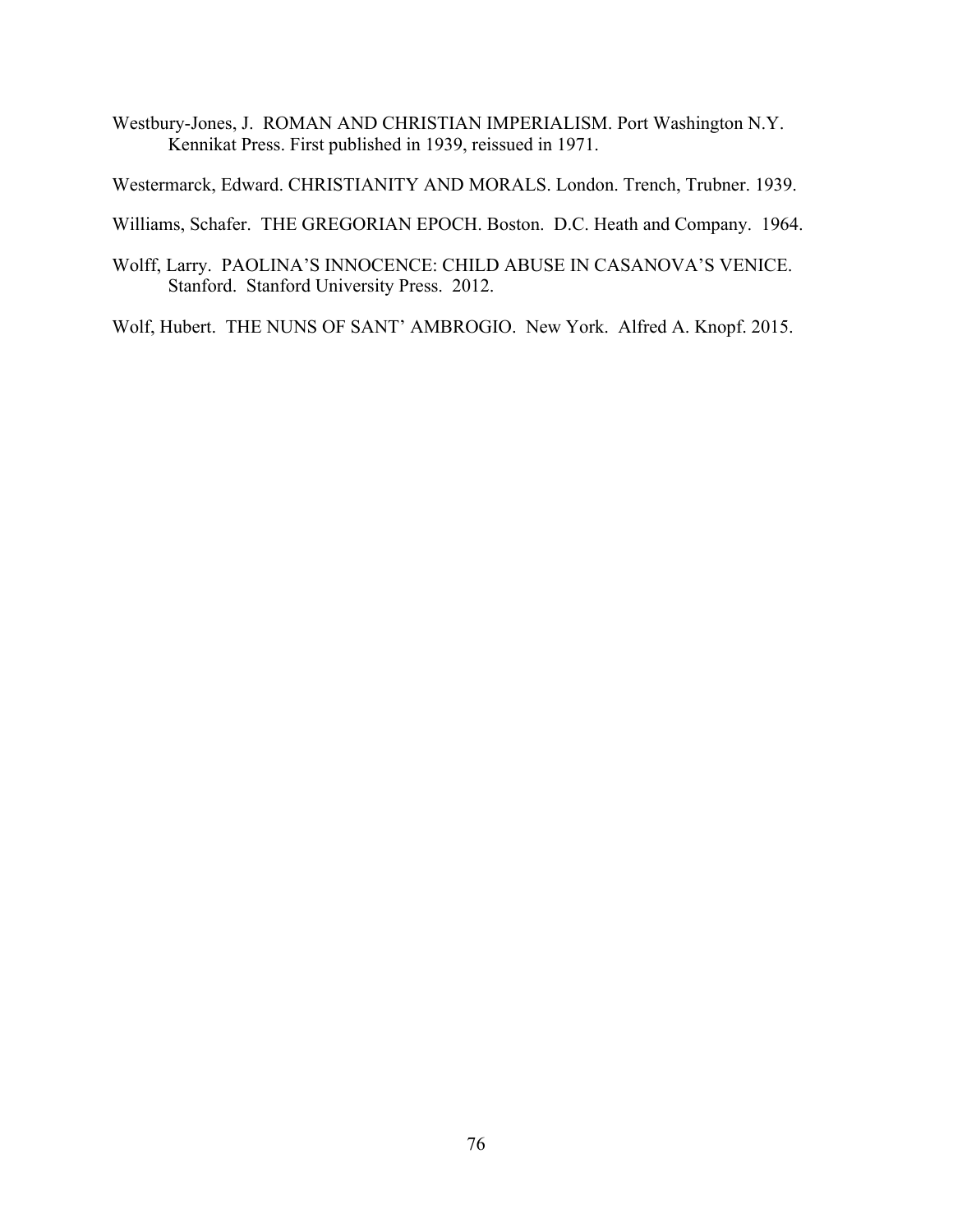- Airiau, Paul. :Le pretre catholique masculine, neuter, autre? Des debuts du XIX siècle au milieu du XX siècle." HOMMES ET MASCULINITES.
- Anderson, C. Colt. (2002). Bonaventure and the sin of the Church. THEOLOGICAL STUDIES, 63(2002): 667-689.
- Anderson, C. Colt. "When Magisterium Becomes Imperium: Peter Damian on the Accountability of Bishops for Scandal." THEOLOGICAL STUDIES 65(2004): 741-766.
- Armstrong-Partida, Michelle. "Priestly Marriage: Traditional Clerical Concubinage in the Spanish Church." VIATOR 40(2009): 221-253.
- Armstrong-Partida, Michelle. MISBEHAVING CLERICS: SEXUALITY, MASCULINITY AND PASTORAL CARE IN FOURTEENTH CENTURY CATALUNYA. PhD Dissertation. U. of Iowa. 2008.
- Baldwin, John W. "A campaign to Reduce Clerical Celibacy at the Turn of the Twelfth and Thirteenth Centuries," in ETUDES D'HISTOIRE DU DROIT CANONIQUE DEDIEES A GABRIEL LE BRAS. 2 vols. Paris. Sirey, 1965.
- Bornstein, Daniel. "Parish Priests in Late Medieval Cortona: The Urban and Rural Clergy." QUADERNI DI STORIA RELIGIOSA 4(1997): 165.193.
- Callam, D. "Clerical continence in the fourth century. Three papal decretals." THEOLOGICAL STUDIES. 41(1980): 3-50.
- Cossar, Roisin. "Clerical concubines in Northern Italy during the fourteenth century." JOURNAL OF WOMENS HISTORY. 23(2011).
- Dalpiaz, V. "De abusu matrimonii et de crimine sollicitationis." APOLLINARIS 6(1933): 244- 249.
- Dortel-Claudot, M. "Le pretre et le mariage. Evolution de la legislation canonique des origine au XIIe siecle." ANNEE CANONIQUE 17(1973): 319-344.
- Evinger, James and Cadorette, Curt. "Nothing bad happened…A 19th century letter from the archbishop of Manila to the Cardinal of Toledo concerning the sexual abuse of an Indian student." JOURNAL OF RELIGION AND ABUSE. 8(2006): 23-39.
- Finch, Andrew. "The Disciplining of the laity in Late Medieval Normandy." FRENCH HISTORY. 10.2(1996): 163-181.
- Finch, Andrew. "Sexual relations and marriage in later medieval Normandy." JOURNAL OF ECCLESIASTICAL HISTORY. 47.2(1996): 236-256.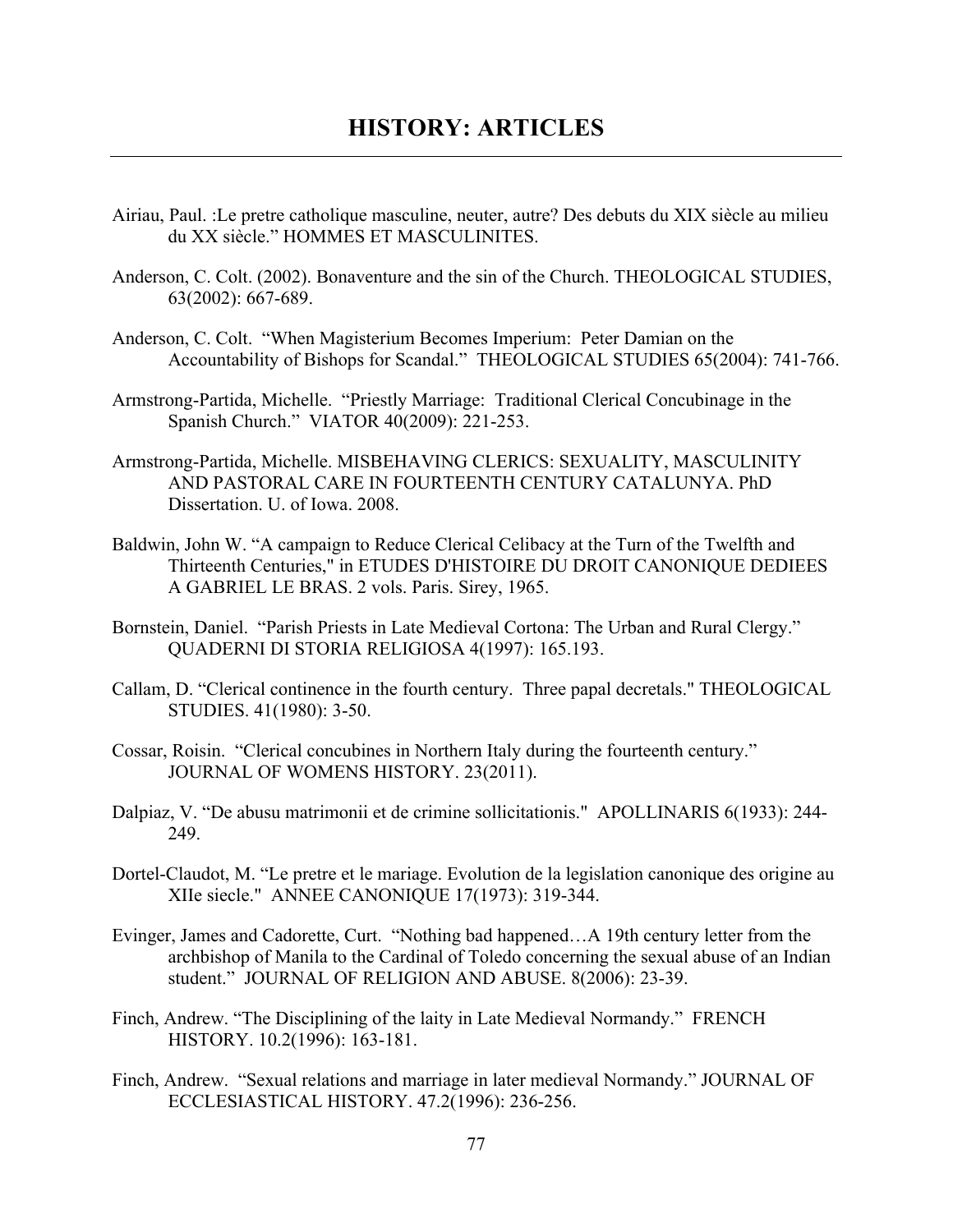- Finch, Andrew. "Sexual Morality and Canon Law: The Evidence of the Rochester consistory court." JOURNAL OF MEDIEVAL HISTORY. 20(1994): 261-275.
- Fraher, Richard M. "Ut nullus describatur reus orius quam convincatur: Presumption of innocence in medieval canon law?" PROCEEDINGS OF THE SIXTH ANNUAL INTERNATIONAL CONGRESS OF MEDIEVAL CANON LAW. Citta del Vaticano. Biblioteca Apostolica Vaticana. 1985.
- Fraher, Richard M. "Preventing crime in the high middle ages: The medieval lawyers' search for deterrence. POPES, TEACHERS AND CANON LAW IN THE MIDDLE AGES. Ithaca NY. Cornell University Press. 1989.
- Fraher, Richard M. "IV Lateran's revolution in criminal procedure: The birth of Inquisitio, the end of ordeals and Innocent III's vision of ecclesiastical politics." STUDIA IN HONOREM EMINENTISSIMI CARDINALIS ALPHONSI M. STICKLER. Studia et Textus Historiae Iuris Canonici, V. 6. Roma. LAS. 1991.
- Gaudemet, Jean. "Le celibat ecclesiastique: le droit et la pratique du XI e au XIIe siecle, "ZEITSCHRIFT DER SAVIGNY-STIFTUNG FIR RECHTSGESSCHCHTE, ka 68 (1982).
- Goodich, Michael. "Sodomy in ecclesiastical law and theory." JOURNAL OF HOMOSEXUALITY. 1(1976): 427-34.
- Goodich, Michael. "Sodomy in Medieval secular law." JOURNAL OF HOMOSEXUALITY. 1, no. 3, 1976: 295-302
- Grabowski, John S. "Clerical sexual misconduct and early Christian traditions regarding the Sixth Commandment." JURIST. 55(1995): 527-591.
- Haboucha, Reginetta. "Clerics, their wives and their concubines in the 'Partidas' of Alfonso el Sabio." HOMOCARNALIS: THE CARNAL ASPECT OF MEDIEVAL HUMAN LIFE. State University of New York at Binghamptom. Center for Medieval and Early Renaissance Studies. Vol. 14.
- Helmholz, R.H. "Discipline of the Clergy: Medieval and Modern." ECCLESIASTICAL LAW JOURNAL 6(2001). 47-50.
- Helmholz, Richard. "Children's' Rights and the Canon Law: Law and Practice in Later Medieval England." JURIST 67(2007): 39-57.
- Jason, Peter. "The Courts Christian in Medieval England." THE CATHOLIC LAWYER. 1997 (37 Catholic Law. 339).
- Jochens, Jenny. "The Church and Sexuality in Medieval Iceland." JOURNAL OF MEDIEVAL HISTORY 24(1980): 377-85.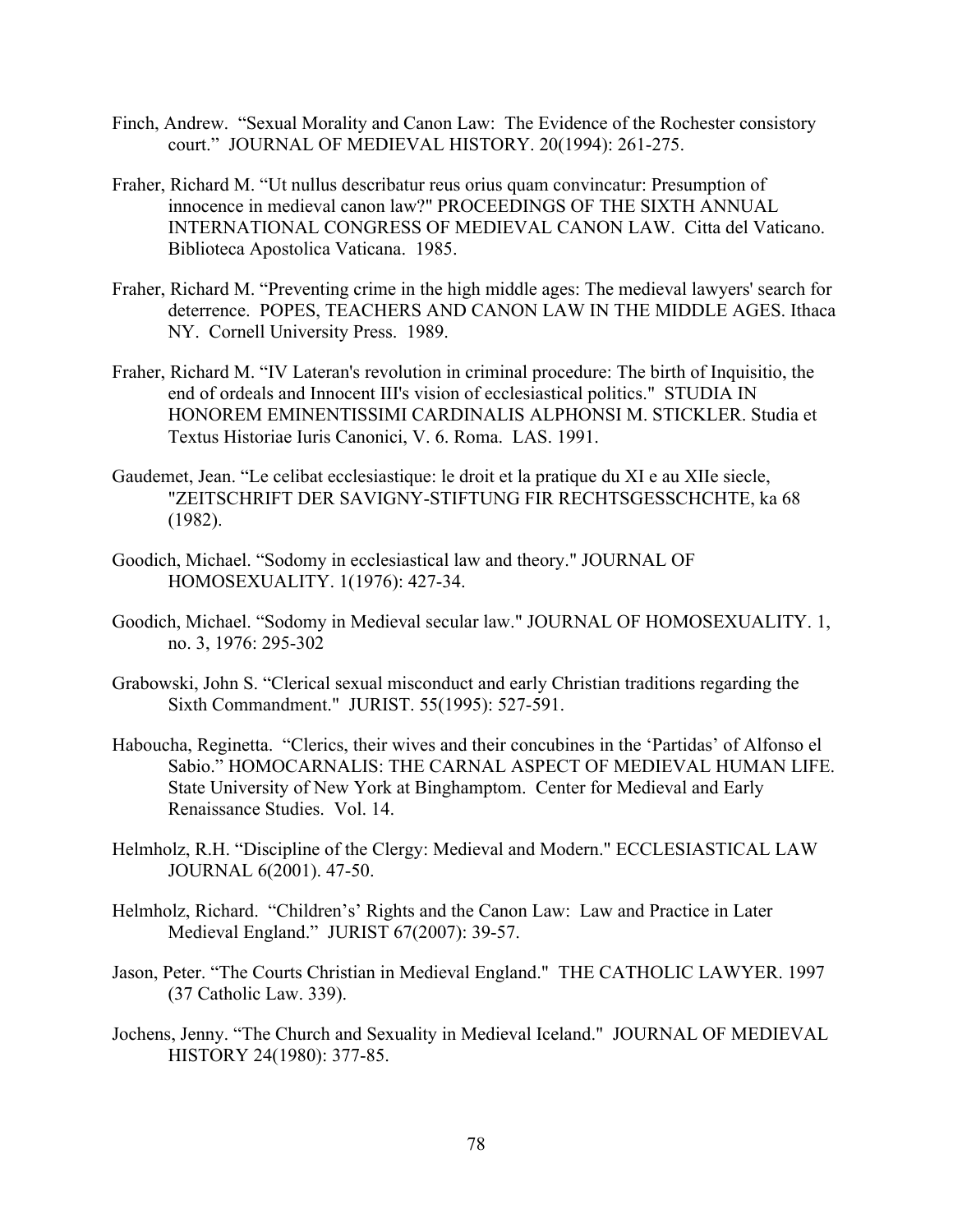- Kamen, Henry. "Clerical Violence in a Catholic Society: The Hispanic World 1450-1720." in Sheils, W.J., editor, THE CHURCH AND WAR. London. Basil Blackwell, 1983.
- Kelleher, Marie. "Like man and wife: clerics' concubines in the diocese of Barcelona." JOURNAL OF MEDIEVAL HISTORY 28(2002): 349-360.
- Kelly, Henry Anger. "Inquisition and the Prosecution of Heresy: Misconceptions and Abuses." CHURCH HISTORY. 58(1989): 439-451.
- Kirsch. George B. "Clerical dismissals in colonial and Revolutionary New Hampshire. "CHURCH HISTORY. 49(1980): 160-177.
- Kolve, V.A. "Ganymede/Son of Getron: Medieval Monasticism and the Drama of Same-Sex Desire." SPECULUM 73(1998): 1014-1067.
- Lynch, John E. "Marriage and Celibacy of the Clergy: The Discipline of the Western Church; An Historical-Canonical Synopsis." JURIST. 32(1972), 14-38, 189-212.
- McLaughlin, T.M. "The Prohibition of Marriage Against Canons in the Early Twelfth Century." MEDIEVAL STUDIES. 3(1941. 94-100.
- Moore, R.I. "Family, Community and Cult on the Eve of the Gregorian Reform." TRANSACTIONS OF THE ROYAL HISTORICAL SOCIETY 30(1980): 49-69.
- Pagliarini, Marie Ann. "The pure American woman and the wicked Catholic priest: An analysis of anti-Catholic literature in antebellum America." RELIGION AND AMERICAN CULTURE: A JOURNAL OF INTERPRETATION. 9(1999): 997-128.
- Parlopiano, Brandon. "The Burden of Proving Insanity in the Medieval *Ius Commune."*  JURIST 72(2012: 515-543.
- Reed, Albert. "The Careful Selection and Training of Candidates for the States of Perfection and Sacred Orders." JURIST. 23(1963). 34-49.
- Rocke, Michael. "Sodomites in Fifteenth century Tuscany: The views of Bernardino of Siena," JOURNAL OF HOMOSEXUALITY, 16(1988): 7-31.
- Ruggiero, Guido. "Criminal Sexuality in the early Renaissance: Venice, 1338-1358," JOURNAL OF SOCIAL HISTORY 8(1974-75): 18-37.
- Schimmelpfennig, Bernard. "Ex fornicatuione nati: Studied on the positions of Priests' sons from the twelfth to the fourteenth centuries." STUDIES IN MEDIEVAL AND RENAISSANCE HISTORY. 2(1979): 3-50.
- Schroeder. Joy A. "Marguerite of Navarre breaks silence about sixteenth-century clergy sexual violence." LUTHERAN QUARTERLY. 7(1993): 171-190.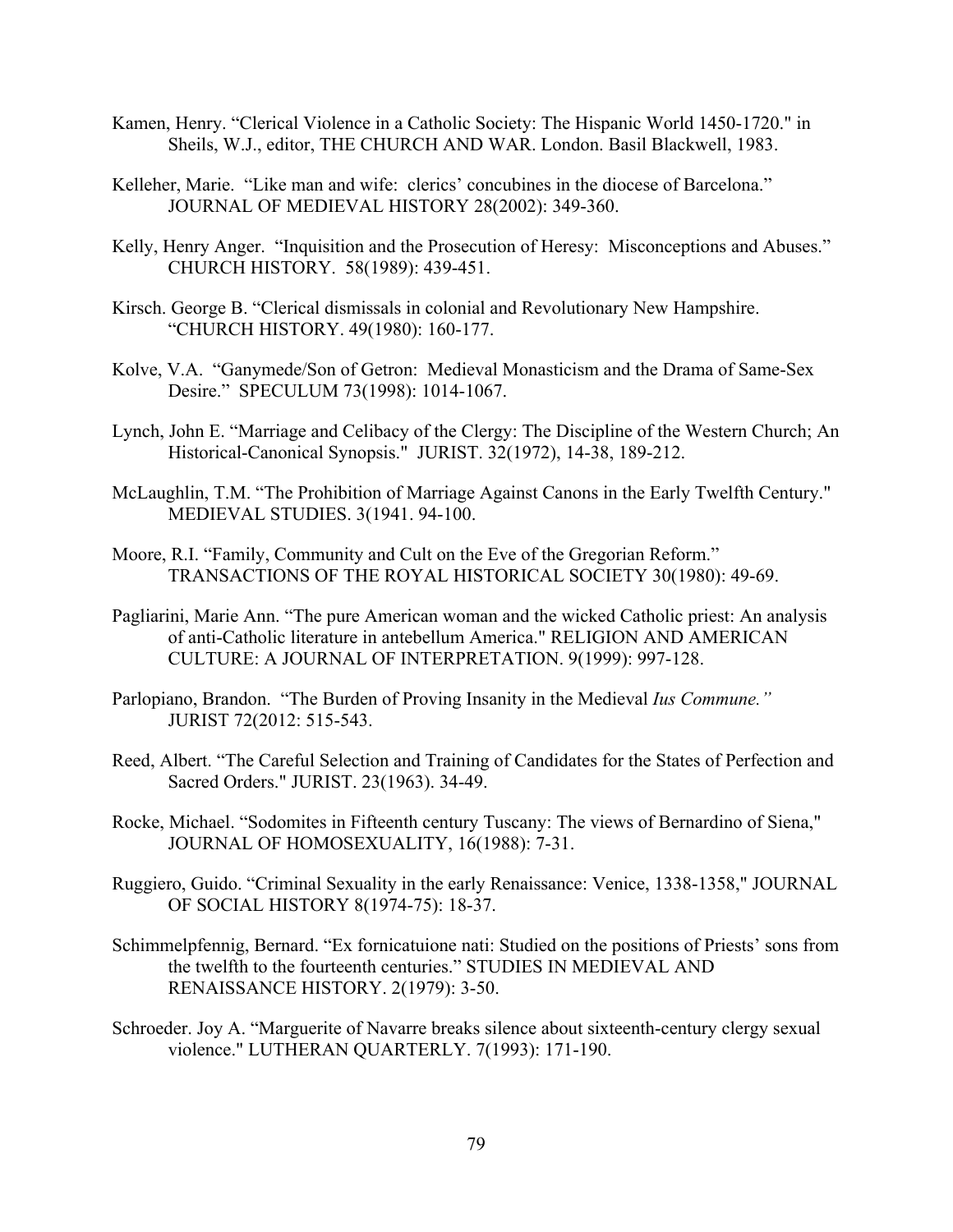- Sheer, R. "A canon, a choirboy and homosexuality in late sixteenth century Italy: a case study, "JOURNAL OF HOMOSEXUALITY 21(1991): 1-22.
- Stansbury, Ronald. 'Conflict in the parish: antagonistic relations between clerics and parishioners. " A COMPANTION TO PASTORAL CARE IN THE LATES MIDDLE AGES. Brill. 2010.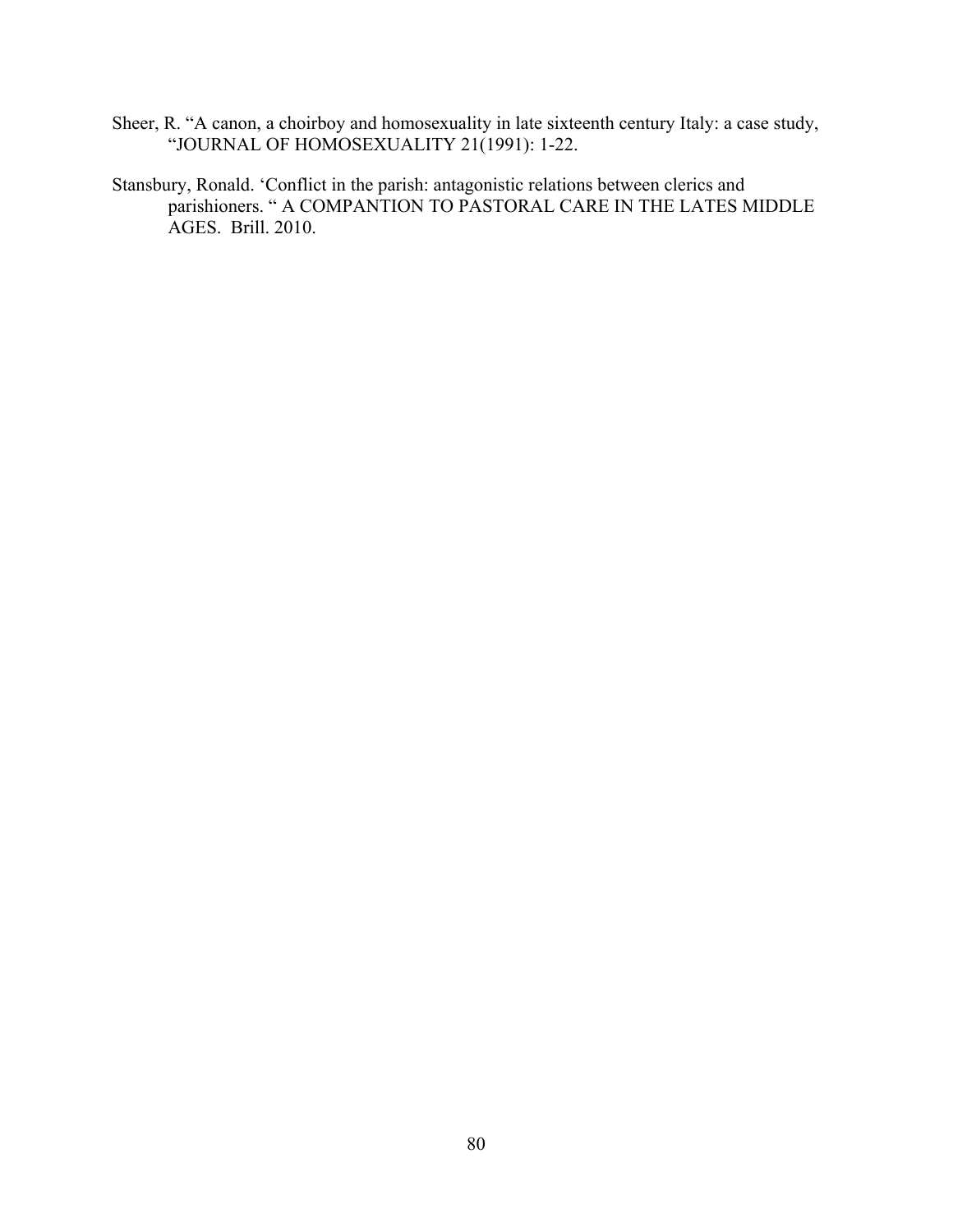# **SEXUAL ABUSE, PSYCHOLOGY AND TRAUMA: BOOKS**

- Allen, Jon. COPING WITH TRAUMA. Washington DC. American Psychiatric Publishing. 2005.
- Baker, R.A., Editor. CHILD SEXUAL ABUSE AND FALSE MEMORY SYNDROME. Amherst. Prometheus Books. 1998.
- Bass, Ellen and Davis, Laura. COURAGE TO HEAL: A GUIDE FOR WOMEN SURVIVORS OF SEXUAL ABUSE. New York. Harper and Row, 1988.
- Blume, Sue. SECRET SURVIVORS: UNCOVERING INCEST AND ITS AFTER EFFECTS ON WOMEN. Ballentine Books. 1991.
- Cameron, Grant. WHAT ABOUT ME: A GUIDE FOR MEN HELPING FEMALE PARTNERS DEAL WITH CHILDHOOD SEXUAL ABUSE. Creative Bound. 1994.
- Cameron, Marcia and Steinman, Ira, M.D. THE BROKEN CHILD. Kensington Publishing Co. 1996.
- Courtois, Christine. HEALING THE INCEST WOUND. New York. W.W. Norton & Company, 1988.
- Davis, Joseph. ACCOUNTS OF INNOCENCE: SEXUAL ABUSE, TRAUMA AND THE SELF. Chicago. University of Chicago Press. 2005.
- Davis, Laura. ALLIES IN HEALING. Perennial Books. 1991.
- Dayton, Tian. TRAUMA AND ADDICTION. Deerfield Beach FL. Health Communications. 2000.
- DeNomme, Donna. 8 KEYS TO WHOLENESS: TOOLS FOR HOPE-FILLED HEALING. Golden, CO. Enlightened Source Publishing. 2014.
- Engel, Beverly. THE RIGHT TO INNOCENCE: HEALING THE TRAUMA OF CHILDHOOD SEXUAL ABUSE. Ivy Books. 1991.
- Estes, C.P. WARMING THE STONE CHILD Boulder CO. Sounds True.
- Evert, Kathy. WHEN YOU'RE READY: A WOMAN'S HEALING FROM CHILDHOOD

PHYSICAL AND SEXUAL ABUSE BY HER MOTHER. Launch Press. 1987.

Farmer, Steven. ADULT CHILDREN OF ABUSIVE PARENTS. A HEALING PROGRAM FOR THOSE WHO HAVE BEEN SEXUALLY OR EMOTIONALLY ABUSED. Ballentine Books. 1990.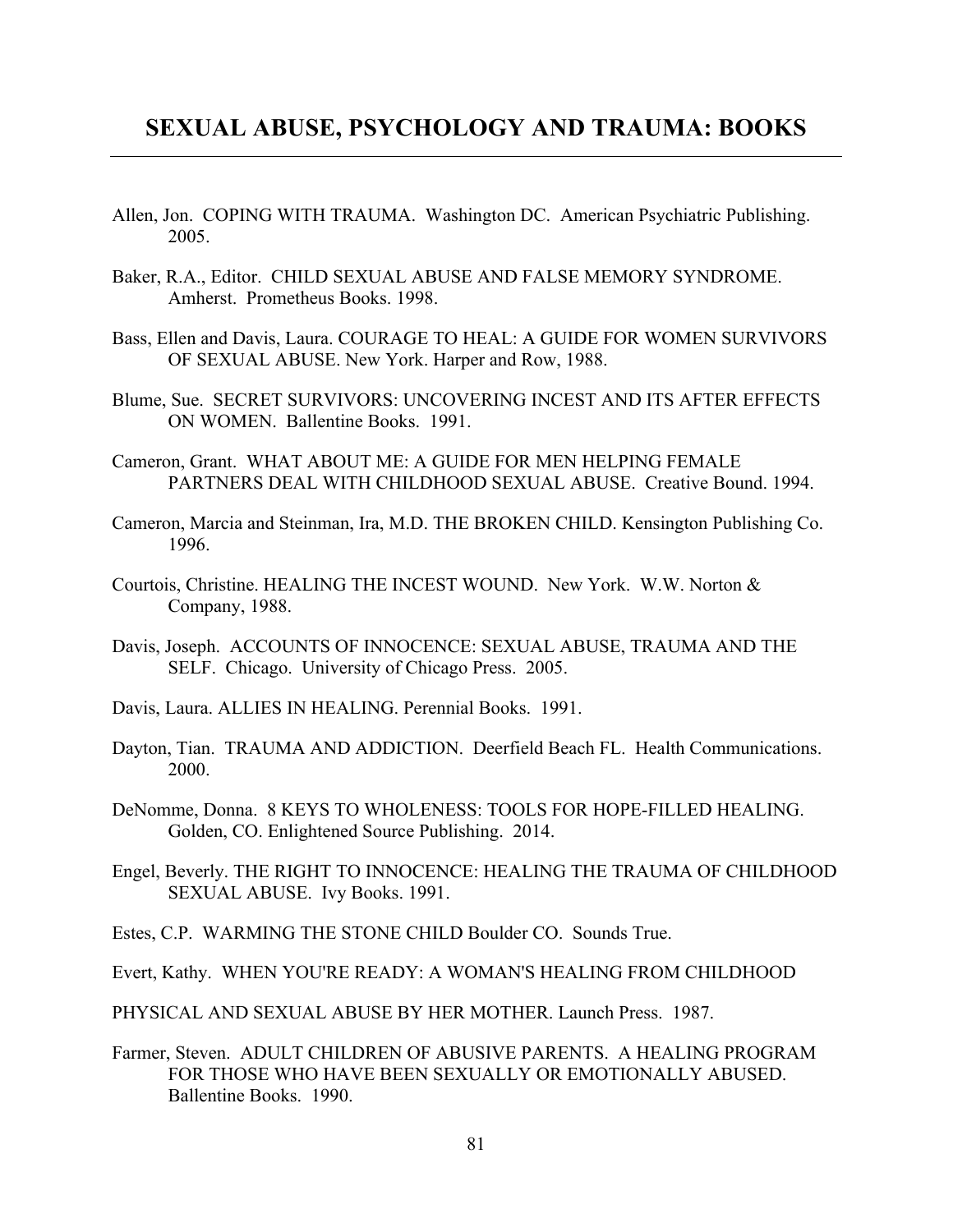- Finkehor, D. CHILD SEXUAL ABUSE: NEW THEORIES AND RESEARCH. London. MacMillan. 2003.
- Fortune, Marie. DOMESTIC VIOLENCE AND ITS AFTERMATH: NEW PERSPECTIVES ON CRIME AND JUSTICE, OCCASIONAL PAPERS. Akron. Mennonite Central Committee. Office of Criminal Justice. 1989.
- Forward, Susan. TOXIC PARENTS: OVERCOMING THEIR HURTFUL LEGACY AND RECLAIMING YOUR LIFE. Bantam Publishing. 2002.
- Freyd, Jennifer. BETRAYAL TRAUMA: THE LOGIC OF FORGETTING CHILDHOOD ABUSE. Cambridge. Harvard University Press. 1996.
- Gardner, Richard. TRUE AND FALSE ACCUSATIONS OF CHILD SEX ABUSE. Cresskill NJ. Creative Therapeutics. 1992.
- Gil, Eliana, Ph.D. OUTGROWING PAIN TOGETHER. DTP. 1992.
- Graber, Ken, M.A. GHOSTS IN THE BEDROOM: A GUIDE FOR PARTNERS OF INCEST SURVIVORS. Health Communications. 1991.
- Greven, Philip. SPARE THE CHILD: THE RELIGIOUS ROOTS OF PUNISHMENT AND THE PSYCHOLOGICAL IMACT OF CHILD ABUSE. New York. Vintage Books. 1992.
- Griffin, Susan. PORNOGRAPHY AND SILENCE: CULTURE'S REVENGE AGAINST NATURE. New York. Harper and Row. 1981.
- Griffin, Susan. RAPE: THE POWER OF CONSCIOUSNESS. San Francisco. Harper and Row. 1979.
- Grubman-Black, Stephen. BROKEN BOYS / MENDING MEN: RECOVERY FROM CHILDHOOD SEXUAL ABUSE. New York. Ivy Books. 1990.
- Herman, Judith. TRAUMA AND RECOVERY: THE AFTERMATH OF VIOLENCE FROM DOMESTIC ABUSE TO TERROR. New York. Basic Books. 1997.
- Haines, Stacy. THE SURVIVOR'S GUIDE TO SEX: HOW TO HAVE AN EMPOWERED SEX LIFE AFTER CHILD SEXUAL ABUSE. Cleis Press. 1999.
- Herman, Judith. TRAUMA AND RECOVERY. New York. Harper Collins. 1992.
- Horst, Elisabeth. RECOVERING THE LOST SELF: SHAME HEALING FOR VICTIMS OF CLERGY SEXUAL ABUSE. Liturgical Press. 1998.
- Hunter, Mic. ABUSED BOYS: THE NEGLECTED VICTIMS OF SEXUAL ABUSE. Fawcett Books. 1991.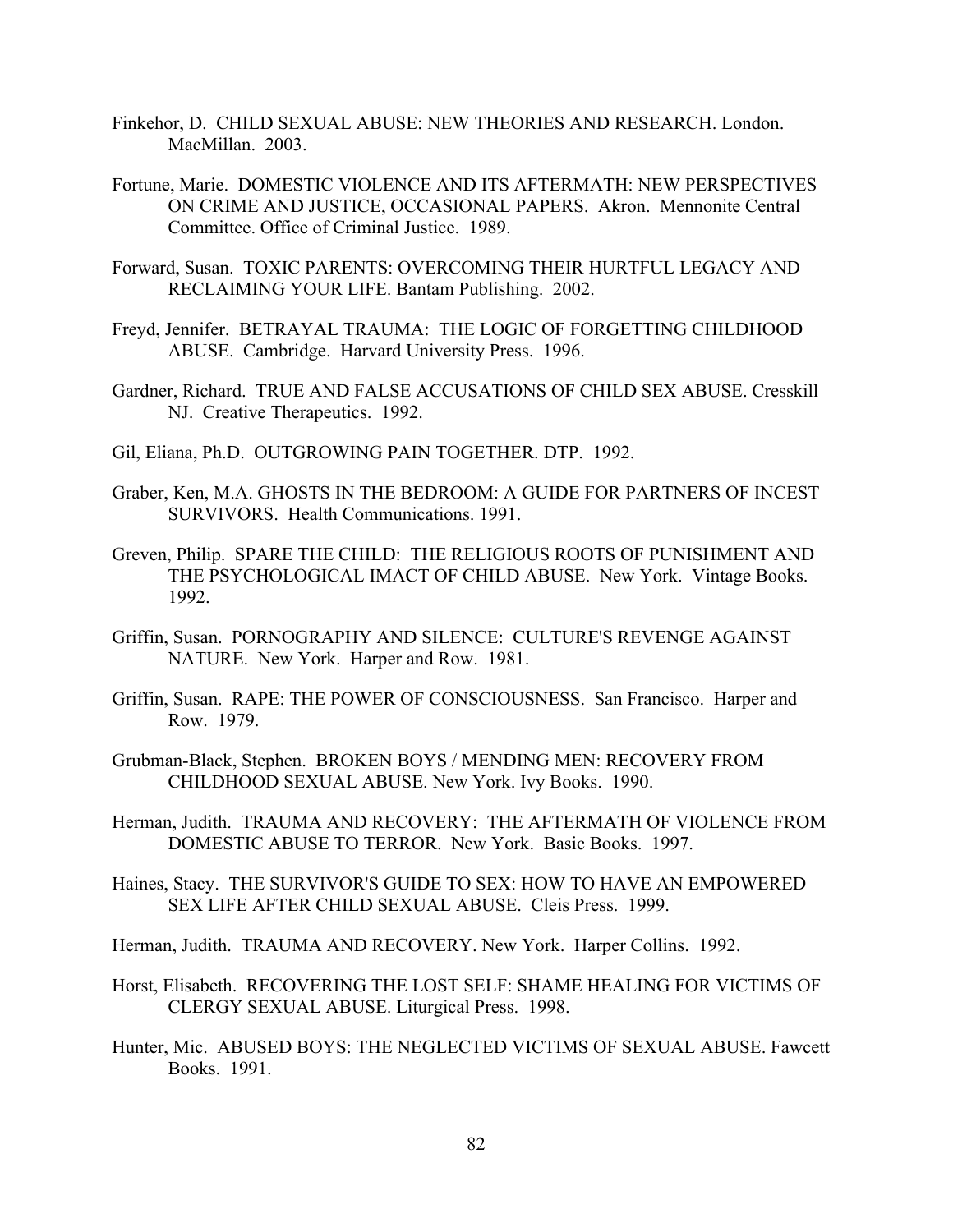- Juliann, Mitchell, Ph.D. Morse, Jill. VICTIM TO SURVIVOR: WOMEN SURVIVORS OF FEMALE PERPETRATORS. Taylor and Francis. 1997.
- Kelman, H.C. and Hamilton, V.L. CRIMES OF OBEDIENCE. New Haven CT. Yale University Press. 1989.
- Lasch, Christopher. THE CULTURE OF NARCISSISM. New York. Norton and Company. 1978.
- Levine, Peter. WAKING THE TIGER. North Atlantic Books. 1997.
- Levine, Peter. HEALING TRAUMA: A PIONEERING PROGRAM FOR RESTORING THE WISDOM OF YOUR BODY. Boulder CO. Sounds True. 2008.
- Levine, Peter. SEXUAL HEALING: TRANSFORMING THE SACRED WOUND. Boulder CO. Sounds True. 2003.
- Levine, Peter. IN AN UNSPOKEN VOICE: HOW THE BODY RELEASES TRAUMA AND RESTORES GOODNESS. Berkeley CA. North Atlantic Books. 2010.
- Lew, Mike. VICTIMS NO LONGER: MEN RECOVERING FROM INCEST AND OTHER SEXUAL CHILD ABUSE. Harper Collins. 1988, 1990.
- Loftus, E. and Ketcham, K. THE MYTH OF REPRESSED MEMORY: FALSE MEMORIES AND ALLEGATIONS OF SEXUAL ABUSE. New York. St. Martin's. 1994.
- Maltz, Wendy. THE SEXUAL HEALING JOURNEY: A GUIDE FOR SURVIVORS OF SEXUAL ABUSE. Quill. 2001.
- McLaren, Karla. REBUILDING THE GARDEN. Laughing Tree Press. 1997.
- McMackin, Robert and Keane, Terence. UNDERSTANDING THE IMPACT OF CLERGY SEXUAL ABUSE: BETRAYAL AND RECOVERY. Routledge. 2009.
- Mendelsohn, M. and Herman, Judith. THE TRAUMA RECOVERY BOOK A GUIDE FOR PRACTITIONERS. New York. Guilford Press. 2011.
- Miller, Alice. BANISHED KNOWLEDGE. New York. Doubleday. 1991.
- Miller, Alice. BREAKING DOWN THE WALL OF SILENCE: THE LIBERATING EXPERIENCE OF FACING PAINFUL TRUTH. New York. Penguin. 1991.
- Miller, Alice. THE DRAMA OF THE GIFTED CHILD. New York. Basic Books. 1980.
- Miller, Alice. FOR YOUR OWN GOOD: HIDDEN CRUELTY IN CHILD REARING AND THE ROOTS OF VIOLENCE. New York. Farrar, Strauss and Giroux. 1983.
- Miller, Alice. THE UNTOUCHED KEY: TRACNG CHILDHOOD TTRAUMA IN CREATIVITY AND DESTRUCTIVENESS. New York. Doubleday. 1980.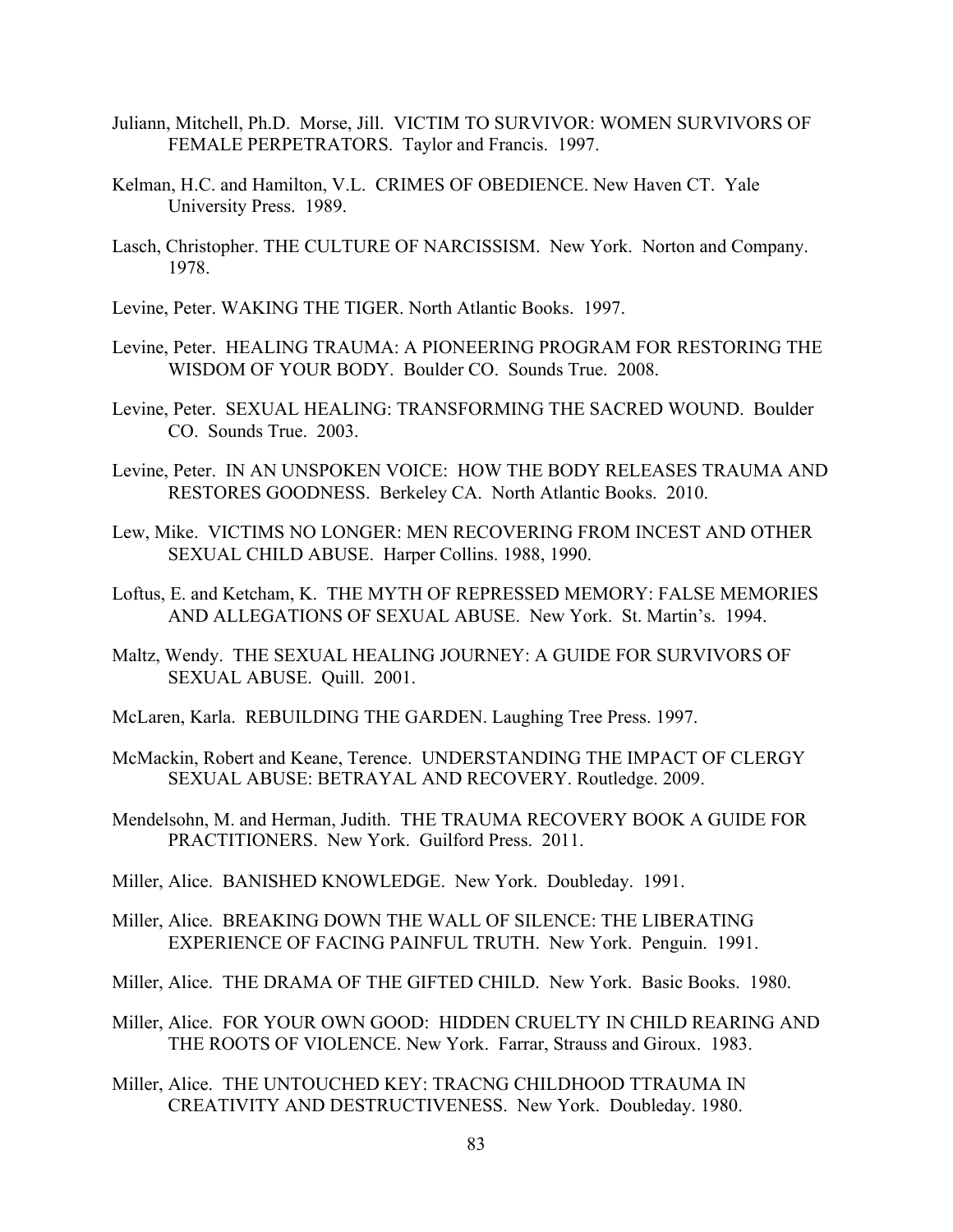- Miller, Alice. THOU SHALT NOT BE AWARE: SOCIETY'S BETRAYAL OF THE CHILD. New York. Meridian. 1984.
- Miller, T.R., Cohen, M.A. and Wiersema, B. Editors. VICTIMS COSTS AND CONSEQUENCES: A NEW LOOK. Washington DC. National Institute of Justice. 1996.
- Money, John. LOVE MAPS. New York. Irvington Publishers, Inc. 1986.
- O'Hanlon, Bill and Bertolino, Bob. EVEN FROM A BROKEN WEB. John Wiley and Sons, Inc., 1998.
- Rakow, Mary. THE MEMORY ROOM. Washington DC. 2002.
- Rauch, Mikele. HEALING THE SOUL AFTER RELIGIOUS ABUSE. Westport. Praeger. 2009.
- Rosencrans, Bobbie and Bauier, Edith. THE LAST SECRET: DAUGHTERS SEXUALLY ABUSED BY MOTHERS. Safer Society Press. 1997.
- Russell, D. SEXUAL EXPLOITATION: RAPE, CHILD SEXUAL ABUSE AND WORKSHOP HARASSMENT. Beverly Hills. Sage. 1984.
- Sanderson, Christiane. THE WARRIOR WITHIN. Dublin. One In Four. 2010.
- Sanderson, Christiane. THE SPIRIT WITHIN. Dublin. One In Four. 2011.
- Schupp, Linda. ASSESSING AND TREATING TRAUMA AND PTSD. Eau Claire WI. PESI. 2004.
- Shea, Diane. EFFECTS OF CLERGY SEXUAL ABUSE ON ADULTS VICTIMIZED AS CHILDREN: A COMPARISON WITH MALES VICTIMIZED BY A LAYPERSON. VDM Verlag. 2008.
- Smith, Krystyna. A MUSIC STRANGE AND MANIFOLD. Pretoria, South Africa. D&V Print Group. 2007.
- Socarides, Charles. HOMOSEXUALITY: A FREEDOM TOO FAR. Phoenix. Adam Margrave Books. 1995.
- van der Kolk, Bessel, McFarlane, A.C., Weisaeth, L, Editors. TRAUMATIC STRESS: THE EFFECTS OF OVERWHELMING EXPERIENCES ON MIND, BODY AND SOCIETY. New York. Guilford Press. 1996.
- Van der kolk, Bessel. THE BODY KEEPS THE SCORE: BRAIN, MIND AND BODY IN THE HEALING OF TRAUMA. New York. Viking. 2014.
- Whetlow, Stacy. SILENT ROBBER OF THE NIGHT: A JOURNEY OF FORGIVENESS FROM SEXUAL ABUSE. Stacy Whetlow. 2007.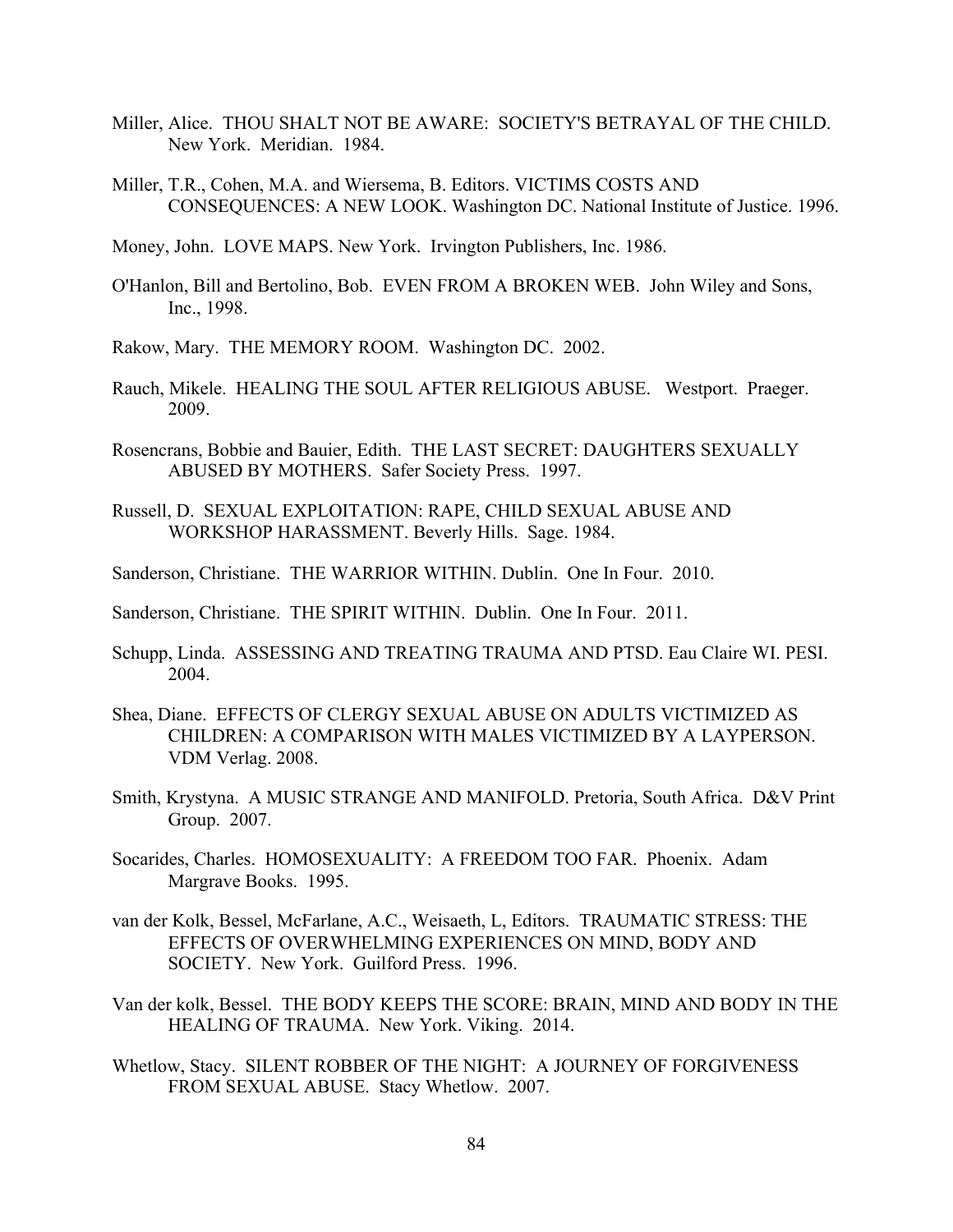- Willows, Jonathan. MOVING ON AFTER CHILDHOOD SEXUAL ABUSE. New York. Routledge. 2008.
- Wyatt, G. and Powell, G., Editors. THE LASTING EFFECTS OF CHILD SEXUAL ABUSE. Newbury Park CA. Sage Publications. 1988.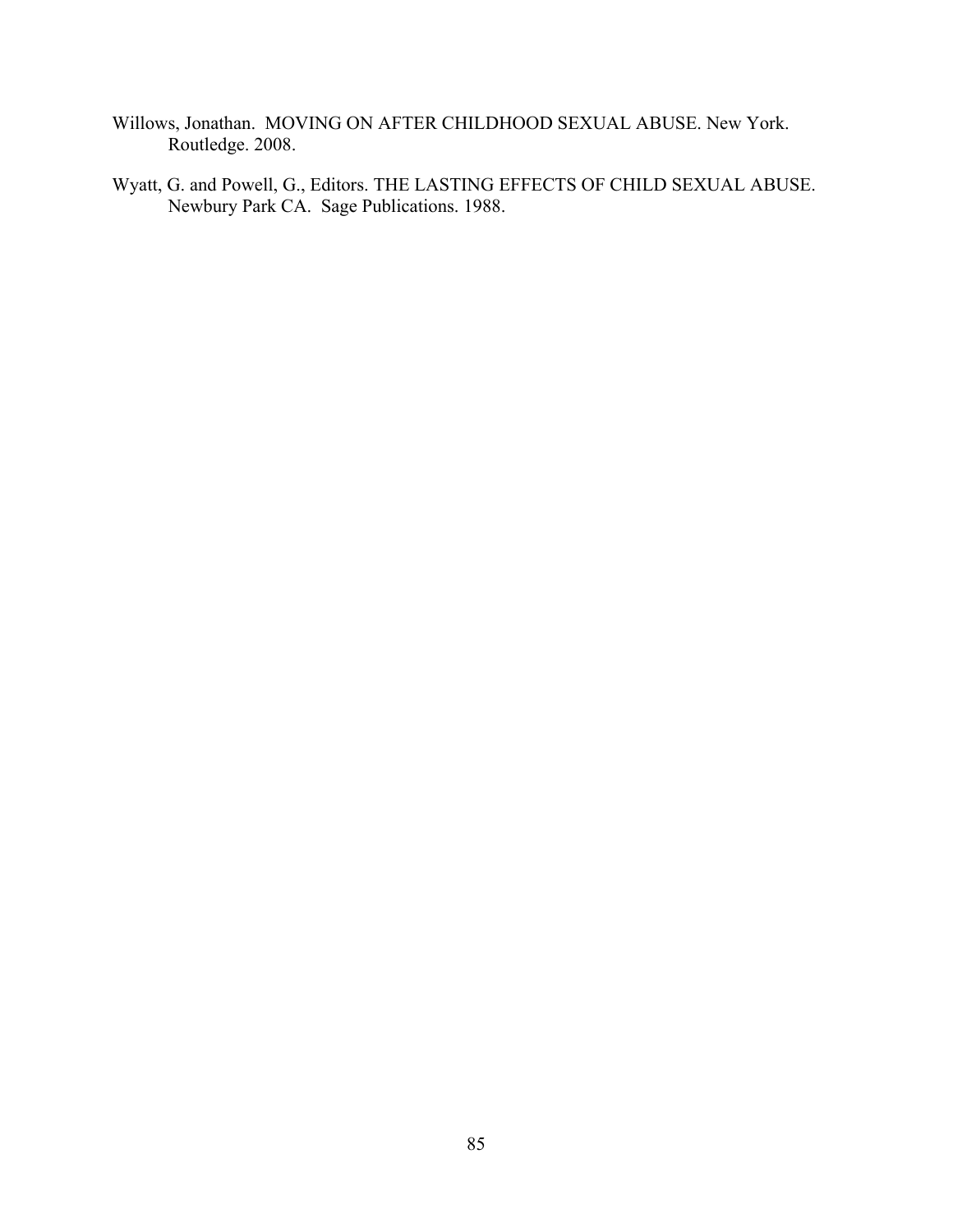# **SEXUAL ABUSE, PSYCHOLOGY AND TRAUMA: ARTICLES**

- Alaggia, R. Disclosing the trauma of child sexual abuse: A gender analysis. Journal of Loss  $\&$ Trauma, 10(2005, 453-470.
- Asbury, Jill. "Violating children's rights: The psychological impact of sexual abuse in childhood." InPsych October 2013. Australian Psychological Society.
- Badinter, E. De l'identité masculine Paris: CGF. 1992.
- Barrett, Alan, Yumiko, Kamiya, O'Sullivan, Vincent. "The Long-term Impact of Childhood Sexual Abuse on Incomes and Labour Force Status." ESRI Research Bulletin (2014).
- Bender, L. and Blau, A. "The Reaction of Children to Seual Relations with Adults." AMERICAN JOURNAL OF ORTHOPSYCHIATRY 7(1937): 500-518.
- Berliner, L. and Conte, J. "The process of Victimization: The victim's perspective." CHILD ABUSE AND NEGLECT 14(1990): 29-40.
- Brown, A. and Finkelhor, D. "The Impact of Child Sexual Abuse: A Review of the Research." PSYCHOLOGICAL BULLETIN 99(1986): 66-77.
- Cataldo, Lisa. M. "I know that my redeemer lives: Relational Perspectives on Trauma, Dissociation and Faith." PASTORAL PSYCHOLOGY 62(2013): 791-804.
- Celano, M. "A Developmental Model of Victims Internal Attributions of Responsibility or Sexual Abuse." JOURNALOFINTERPERSONAL VIOLENCE 7(1992): 57-69.
- Chen, L.P., Murad, M.H., Paras, M.L. et al. "Sexual abuse and lifetime diagnosis of psychiatric disorders: systemic review an meta-analysis." MAYO CLINIC PROCEEDINGS 85(2010): 618-629.
- Chu, J.A and Dill, D.L. "Dissociative symptoms in relation to childhood physical and sexual abuse. AMERICAN JOURNAL OF PSYCHIATRY. 147(1990): 887-892.
- Cook, L.J. "The ultimate decetion: childhood sexual abuse in the church." JOURNAL OF PSYHOLOGICAL NURSING AND MENTAL HEALTH. 43(2005): 18-24.
- Doyle, Thomas. "The Spiritual Trauma experienced by Victims of Sexual Abuse by catholic Clergy." PASTORAL PSYCHOLOGY. 58(2009).
- Davis, C. "Self-blame Following a Traumatic Event: The Role of Perceived Avoidability." PERSONALITY AND SOCIAL PSYCHOLOGY BULLETIN (22(1966): 557-567.
- Davis, Joseph. "Accounts of False memory Syndrome: Patents, retractors and the Role of Institutions in Account Making." QUALITATIVE SOCIOLOGY. 23(2000): 29-56.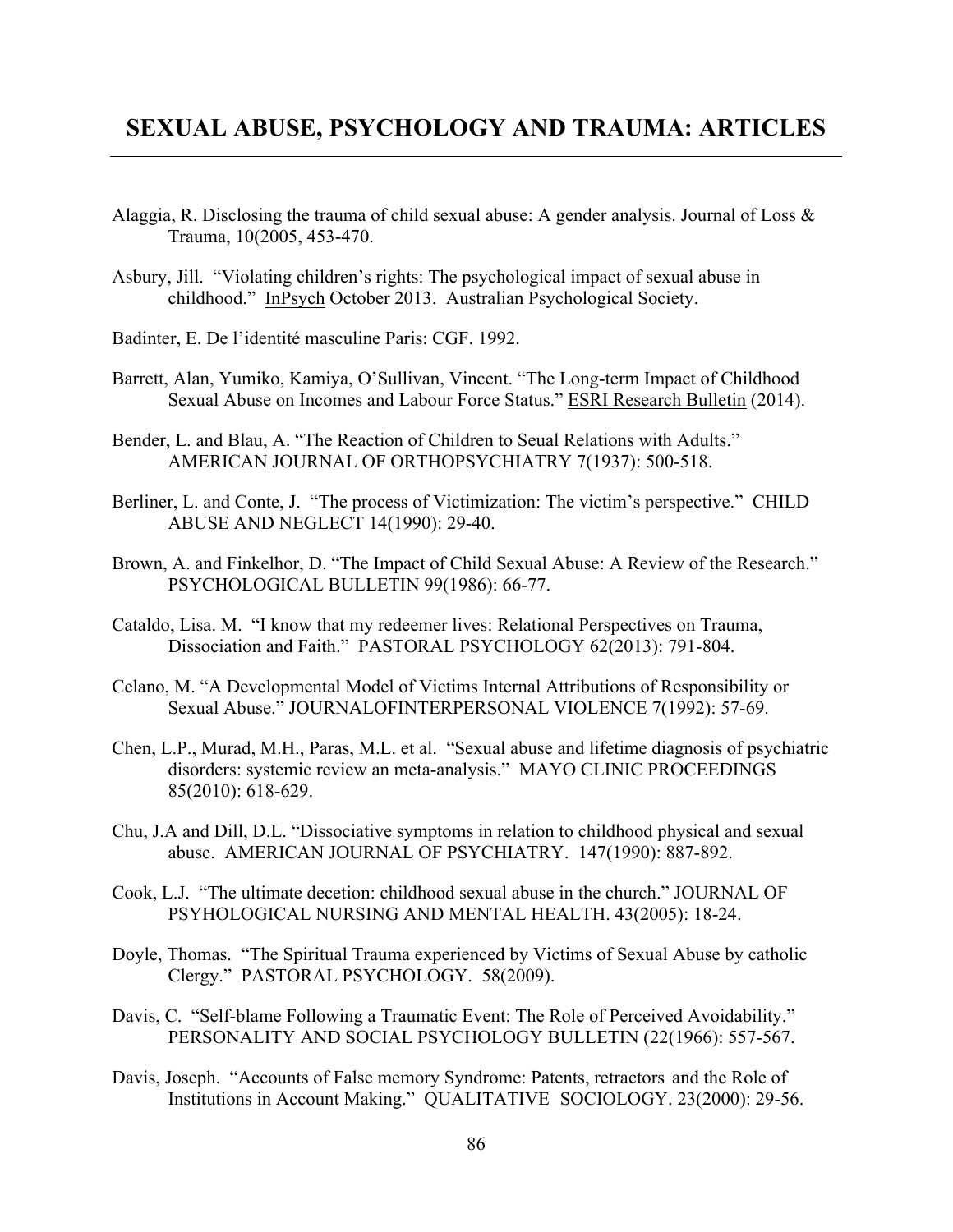- Dube, Shanta et al. "Long Term Consequences of Childhood Sexual Abuse by Gender of Victim." AMERICAN JOURNAL OF PREVENTIVE MEDICINE. 28(2005): 430-438.
- Dutton, D., Swihart, G., Winters, J. and Clift, R. "The Abusive Personality: A new 'Third-Variable' linking alcohol/drug abuse to intimate assault." JOURNAL OF FAMILY VIOLENCE (2013).
- Dutton, D. "Parental Personality Disorder and its Effects on Children." JOURNAL OF CHILD CUSTODY 8(2011): 32-56.
- Dutton, D. "Perpetrator Personality Effects on Post-Separation: Victim Reactions in Abusive Relationships." JOURNAL OF FAMILY VIOLENCE 14(1999): 193-204.
- Dutton, D., Henderson, A., Bartholomew, K. "He loves me. He loves me not. Attachment and separation resolution of abused women." JOURNAL OF FAMILY VIOLENCE. 12(1997): 169-192.
- Dutton, D. "Trauma symptoms and PTSD profiles in perpetrators of abuse. " JOURNAL OF TRAUMATIC STRESS. 8(1995): 299-315.
- Dutton, D. "The origin and structure of the abusive personality." JOURNAL OF PERSONALITY DISORDERS 8(1994): 181-191.
- Dutton, D. and Starzomski, A. "Borderline personality in perpetrators of psychological and physical abuse." VIOLENCE AND VICTIMS 8(1993): 327-337.
- Dutton, D. and Painter, S. "Patterns of emotional bonding in battered women." INTERNATIONAL JOURNAL OF WOMENS STUDIES 8(1985): 363-375.
- Dutton, D. and painter, S. "Traumatic bonding: the development of emotional bonds in relationships of intermittent abuse." VICTIMOLOGY: AN INTERNATIONAL JOURNAL 6(1981): 139-155.
- Elliott, D. & Briere, J. "Forensic sexual abuse evaluations: Disclosures and symptomatology." BEHAVIORAL SCIENCES AND THE LAW. 12(1991): 261-277.
- Farrell, D.P. & Taylor, M. "Silenced by God: an examination of unique characteristics within sexual abuse by clergy." COUNSELLING PSYCHOLOGY REVIEW 15(2000): 22-31.
- Finkelhor, D. and Hotaling, G. "Sexual abuse in a national survey of adult men and women: Prevalence, characteristics and risk factors." CHILD ABUSE AND NEGRLECT. 14(1990): 19-28.
- Finkelhor, D. Early and Long-term Effects of Child Sexual Abuse: An Update." PROFESSIONAL PSYCHOLOGY: RESEARCH AND PRACTICE 21(1990): 325-330.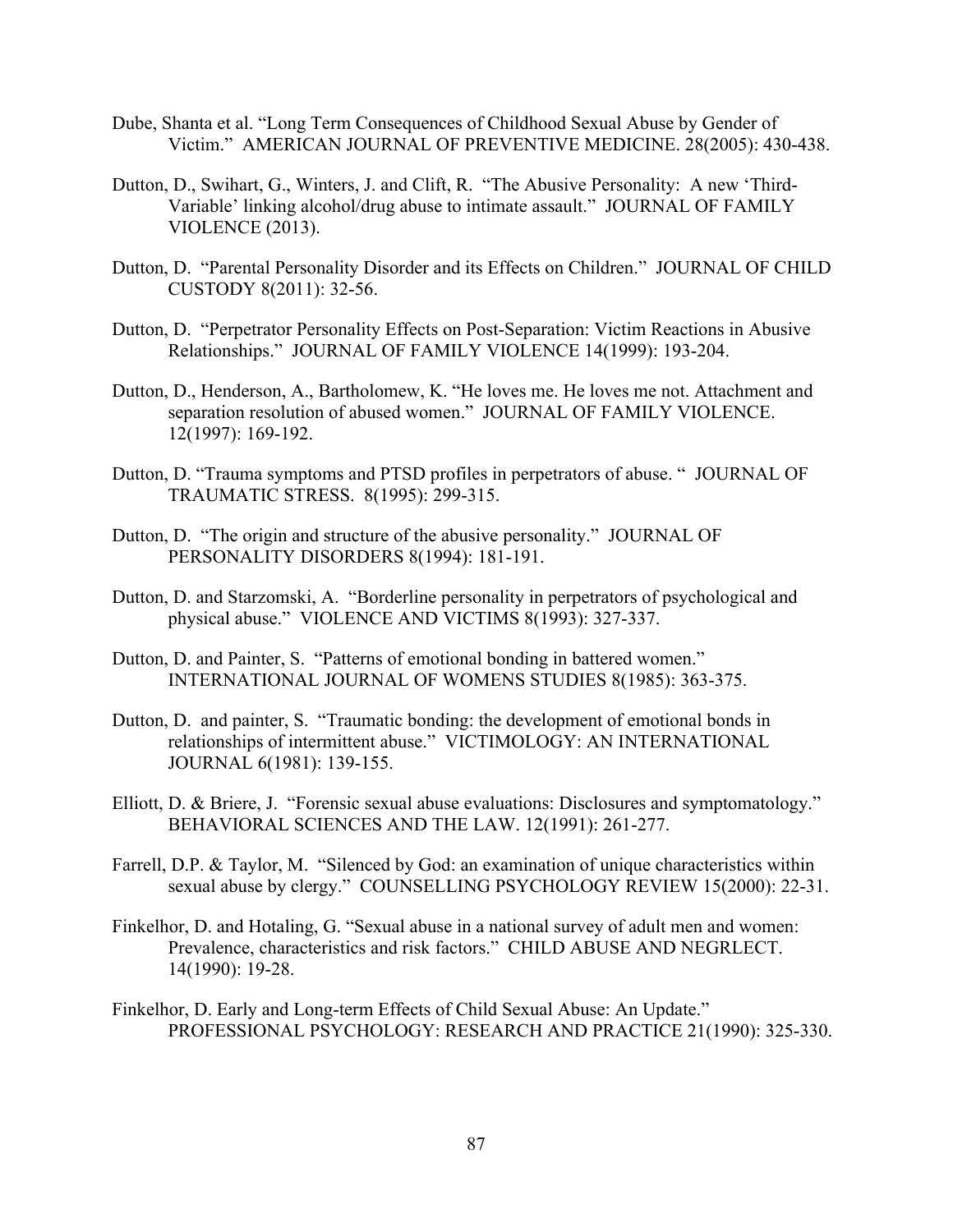- Folger, J.M. Shipherd, J.C. et al. "The impact of clergy-perpetrated sexual abuse: the role of gender, development, and posttraumatic stress." JOURNAL OF CHILD SEXUAQL ABUSE 17(2008): 329-358.
- Fortune, Marie. "Forgiveness is the Last Step." ABUSE AND RELIGION: WHEN PRAYING ISN'T ENOUGH. Boston. Lexington Books. 1989.
- Frawley-O'Dea, Mary Gail, Ph.D. "Soul Murder: The Spiritual Sequelae of Clergy Sexual Abuse with a Focus on Roman Catholicism and Orthodox Judaism." Paper presented at the 119 Convention of the American Psychological Association, Washington. D.C., August 6, 2011.
- Freyd, Jennifer. BETRAYAL TRAUMA: THE LOGIC OF FORGETTING CHILDHOOD ABUSE. Harvard. Harvard University Press. 1996.
- Freyd, Jennifer. "Betrayal Trauma: Traumatic amnesia as an adaptive response to childhood abuse." ETHICS AND BEHAVIOR 4(1994): 307-329.
- Freyd, Jennifer. "Science in the Memory Debate." ETHICS AND BEHAVIOR. 8(1998): 101- 113.
- Freyd, Jennifer. "Memory for abuse: What can we learn from a prosecution sample?" JOUIRNAL OF CHILD SEXUAL ABUSE. 12(2003): 97-103.
- Freyd, J.J., DePrince, A.P., Gleaves, D. "The state of betrayal trauma theory: reply to McNally." MEMORY. 15(2007): 295-311.
- Garrison, Arthur. Child Abuse Accommodation Syndrome: Issues of Admissibility in Criminal Trials." IPT Journal 10(1998): 1-19.
- Gordon, Linda. "The Politics of Child Sexual Abuse: Notes from American History." FEMINIST REVIEW. 28(1988): 56-64.
- Guido, J. "A unique betrayal: clergy sexual abuse in the context of the Catholic religious tradition." JOURNAL OF CHILD SEXUAL ABUSE 17(2008): 255-269.
- Hanson, R. et al. "Child Sexual Abuse o\is Largely Hidden from Adult Society." CHILD ABUSE AND NEGLECT 23(2008): 1095-1108.
- Herman, Judith. "Considering Sex Offenders: A Model of Addiction." SIGNS: JOURNAL OF WOMEN IN CULTURE AND SOCIETY. 1988. 695-724.
- Herman, Judith. "Complex PTSD: A Syndrome in Survivors of Prolonged and Repeated Trauma." JOURNAL OF TRAUMATIC STRESS. 3(1992). 377-391.
- Herman, Judith. "Sexual Violence." Paper presented as part of the Harvard medical School Department of Continuing Education Conference, Learning from Women. 1987.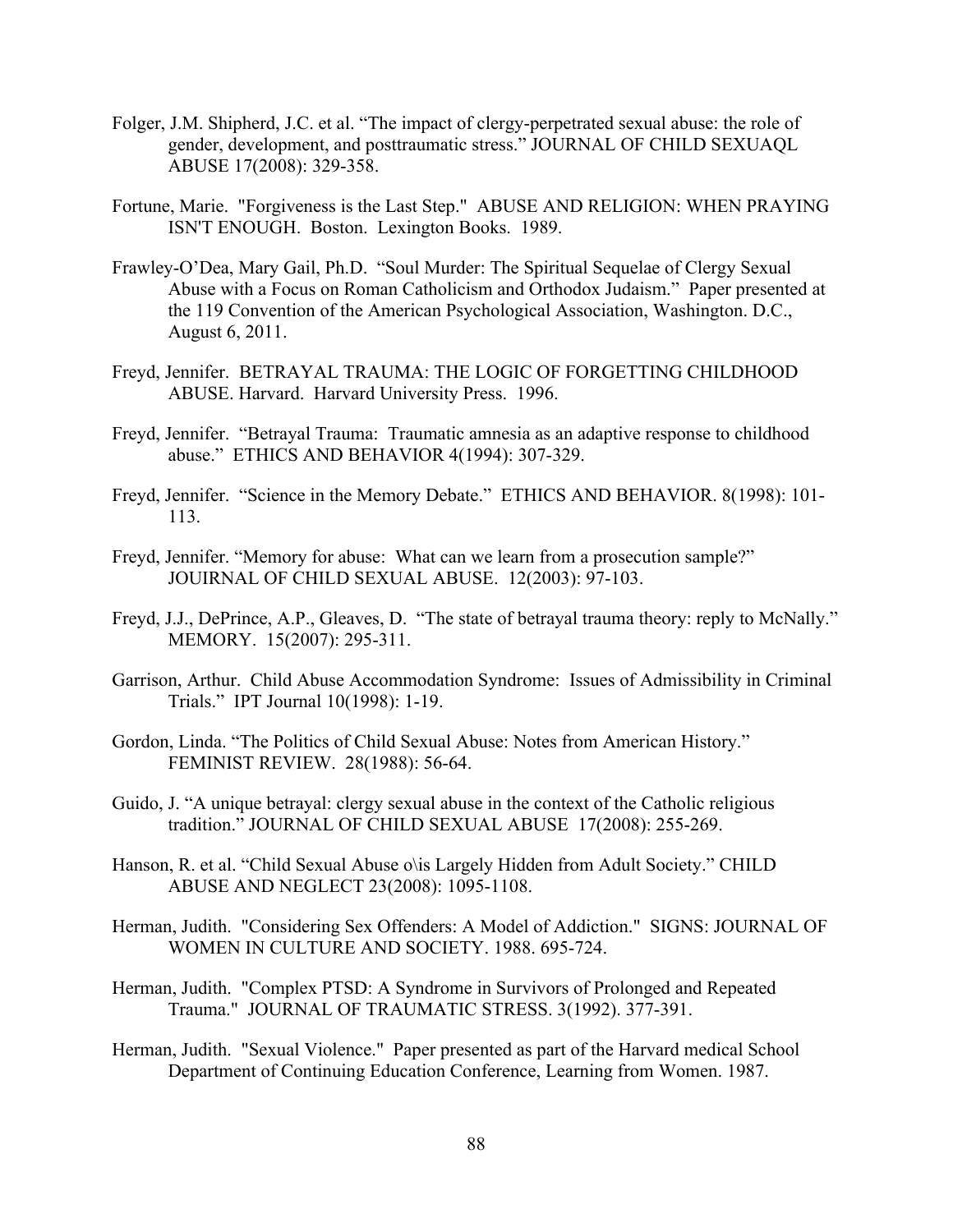- Hibbard, R and Zollinger, T."Patterns of Child Sexual Abuse Knowledge Among Professionals." CHILD ABUSE AND NEGLECT. 14(1990): 347-355.
- Holmes, G.L. and Waller, G. "See no evil, hear no evil, speak no evil: why do relatively few male victims of childhood sexual abuse receive help for abuse-related issues in adulthood." CLINICAL PSYCHOLOGICAL REVIEW 12(1997): 69-88.
- Julich, Shirley. "Stockholm Syndrome and Child Sexual abuse." JOURNAL OF CHILD SEXUAL ABUSE. 14(2005): 114-126.
- Kogan, S. "Disclosing Unwanted Sexual Experiences: Results from a National Sample of Adolescent Women." CHILD ABUSE AND NEGLECT 28(2004): 147-165.
- Kempe, Henry, Silverman, Frederic, Steele, Brandt, Droege-muller, William, Silver, Henry. "The Battered Child Syndrome." JOURNAL OF THE AMERICAN MEDICAL ASSOCIATION. 181(1962): 17-24.
- Kovera, M. et al. "Do Sexual Abuse Experts Hold Pro-Child Beliefs: A Survey of the International Society for Stress Trauma Studies." JOURNAL OF TRAUMATIC STRESS. 6(1993): 383-404.
- Lab, D., & Moore, E. Prevalence and denial of sexual abuse in a male psychiatric impatient population. Journal of Traumatic Stress, 18(2005): 323-330.
- Lamberg, Lynne. "Psychiatrists explore legacy of traumatic stress in early life." JOUIRNAL OF THE AMERICAN MEDICAL ASSOCIATION. 8-1-2001.
- Langevin, R., Curnoe, S., Bain, J. "A study of clerics who commit sexual offenses: are they different from other sex offenders?" CHILD ABUSE AND NEGLECT 24(2000): 535- 545.
- London, K., Bruick, M., Ceci, S. 'Disclosure of child sexual abuse: a review of the contemporary empirical literature," in CHILD SEXUAL ABUSE: DISCLOSURE, DELAY AND DENIAL. New York: Routledge. 2007.
- Lyon, T. "Scientific support for expert testimony on child sexual abuse accommodation" in Conte, J. Editor. CRITICAL ISSUES IN CHILD SEXUAL ABUSE. Newbury Park. Sage. 2002. 107-138.
- Lyon, T. "False allegations and false denials in child sexual abuse." PSYCHOLOGY, PUBLIC POLICY AND LAW. 1(1995): 429-437.
- Martinez-Pilkington, Amber. "Shame and Guilt: The Psychology of Sacramental Confession." THE HUMANIST PSYCHOLOGIST. 35(2007): 203-218.
- McDevitt, Patrick. "Sexual and Intimacy Health of Roman Catholic Priests." JOURNAL OF PREVENTION AND INTERVENTION IN THE COMMUNITY. 40(2012): 208-218.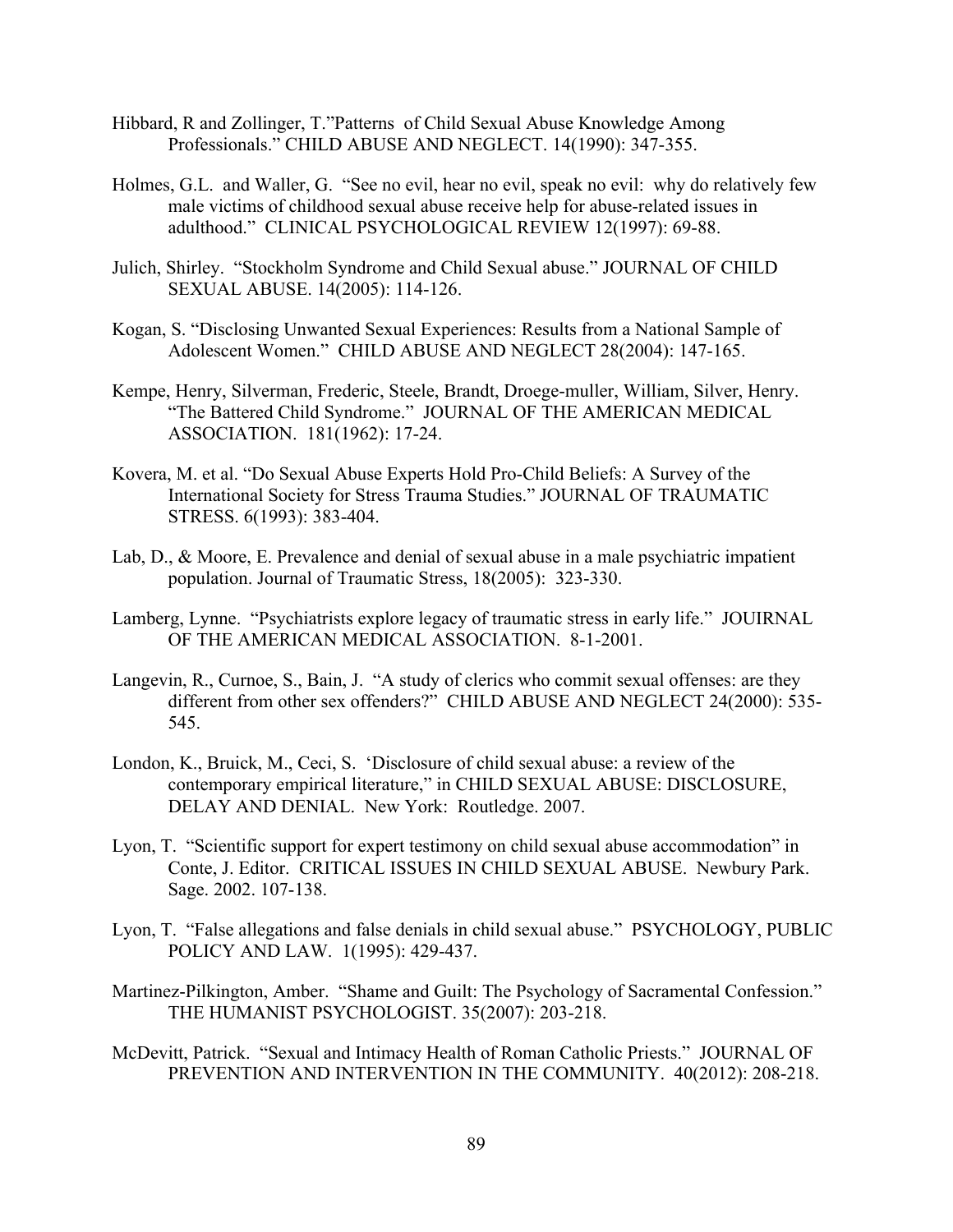- McMackin, R.A., Keane, T.M., Kline, P.M. "Introduction to special issue on betrayal and recovery: understanding the trauma of child sexual abuse. JOURNAL OF CHILD SEXUAL ABUSE 17(2008): 197-200.
- McNally, R.J. "The Science and Folklore of Traumatic Amnesia." CLINICAL PSYCHOLOGY: SCIENCE AND PRACTICE. 11(2004): 29-33.
- Murray, J.B. "Personality traits of priests and seminarians." HOMILETIC AND PASTORAL REVIEW 49(1958): 443-447.
- Myers, L. "The Importance of the repressive coping style: findings from 30 years of research." ANXIETY, STRESS AND COPIN G. 23(2010): 3-17.
- Olafson, E., Corwin, D., Summit, R. "Modern History of Child Abuse Awareness: Cycles of Discovery and Suppression." CHILD ABUSE AND NEGLECT 17(1993): 7-24.
- Olafson, E. "Child sexual abuse," in Cling, B.J., editor. SEXUALIZED VIOLENCE AGAINST WOMEN AND CHILDREN. New York. 2004:
- Paine, M. and Hanson, D. "Factors influencing children to self-disclose sexual abuse." CLINICAL PSYCHOLOGY REVIEW. 22(2002): 271-295.
- Parkinson, P., Oates, K., Jayakody, A. "Child Sexual Abuse in the Anglican Church in Australia." JOURNAL OF CHILD SEXUAL ABUSE 5(2012): 553-570.
- Patrick, Jayne. "Assessment of Narcissistic Psychopathology in the Clergy." PASTORAL PSYCHOLOGY. 38(1990): 173-180.
- Plante, T.G. "Ethical considerations for psychologists screening applicants for the priesthood in the Catholic Church: Implications of the Vatican instruction on homosexuality." ETHICS AND BEHAVIOR. 17(2007): 131-136.
- Plante, T.G. "Homosexual applicants for the priesthood: How many and are they psychologically healthy." PASTORAL PSYCHOLOGY. 55(2007): 495-498.
- Plante, T.G. & Aldridge, A. ""Psychological patterns among Roman Catholic clergy accused of sexual misconduct." PASTORAL PSYCHOLOGY. 54(2005): 73-80.
- Plante, T.G. & Daniels, C. "The sexual abuse crisis in the Roman Catholic Church: What psychologists and counselors should know." PASTORAL PSYCHOLOGY. 52(2004): 381-393.
- Plante, T.G. "Bishops behaving badly: ethical considerations regarding the clergy crisis in the Roman Catholic Church." ETHICS AND BEHAVIOR. 14(2004): 67-73.
- Plante, T.G. "Priests behaving badly: What do we know about priest sex offenders?" JOURNAL OF SEXUAL ADDICTIO0N AND COMPULSIVITY. 9(2003): 93-97.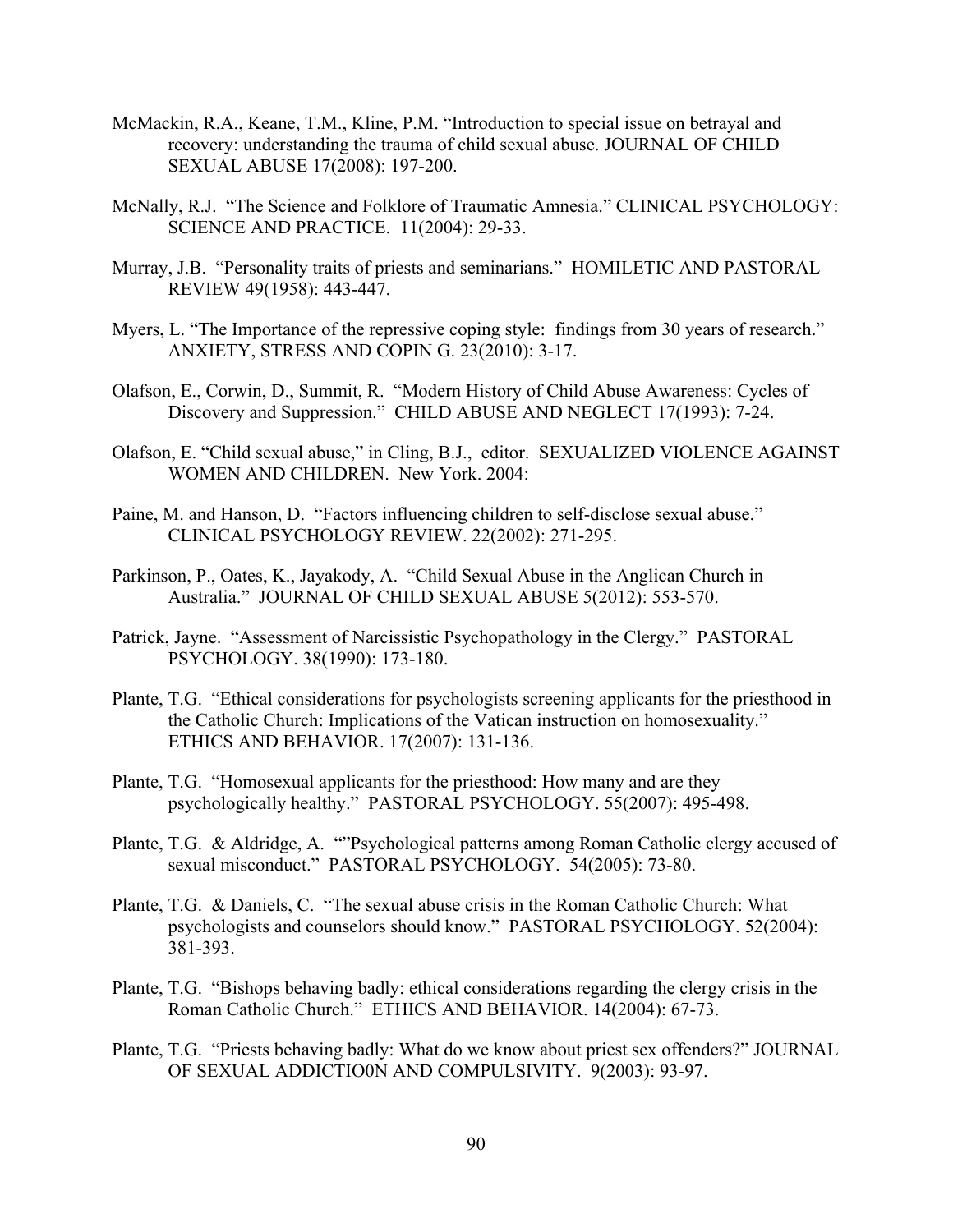- Pope, H. et al. "Questionable Validity of Dissociative Amnesia in Trauma Victims." BRITISH JOURNAL OF PSYCHIATRY. 172(1998): 210-215.
- Priebe, G. and Svedin, C. "Child abuse is largely hidden from adult society: an epidemiologic study of adolescent disclosures. CHILD ABUSE AND NEGLECT. 32(2008): 1095- 1108.
- Sanderson, Christiane. COUNSELLING SKILLS FOR WORKING WITH TRAUMA: HEALING FROM CHILD SEXUAL ABUSE, SEXUAL VIOLANCE AND DOMESTIC ABUSE. New York and London. Jessica Kingsley Publishers. 2013.
- Sauzier, M. "Disclosure of child sexual abuse: for better or worse." PSYCHIATRIC CLINICS OF NORTH AMERICA. 12(1984): 455-469.
- Sloan, P. and Karpinski, E. "Effects of Incest Upon Participants." AMERICAN JOURNAL OF ORTHOPSYCHIATRY 12(1942): 666-674.
- Sorensen, T., Snow, B. "How children tell: The process of disclosure of child sexual abuse. CHILD WELFARE 70(1991): 3-15.
- Smith, M, Renifo, A. and Vollman, B. "Trajectories of abuse and disclosure: child sexual abuse by Catholic priests. CRIMINAL JUSTICE AND BEHAVIOR. 35(2008): 570-582.
- Summit, Roland. M.D. "The Child Sexual Abuse Accommodation Syndrome." CHILD ABUSE AND NEGLECT. 7(1983): 177-193.
- Terr, L.C. "Childhood traumas: An outline and overview." AMERICAN JOURNAL OF PSYCHIATRY 148(1991).
- Tremblay, C., Hebert, M. & Piche, C. "Coping stratgeies and social support as mediators of consequences in child sexual abuse victims." CHILD ABUSE AND NEGLECT 23(1999): 929-945.
- Ullman, S.E. "Relations to perpetrator, disclosure and social reactions and PTSD symptoms in child sexual abuse survivors. JOURNAL OF CHILD SEXUAL ABUSE 16(2007): 19-36.
- Van Gijseghem, H. "Particularities du temoinage de L'Enfant victim d'abus sexual." In H. Van Gijseghem. L'ENFANT MIS A NU. L'ALLEGATION D'ABUS SEXUAL: LA RECHERCHE DE LA VERITE. Montreal. Meridien. 1992. 15-41.
- Violato, Mark. "A meta-analysis of the published research on the effects of child sexual abuse." JOURNAL OF THE AMERICAN MEDICAL ASSOCIATION. 1-1-2001.
- Watkins, B. and Bentovim, A. "The Sexual Abuse of male Children and Adolescents: A Review of Current Research." JOURNAL OF CHILD PSYCHOLOGY AND PSYCHIATRY 33(1992): 197-248.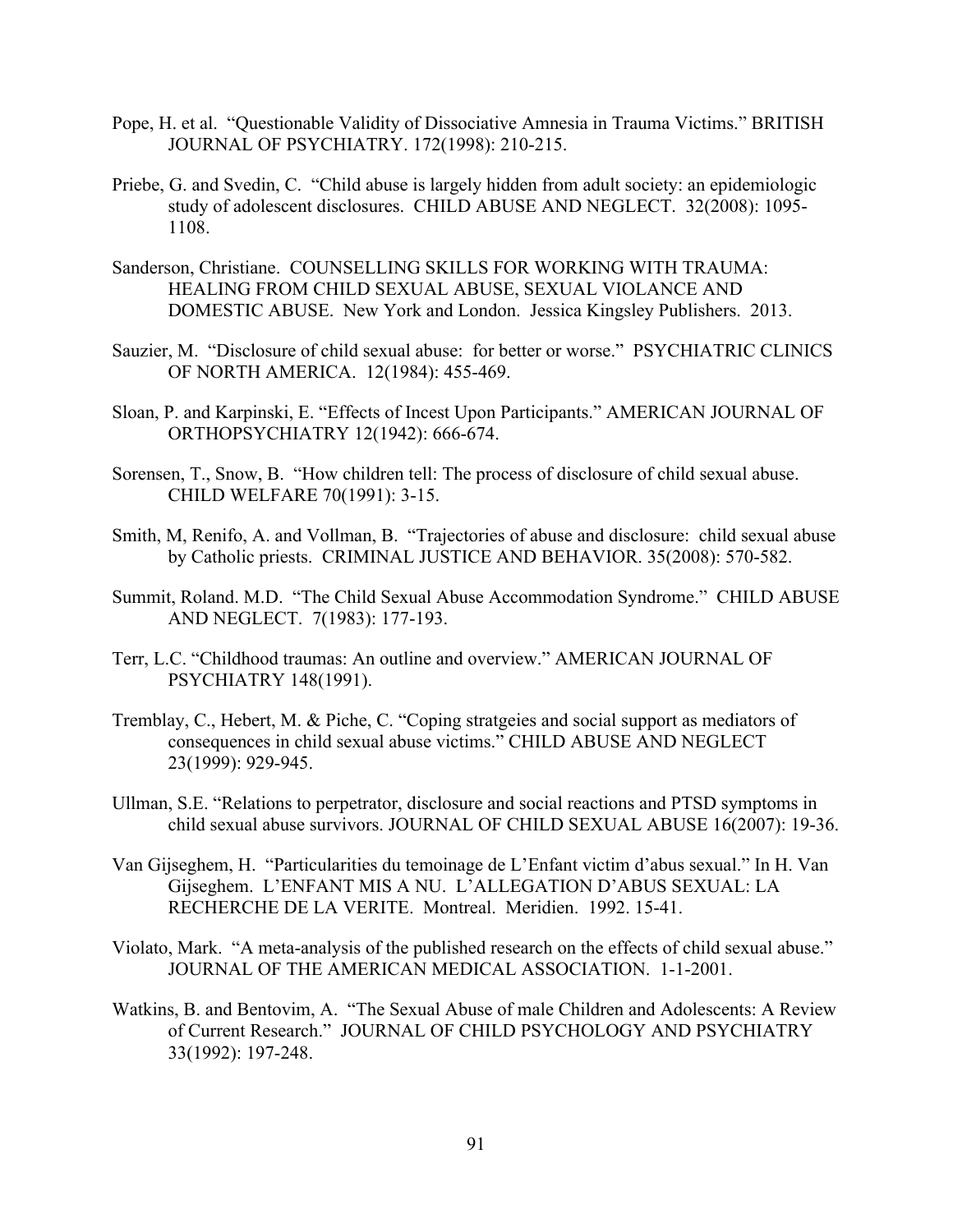Weinberger, D. Schwartz, G. and Davidson, R. "Low-anxious, high-anxious and repressive coping styles. JOURNAL OF ABNORMAL PSYCHOLOGY. 88(1979): 369-380.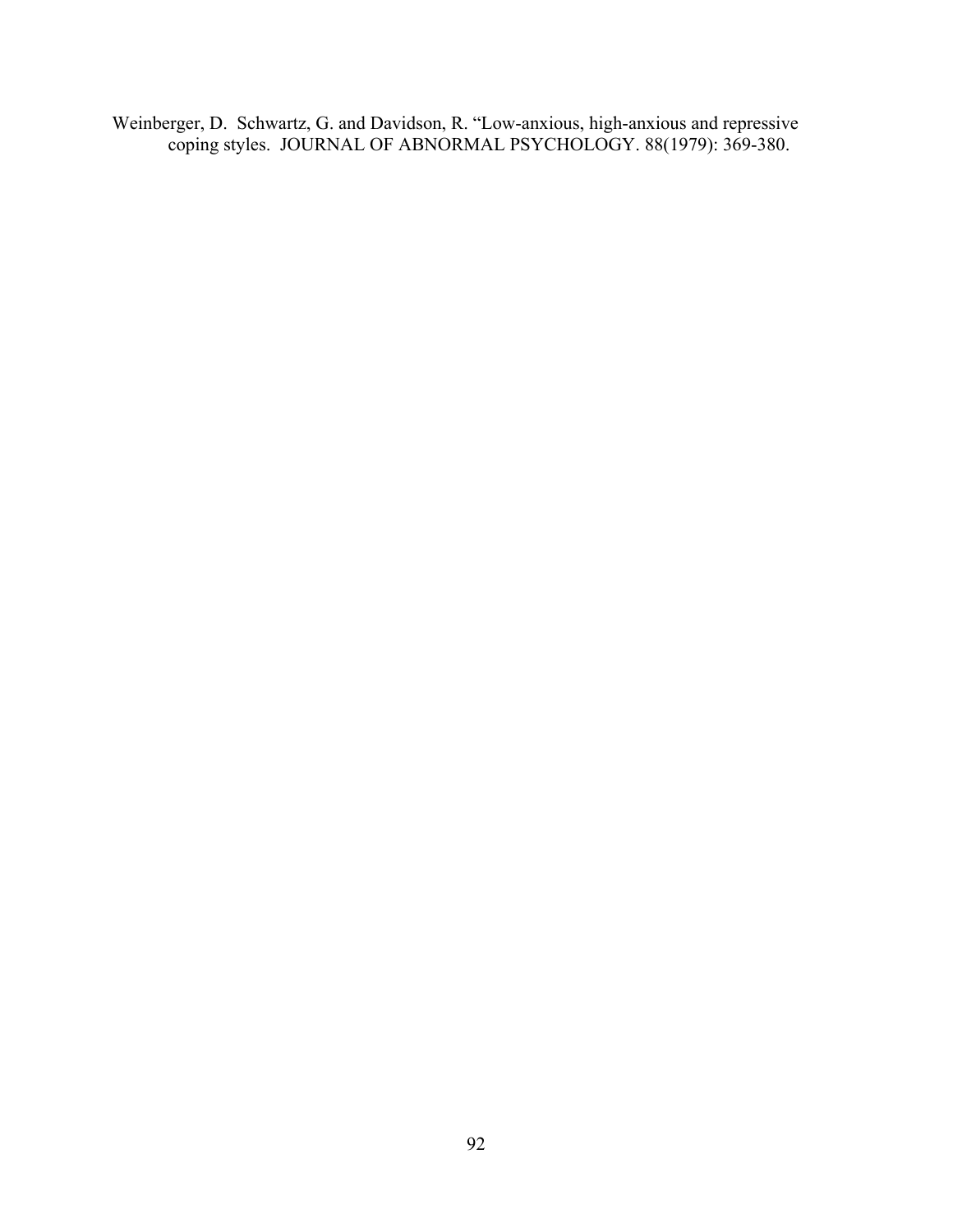- Australian Catholic Bishops Conference. TOWARDS HEALING. Sydney. 1996. Revised 2010. (www.catholic.org.au/index.php?option=com\_content&view=article&id=1139&Ite mid=190)
- Australian Catholic Bishops Conference. A STATEMENT OF CONCLUSIONS: A REPORT OF THE INTERDICASTERIAL MEETING WITH REPRESENTATIVES OF THE AUSTRALIAN BISHOPS AND THE ROMAN CURIA. December 1998. www.catholic.org.au.
- Canadian Conference of Catholic Bishops. FROM PAIN TO HOPE. Ottawa. CCCB. 2002. (http://www.cccbpublications.ca)
- Congregation for the Bishops. DIRECTORY ON THE PASTORAL MINISTRY OF BISHOPS. May 21, 1973. Ottawa. Canadian Catholic Conference. 1974.
- Congregation for the Bishops. DIRECTORY OF THE PASTORAL MINISTRY OF BISHOPS. 2004.
- Catholic Truth Society. SAFEGURDING WITH CONFIDENCE: KEEPING CHILDREN AND VULNERABLE ADULTS SAFE IN THE CATHOLIC CHURCH. London. Catholic Truth Society. 2007.
- Catholic Bishops Conference of England and Wales. SAFEGUARDING WITH CONFIDENCE: KEEPING CHILDREN AND VULNERABLE ADULTS SAFE IN THE CATHOLIC CHURCH. London. Catholic Bishops Conference of England and Wales. 2007. (www.cathcom.org/mysharedaccounts/cumberlege/who.htm.
- Irish Catholic Bishops Conference. CHILD SEXUAL ABUSE: FRAMEWORK FOR A CHURCH RESPONSE. Dublin. 1996.
- Irish Catholic Bishops Conference. SAFEGUARDING CHILDREN: STANDARDS AND GUIDANCE DOCUMENT FOR THE CATHOLIC CHURCH IN IRELAND. Dublin. National Board for Safeguarding Children. 2008. (www.safeguarding.ie/standardsintroduction).
- Les Eveques et les Superieurs majeurs de Belgique. UNE SOUFFRANCE CACHEE. Bruxelles. 2012.
- United States Conference of Catholic Bishops. CHARTER FOR THE PROTECTION OF CHILDREN AND YOUNG PEOPLE. Washington D.C. USCCB. 2002. (www .usccb.org/issues-and-action/child-and-youth-protection/charter.cfm)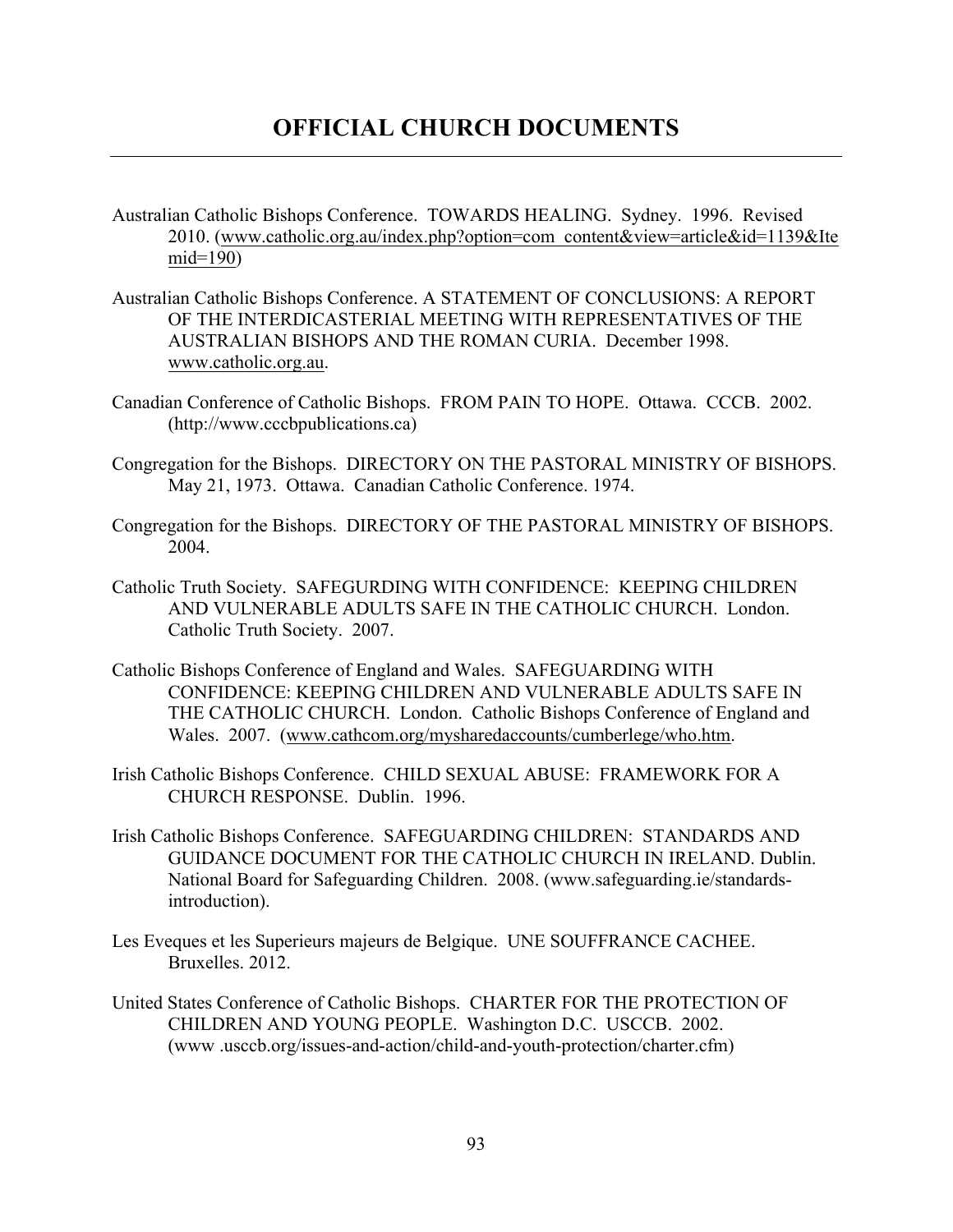## **DOCUMENTS RELATED TO PROCESSING REPORTS**

## **OF SEXUAL ABUSE**

- Sacred Congregation of the Holy Office. "Instruction". Feb. 20, 1866 in CODICIS IURIS CANONICI FONTES, editor, Pietro Cardinal Gasparri, Volume IV, 990. (This is the papal decree that first imposed absolute secrecy on all canonical processes involving solicitation for sex in the confessional and related sex crimes by clerics.)
- Sacred Congregation of the Holy Office. "On the Manner of Proceeding in Cases of Solicitation." Instruction. June 8, 1922. (This is the original decree *Crimen sollicitationis* issued in 1922. It was never published in any official Church sources. However it is identical in content to its successor published in 1962 and only published by the Vatican on the Vatican website in 2009.)
- Sacred Congregation of the Holy Office. "On the Manner of Proceeding in Cases of Solicitation." Instruction. March 8, 1962. Published in 2009 on the Vatican website. http://www.vatican.va/resources/resources\_crimen-sollicitationis-1962\_en.html.
- John Paul II. "*Sacramentorum sanctitatis tutelae*." Apostolic Letter Motu proprio. April 30, 2001. ACTA APOSTOLICAE SEDIS. 93(2001). 737-739.
- Congregation for the Doctrine of the Faith. "On more grave delicts reserved to the Congregation for the Doctrine of the Faith." May 18, 2001.
- Congregation for the Doctrine of the Faith. "Circular Letter to Assist Episcopal Conferences in Developing Guidelines for Dealing with Cases of Sexual Abuse of Minors Perpetrated by Clerics." May 3, 2010. http://www.vatican.va/roman\_curia/congregations/cfaith/documents/rc\_con\_cfaith\_doc\_2 0110503\_abuso-minori\_en.html.
- William Cardinal Levada. "Letter on the occasion of the presentation of the circular letter to episcopal conferences." May 3, 2010. http://www.vatican.va/roman\_curia/congregations/cfaith/documents/rc\_con\_cfaith\_doc\_2 0110503\_levada-abuso-minori\_en.html.
- Congregation for the Doctrine of the Faith. "Substantive norms." May 10, 2010. http://www.vatican.va/resources/resources\_norme\_en.html.
- Congregation for the Doctrine of the Faith. "A brief introduction to the modifications made in the Normae de gravioribus delictis, reserved to the Congregation for the Doctrine of the Faith." May 21, 2010. http://www.vatican.va/resources/resources relmodifiche\_en.html.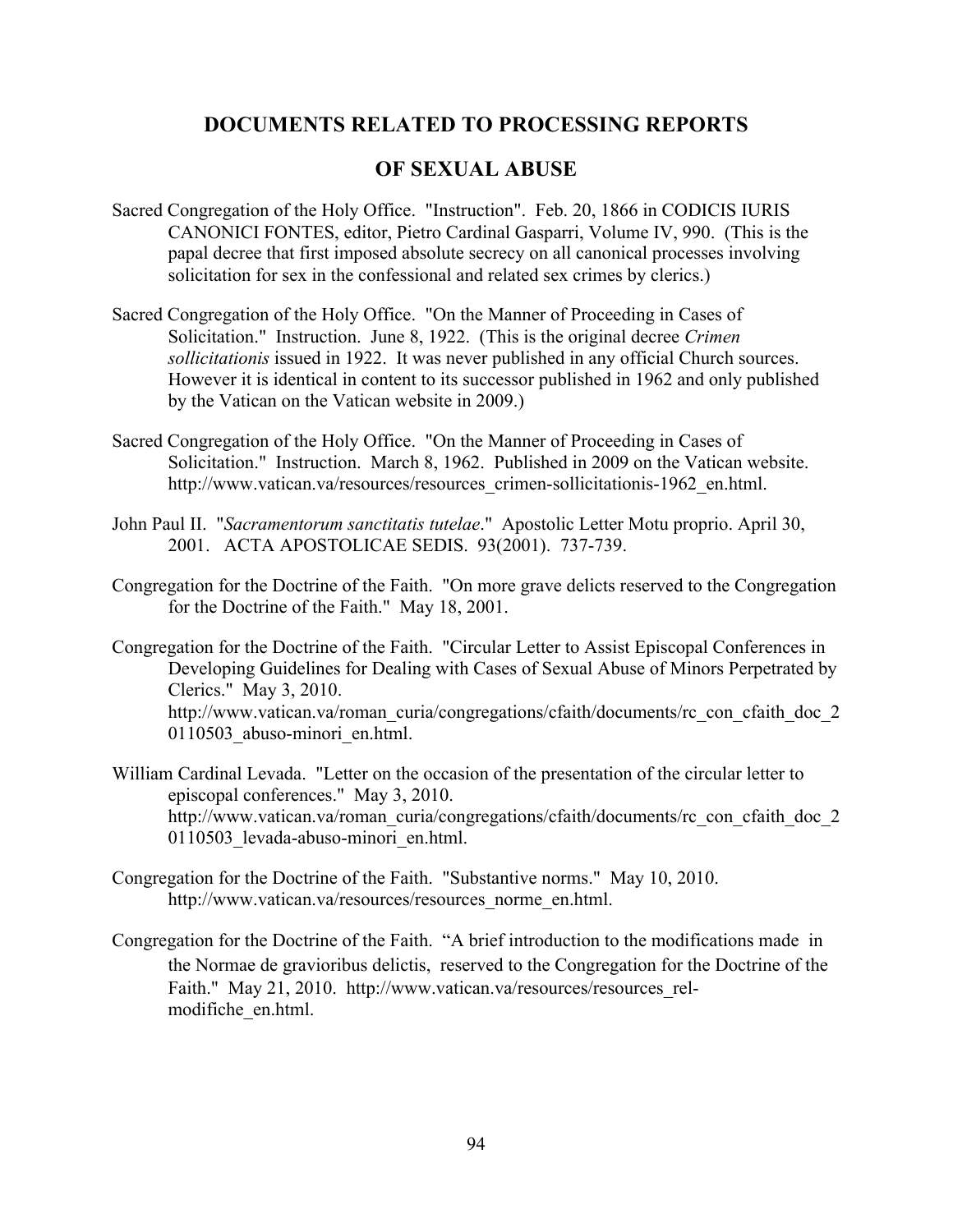Armstrong-Partida, Michelle. MISBEHAVING CLERICS: SEXUALITY, MASCULINITY AND PASTORAL CARE IN FOURTEENTH CENTURY CATALUNYA. PhD Dissertation. U. of Iowa. 2008.

- Balboni, Barbara Susan. THROUGH THE LENS OF THE ORGANIZATIONAL CULTURE PERSPECTIVE: A DESCRIPTIVE STUDY OF AMERICAN CATHOLIC BISHOPS' UNDERSTANDING OF CLERGY SEXUAL MOLESTATION AND ABUSE OF CHILDREN AND ADOLESCENTS. Ph.D. Dissertation. Law, Policy, and Society. Boston, Massachusetts. Northeastern University, September 1998.
- Bland, Michael. THE PSYCHOLOGICAL AND SPIRITUAL EFFECTS OF CHILD SEXUAL ABUSE WHEN THE PERPETRATOR IS A CATHOLIC PRIEST. Ph.D. Dissertation. Chicago School of Professional Psychology. 2001.
- Delaney, Elizabeth M. CANONICAL IMPLICATIONS OF THE RESPONSE OF THE CATHOLIC CHURCH IN AUSTRALIA TO CHILD SEXUAL ABUSE IN AUSTRALIA. Ph.D. Dissertation. St. Paul's University, Ottawa, Ontario. 2004.
- Falkenhain, Marc. CHILD SEXUAL ABUSERS AMONG ROMAN CATHOLIC PRIESTS AND BROTHERS: A CLUSTER ANALYTIC STUDY. Ph.D. Dissertation. St. Louis University. 1997.
- Saradjian, A. COGNITIVE DISTORTIONS OF RELIGIOUS PROFESSIONS WHO HAVE SEXUALLY ABUSED CHILDREN. Unpublished dissertation. Brunel University. 2000.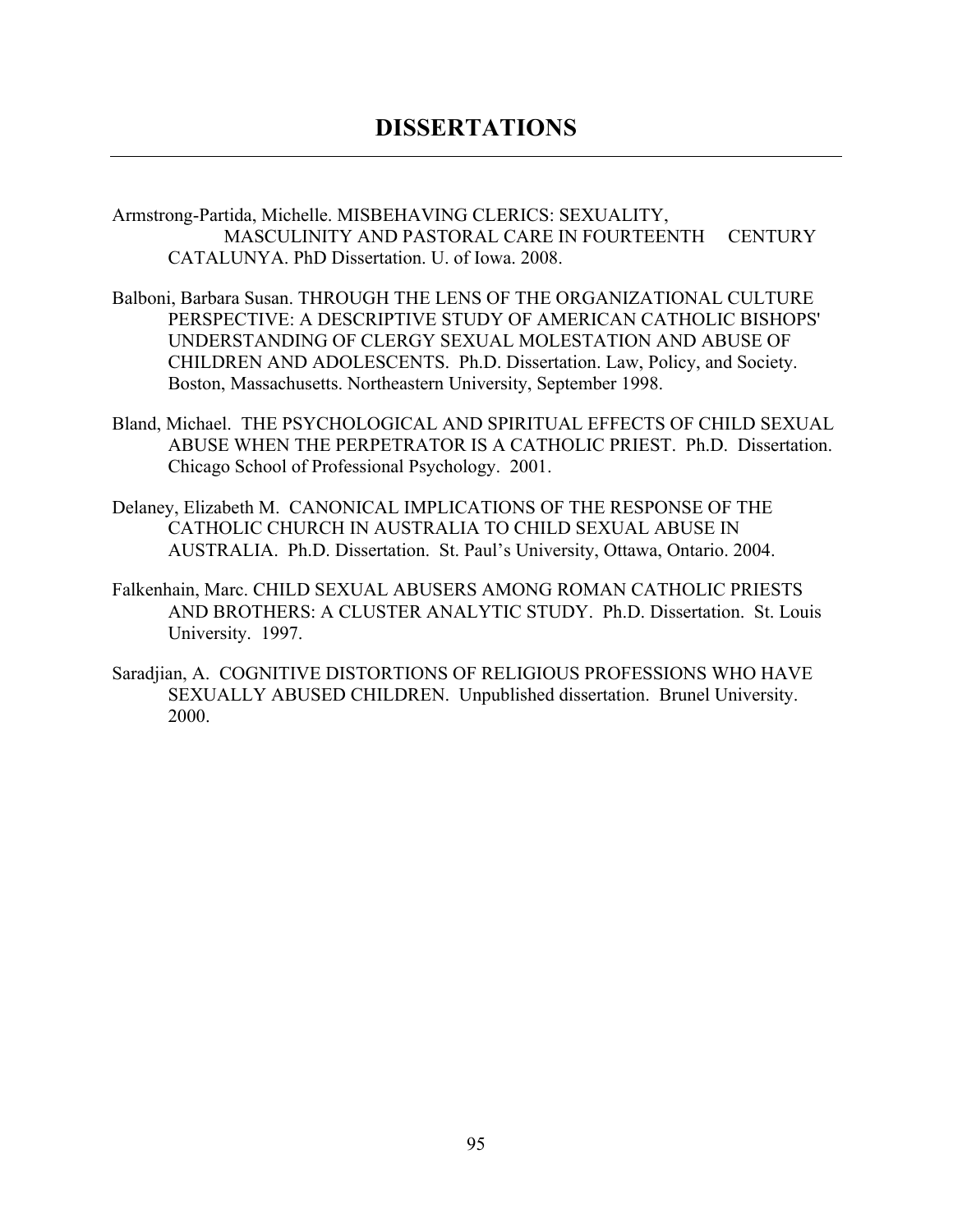### **1990-2000**

*Sins of Our Fathers*. A&E. Jan. 29, 1993. *Suffer Little Children*. RTE. Oct. 4, 1994. (Fr. Brendan Smyth) *Keeping the Faith*. RTE. Oct. 25, 1995 (Fr. Brendan Smyth) *Priestly Sins: Sex and the Church*. HBO. April, 1996 *States of Fear*. RTE. Mary Raftery. 1998.

### **2002**

*Suing the Pope*. BBC. Sarah MacDonald. March 19, 2002. *Ein Pater bricht das Schweigen*. German TV. April 28, 2002. *Cardinal Secrets*. RTE. Mary Raftery. Oct. 2002. *Clergy Abuse in Dublin*. RTE Prime Time. Oct. 17, 2002 *Sex in a Cold Climate*. Interviews with Magdalene survivors. 2002. *The Magdalene Sisters*. 2002. (10 parts)

### **2003**

*Suing the Pope*. Colm's Story. BBC. Sarah McDonald. Jan. 29, 2003. *Sinners*. BBC. 2003

### **2004**

*Dans le secret des nonnes*. Tetra Media (France). Marie –Claire Javoy. May 13, 2004 *The John Geoghan Story*. A&E American Justice. May 26, 2004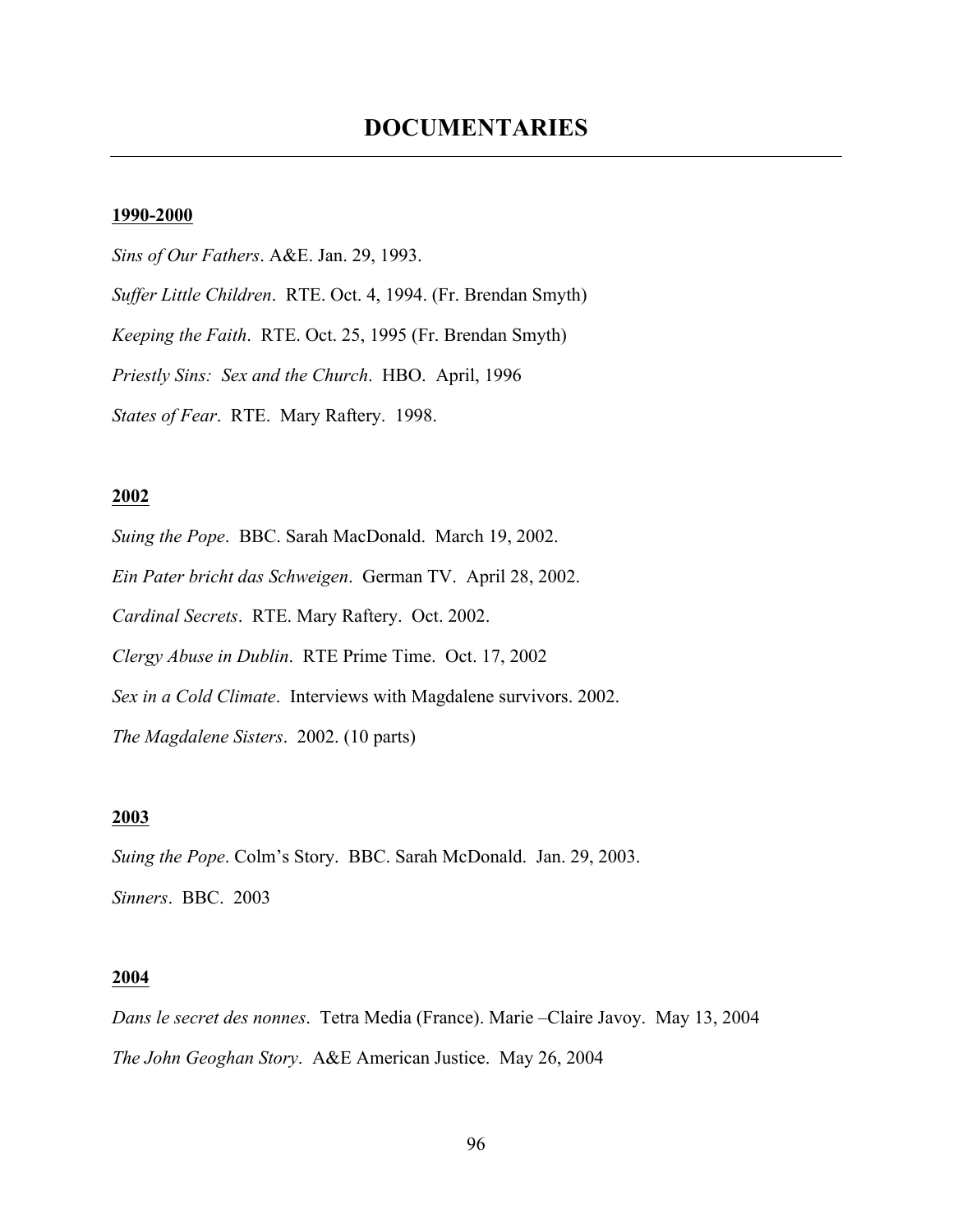### **2005**

*Holy Watergate*. Mary Conlon. 2005 *Twist of Faith*. Kirby Dick. July 1, 2005 *The Scarlet Bond*. Lisa Freberg. Dec. 2005 *Only the Devil*. RTE. October 2005 *Unholy Orders*. Cathy Dyson. U.K. Oct. 11, 2005

### **2006**

*Deliver Us From Evil*. Amy Berg. 2006 *Hand of God*. Joe Cultrara. 2006 Unrepentant. 2006. *The Healing Circle*. Janine Geske, November 2006. *Sex Crimes in the Vatican*. BBC, Sarah MacDonald and Colm O'Gorman. Sept. 29, 2006.

### **2007**

*The Good Father*. CBC. Fifth Estate. March 2007.

*Chosen*. U.K. 2007.

### **2008**

*Vows of Silence*. Jason Berry. 2008.

#### **2009**

*Saving Children*: The Sex Abuse Tragedy. NAPSAC. 2009.

*Broken Trusts, Broken Promises*. Sexual Abuse Prevention Network. Maria Goretti Network. 2009.

*Abused: Breaking the Silence*. BBC One. 2009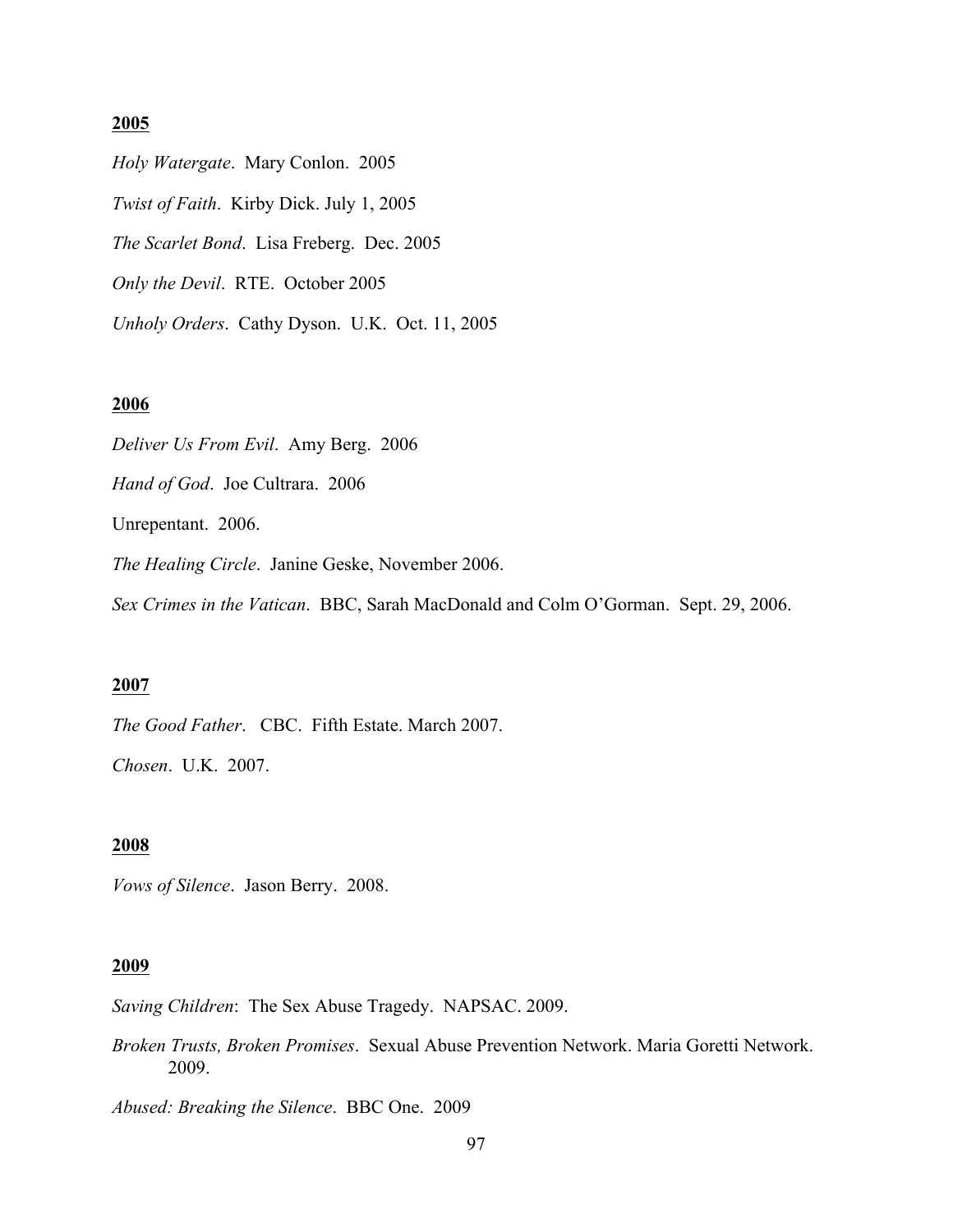#### **2010**

*Coupables Indulgences*. Premieres Lignes Television. Moriera and Henry. Parish. 2010 *Enquete: Silence religieux*. Radio Canada Television. June 2010. *Betrayal*. Fifth Estate. CBC. Oct. 2010 *Benedict: Trials of a Pope*. BBC. Mark Dowd. August 2010 *What the Pope Knew*. CNN. Sept. 25, 2010

### **2011**

*Gebroken vaders.* Kalien Blonden. Eerste uitzendingen. Nederland. 2011 *Schuld und Schweigen. Phanomen sexuelle Missbrauch in de katholosche Kirche*. Austria. 2011 *Stilleben*. Sebastien Meise. 2011 *Het laatste avondmaal*. Robert-Jan Zwart. 2011 *Geschlossene Gesellschaft*. Luzia Schmid und Regina Schilling. 2011 *Und Wir Sind Nicht Die Einzigen*. Christoph Rohl. 2011 *Breaking the Silence*. BBC One. 2011. *Brendan Smyth: Betrayal of Trust*. UTV. Mar. 13, 2011 *The Resurrection of Brendan Smyth*. 2011 *Would You Believe*? TRE. January 2011 *The Silence*. PBS. April 19, 2011 (Clergy abuse in Alaska)

#### **2012**

*The Shame of the Catholic Church*. BBC Northern Ireland. This World. May *Unholy Silence*. ABC1, Australia. July 2012.

*Mea Maxima Culpa: Silence in the House of God*. Alex Gibney. September 2012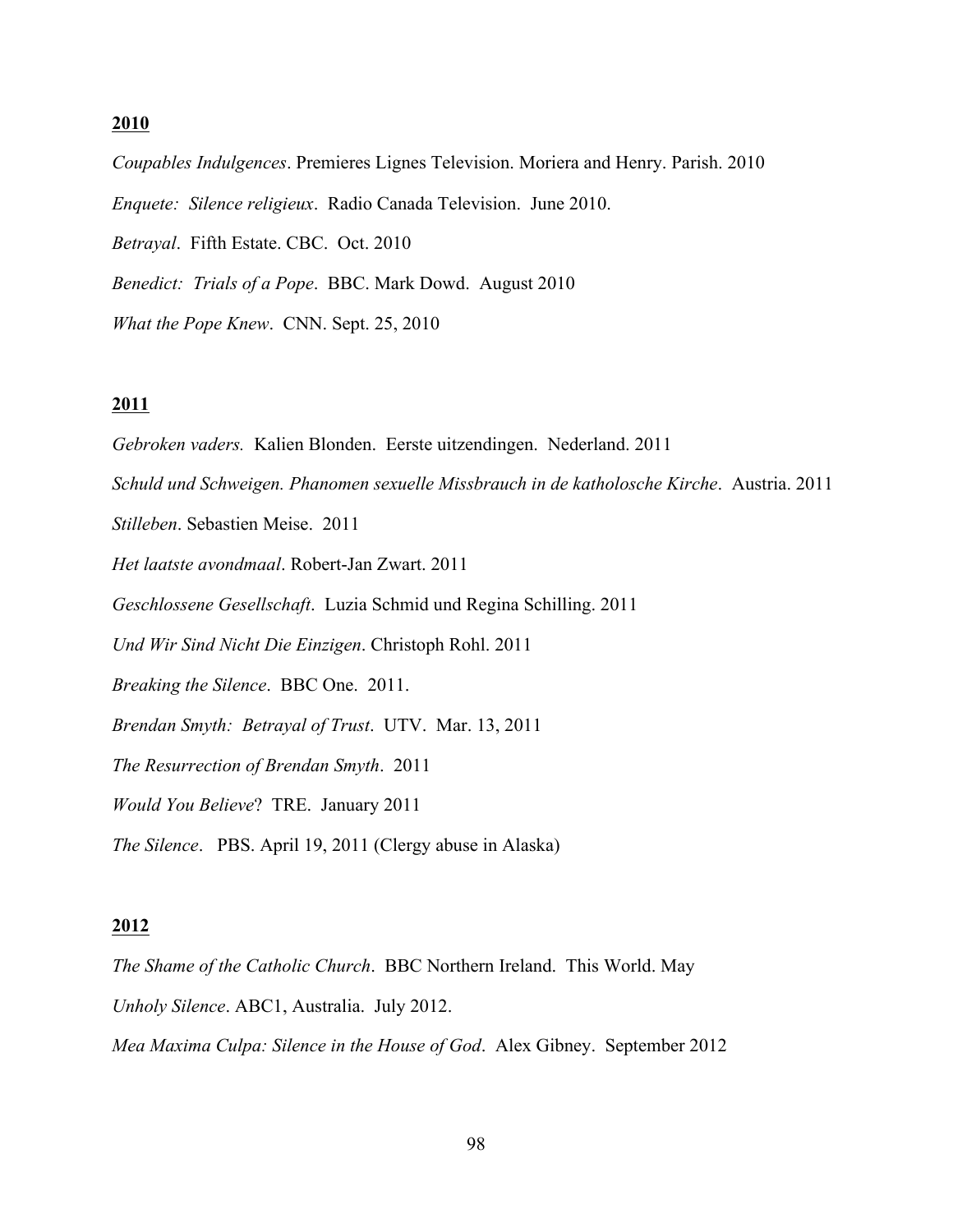### **2013**

*Who Takes Away The Sins: Witnesses to Clergy Abuse*. May 2013. John & Susan Michalczyk, producers.

*Sins of Our Fathers*. BBC Scotland July 29, 2013

*Agnus Dei*: Alejandra Sanchez. http://gloriatv/?media=205383

## 2014

*Secrets of the Vatican.* Frontline, U.K. Antony Thomas.

*Basta.* Gary Bergeron. 2014

*The Shame of the Church.* Harry Hanbury. New York Times. Mar. 2014.

*A Matter of Conscience: Confronting Clergy Abuse.* John and Susan Michalczyk.